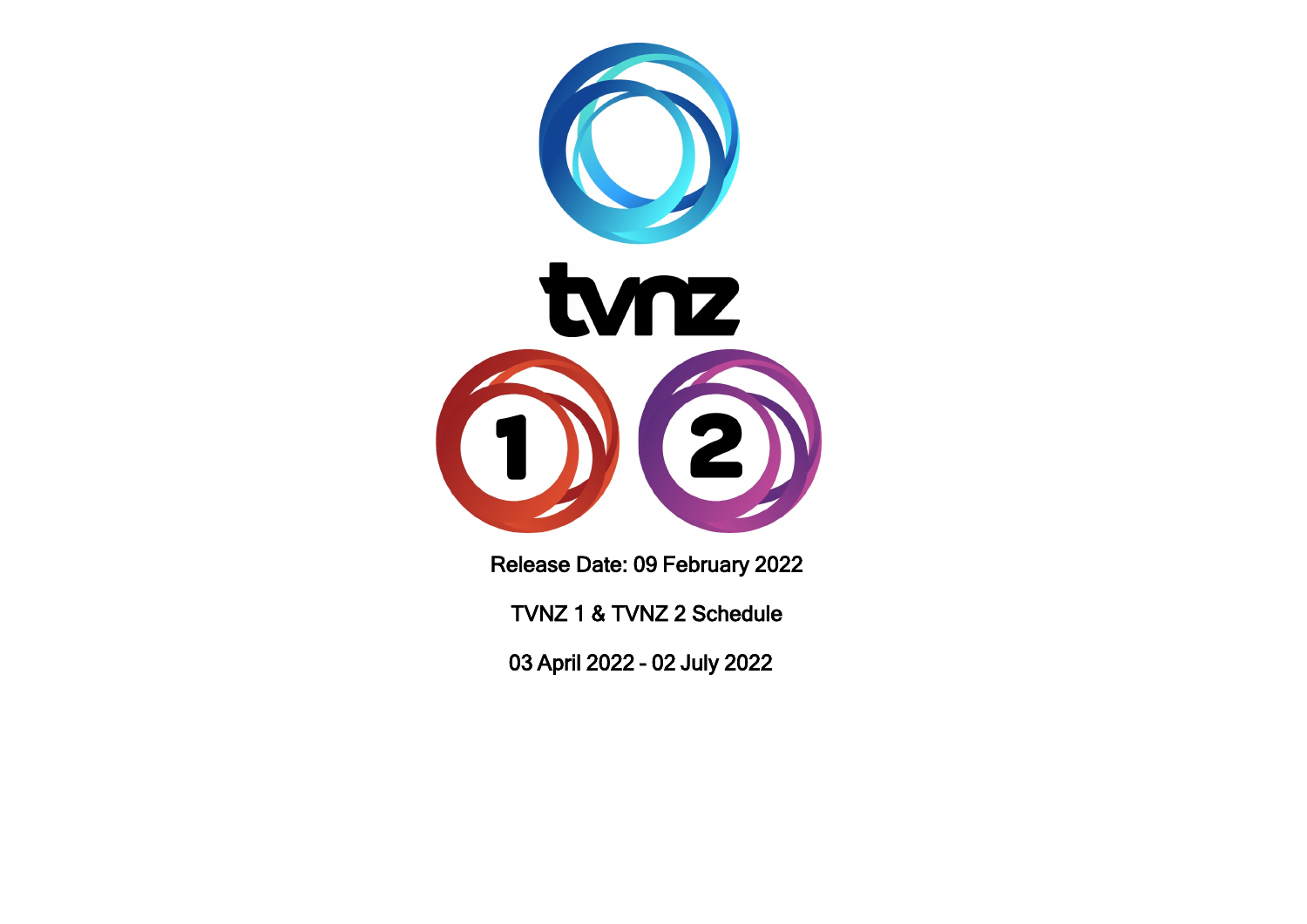# April: Week 15 w/c 03/04/2022

| Sunday<br>03/04/2022 |                                     |         |                            |                                 |                   | <b>Monday</b><br>04/04/2022     |         |                                 |          | Tuesday<br>05/04/2022           |         |                                 |          | Wednesday<br>06/04/2022         |         |                                 |          | <b>Thursday</b><br>07/04/2022       |         |                                 | Friday<br>08/04/2022 |                                 |         |                                     | Saturday<br>09/04/2022 |                                 |       |       |
|----------------------|-------------------------------------|---------|----------------------------|---------------------------------|-------------------|---------------------------------|---------|---------------------------------|----------|---------------------------------|---------|---------------------------------|----------|---------------------------------|---------|---------------------------------|----------|-------------------------------------|---------|---------------------------------|----------------------|---------------------------------|---------|-------------------------------------|------------------------|---------------------------------|-------|-------|
|                      | $\bigcirc$                          |         | $\bigcirc$                 |                                 | $\bm{\mathsf{O}}$ | $\bm{\mathsf{\odot}}$           |         | O                               |          | $\bm{\circ}$                    |         | $\bullet$                       |          | $\odot$                         |         | $\bm{\mathsf{O}}$               |          | $\odot$                             |         | $\bullet$                       |                      | $\odot$                         |         | $\bm{\mathsf{O}}$                   |                        | $\odot$                         |       |       |
| 06:00 $\vert$ Non    | Commercial                          |         | Non<br>Commercial          | <b>Breakfast Early</b>          | \$850             | Preschool<br>Commercial<br>Free |         | <b>Breakfast Early</b>          | \$850    | Preschool<br>Commercial<br>Free |         | <b>Breakfast Early</b>          | \$850    | Preschool<br>Commercial<br>Free |         | <b>Breakfast Early</b>          | \$850    | Preschool<br>Commercial<br>Free     |         | <b>Breakfast Early</b>          | \$850                | Preschool<br>Commercial<br>Free |         | Te Karere                           | \$450                  | Preschool<br>Commercial<br>Free |       | 06:00 |
| 06:30                |                                     |         |                            | Breakfast 1                     | \$1,500           |                                 |         | Breakfast 1                     | \$1,500  |                                 |         | Breakfast 1                     | \$1,500  |                                 |         | Breakfast 1                     | \$1,500  |                                     |         | Breakfast 1                     | \$1,500              |                                 |         | Hyundai<br>Country<br>Calendar      | \$450                  |                                 |       | 06:30 |
| 07:00                |                                     |         |                            | Breakfast 2                     |                   | Miraculous                      |         | Breakfast 2                     |          | Miraculous                      |         | Breakfast 2                     |          | Miraculous                      |         | Breakfast 2                     |          | Miraculous                          |         | Breakfast 2                     |                      | Miraculous                      |         | Rural Delivery                      |                        | Spongebob<br>Squarepants        |       | 07:00 |
| 07:30                |                                     |         |                            |                                 |                   | Ben 10                          | \$300   |                                 |          | Ben 10                          | \$300   |                                 |          | Ben 10                          | \$300   |                                 |          | Ben 10                              | \$300   |                                 |                      | Ben 10                          | \$300   | Infomercial                         | \$450                  | Dragon Ball                     | \$400 | 07:30 |
|                      |                                     |         |                            |                                 | \$2,450           |                                 | \$300   |                                 | \$2,450  |                                 | \$300   |                                 | \$2,450  |                                 | \$300   |                                 | \$2,450  |                                     | \$300   |                                 | \$2,450              |                                 | \$300   |                                     | \$250                  | Super                           | \$400 |       |
| 08:00                |                                     |         |                            | Breakfast 3                     |                   | Croods Family<br>ree            |         | Breakfast 3                     |          | Croods Family<br>Tree           |         | Breakfast 3                     |          | Croods Family<br>Tree           |         | Breakfast 3                     |          | Croods Family<br>Tree               |         | Breakfast 3                     |                      | Croods Family<br>Tree           |         | Infomercial                         |                        | The Dog and<br>Pony Show        |       | 08:00 |
| 08:30                |                                     |         |                            |                                 |                   | Preschool                       | \$300   |                                 |          | Preschool                       | \$300   |                                 |          | Preschool                       | \$300   |                                 |          | Preschool                           | \$300   |                                 |                      | Preschool                       | \$300   | Religious                           | \$250                  | Pokemon                         | \$400 | 08:30 |
|                      |                                     |         |                            |                                 | \$2,150           | Commercial<br>Free              |         |                                 | \$2,150  | Commercial<br>Free              |         |                                 | \$2,150  | Commercial<br>Free              |         |                                 | \$2,150  | Commercial<br>Free                  |         |                                 | \$2,150              | Commercial<br>Free              |         | Infomercial (FIA)                   | \$250                  | Journeys: The<br>Series         | \$400 |       |
| 09:00                |                                     |         |                            | Entertainment                   |                   | Infomercial                     |         | Entertainment                   |          | Infomercial                     |         | Entertainment                   |          | Infomercial                     |         | Entertainment                   |          | Infomercial                         |         | Entertainment                   |                      | Infomercial (GS)                |         | Lifestyle                           |                        | Miraculous                      |       | 09:00 |
| 09:30                |                                     |         |                            |                                 |                   | Les Mills                       |         |                                 |          | Les Mills                       |         |                                 |          | Les Mills                       |         |                                 |          | Les Mills                           |         |                                 |                      | Les Mills                       |         | Tagata Pasifika                     | \$350                  | The Simpsons                    | \$400 | 09:30 |
|                      |                                     |         |                            |                                 | \$900             |                                 |         |                                 | \$900    |                                 |         |                                 | \$900    |                                 |         |                                 | \$900    |                                     |         |                                 | \$900                |                                 |         |                                     | \$350                  |                                 | \$450 |       |
| 10:00                |                                     |         |                            | <b>Tipping Point</b>            |                   | Home and Away                   | \$250   | <b>Tipping Point</b>            |          | Home and Away                   | \$250   | <b>Tipping Point</b>            |          | Home and Away                   | \$250   | <b>Tipping Point</b>            |          | Home and Away                       | \$250   | <b>Tipping Point</b>            |                      | Home and Away                   | \$250   | John & Lisa's<br>Weekend<br>Kitchen |                        | Fresh                           | \$600 | 10:00 |
| 10:30                |                                     |         |                            |                                 |                   | Shortland Street                |         |                                 |          | Shortland Street                |         |                                 |          | Shortland Street                |         |                                 |          | Shortland Street                    |         |                                 |                      | Shortland Street                |         |                                     |                        | The Walkers                     |       | 10:30 |
| 11:00                |                                     |         |                            | The Chase                       | \$1,350           | Charmed                         | \$250   | The Chase                       | \$1,350  | Charmed                         | \$250   | The Chase                       | \$1,350  | Charmed                         | \$250   | The Chase                       | \$1,350  | Charmed                             | \$250   | The Chase                       | \$1,350              | Charmed                         | \$250   | Entertainment                       | \$550                  | Entertainment                   | \$600 | 11:00 |
|                      |                                     |         |                            |                                 |                   |                                 |         |                                 |          |                                 |         |                                 |          |                                 |         |                                 |          |                                     |         |                                 |                      |                                 |         |                                     |                        |                                 |       |       |
| 11:30                |                                     |         |                            |                                 |                   |                                 |         |                                 |          |                                 |         |                                 |          |                                 |         |                                 |          |                                     |         |                                 |                      |                                 |         |                                     |                        |                                 |       | 11:30 |
|                      | 12:00 Attitude                      |         | Shortland Street           | 1 News At                       | \$1,450           | Entertainment                   | \$250   | 1 News At                       | \$1,450  | Entertainment                   | \$250   | 1 News At                       | \$1,450  | Entertainment                   | \$250   | 1 News At                       | \$1,450  | Entertainment                       | \$250   | 1 News At                       | \$1,450              | Entertainment                   | \$250   | Drama                               | \$900                  | America's Got                   | \$550 | 12:00 |
|                      |                                     | \$1,200 | Omnibus                    | Midday                          | \$2,050           |                                 |         | Midday                          | \$2,050  |                                 |         | Midday                          | \$2,050  |                                 |         | Midday                          | \$2,050  |                                     |         | Midday                          | \$2,050              |                                 |         |                                     |                        | Talent                          |       |       |
|                      | 12:30 Fair Go                       |         |                            | Emmerdale                       |                   |                                 |         | Emmerdale                       |          |                                 |         | Emmerdale                       |          |                                 |         | Emmerdale                       |          |                                     |         | Emmerdale                       |                      |                                 |         |                                     |                        |                                 |       | 12:30 |
| 13:00                | Sunday                              | \$1,400 |                            | Coronation<br>Street            | \$1,850           | The Drew<br>Barrymore           | \$450   | Coronation<br>Street            | \$1,850  | The Drew<br>Barrymore           | \$450   | Coronation<br>Street            | \$1,850  | The Drew<br>Barrymore           | \$450   | Coronation<br>Street            | \$1,850  | The Drew<br>Barrymore               | \$450   | Coronation<br>Street            | \$1,850              | The Drew<br>Barrymore           | \$450   | Lifestyle                           | \$1,150                | America's Got<br>Talent         | \$600 | 13:00 |
|                      |                                     |         |                            |                                 |                   | Show                            |         |                                 |          | Show                            |         |                                 |          | Show                            |         |                                 |          | Show                                |         |                                 |                      | Show                            |         |                                     |                        |                                 |       |       |
| 13:30                |                                     | \$1,450 | \$750                      |                                 | \$1,000           |                                 | \$650   |                                 | \$1,000  |                                 | \$650   |                                 | \$1,000  |                                 | \$650   |                                 | \$1,000  |                                     | \$650   |                                 | \$1,000              |                                 | \$650   |                                     | \$800                  |                                 | \$650 | 13:30 |
| 14:00                | Extreme Food<br><sup>2</sup> hobics |         | United States Of           | Sarah Beeny's<br>Renovate Don't |                   | The Mindy<br>roject             |         | Sarah Beeny's<br>Renovate Don't |          | The Mindy<br>Project            |         | Sarah Beeny's<br>Renovate Don't |          | The Mindy<br>Project            |         | Sarah Beeny's<br>Renovate Don't |          | The Mindy<br>Project                |         | Sarah Beeny's<br>Renovate Don't |                      | The Mindy<br>Project            |         | Movin' To The<br>Country            |                        | Good Witch                      |       | 14:00 |
| 14:30                |                                     |         | \$800<br><b>Bob Hearts</b> | Relocate                        |                   | Superstore                      | \$800   | Relocate                        |          | Superstore                      | \$800   | Relocate                        |          | Superstore                      | \$800   | Relocate                        |          | Superstore                          | \$800   | Relocate                        |                      | Superstore                      | \$800   | Bling                               | \$1,150                |                                 |       | 14:30 |
|                      |                                     | \$900   | Abishola                   | \$900                           | \$650             |                                 | \$700   |                                 | \$650    |                                 | \$700   |                                 | \$650    |                                 | \$700   |                                 | \$650    |                                     | \$700   |                                 | \$650                |                                 | \$700   |                                     |                        |                                 | \$750 |       |
| 15:00                | The Dog House                       |         | Call Me Kat                | <b>Tipping Point</b>            |                   | Sabrina The<br>Teenage Witch    |         | <b>Tipping Point</b>            |          | Sabrina The<br>Teenage Witch    |         | <b>Tipping Point</b>            |          | Sabrina The<br>Teenage Witch    |         | <b>Tipping Point</b>            |          | Sabrina The<br><b>Teenage Witch</b> |         | <b>Tipping Point</b>            |                      | Sabrina The<br>Teenage Witch    |         |                                     |                        | Junior Bake Off                 |       | 15:00 |
| 15:30                |                                     |         | \$900<br>Punky Brewster    |                                 |                   | <b>Holly Hobbie</b>             | \$700   |                                 |          | <b>Holly Hobbie</b>             | \$700   |                                 |          | <b>Holly Hobbie</b>             | \$700   |                                 |          | <b>Holly Hobbie</b>                 | \$700   |                                 |                      | <b>Holly Hobbie</b>             | \$700   | Lifestyle                           | \$1,500                |                                 |       | 15:30 |
|                      |                                     | \$1,150 | \$900                      |                                 | \$1,600           |                                 | \$350   |                                 | \$1,600  |                                 | \$350   |                                 | \$1,600  |                                 | \$350   |                                 | \$1,600  |                                     |         |                                 | \$1,600              |                                 |         |                                     |                        |                                 | \$600 |       |
|                      | 16:00 Happy Campers                 |         | Sunday Family<br>Movie     | Te Karere                       |                   | Get Clever                      |         | Te Karere                       |          | Get Clever                      |         | Te Karere                       |          | Get Clever                      |         | Te Karere                       |          | Get Clever                          |         | Te Karere                       |                      | Get Clever                      |         |                                     |                        | Superman &<br>Lois              |       | 16:00 |
| 16:30                |                                     |         |                            | Neighbours                      | \$850             | <b>Brain Busters</b>            | \$350   | Neighbours                      | \$850    | <b>Brain Busters</b>            | \$350   | Neighbours                      | \$850    | <b>Brain Busters</b>            | \$350   | Neighbours                      | \$850    | <b>Brain Busters</b>                | \$350   | Neighbours                      | \$850                | <b>Brain Busters</b>            | \$350   | Lifestyle                           | \$1,600                |                                 |       | 16:30 |
|                      |                                     | \$1,650 |                            |                                 | \$1,300           |                                 | \$350   |                                 | \$1,300  |                                 | \$350   |                                 | \$1,300  |                                 | \$350   |                                 | \$1,300  |                                     | \$350   |                                 | \$1,300              |                                 | \$350   |                                     | \$1,600                |                                 | \$550 |       |
|                      | 17:00 The Chase                     | \$4,300 |                            | The Chase                       | \$4,700           | The Simpsons                    | \$2,050 | The Chase                       | \$4,700  | The Simpsons                    | \$2,050 | The Chase                       | \$4,700  | The Simpsons                    | \$2,050 | The Chase                       | \$4,700  | The Simpsons                        | \$2,050 | The Chase                       | \$4,700              | The Simpsons                    | \$2,050 | The Chase                           | \$2,850                | The Middle                      | \$550 | 17:00 |
|                      | 17:30 The Chase                     |         |                            | The Chase                       |                   | Friends                         |         | The Chase                       |          | Friends                         |         | The Chase                       |          | Friends                         |         | The Chase                       |          | Friends                             |         | The Chase                       |                      | Friends                         |         | The Chase                           |                        | That Animal<br>Rescue Show      |       | 17:30 |
|                      |                                     | \$9,800 | \$1,050                    |                                 | \$10,300          |                                 | \$3,000 |                                 | \$10,300 |                                 | \$3,000 |                                 | \$10,300 |                                 | \$3,000 |                                 | \$10,300 |                                     | \$3,000 |                                 | \$10,300             |                                 | \$3,000 |                                     | \$5,000                |                                 | \$550 |       |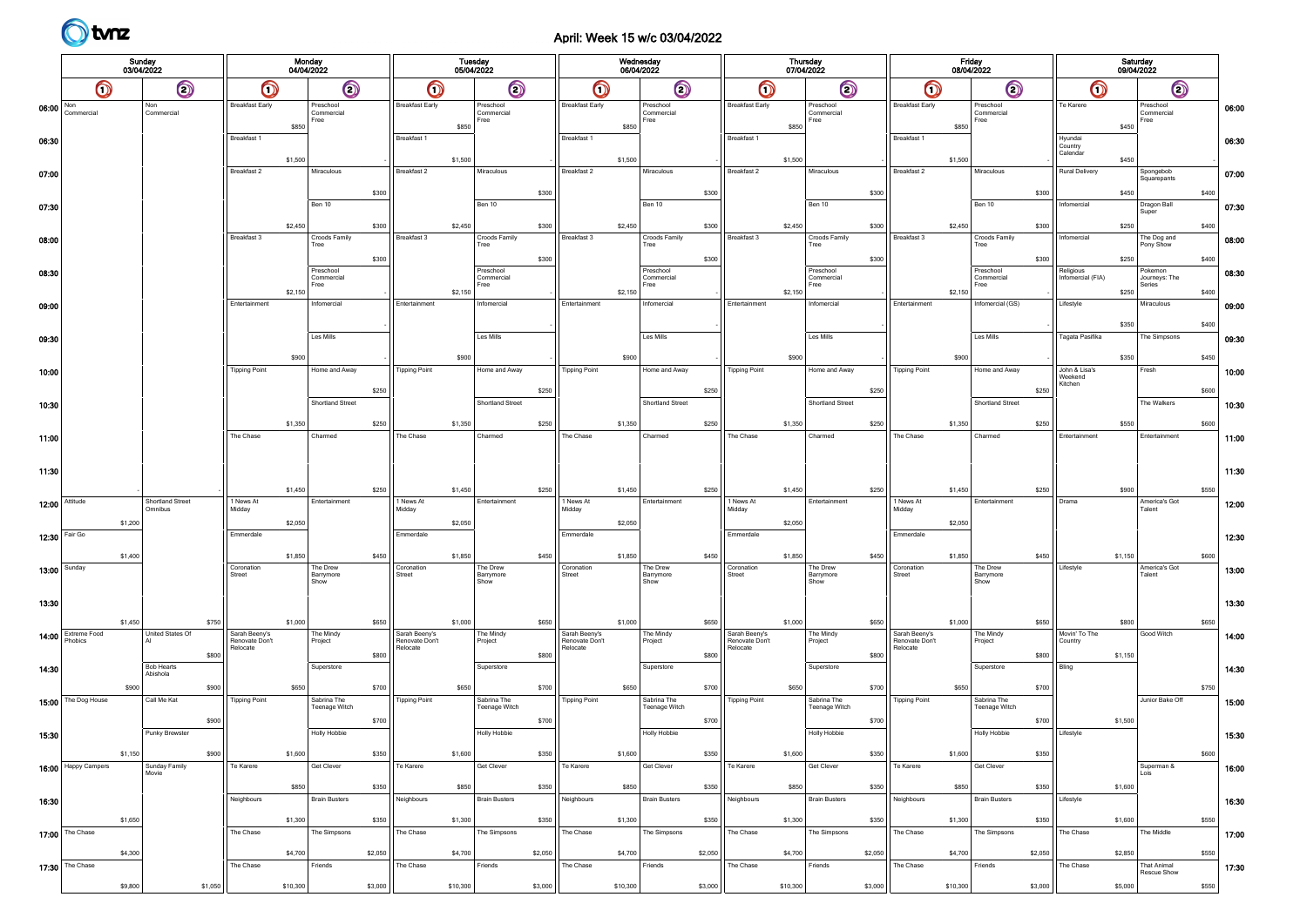# April: Week 15 w/c 03/04/2022

|                      |                                                            |          |                               |         |                         | Monday<br>04/04/2022 |                                   |          |                        |          | Tuesday<br>05/04/2022          |          |                                  |          | Wednesday<br>06/04/2022        |          |                             |          | Thursday<br>07/04/2022               |          |                                           | Friday<br>08/04/2022 |                                       |          |                                     | Saturday<br>09/04/2022 |                                |         |       |
|----------------------|------------------------------------------------------------|----------|-------------------------------|---------|-------------------------|----------------------|-----------------------------------|----------|------------------------|----------|--------------------------------|----------|----------------------------------|----------|--------------------------------|----------|-----------------------------|----------|--------------------------------------|----------|-------------------------------------------|----------------------|---------------------------------------|----------|-------------------------------------|------------------------|--------------------------------|---------|-------|
|                      | Sunday<br>03/04/2022<br>$\odot$<br>$\bm{\mathsf{O}}$       |          | $\bm{\mathsf{O}}$             |         | $\bm{\mathsf{\odot}}$   |                      | $\bm{\mathsf{O}}$                 |          | $\bigcirc$             |          | $\bullet$                      |          | $\bigcirc$                       |          | $\bigcirc$                     |          | $\odot$                     |          | $\bullet$                            |          | $\circledcirc$                            |                      | $\bigcirc$                            |          | $\odot$                             |                        |                                |         |       |
|                      | 18:00 <sup>1 News</sup> At 6pm<br>The Weakest<br>Link: USA |          | 1 News At 6pm                 |         | All New The<br>Simpsons |                      | 1 News At 6pm                     |          | The Big Bang<br>Theory |          | 1 News At 6pm                  |          | The Big Bang<br>Theory           |          | 1 News At 6pm                  |          | The Big Bang<br>Theory      |          | 1 News At 6pm                        |          | The Big Bang<br>Theory                    |                      | 1 News At 6pm                         |          | The Cube                            |                        | 18:00                          |         |       |
| 18:30                |                                                            |          |                               |         |                         |                      | Home and Away                     | \$3,600  |                        |          | Home and Away                  | \$3,600  |                                  |          | Home and Away                  | \$3,600  |                             |          | Home and Away                        | \$3,600  |                                           |                      | Home and Away                         | \$3,600  |                                     |                        |                                |         | 18:30 |
|                      |                                                            | \$20,200 |                               | \$3,400 |                         | \$22,550             |                                   | \$8,100  |                        | \$19,800 |                                | \$8,100  |                                  | \$20,800 |                                | \$8,100  |                             | \$19,650 |                                      | \$8,100  |                                           | \$17,450             |                                       | \$8,100  |                                     | \$15,000               |                                | \$2,250 |       |
|                      | $19:00$ Hyundai<br>Country<br>Calendar                     | \$20,000 | The Void                      |         | Seven Sharp             | \$15,550             | Shortland Street                  | \$16,000 | Seven Sharp            | \$13,750 | Shortland Street               | \$14,400 | Seven Sharp                      | \$13,750 | Shortland Street               | \$14,400 | Seven Sharp                 | \$13,050 | Shortland Street                     | \$13,050 | Seven Sharp                               | \$11,600             | Shortland Street                      | \$13,050 | Cooking With<br>The Stars           |                        | Saturday Family<br>Blockbuster |         | 19:00 |
| 19:30   Sunday       |                                                            |          |                               |         | Fair Go                 |                      | 60 Seconds                        |          | The Casketeers         |          | <b>Travel Guides</b>           |          | The Million<br>Pound Cube        |          | Snackmasters                   |          | 10 Years<br>Younger In 10   |          | Local Factual                        |          | The Repair<br>Shop                        |                      | I Can See Your<br>Voice               |          |                                     |                        |                                |         | 19:30 |
| 20:00                |                                                            |          | Sunday                        | \$7,900 | <b>Border Security</b>  | \$12,450             |                                   |          | Lap of Luxury          | \$11,550 |                                |          |                                  |          |                                |          | Days                        |          | Dog Squad<br>Puppy School            | \$8,550  |                                           |                      |                                       |          | Heathrow:                           | \$7,700                |                                |         | 20:00 |
|                      |                                                            | \$12,450 | Premiere Movie                |         |                         | \$10,050             |                                   | \$11,250 |                        | \$10,850 |                                | \$10,150 |                                  | \$10,850 |                                | \$7,900  |                             | \$11,300 |                                      | \$7,900  |                                           | \$9,050              |                                       | \$7,200  | <b>Britain's Busiest</b><br>Airport | \$5,400                |                                |         |       |
|                      | 20:30 Grand Designs<br><b>UK</b>                           |          |                               |         | Factual                 |                      | Skin A & E                        |          | Factual                |          | CSI: Vegas                     |          | Location<br>Location<br>Location |          | Taskmaster                     |          | My Unique B&B               |          | Factual                              |          | The Great<br><b>British Sewing</b><br>Bee |                      | Have You Been<br>Paying<br>Attention? |          | Factual                             |                        |                                |         | 20:30 |
| 21:00                |                                                            |          |                               |         |                         |                      |                                   |          |                        |          |                                |          |                                  |          |                                |          |                             |          |                                      |          |                                           |                      |                                       |          |                                     |                        | Saturday<br>Blockbuster        | \$5,650 | 21:00 |
|                      |                                                            | \$10,200 |                               |         | 20/20                   | \$9,050              |                                   | \$9,300  |                        | \$8,150  | FBI:                           | \$8,550  |                                  | \$8,150  | 8 Out of 10 Cats               | \$7,900  |                             | \$6,100  |                                      | \$6,750  |                                           | \$4,350              | Dinner Date                           | \$6,400  |                                     | \$6,100                |                                |         |       |
| 21:30 Drama          |                                                            |          |                               | \$6,400 |                         |                      | Beyond The Veil                   | \$4,700  | Coronation<br>Street   |          | International                  |          | Coronation<br>Street             |          | Does<br>Countdown              |          | Coronation<br>Street        |          | Hoarders                             |          | Selling Houses<br>Australia               |                      |                                       |          | Drama                               |                        |                                |         | 21:30 |
| 22:00                |                                                            |          | Comedy                        |         |                         |                      | The Walking<br>Dead               |          |                        |          |                                |          |                                  |          |                                |          |                             |          |                                      |          |                                           |                      |                                       |          |                                     |                        |                                |         | 22:00 |
| <b>22:30</b> Halifax |                                                            | \$3,850  | Why Women Kill                | \$6,400 | 1 News Tonight          | \$4,800              | Drama                             | \$2,550  | 1 News Tonight         | \$3,450  | CSI: Crime                     | \$6,000  | 1 News Tonight                   | \$3,450  | Hells Kitchen:                 | \$4,300  | 1 News Tonight              | \$3,450  | Local Factual                        | \$4,700  | 1 News Tonight                            | \$2,000              | Unreal                                | \$4,300  | Entertainment                       | \$3,950                | Entertainment                  | \$4,700 | 22:30 |
|                      | Retribution                                                |          |                               |         |                         | \$1,800              |                                   | \$1,500  |                        | \$1,800  | Scene<br>nvestigation          |          |                                  | \$1,800  | Young Guns                     |          |                             | \$1,800  |                                      | \$1,200  |                                           | \$1,800              |                                       |          |                                     |                        |                                | \$2,450 |       |
| 23:00                |                                                            |          |                               |         | Shortland Street        |                      | Two And A Half                    |          | Shortland Street       |          |                                |          | Shortland Street                 |          |                                |          | Shortland Street            |          | CSI: Crime<br>Scene<br>Investigation |          | Shortland Street                          |                      |                                       |          |                                     |                        | Movie                          |         | 23:00 |
|                      | $23:30$ Black Sails                                        | \$800    | Homicide For<br>The Holidays  | \$1,000 | Ambulance:<br>Code Red  | \$850                | 2 Broke Girls                     | \$1,400  | Sunday                 | \$850    | CSI: Crime<br>Scene            | \$750    | My Life Is<br>Murder             | \$850    | Have You Been<br>Paying        | \$900    | Impossible<br><b>Builds</b> | \$850    |                                      |          | Celebrity Best<br>Home Cook               | \$850                | The<br>Bachelorette                   | \$1,200  | Informer 3838                       | \$1,100                |                                |         | 23:30 |
|                      |                                                            |          |                               |         |                         |                      | 2 Broke Girls                     | \$500    |                        |          | Investigation                  |          |                                  |          | Attention?                     |          |                             |          | CSI: Crime                           | \$700    |                                           |                      | <b>USA</b>                            |          |                                     |                        |                                |         |       |
| 24:00                |                                                            | \$500    |                               | \$550   |                         | \$850                |                                   | \$500    |                        | \$850    |                                | \$400    |                                  | \$850    |                                | \$750    |                             | \$850    | Scene<br>nvestigation                | \$450    |                                           | \$850                |                                       | \$600    |                                     | \$750                  |                                | \$1,250 | 24:00 |
|                      | 24:30   Informercial                                       |          | Commercial<br>Free            |         | Commercial<br>Free      |                      | Commercial<br>Free                |          | Commercial<br>Free     |          | Commercial<br>Free             |          | Commercial<br>Free               |          | Commercial<br>Free             |          | Commercial<br>Free          |          | Commercial<br>Free                   |          | Commercial<br>Free                        |                      | Commercial<br>Free                    |          | Commercial<br>Free                  |                        | Commercial<br>Free             |         | 24:30 |
|                      | 25:00 Infomercial (AH)                                     | \$250    |                               |         |                         |                      |                                   |          |                        |          |                                |          |                                  |          |                                |          |                             |          |                                      |          |                                           |                      |                                       |          |                                     |                        |                                |         | 25:00 |
|                      |                                                            | \$250    |                               |         |                         |                      |                                   |          |                        |          |                                |          |                                  |          |                                |          |                             |          |                                      |          |                                           |                      |                                       |          |                                     |                        |                                |         |       |
|                      | 25:30   Informercial                                       |          |                               |         | Infomercial             |                      |                                   |          | Infomercial            |          |                                |          | Infomercial                      |          |                                |          | Infomercial                 |          |                                      |          |                                           |                      |                                       |          |                                     |                        |                                |         | 25:30 |
|                      | 26:00 Infomercial                                          | \$250    |                               |         | Infomercial             | \$250                | Infomercial                       |          | Infomercial            | \$250    | Infomercial                    |          | Infomercial                      | \$250    | Infomercial                    |          | Infomercial                 | \$250    | Infomercial                          |          | Infomercial                               |                      | Infomercial (GS)                      |          |                                     |                        |                                |         | 26:00 |
|                      | Infomercial                                                | \$250    |                               |         | Infomercial             | \$250                | Infomercial                       |          | Infomercial            | \$250    | Infomercial                    |          | Infomercial                      | \$250    | Infomercial                    |          | Infomercial                 | \$250    | Infomercial                          |          | Infomercial                               | \$250                | Infomercial (GS)                      |          |                                     |                        |                                |         |       |
| 26:30                |                                                            | \$250    |                               |         |                         | \$250                |                                   |          |                        | \$250    |                                |          |                                  | \$250    |                                |          |                             | \$250    |                                      |          |                                           | \$250                |                                       |          |                                     |                        |                                |         | 26:30 |
|                      | 27:00 Informercial                                         |          |                               |         | Infomercial             |                      | Commercial<br>Free                |          | Infomercial            |          | Commercial<br>Free             |          | Infomercial                      |          | Commercial<br>Free             |          | Infomercial                 |          | Commercial<br>Free                   |          | Infomercial                               |                      | Commercial<br>Free                    |          | Infomercial                         |                        |                                |         | 27:00 |
|                      | $27:30$ Infomercial                                        | \$250    |                               |         | Infomercial             | \$250                |                                   |          | Infomercial            | \$250    |                                |          | Infomercial                      | \$250    |                                |          | Infomercial                 | \$250    |                                      |          | Infomercial                               | \$250                |                                       |          | Infomercial                         | \$250                  |                                |         | 27:30 |
|                      |                                                            | \$250    |                               |         |                         | \$250                |                                   |          |                        | \$250    |                                |          |                                  | \$250    |                                |          |                             | \$250    |                                      |          |                                           | \$250                |                                       |          |                                     | \$250                  |                                |         |       |
|                      | $28:00$ Infomercial                                        | \$250    | Infomercial                   |         | Infomercial             | \$250                |                                   |          | Infomercial            | \$250    |                                |          | Infomercial                      | \$250    |                                |          | Infomercial                 | \$250    |                                      |          | Infomercial                               | \$250                |                                       |          | Infomercial                         | \$250                  |                                |         | 28:00 |
|                      | 28:30 Informercial                                         |          | Religious<br>Infomercial (HC) |         | Infomercial             |                      |                                   |          | Infomercial            |          |                                |          | Infomercial                      |          |                                |          | Infomercial                 |          |                                      |          | Infomercial                               |                      |                                       |          | Infomercial                         |                        |                                |         | 28:30 |
|                      | 29:00   Informercial                                       | \$250    | Infomercial                   |         | Infomercial             | \$250                | Infomercial                       |          | Infomercial            | \$250    | nfomercial                     |          | Infomercial                      | \$250    | Infomercial                    |          | Infomercial                 | \$250    | Infomercial                          |          | Infomercial                               | \$250                |                                       |          | Infomercial                         | \$250                  | Religious<br>Infomercial (TM)  |         | 29:00 |
|                      |                                                            | \$250    |                               |         |                         | \$250                |                                   |          |                        | \$250    |                                |          |                                  | \$250    |                                |          |                             | \$250    |                                      |          |                                           | \$250                |                                       |          |                                     | \$250                  |                                |         |       |
|                      | 29:30   Informercial                                       |          | Infomercial                   |         | Commercial<br>Free      |                      | Religious<br>Infomercial<br>(LTW) |          | Commercial<br>Free     |          | Religious<br>Infomercial (FIA) |          | Commercial<br>Free               |          | Religious<br>Infomercial (FIA) |          | Commercial<br>Free          |          | Religious<br>Infomercial (FIA)       |          | Religious<br>Infomercial (IJ)             |                      |                                       |          | Religious<br>Infomercial<br>(LTW)   |                        | Religious<br>Infomercial (HC)  |         | 29:30 |
|                      |                                                            | \$250    |                               |         |                         |                      |                                   |          |                        |          |                                |          |                                  |          |                                |          |                             |          |                                      |          |                                           | \$250                |                                       |          |                                     | \$250                  |                                |         |       |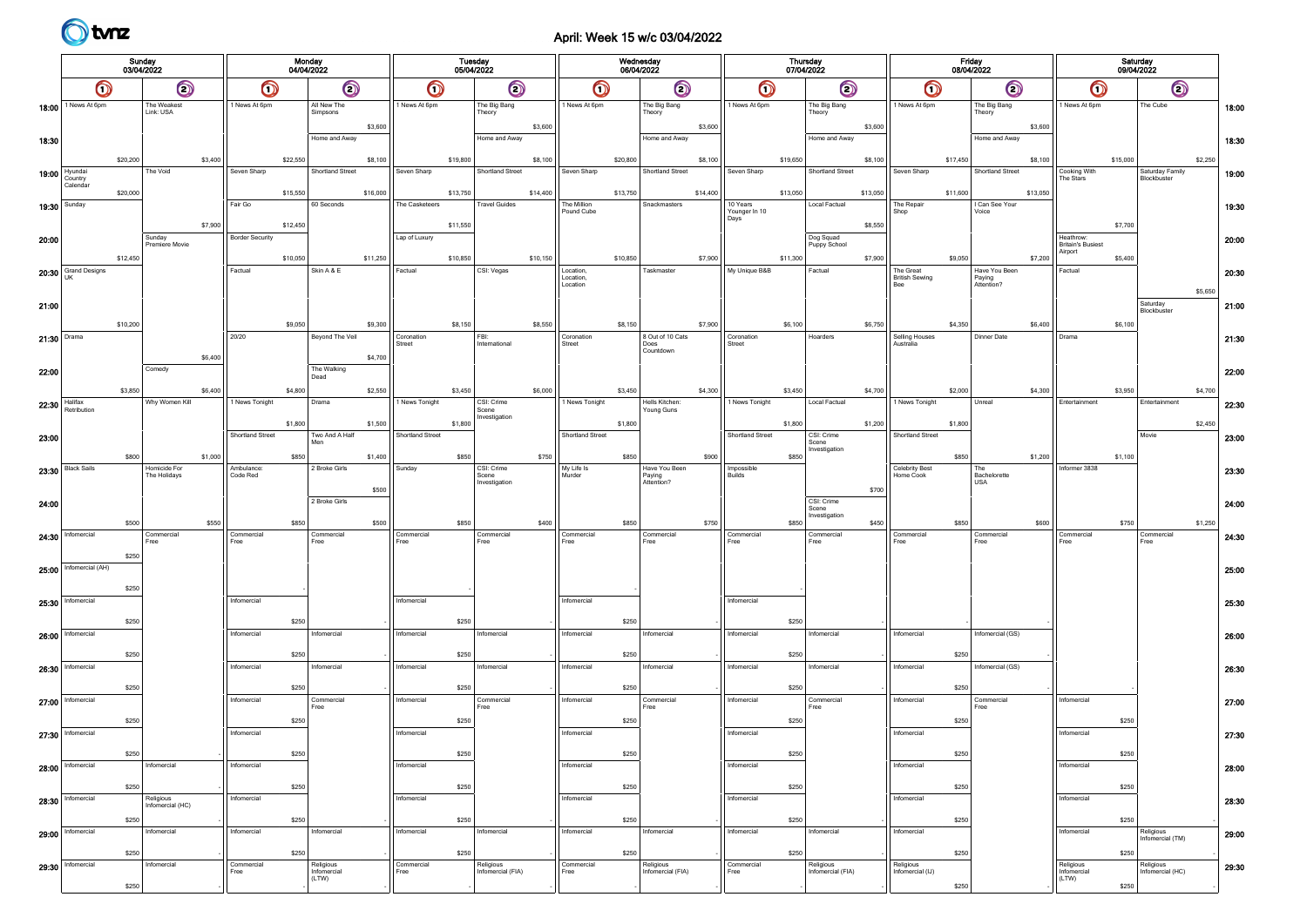

# April: Week 16 w/c 10/04/2022

| Sunday<br>10/04/2022<br>$\odot$<br>$\bm{\mathsf{\odot}}$ |                               |         |                               |         |                                             | Monday<br>11/04/2022 |                                 |         |                                             |          | Tuesday<br>12/04/2022           |         |                                             | Wednesday<br>13/04/2022 |                                 |         |                                             | <b>Thursday</b><br>14/04/2022 |                                     |         |                                    | Friday<br>15/04/2022               |                                     | Saturday<br>16/04/2022 |                            |       |       |
|----------------------------------------------------------|-------------------------------|---------|-------------------------------|---------|---------------------------------------------|----------------------|---------------------------------|---------|---------------------------------------------|----------|---------------------------------|---------|---------------------------------------------|-------------------------|---------------------------------|---------|---------------------------------------------|-------------------------------|-------------------------------------|---------|------------------------------------|------------------------------------|-------------------------------------|------------------------|----------------------------|-------|-------|
|                                                          |                               |         |                               |         | $\bullet$                                   |                      | $\bigcirc$                      |         | $\bm{\mathsf{O}}$                           |          | $\bigcirc$                      |         | $\bm{\mathsf{O}}$                           |                         | $\bigcirc$                      |         | $\bullet$                                   |                               | $\odot$                             |         | $\bigcirc$                         | $\odot$                            | $\bigcirc$                          |                        | $\bigcirc$                 |       |       |
|                                                          | 06:00 Non                     |         | Non<br>Commercial             |         | <b>Breakfast Early</b>                      | \$850                | Preschool<br>Commercial<br>Free |         | <b>Breakfast Early</b>                      | \$850    | Preschool<br>Commercial<br>Free |         | <b>Breakfast Early</b>                      | \$850                   | Preschool<br>Commercial<br>Free |         | <b>Breakfast Early</b>                      | \$850                         | Preschool<br>Commercial<br>Free     |         | Non<br>Commercial -<br>Good Friday | Non<br>Commercial -<br>Good Friday | Te Karere                           | Free<br>\$450          | Preschool<br>Commercial    |       | 06:00 |
| 06:30                                                    |                               |         |                               |         | Breakfast 1                                 | \$1,500              |                                 |         | Breakfast 1                                 | \$1,500  |                                 |         | Breakfast 1                                 | \$1,500                 |                                 |         | Breakfast 1                                 | \$1,500                       |                                     |         |                                    |                                    | Hyundai<br>Country<br>Calendar      | \$450                  |                            |       | 06:30 |
| 07:00                                                    |                               |         |                               |         | Breakfast 2                                 |                      | Miraculous                      |         | Breakfast 2                                 |          | Miraculous                      |         | Breakfast 2                                 |                         | Miraculous                      |         | Breakfast 2                                 |                               | Miraculous                          |         |                                    |                                    | Rural Delivery                      |                        | Spongebob<br>Squarepants   |       | 07:00 |
| 07:30                                                    |                               |         |                               |         |                                             |                      | Ben 10                          | \$300   |                                             |          | Ben 10                          | \$300   |                                             |                         | Ben 10                          | \$300   |                                             |                               | Ben 10                              | \$300   |                                    |                                    | Infomercial                         | \$450                  | Dragon Ball                | \$400 | 07:30 |
|                                                          |                               |         |                               |         |                                             | \$2,450              |                                 | \$300   |                                             | \$2,450  |                                 | \$300   |                                             | \$2,450                 |                                 | \$300   |                                             | \$2,450                       |                                     | \$300   |                                    |                                    |                                     | Super<br>\$250         |                            | \$400 |       |
| 08:00                                                    |                               |         |                               |         | Breakfast 3                                 |                      | Croods Family<br>Tree           |         | Breakfast 3                                 |          | Croods Family<br>Tree           |         | Breakfast 3                                 |                         | Croods Family<br>Tree           |         | Breakfast 3                                 |                               | Croods Family<br>Tree               |         |                                    |                                    | Infomercial                         |                        | The Dog and<br>Pony Show   |       | 08:00 |
| 08:30                                                    |                               |         |                               |         |                                             |                      | Preschool                       | \$300   |                                             |          | Preschool                       | \$300   |                                             |                         | Preschool                       | \$300   |                                             |                               | Preschool                           | \$300   |                                    |                                    | Religious                           | \$250                  | Pokemon                    | \$400 | 08:30 |
|                                                          |                               |         |                               |         |                                             | \$2,150              | Commercial<br>Free              |         |                                             | \$2,150  | Commercial<br>Free              |         |                                             | \$2,150                 | Commercial<br>Free              |         |                                             | \$2,150                       | Commercial<br>Free                  |         |                                    |                                    | Infomercial (FIA)                   | Series<br>\$250        | Journeys: The              | \$400 |       |
| 09:00                                                    |                               |         |                               |         | Entertainment                               |                      | Infomercial                     |         | Entertainment                               |          | Infomercial                     |         | Entertainment                               |                         | Infomercial                     |         | Entertainment                               |                               | Infomercial                         |         |                                    |                                    | Lifestyle                           |                        | Miraculous                 |       | 09:00 |
| 09:30                                                    |                               |         |                               |         |                                             |                      | Les Mills                       |         |                                             |          | Les Mills                       |         |                                             |                         | Les Mills                       |         |                                             |                               | Les Mills                           |         |                                    |                                    | Tagata Pasifika                     | \$350                  | The Simpsons               | \$400 | 09:30 |
|                                                          |                               |         |                               |         |                                             | \$900                |                                 |         |                                             | \$900    |                                 |         |                                             | \$900                   |                                 |         |                                             | \$900                         |                                     |         |                                    |                                    |                                     | \$350                  |                            | \$450 |       |
| 10:00                                                    |                               |         |                               |         | <b>Tipping Point</b>                        |                      | Home and Away                   |         | <b>Tipping Point</b>                        |          | Home and Away                   |         | <b>Tipping Point</b>                        |                         | Home and Away                   |         | <b>Tipping Point</b>                        |                               | Home and Away                       |         |                                    |                                    | John & Lisa's<br>Weekend<br>Kitchen | Fresh                  |                            |       | 10:00 |
| 10:30                                                    |                               |         |                               |         |                                             |                      | Shortland Street                | \$250   |                                             |          | Shortland Street                | \$250   |                                             |                         | Shortland Street                | \$250   |                                             |                               | Shortland Street                    | \$250   |                                    |                                    |                                     |                        | The Walkers                | \$600 | 10:30 |
|                                                          |                               |         |                               |         |                                             | \$1,350              |                                 | \$250   |                                             | \$1,350  |                                 | \$250   |                                             | \$1,350                 |                                 | \$250   |                                             | \$1,350                       |                                     | \$250   |                                    |                                    |                                     | \$550                  |                            | \$600 |       |
| 11:00                                                    |                               |         |                               |         | The Chase                                   |                      | Charmed                         |         | The Chase                                   |          | Charmed                         |         | The Chase                                   |                         | Charmed                         |         | The Chase                                   |                               | Charmed                             |         |                                    |                                    | Entertainment                       |                        | Entertainment              |       | 11:00 |
| 11:30                                                    |                               |         |                               |         |                                             |                      |                                 |         |                                             |          |                                 |         |                                             |                         |                                 |         |                                             |                               |                                     |         |                                    |                                    |                                     |                        |                            |       | 11:30 |
|                                                          |                               |         |                               |         |                                             | \$1,450              |                                 | \$250   |                                             | \$1,450  |                                 | \$250   |                                             | \$1,450                 |                                 | \$250   |                                             | \$1,450                       |                                     | \$250   |                                    |                                    |                                     | \$900                  |                            | \$550 |       |
| 12:00 Attitude                                           |                               |         | Shortland Street<br>Omnibus   |         | 1 News At<br>Midday                         |                      | Entertainment                   |         | 1 News At<br>Midday                         |          | Entertainment                   |         | 1 News At<br>Midday                         |                         | Entertainment                   |         | 1 News At<br>Midday                         |                               | Entertainment                       |         |                                    |                                    | Drama                               | Talent                 | America's Got              |       | 12:00 |
| 12:30 Fair Go                                            |                               | \$1,200 |                               |         | Emmerdale                                   | \$2,050              |                                 |         | Emmerdale                                   | \$2,050  |                                 |         | Emmerdale                                   | \$2,050                 |                                 |         | Emmerdale                                   | \$2,050                       |                                     |         |                                    |                                    |                                     |                        |                            |       | 12:30 |
|                                                          |                               | \$1,400 |                               |         |                                             | \$1,850              |                                 | \$450   |                                             | \$1,850  |                                 | \$450   |                                             | \$1,850                 |                                 | \$450   |                                             | \$1,850                       |                                     | \$450   |                                    |                                    | \$1,150                             |                        |                            | \$600 |       |
| 13:00   Sunday                                           |                               |         |                               |         | Coronation<br>Street                        |                      | The Drew<br>Barrymore<br>Show   |         | Coronation<br>Street                        |          | The Drew<br>Barrymore<br>Show   |         | Coronation<br>Street                        |                         | The Drew<br>Barrymore<br>Show   |         | Coronation<br>Street                        |                               | The Drew<br>Barrymore<br>Show       |         |                                    |                                    | Lifestyle                           | Talent                 | America's Got              |       | 13:00 |
| 13:30                                                    |                               |         |                               |         |                                             |                      |                                 |         |                                             |          |                                 |         |                                             |                         |                                 |         |                                             |                               |                                     |         |                                    |                                    |                                     |                        |                            |       | 13:30 |
|                                                          |                               | \$1,450 |                               | \$750   |                                             | \$1,000              |                                 | \$650   |                                             | \$1,000  |                                 | \$650   |                                             | \$1,000                 |                                 | \$650   |                                             | \$1,000                       |                                     | \$650   |                                    |                                    |                                     | \$800                  |                            | \$650 |       |
|                                                          | 14:00 Extreme Food<br>Phobics |         | United States Of              |         | Sarah Beeny's<br>Renovate Don't<br>Relocate |                      | The Mindy<br>Project            |         | Sarah Beeny's<br>Renovate Don't<br>Relocate |          | The Mindy<br>Project            |         | Sarah Beeny's<br>Renovate Don't<br>Relocate |                         | The Mindy<br>Project            |         | Sarah Beeny's<br>Renovate Don't<br>Relocate |                               | The Mindy<br>Project                |         |                                    |                                    | Movin' To The<br>Country            |                        | Good Witch                 |       | 14:00 |
| 14:30                                                    |                               |         | <b>Bob Hearts</b><br>Abishola | \$800   |                                             |                      | Superstore                      | \$800   |                                             |          | Superstore                      | \$800   |                                             |                         | Superstore                      | \$800   |                                             |                               | Superstore                          | \$800   |                                    |                                    | \$1,150<br>Bling                    |                        |                            |       | 14:30 |
|                                                          |                               | \$900   |                               | \$900   |                                             | \$650                |                                 | \$700   |                                             | \$650    |                                 | \$700   |                                             | \$650                   |                                 | \$700   |                                             | \$650                         |                                     | \$700   |                                    |                                    |                                     |                        |                            | \$750 |       |
|                                                          | 15:00 The Dog House           |         | Call Me Kat                   |         | <b>Tipping Point</b>                        |                      | Sabrina The<br>Teenage Witch    |         | <b>Tipping Point</b>                        |          | Sabrina The<br>Teenage Witch    |         | <b>Tipping Point</b>                        |                         | Sabrina The<br>Teenage Witch    |         | <b>Tipping Point</b>                        |                               | Sabrina The<br><b>Teenage Witch</b> |         |                                    |                                    |                                     |                        | Junior Bake Off            |       | 15:00 |
| 15:30                                                    |                               |         | Punky Brewster                | \$900   |                                             |                      | <b>Holly Hobbie</b>             | \$700   |                                             |          | Holly Hobbie                    | \$700   |                                             |                         | Holly Hobbie                    | \$700   |                                             |                               | Holly Hobbie                        | \$700   |                                    |                                    | \$1,500<br>Lifestyle                |                        |                            |       | 15:30 |
|                                                          |                               | \$1,150 |                               | \$900   |                                             | \$1,600              |                                 | \$350   |                                             | \$1,600  |                                 | \$350   |                                             | \$1,600                 |                                 | \$350   |                                             | \$1,600                       |                                     | \$35    |                                    |                                    |                                     |                        |                            | \$600 |       |
|                                                          | 16:00 Happy Campers           |         | Sunday Family<br>Movie        |         | Te Karere                                   |                      | Get Clever                      |         | Te Karere                                   |          | Get Clever                      |         | Te Karere                                   |                         | Get Clever                      |         | Te Karere                                   |                               | Get Clever                          |         |                                    |                                    |                                     | Lois                   | Superman &                 |       | 16:00 |
| 16:30                                                    |                               |         |                               |         | Neighbours                                  | \$850                | <b>Brain Busters</b>            | \$350   | Neighbours                                  | \$850    | <b>Brain Busters</b>            | \$350   | Neighbours                                  | \$850                   | <b>Brain Busters</b>            | \$350   | Neighbours                                  | \$850                         | <b>Brain Busters</b>                | \$350   |                                    |                                    | \$1,600<br>Lifestyle                |                        |                            |       | 16:30 |
|                                                          |                               | \$1,650 |                               |         |                                             | \$1,300              |                                 | \$350   |                                             | \$1,300  |                                 | \$350   |                                             | \$1,300                 |                                 | \$350   |                                             | \$1,300                       |                                     | \$350   |                                    |                                    | \$1,600                             |                        |                            | \$550 |       |
|                                                          | 17:00 The Chase               |         |                               |         | The Chase                                   |                      | The Simpsons                    |         | The Chase                                   |          | The Simpsons                    |         | The Chase                                   |                         | The Simpsons                    |         | The Chase                                   |                               | The Simpsons                        |         |                                    |                                    | The Chase                           |                        | The Middle                 |       | 17:00 |
|                                                          | 17:30 The Chase               | \$4,300 |                               |         | The Chase                                   | \$4,700              | Friends                         | \$2,050 | The Chase                                   | \$4,700  | Friends                         | \$2,050 | The Chase                                   | \$4,700                 | Friends                         | \$2,050 | The Chase                                   | \$4,700                       | Friends                             | \$2,050 |                                    |                                    | \$2,850<br>The Chase                |                        | That Animal<br>Rescue Show | \$550 | 17:30 |
|                                                          |                               | \$9,800 |                               | \$1,050 |                                             | \$10,300             |                                 | \$3,000 |                                             | \$10,300 |                                 | \$3,000 |                                             | \$10,300                |                                 | \$3,000 |                                             | \$10,300                      |                                     | \$3,000 |                                    |                                    | \$5,000                             |                        |                            | \$550 |       |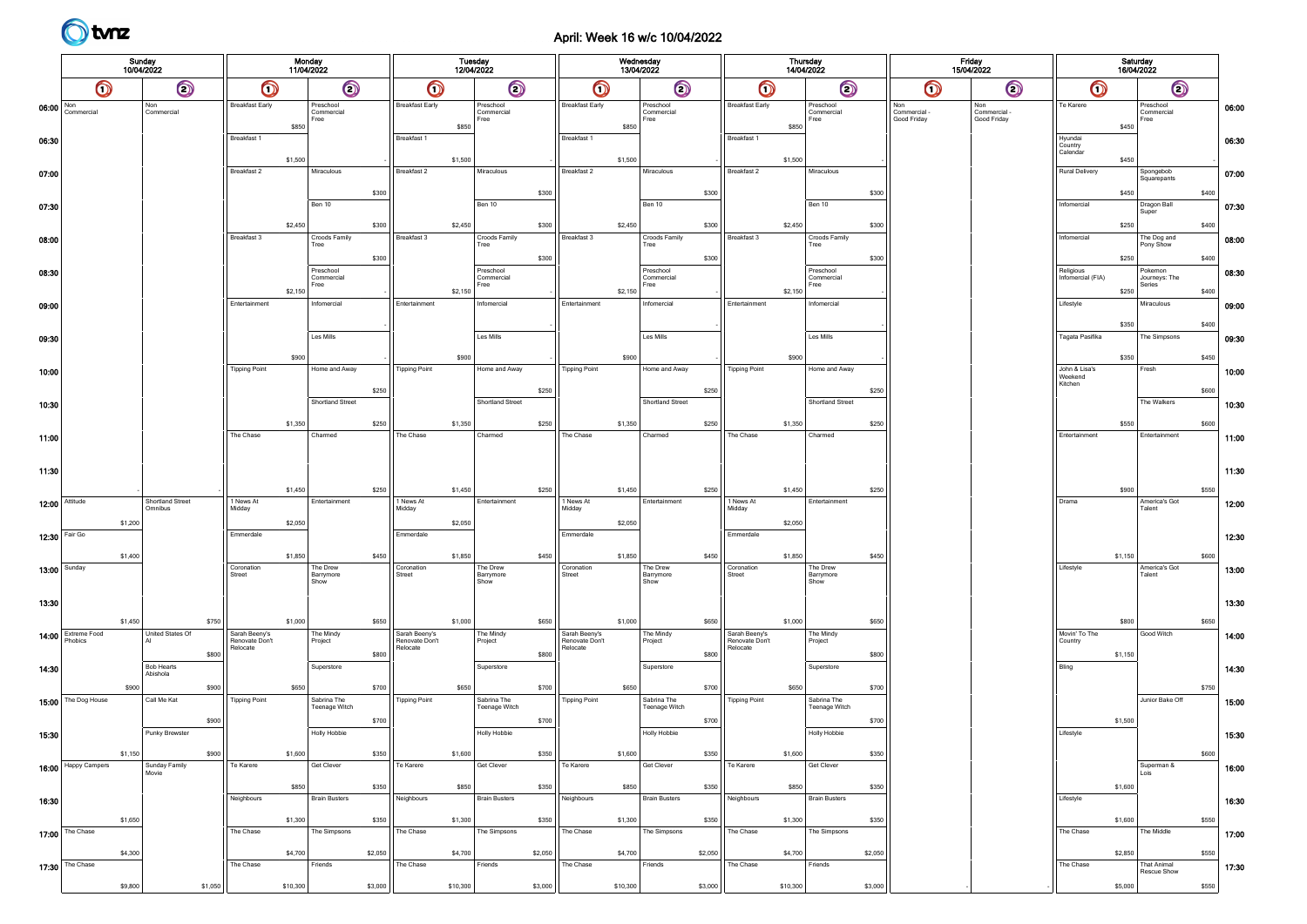

# April: Week 16 w/c 10/04/2022

|                 |                                              |          |                               |         |                        | Monday<br>11/04/2022 |                                   |          |                      |          | Tuesday<br>12/04/2022          |          |                                    |          | Wednesday<br>13/04/2022               |          |                           |          | Thursday<br>14/04/2022               |          |                                    | Friday<br>15/04/2022               |                                                | Saturday<br>16/04/2022         |         |       |
|-----------------|----------------------------------------------|----------|-------------------------------|---------|------------------------|----------------------|-----------------------------------|----------|----------------------|----------|--------------------------------|----------|------------------------------------|----------|---------------------------------------|----------|---------------------------|----------|--------------------------------------|----------|------------------------------------|------------------------------------|------------------------------------------------|--------------------------------|---------|-------|
|                 | Sunday<br>10/04/2022<br>$\odot$<br>$\bullet$ |          |                               |         | $\bullet$              |                      | $\odot$                           |          | $\bm{\mathsf{O}}$    |          | $\bigcirc$                     |          | $\bigcirc$                         |          | $\odot$                               |          | $\bm{\mathsf{O}}$         |          | $\odot$                              |          | $\bm{\mathsf{O}}$                  | $\odot$                            | $\bigcirc$                                     | $\odot$                        |         |       |
| 18:00           | 1 News At 6pm                                |          | The Weakest<br>Link: USA      |         | 1 News At 6pm          |                      | All New The<br>Simpsons           |          | 1 News At 6pm        |          | The Big Bang<br>Theory         |          | 1 News At 6pm                      |          | The Big Bang<br>Theory                |          | 1 News At 6pm             |          | The Big Bang<br>Theory               |          | Non<br>Commercial -<br>Good Friday | Non<br>Commercial -<br>Good Friday | 1 News At 6pm                                  | The Cube                       |         | 18:00 |
| 18:30           |                                              |          |                               |         |                        |                      | Home and Away                     | \$3,600  |                      |          | Home and Away                  | \$3,600  |                                    |          | Home and Away                         | \$3,600  |                           |          | Home and Away                        | \$3,600  |                                    |                                    |                                                |                                |         | 18:30 |
|                 |                                              | \$20,200 |                               | \$3,400 |                        | \$22,550             |                                   | \$8,100  |                      | \$19,800 |                                | \$8,100  |                                    | \$20,800 |                                       | \$8,100  |                           | \$19,650 |                                      | \$8,100  |                                    |                                    | \$15,000                                       |                                | \$2,250 |       |
|                 | $19:00$ Hyundai<br>Country<br>Calendar       |          | The Void                      |         | Seven Sharp            |                      | Shortland Street                  |          | Seven Sharp          |          | Shortland Street               |          | Seven Sharp                        |          | Shortland Street                      |          | Seven Sharp               |          | Shortland Street                     |          |                                    |                                    | Cooking With<br>The Stars                      | Saturday Family<br>Blockbuster |         | 19:00 |
| 19:30 Sunday    |                                              | \$20,000 |                               |         | Fair Go                | \$15,550             | 60 Seconds                        | \$16,000 | The Casketeers       | \$13,750 | <b>Travel Guides</b>           | \$14,400 | The Million<br>Pound Cube          | \$13,750 | Snackmasters                          | \$14,400 | 10 Years<br>Younger In 10 | \$13,050 | Local Factual                        | \$13,050 |                                    |                                    |                                                |                                |         | 19:30 |
|                 |                                              |          |                               | \$7,900 | <b>Border Security</b> | \$12,450             |                                   |          | Lap of Luxury        | \$11,550 |                                |          |                                    |          |                                       |          | Days                      |          |                                      | \$8,550  |                                    |                                    | \$7,700<br>Heathrow:                           |                                |         |       |
| 20:00           |                                              | \$12,450 | Sunday<br>Premiere Movie      |         |                        | \$10,050             |                                   | \$11,250 |                      | \$10,850 |                                | \$10,150 |                                    | \$10,850 |                                       | \$7,900  |                           | \$11,300 | Dog Squad<br>Puppy School            | \$7,900  |                                    |                                    | <b>Britain's Busiest</b><br>Airport<br>\$5,400 |                                |         | 20:00 |
|                 | 20:30 Grand Designs<br>UK                    |          |                               |         | Factual                |                      | Skin A & E                        |          | Factual              |          | CSI: Vegas                     |          | Location,<br>Location,<br>Location |          | Taskmaster                            |          | My Unique B&B             |          | Factual                              |          |                                    |                                    | Factual                                        |                                |         | 20:30 |
| 21:00           |                                              |          |                               |         |                        |                      |                                   |          |                      |          |                                |          |                                    |          |                                       |          |                           |          |                                      |          |                                    |                                    |                                                | Saturday                       | \$5,650 | 21:00 |
|                 |                                              | \$10,200 |                               |         |                        | \$9,050              |                                   | \$9,300  |                      | \$8,150  |                                | \$8,550  |                                    | \$8,150  |                                       | \$7,900  |                           | \$6,100  |                                      | \$6,750  |                                    |                                    | \$6,100                                        | Blockbuster                    |         |       |
| $21:30$ Drama   |                                              |          |                               |         | 20/20                  |                      | Beyond The Veil                   |          | Coronation<br>Street |          | FBI:<br>International          |          | Coronation<br>Street               |          | 8 Out of 10 Cats<br>Does<br>Countdown |          | Coronation<br>Street      |          | Hoarders                             |          |                                    |                                    | Drama                                          |                                |         | 21:30 |
| 22:00           |                                              |          | Comedy                        | \$6,400 |                        |                      | The Walking<br>Dead               | \$4,700  |                      |          |                                |          |                                    |          |                                       |          |                           |          |                                      |          |                                    |                                    |                                                |                                |         | 22:00 |
| $22:30$ Halifax |                                              | \$3,850  | Why Women Kill                | \$6,400 | 1 News Tonight         | \$4,800              | Drama                             | \$2,550  | 1 News Tonight       | \$3,450  | CSI: Crime                     | \$6,000  | 1 News Tonight                     | \$3,450  | Hells Kitchen:                        | \$4,300  | 1 News Tonight            | \$3,450  | Local Factual                        | \$4,700  |                                    |                                    | \$3,950<br>Entertainment                       | Entertainment                  | \$4,700 |       |
|                 | Retribution                                  |          |                               |         |                        | \$1,800              |                                   | \$1,500  |                      | \$1,800  | Scene<br>Investigation         |          |                                    | \$1,800  | Young Guns                            |          |                           | \$1,800  |                                      | \$1,200  |                                    |                                    |                                                |                                | \$2,450 | 22:30 |
| 23:00           |                                              |          |                               |         | Shortland Street       |                      | Two And A Half                    |          | Shortland Street     |          |                                |          | Shortland Street                   |          |                                       |          | Shortland Street          |          | CSI: Crime<br>Scene<br>Investigation |          |                                    |                                    |                                                | Movie                          |         | 23:00 |
|                 | 23:30   Black Sails                          | \$800    | Homicide For                  | \$1,000 | Ambulance:             | \$850                | 2 Broke Girls                     | \$1,400  | Sunday               | \$850    | CSI: Crime                     | \$750    | My Life Is                         | \$850    | Have You Been                         | \$900    | Impossible                | \$850    |                                      |          |                                    |                                    | \$1,100<br>Informer 3838                       |                                |         | 23:30 |
|                 |                                              |          | The Holidays                  |         | Code Red               |                      |                                   | \$500    |                      |          | Scene<br>Investigation         |          | Murder                             |          | Paying<br>Attention?                  |          | Builds                    |          |                                      | \$700    |                                    |                                    |                                                |                                |         |       |
| 24:00           |                                              | \$500    |                               | \$550   |                        | \$850                | 2 Broke Girls                     | \$500    |                      | \$850    |                                | \$400    |                                    | \$850    |                                       | \$750    |                           | \$850    | CSI: Crime<br>Scene<br>Investigation | \$450    | Commercial<br>Free                 | Commercial<br>Free                 | \$750                                          |                                | \$1,250 | 24:00 |
|                 | 24:30 Informercial                           |          | Commercial<br>Free            |         | Commercial<br>Free     |                      | Commercial<br>Free                |          | Commercial<br>Free   |          | Commercial<br>Free             |          | Commercial<br>Free                 |          | Commercial<br>Free                    |          | Non<br>Commercial -       |          | Non<br>Commercial -                  |          |                                    |                                    | Non<br>Commercial -                            | Non<br>Commercial -            |         | 24:30 |
|                 | 25:00 Infomercial (AH)                       | \$250    |                               |         |                        |                      |                                   |          |                      |          |                                |          |                                    |          |                                       |          | Good Friday               |          | Good Friday                          |          |                                    |                                    | Easter Sunday                                  | Easter Sunday                  |         | 25:00 |
|                 |                                              | \$250    |                               |         |                        |                      |                                   |          |                      |          |                                |          |                                    |          |                                       |          |                           |          |                                      |          |                                    |                                    |                                                |                                |         |       |
|                 | 25:30   Informercial                         |          |                               |         | Infomercial            |                      |                                   |          | Infomercial          |          |                                |          | Infomercial                        |          |                                       |          |                           |          |                                      |          |                                    |                                    |                                                |                                |         | 25:30 |
|                 | $26:00$   Informercial                       | \$250    |                               |         | Infomercial            | \$250                | Infomercial                       |          | Infomercial          | \$250    | Infomercial                    |          | Infomercial                        | \$250    | Infomercial                           |          |                           |          |                                      |          | Infomercial                        | Infomercial (GS)                   |                                                |                                |         | 26:00 |
|                 | 26:30   Informercial                         | \$250    |                               |         | Infomercial            | \$250                | Infomercial                       |          | Infomercial          | \$250    | Infomercial                    |          | Infomercial                        | \$250    | Infomercial                           |          |                           |          |                                      |          | \$250<br>Infomercial               | Infomercial (GS)                   |                                                |                                |         |       |
|                 |                                              | \$250    |                               |         |                        | \$250                |                                   |          |                      | \$250    |                                |          |                                    | \$250    |                                       |          |                           |          |                                      |          | \$250                              |                                    |                                                |                                |         | 26:30 |
|                 | $27:00$ Infomercial                          |          |                               |         | Infomercial            |                      | Commercial<br>Free                |          | Infomercial          |          | Commercial<br>Free             |          | Infomercial                        |          | Commercial<br>Free                    |          |                           |          |                                      |          | Infomercial                        | Commercial<br>Free                 |                                                |                                |         | 27:00 |
|                 | $27:30$ Informercial                         | \$250    |                               |         | Infomercial            | \$250                |                                   |          | Infomercial          | \$250    |                                |          | Infomercial                        | \$250    |                                       |          |                           |          |                                      |          | \$250<br>Infomercial               |                                    |                                                |                                |         | 27:30 |
|                 |                                              | \$250    |                               |         |                        | \$250                |                                   |          |                      | \$250    |                                |          |                                    | \$250    |                                       |          |                           |          |                                      |          | \$250                              |                                    |                                                |                                |         |       |
|                 | 28:00   Informercial                         | \$250    | Infomercial                   |         | Infomercial            | \$250                |                                   |          | Infomercial          | \$250    |                                |          | Infomercial                        | \$250    |                                       |          |                           |          |                                      |          | Infomercial<br>\$250               |                                    |                                                |                                |         | 28:00 |
|                 | 28:30   Informercial                         |          | Religious<br>Infomercial (HC) |         | Infomercial            |                      |                                   |          | Infomercial          |          |                                |          | Infomercial                        |          |                                       |          |                           |          |                                      |          | Infomercial                        |                                    |                                                |                                |         | 28:30 |
|                 | 29:00   Informercial                         | \$250    | Infomercial                   |         | Infomercial            | \$250                | Infomercial                       |          | Infomercial          | \$250    | Infomercial                    |          | Infomercial                        | \$250    | Infomercial                           |          |                           |          |                                      |          | \$250<br>Infomercial               |                                    |                                                |                                |         | 29:00 |
|                 |                                              | \$250    |                               |         |                        | \$250                |                                   |          |                      | \$250    |                                |          |                                    | \$250    |                                       |          |                           |          |                                      |          | \$250                              |                                    |                                                |                                |         |       |
|                 | 29:30   Informercial                         |          | Infomercial                   |         | Commercial<br>Free     |                      | Religious<br>Infomercial<br>(LTW) |          | Commercial<br>Free   |          | Religious<br>Infomercial (FIA) |          | Commercial<br>Free                 |          | Religious<br>Infomercial (FIA)        |          |                           |          |                                      |          | Religious<br>Infomercial (IJ)      |                                    |                                                |                                |         | 29:30 |
|                 |                                              | \$250    |                               |         |                        |                      |                                   |          |                      |          |                                |          |                                    |          |                                       |          |                           |          |                                      |          | \$250                              |                                    |                                                |                                |         |       |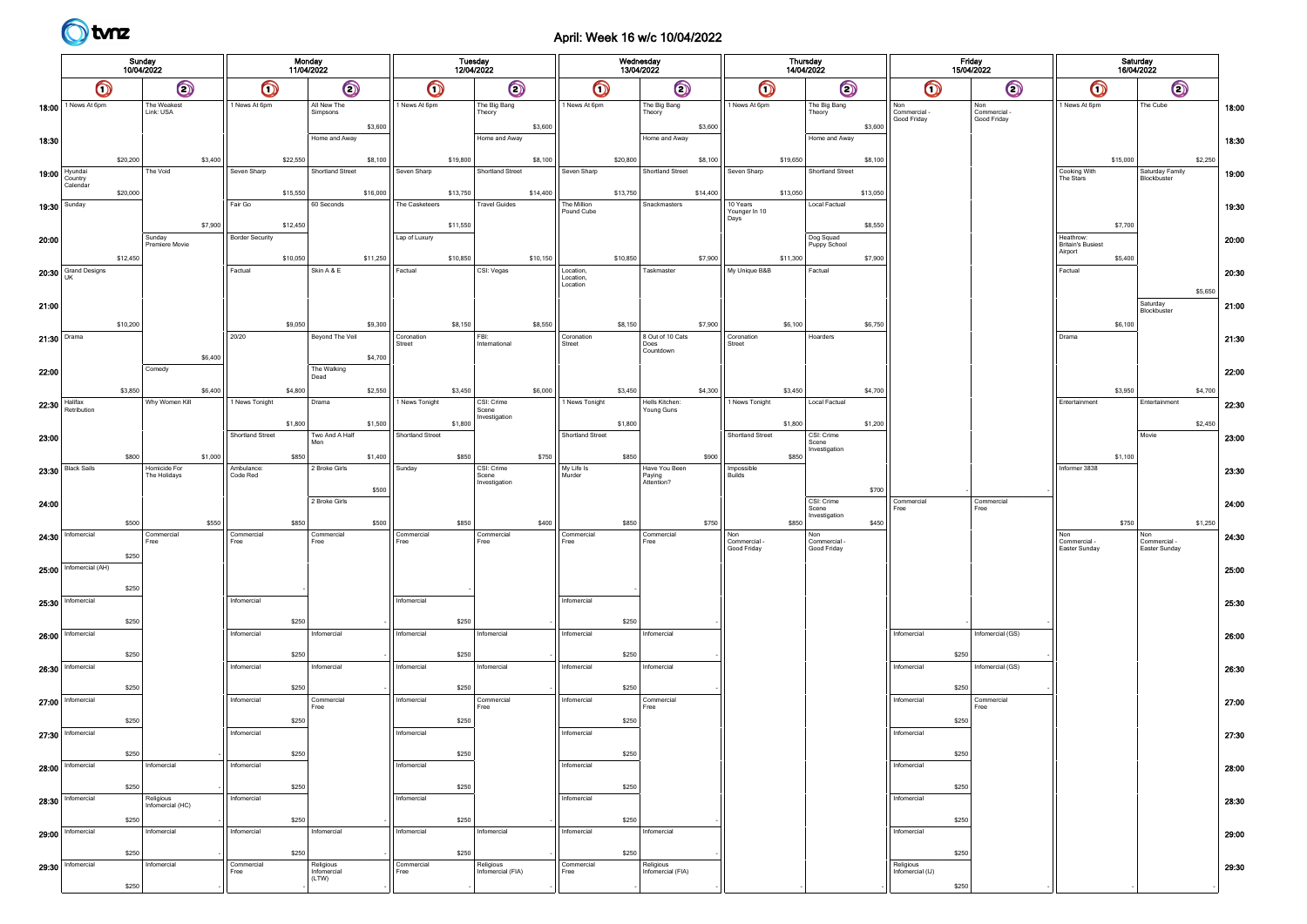

# April: Week 17 w/c 17/04/2022

|                                |                               | Sunday<br>17/04/2022                        |                                             | Monday<br>18/04/2022 |                                 |         |                                             | Tuesday<br>19/04/2022 |                                 |         |                                             | Wednesday<br>20/04/2022 |                                 |         |                                             |          | Thursday<br>21/04/2022              |         |                                             | Friday<br>22/04/2022 |                                 |         |                                     | Saturday<br>23/04/2022 |                                    |       |       |
|--------------------------------|-------------------------------|---------------------------------------------|---------------------------------------------|----------------------|---------------------------------|---------|---------------------------------------------|-----------------------|---------------------------------|---------|---------------------------------------------|-------------------------|---------------------------------|---------|---------------------------------------------|----------|-------------------------------------|---------|---------------------------------------------|----------------------|---------------------------------|---------|-------------------------------------|------------------------|------------------------------------|-------|-------|
|                                | $\bigcirc$                    | $\odot$                                     | $\bigcirc$                                  |                      | $\odot$                         |         | $\bm{\mathsf{O}}$                           |                       | $\bigcirc$                      |         | $\bullet$                                   |                         | $\odot$                         |         | $\bm{\mathsf{O}}$                           |          | $\odot$                             |         | $\bullet$                                   |                      | $\odot$                         |         | $\bigcirc$                          |                        | $\odot$                            |       |       |
| 06:00 $\sqrt{\frac{Non}{Com}}$ | Commercial -<br>Easter Sunday | <b>Non</b><br>Commercial -<br>Easter Sunday | <b>Breakfast Early</b>                      | \$850                | Preschool<br>Commercial<br>Free |         | <b>Breakfast Early</b>                      | \$850                 | Preschool<br>Commercial<br>Free |         | <b>Breakfast Early</b>                      | \$850                   | Preschool<br>Commercial<br>Free |         | <b>Breakfast Early</b>                      | \$850    | Preschool<br>Commercial<br>Free     |         | <b>Breakfast Early</b>                      | \$850                | Preschool<br>Commercial<br>Free |         | Te Karere                           | \$450                  | Preschool<br>Commercial<br>Free    |       | 06:00 |
| 06:30                          |                               |                                             | Breakfast 1                                 | \$1,500              |                                 |         | Breakfast 1                                 | \$1,500               |                                 |         | Breakfast 1                                 | \$1,500                 |                                 |         | Breakfast 1                                 | \$1,500  |                                     |         | Breakfast 1                                 | \$1,500              |                                 |         | Hyundai<br>Country<br>Calendar      | \$450                  |                                    |       | 06:30 |
| 07:00                          |                               |                                             | Breakfast 2                                 |                      | Miraculous                      |         | Breakfast 2                                 |                       | Miraculous                      |         | Breakfast 2                                 |                         | Miraculous                      |         | Breakfast 2                                 |          | Miraculous                          |         | Breakfast 2                                 |                      | Miraculous                      |         | Rural Delivery                      |                        | Spongebob<br>Squarepants           |       | 07:00 |
| 07:30                          |                               |                                             |                                             |                      | Ben 10                          | \$300   |                                             |                       | Ben 10                          | \$300   |                                             |                         | Ben 10                          | \$300   |                                             |          | Ben 10                              | \$300   |                                             |                      | Ben 10                          | \$300   | Infomercial                         | \$450                  | Dragon Ball<br>Super               | \$400 | 07:30 |
|                                |                               |                                             | Breakfast 3                                 | \$2,450              | Croods Family                   | \$300   | Breakfast 3                                 | \$2,450               | Croods Family                   | \$300   | Breakfast 3                                 | \$2,450                 | Croods Family                   | \$300   | Breakfast 3                                 | \$2,450  | Croods Family                       | \$300   | Breakfast 3                                 | \$2,450              | Croods Family                   | \$300   | Infomercial                         | \$250                  | The Dog and                        | \$400 |       |
| 08:00                          |                               |                                             |                                             |                      | Tree                            | \$300   |                                             |                       | Tree                            | \$300   |                                             |                         | Tree                            | \$300   |                                             |          | Tree                                | \$300   |                                             |                      | Tree                            | \$300   |                                     | \$250                  | Pony Show                          | \$400 | 08:00 |
| 08:30                          |                               |                                             |                                             |                      | Preschool<br>Commercial<br>Free |         |                                             |                       | Preschool<br>Commercial<br>Free |         |                                             |                         | Preschool<br>Commercial<br>Free |         |                                             |          | Preschool<br>Commercia<br>-ree      |         |                                             |                      | Preschool<br>Commercial<br>Free |         | Religious<br>Infomercial (FIA)      | \$250                  | Pokemon<br>Journeys: The<br>Series |       | 08:30 |
| 09:00                          |                               |                                             | Entertainment                               | \$2,150              | Infomercia                      |         | Entertainment                               | \$2,150               | Infomercial                     |         | Entertainment                               | \$2,150                 | Infomercial                     |         | Entertainment                               | \$2,150  | nfomercial                          |         | Entertainment                               | \$2,150              | Infomercial (GS)                |         | Lifestyle                           |                        | Miraculous                         | \$400 | 09:00 |
| 09:30                          |                               |                                             |                                             |                      | Les Mills                       |         |                                             |                       | Les Mills                       |         |                                             |                         | <b>Les Mills</b>                |         |                                             |          | Les Mills                           |         |                                             |                      | Les Mills                       |         | Tagata Pasifika                     | \$350                  | The Simpsons                       | \$400 | 09:30 |
|                                |                               |                                             |                                             | \$900                |                                 |         |                                             | \$900                 |                                 |         |                                             | \$900                   |                                 |         |                                             | \$900    | Home and Away                       |         |                                             | \$900                | Home and Away                   |         |                                     | \$350                  |                                    | \$450 |       |
| 10:00                          |                               |                                             | <b>Tipping Point</b>                        |                      | Home and Away                   | \$250   | <b>Tipping Point</b>                        |                       | Home and Away                   | \$250   | <b>Tipping Point</b>                        |                         | Home and Away                   | \$250   | <b>Tipping Point</b>                        |          |                                     | \$250   | <b>Tipping Point</b>                        |                      |                                 | \$250   | John & Lisa's<br>Weekend<br>Kitchen |                        | Fresh                              | \$600 | 10:00 |
| 10:30                          |                               |                                             |                                             |                      | Shortland Street                |         |                                             |                       | Shortland Street                |         |                                             |                         | Shortland Street                |         |                                             |          | Shortland Street                    |         |                                             |                      | Shortland Street                |         |                                     |                        | The Walkers                        |       | 10:30 |
| 11:00                          |                               |                                             | The Chase                                   | \$1,350              | Charmed                         | \$250   | The Chase                                   | \$1,350               | Charmed                         | \$250   | The Chase                                   | \$1,350                 | Charmed                         | \$250   | The Chase                                   | \$1,350  | Charmed                             | \$250   | The Chase                                   | \$1,350              | Charmed                         | \$250   | Entertainment                       | \$550                  | Entertainment                      | \$600 | 11:00 |
| 11:30                          |                               |                                             |                                             |                      |                                 |         |                                             |                       |                                 |         |                                             |                         |                                 |         |                                             |          |                                     |         |                                             |                      |                                 |         |                                     |                        |                                    |       | 11:30 |
|                                |                               |                                             |                                             | \$1,450              |                                 | \$250   |                                             | \$1,450               |                                 | \$250   |                                             | \$1,450                 |                                 | \$250   |                                             | \$1,450  |                                     | \$250   |                                             | \$1,450              |                                 | \$250   |                                     | \$900                  |                                    | \$550 |       |
| 12:00                          |                               |                                             | 1 News At<br>Midday                         | \$2,050              | Entertainment                   |         | 1 News At<br>Midday                         | \$2,050               | Entertainment                   |         | 1 News At<br>Midday                         | \$2,050                 | Entertainment                   |         | 1 News At<br>Midday                         | \$2,050  | Entertainment                       |         | 1 News At<br>Midday                         | \$2,050              | Entertainment                   |         | Drama                               |                        | America's Got<br>Talent            |       | 12:00 |
| 12:30                          |                               |                                             | Emmerdale                                   |                      |                                 |         | Emmerdale                                   |                       |                                 |         | Emmerdale                                   |                         |                                 |         | Emmerdale                                   |          |                                     |         | Emmerdale                                   |                      |                                 |         |                                     |                        |                                    |       | 12:30 |
| 13:00                          |                               |                                             | Coronation<br>Street                        | \$1,850              | The Drew<br>Barrymore           | \$450   | Coronation<br>Street                        | \$1,850               | The Drew<br>Barrymore           | \$450   | Coronation<br>Street                        | \$1,850                 | The Drew<br>Barrymore           | \$450   | Coronation<br>Street                        | \$1,850  | The Drew<br>Barrymore               | \$450   | Coronation<br>Street                        | \$1,850              | The Drew<br>Barrymore           | \$450   | Lifestyle                           | \$1,150                | America's Got<br>Talent            | \$600 | 13:00 |
| 13:30                          |                               |                                             |                                             |                      | Show                            |         |                                             |                       | Show                            |         |                                             |                         | Show                            |         |                                             |          | Show                                |         |                                             |                      | Show                            |         |                                     |                        |                                    |       | 13:30 |
|                                |                               |                                             |                                             | \$1,000              |                                 | \$650   |                                             | \$1,000               |                                 | \$650   |                                             | \$1,000                 |                                 | \$650   |                                             | \$1,000  |                                     | \$650   |                                             | \$1,000              |                                 | \$650   |                                     | \$800                  |                                    | \$650 |       |
| 14:00                          |                               |                                             | Sarah Beeny's<br>Renovate Don't<br>Relocate |                      | The Mindy<br>Project            | \$800   | Sarah Beeny's<br>Renovate Don't<br>Relocate |                       | The Mindy<br>Project            | \$800   | Sarah Beeny's<br>Renovate Don't<br>Relocate |                         | The Mindy<br>Project            | \$800   | Sarah Beeny's<br>Renovate Don't<br>Relocate |          | The Mindy<br>Project                | \$800   | Sarah Beeny's<br>Renovate Don't<br>Relocate |                      | The Mindy<br>Project            | \$800   | Movin' To The<br>Country            | \$1,150                | Good Witch                         |       | 14:00 |
| 14:30                          |                               |                                             |                                             |                      | Superstore                      |         |                                             |                       | Superstore                      |         |                                             |                         | Superstore                      |         |                                             |          | Superstore                          |         |                                             |                      | Superstore                      |         | Bling                               |                        |                                    |       | 14:30 |
| 15:00                          |                               |                                             | <b>Tipping Point</b>                        | \$650                | Sabrina The<br>Teenage Witch    | \$700   | <b>Tipping Point</b>                        | \$650                 | Sabrina The<br>Teenage Witch    | \$700   | <b>Tipping Point</b>                        | \$650                   | Sabrina The<br>Teenage Witch    | \$700   | <b>Tipping Point</b>                        | \$650    | Sabrina The<br><b>Teenage Witch</b> | \$700   | <b>Tipping Point</b>                        | \$650                | Sabrina The<br>Teenage Witch    | \$700   |                                     |                        | Junior Bake Off                    | \$750 | 15:00 |
| 15:30                          |                               |                                             |                                             |                      | Holly Hobbie                    | \$700   |                                             |                       | Holly Hobbie                    | \$700   |                                             |                         | Holly Hobbie                    | \$700   |                                             |          | <b>Holly Hobbie</b>                 | \$700   |                                             |                      | <b>Holly Hobbie</b>             | \$700   | Lifestyle                           | \$1,500                |                                    |       | 15:30 |
|                                |                               |                                             |                                             | \$1,600              |                                 | \$350   |                                             | \$1,600               |                                 | \$350   |                                             | \$1,600                 |                                 | \$350   |                                             | \$1,600  |                                     | \$350   |                                             | \$1,600              |                                 | \$350   |                                     |                        |                                    | \$600 |       |
| 16:00                          |                               |                                             | Te Karere                                   | \$850                | Get Clever                      | \$350   | Te Karere                                   | \$850                 | Get Clever                      | \$350   | Te Karere                                   | \$850                   | Get Clever                      | \$350   | Te Karere                                   | \$850    | Get Clever                          | \$350   | Te Karere                                   | \$850                | Get Clever                      | \$350   |                                     | \$1,600                | Superman &<br>Lois                 |       | 16:00 |
| 16:30                          |                               |                                             | Neighbours                                  |                      | <b>Brain Busters</b>            |         | Neighbours                                  |                       | <b>Brain Busters</b>            |         | Neighbours                                  |                         | <b>Brain Busters</b>            |         | Neighbours                                  |          | <b>Brain Busters</b>                |         | Neighbours                                  |                      | <b>Brain Busters</b>            |         | Lifestyle                           |                        |                                    |       | 16:30 |
| 17:00                          |                               |                                             | The Chase                                   | \$1,300              | The Simpsons                    | \$350   | The Chase                                   | \$1,300               | The Simpsons                    | \$350   | The Chase                                   | \$1,300                 | The Simpsons                    | \$350   | The Chase                                   | \$1,300  | The Simpsons                        | \$350   | The Chase                                   | \$1,300              | The Simpsons                    | \$350   | The Chase                           | \$1,600                | The Middle                         | \$550 | 17:00 |
|                                |                               |                                             | The Chase                                   | \$4,700              | Friends                         | \$2,050 | The Chase                                   | \$4,700               | Friends                         | \$2,050 | The Chase                                   | \$4,700                 | Friends                         | \$2,050 | The Chase                                   | \$4,700  | Friends                             | \$2,050 | The Chase                                   | \$4,700              | Friends                         | \$2,050 | The Chase                           | \$2,850                | <b>That Animal</b>                 | \$550 |       |
| 17:30                          |                               |                                             |                                             | \$10,300             |                                 | \$3,000 |                                             | \$10,300              |                                 | \$3,000 |                                             | \$10,300                |                                 | \$3,000 |                                             | \$10,300 |                                     | \$3,000 |                                             | \$10,300             |                                 | \$3,000 |                                     | \$5,000                | Rescue Show                        | \$550 | 17:30 |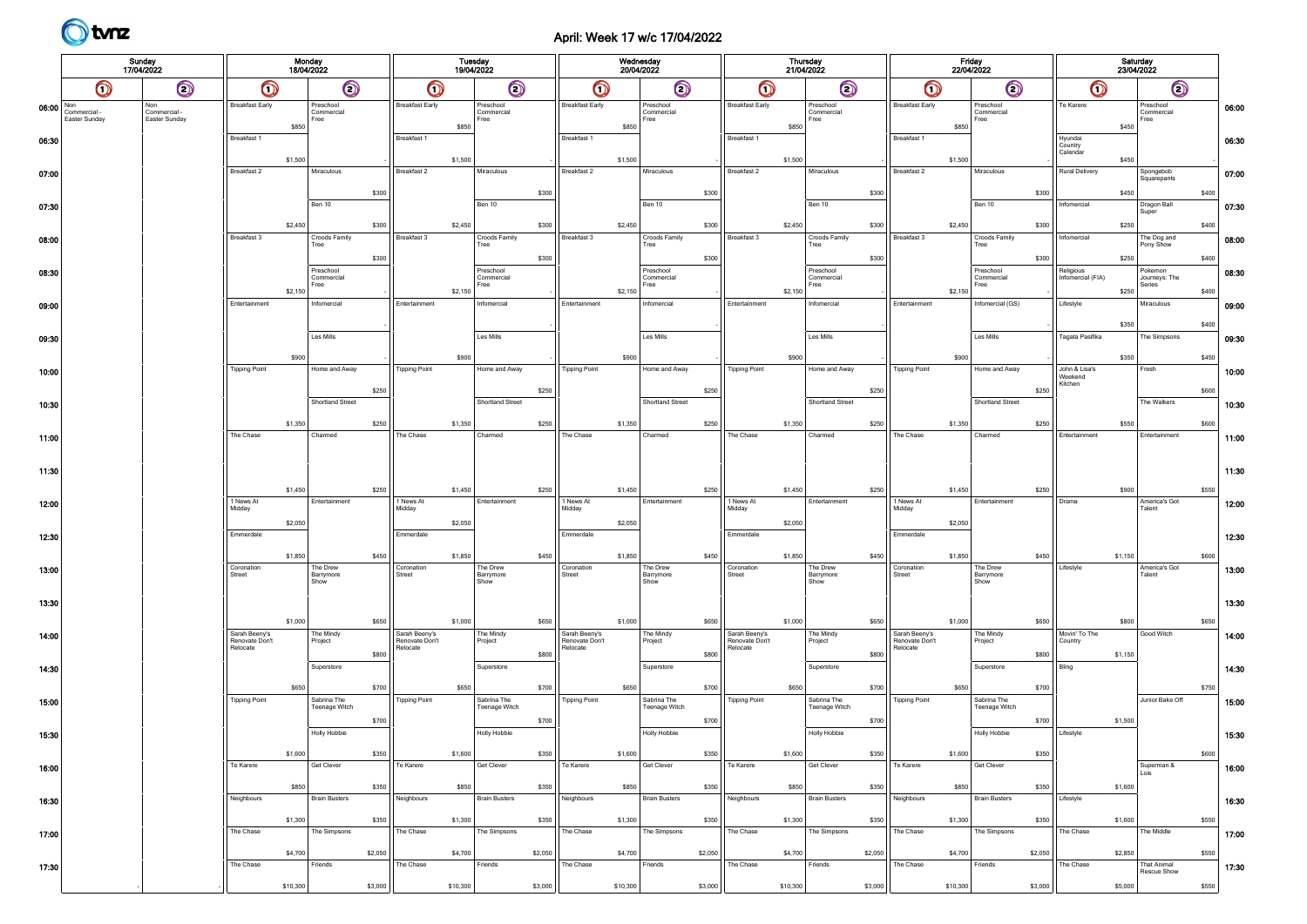# April: Week 17 w/c 17/04/2022

|                                    |                                                              | Sunday                               |                        | Monday<br>18/04/2022         |                |                      | Tuesday<br>19/04/2022 |                        |          |                           | Wednesday<br>20/04/2022 |                                       |          |                                   | Thursday<br>21/04/2022 |                                      |                                    | Friday<br>22/04/2022 |                                   |          |                                                  | Saturday<br>23/04/2022 |                               |         |       |
|------------------------------------|--------------------------------------------------------------|--------------------------------------|------------------------|------------------------------|----------------|----------------------|-----------------------|------------------------|----------|---------------------------|-------------------------|---------------------------------------|----------|-----------------------------------|------------------------|--------------------------------------|------------------------------------|----------------------|-----------------------------------|----------|--------------------------------------------------|------------------------|-------------------------------|---------|-------|
| 17/04/2022<br>$\odot$<br>$\bullet$ |                                                              |                                      | $\bm{\mathsf{O}}$      |                              | $\circledcirc$ | $\bm{\mathsf{O}}$    |                       | $\odot$                |          | $\bullet$                 |                         | $\odot$                               |          | $\bm{\mathsf{O}}$                 |                        | $\odot$                              | $\bullet$                          |                      | $\odot$                           |          | $\bullet$                                        |                        | $\bigcirc$                    |         |       |
| 18:00 $\sqrt{\frac{Non}{Con}}$     | Commercial -<br>Easter Sunday                                | Non<br>Commercial -<br>Easter Sunday | 1 News At 6pm          | All New The<br>Simpsons      |                | 1 News At 6pm        |                       | The Big Bang<br>Theory |          | 1 News At 6pm             |                         | The Big Bang<br>Theory                |          | 1 News At 6pm                     |                        | The Big Bang<br>Theory               | 1 News At 6pm                      |                      | The Big Bang<br>Theory            |          | 1 News At 6pm                                    |                        | The Cube                      |         | 18:00 |
| 18:30                              |                                                              |                                      |                        | Home and Away                | \$3,600        |                      |                       | Home and Away          | \$3,600  |                           |                         | Home and Away                         | \$3,600  |                                   |                        | \$3,600<br>Home and Away             |                                    |                      | Home and Away                     | \$3,600  |                                                  |                        |                               |         | 18:30 |
| 19:00                              |                                                              |                                      | Seven Sharp            | \$22,550<br>Shortland Street | \$8,100        | Seven Sharp          | \$19,800              | Shortland Street       | \$8,100  | Seven Sharp               | \$20,800                | Shortland Street                      | \$8,100  | Seven Sharp                       | \$19,650               | \$8,100<br>Shortland Street          | Seven Sharp                        | \$17,450             | Shortland Street                  | \$8,100  | Cooking With                                     | \$15,000               | Saturday Family               | \$2,250 | 19:00 |
|                                    |                                                              |                                      |                        | \$15,550                     | \$16,000       |                      | \$13,750              |                        | \$14,400 |                           | \$13,750                |                                       | \$14,400 |                                   | \$13,050               | \$13,050                             |                                    | \$11,600             |                                   | \$13,050 | The Stars                                        |                        | Blockbuster                   |         |       |
| 19:30                              |                                                              |                                      | Fair Go                | 60 Seconds<br>\$12,450       |                | The Casketeers       | \$11,550              | <b>Travel Guides</b>   |          | The Million<br>Pound Cube |                         | Snackmasters                          |          | 10 Years<br>Younger In 10<br>Days |                        | Local Factual<br>\$8,550             | The Repair<br>Shop                 |                      | I Can See Your<br>Voice           |          |                                                  | \$7,700                |                               |         | 19:30 |
| 20:00                              |                                                              |                                      | <b>Border Security</b> |                              |                | Lap of Luxury        |                       |                        |          |                           |                         |                                       |          |                                   |                        | Dog Squad<br>Puppy School            |                                    |                      |                                   |          | Heathrow:<br><b>Britain's Busiest</b><br>Airport |                        |                               |         | 20:00 |
| 20:30                              |                                                              |                                      | Factual                | \$10,050<br>Skin A & E       | \$11,250       | Factual              | \$10,850              | CSI: Vegas             | \$10,150 | Location,<br>Location,    | \$10,850                | Taskmaster                            | \$7,900  | My Unique B&B                     | \$11,300               | \$7,900<br>Factual                   | The Great<br><b>British Sewing</b> | \$9,050              | Have You Been<br>Paying           | \$7,200  | Factual                                          | \$5,400                |                               |         | 20:30 |
| 21:00                              |                                                              |                                      |                        |                              |                |                      |                       |                        |          | Location                  |                         |                                       |          |                                   |                        |                                      | Bee                                |                      | Attention?                        |          |                                                  |                        | Saturday                      | \$5,650 | 21:00 |
|                                    |                                                              |                                      |                        | \$9,050                      | \$9,300        |                      | \$8,150               |                        | \$8,550  |                           | \$8,150                 |                                       | \$7,900  |                                   | \$6,100                | \$6,750                              |                                    | \$4,350              |                                   | \$6,400  |                                                  | \$6,100                | Blockbuster                   |         |       |
| 21:30                              |                                                              |                                      | 20/20                  | Beyond The Veil              | \$4,700        | Coronation<br>Street |                       | FBI:<br>International  |          | Coronation<br>Street      |                         | 8 Out of 10 Cats<br>Does<br>Countdown |          | Coronation<br>Street              |                        | Hoarders                             | Selling Houses<br>Australia        |                      | Dinner Date                       |          | Drama                                            |                        |                               |         | 21:30 |
| 22:00                              |                                                              |                                      |                        | The Walking<br>Dead          |                |                      |                       |                        |          |                           |                         |                                       |          |                                   |                        |                                      |                                    |                      |                                   |          |                                                  |                        |                               |         | 22:00 |
| 22:30                              |                                                              |                                      | 1 News Tonight         | \$4,800<br>Drama             | \$2,550        | 1 News Tonight       | \$3,450               | CSI: Crime<br>Scene    | \$6,000  | 1 News Tonight            | \$3,450                 | Hells Kitchen:<br>Young Guns          | \$4,300  | 1 News Tonight                    | \$3,450                | \$4,700<br>Local Factual             | 1 News Tonight                     | \$2,000              | Unreal                            | \$4,300  | Entertainment                                    | \$3,950                | Entertainment                 | \$4,700 | 22:30 |
| 23:00                              |                                                              |                                      | Shortland Street       | \$1,800<br>Two And A Half    | \$1,500        | Shortland Street     | \$1,800               | nvestigation           |          | Shortland Street          | \$1,800                 |                                       |          | Shortland Street                  | \$1,800                | \$1,200<br>CSI: Crime                | Shortland Street                   | \$1,800              |                                   |          |                                                  |                        | Movie                         | \$2,450 | 23:00 |
|                                    |                                                              |                                      |                        | \$850                        | \$1,400        |                      | \$850                 | CSI: Crime             | \$750    |                           | \$850                   |                                       | \$900    |                                   | \$850                  | Scene<br>Investigation               |                                    | \$850                |                                   | \$1,200  |                                                  | \$1,100                |                               |         |       |
| 23:30                              |                                                              |                                      | Ambulance:<br>Code Red | 2 Broke Girls                | \$500          | Sunday               |                       | Scene<br>Investigation |          | My Life Is<br>Murder      |                         | Have You Been<br>Paying<br>Attention? |          | Impossible<br><b>Builds</b>       |                        | \$700                                | <b>Celebrity Best</b><br>Home Cook |                      | The<br>Bachelorette<br><b>USA</b> |          | Informer 3838                                    |                        |                               |         | 23:30 |
|                                    | $24:00$ $\sqrt{\frac{\text{Commercial}}{\text{E}}}\$<br>Free | Commercial<br>Free                   |                        | 2 Broke Girls                |                |                      |                       |                        |          |                           |                         |                                       |          |                                   |                        | CSI: Crime<br>Scene<br>Investigation |                                    |                      |                                   |          |                                                  |                        |                               |         | 24:00 |
|                                    | 24:30   Informercial                                         |                                      | Commercial<br>Free     | \$850<br>Commercial<br>Free  | \$500          | Commercial<br>Free   | \$850                 | Commercial<br>Free     | \$400    | Commercial<br>Free        | \$850                   | Commercial<br>Free                    | \$750    | Commercial<br>Free                | \$850                  | \$450<br>Commercial<br>Free          | Commercial<br>Free                 | \$850                | Commercial<br>Free                | \$600    | Commercial<br>Free                               | \$750                  | Commercial<br>Free            | \$1,250 | 24:30 |
|                                    | \$250<br>25:00 Infomercial (AH)                              |                                      |                        |                              |                |                      |                       |                        |          |                           |                         |                                       |          |                                   |                        |                                      |                                    |                      |                                   |          |                                                  |                        |                               |         | 25:00 |
|                                    | \$250                                                        |                                      | Infomercial            |                              |                | Infomercial          |                       |                        |          | Infomercial               |                         |                                       |          | Infomercial                       |                        |                                      |                                    |                      |                                   |          |                                                  |                        |                               |         |       |
|                                    | 25:30 Informercial<br>\$250                                  |                                      |                        | \$250                        |                |                      | \$250                 |                        |          |                           | \$250                   |                                       |          |                                   | \$250                  |                                      |                                    |                      |                                   |          |                                                  |                        |                               |         | 25:30 |
|                                    | 26:00   Informercial<br>\$250                                |                                      | Infomercial            | Infomercial<br>\$250         |                | Infomercial          | \$250                 | Infomercial            |          | Infomercial               | \$250                   | Infomercial                           |          | Infomercial                       | \$250                  | Infomercial                          | Infomercial                        | \$250                | Infomercial (GS)                  |          |                                                  |                        |                               |         | 26:00 |
|                                    | $26:30$ Infomercial                                          |                                      | Infomercial            | Infomercial                  |                | Infomercial          |                       | Infomercial            |          | Infomercial               |                         | Infomercial                           |          | Infomercial                       |                        | Infomercial                          | Infomercial                        |                      | Infomercial (GS)                  |          |                                                  |                        |                               |         | 26:30 |
|                                    | \$250<br>27:00 Infomercial                                   |                                      | Infomercial            | \$250<br>Commercial<br>Free  |                | Infomercial          | \$250                 | Commercial<br>Free     |          | Infomercial               | \$250                   | Commercial<br>Free                    |          | Infomercial                       | \$250                  | Commercial<br>Free                   | Infomercial                        | \$250                | Commercial<br>Free                |          | Infomercial                                      |                        |                               |         | 27:00 |
|                                    | \$250<br>27:30   Infomercial                                 |                                      | Infomercial            | \$250                        |                | Infomercial          | \$250                 |                        |          | Infomercial               | \$250                   |                                       |          | Infomercial                       | \$250                  |                                      | Infomercial                        | \$250                |                                   |          | Infomercial                                      | \$250                  |                               |         | 27:30 |
|                                    | \$250                                                        |                                      |                        | \$250                        |                |                      | \$250                 |                        |          |                           | \$250                   |                                       |          |                                   | \$250                  |                                      |                                    | \$250                |                                   |          |                                                  | \$250                  |                               |         |       |
|                                    | 28:00   Informercial<br>\$250                                | Infomercial                          | Infomercial            | \$250                        |                | Infomercial          | \$250                 |                        |          | Infomercial               | \$250                   |                                       |          | Infomercial                       | \$250                  |                                      | Infomercial                        | \$250                |                                   |          | Infomercial                                      | \$250                  |                               |         | 28:00 |
|                                    | $28:30$   Informercial                                       | Religious<br>Infomercial (HC)        | Infomercial            |                              |                | Infomercial          |                       |                        |          | Infomercial               |                         |                                       |          | Infomercial                       |                        |                                      | Infomercial                        |                      |                                   |          | Infomercial                                      |                        |                               |         | 28:30 |
|                                    | \$250<br>$29:00$ Infomercial                                 | Infomercial                          | Infomercial            | \$250<br>Infomercial         |                | Infomercial          | \$250                 | Infomercial            |          | Infomercial               | \$250                   | Infomercial                           |          | Infomercial                       | \$250                  | Infomercial                          | Infomercial                        | \$250                |                                   |          | Infomercial                                      | \$250                  | Religious<br>Infomercial (TM) |         | 29:00 |
|                                    | \$250<br>29:30   Infomercial                                 | Infomercial                          | Commercial             | \$250<br>Religious           |                | Commercial           | \$250                 | Religious              |          | Commercial                | \$250                   | Religious                             |          | Commercial                        | \$250                  |                                      |                                    | \$250                |                                   |          |                                                  | \$250                  |                               |         |       |
|                                    | \$250                                                        |                                      | Free                   | Infomercial<br>(LTW)         |                | Free                 |                       | Infomercial (FIA)      |          | Free                      |                         | Infomercial (FIA)                     |          | Free                              |                        | Religious<br>Infomercial (FIA)       | Religious<br>Infomercial (IJ)      | \$250                |                                   |          | Religious<br>Infomercial<br>(LTW)                | \$250                  | Religious<br>Infomercial (HC) |         | 29:30 |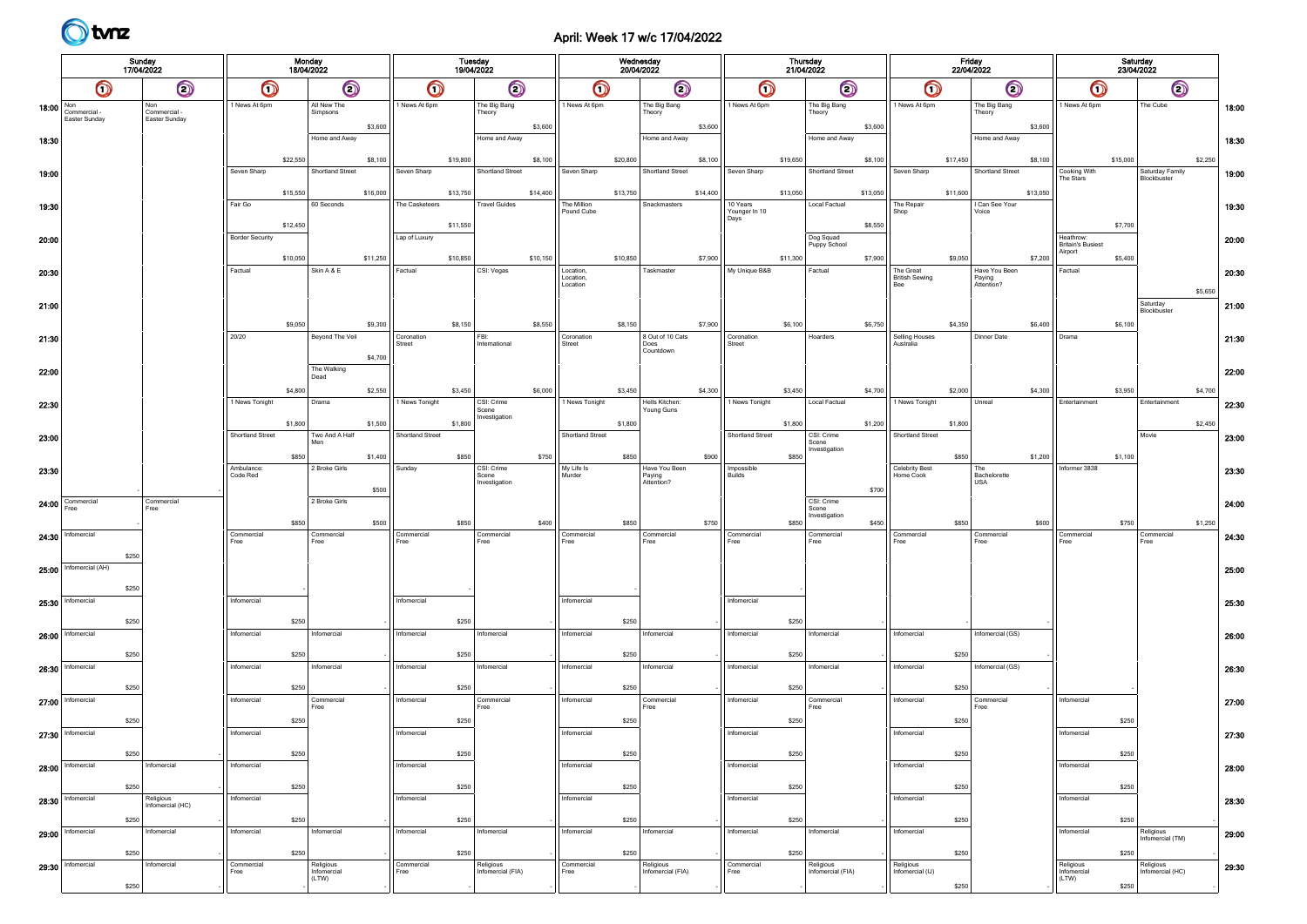# April: Week 18 w/c 24/04/2022

|                           |                                           | Sunday<br>24/04/2022 |                               |                                                     | Monday   | 25/04/2022                                          |         |                                 | Tuesday  | 26/04/2022                      |         |                                 | Wednesday<br>27/04/2022 |                                 |         |                                 | <b>Thursday</b><br>28/04/2022 |                                 |         |                                 | Friday<br>29/04/2022 |                                 |         |                                     | Saturday<br>30/04/2022 |                                   |       |       |
|---------------------------|-------------------------------------------|----------------------|-------------------------------|-----------------------------------------------------|----------|-----------------------------------------------------|---------|---------------------------------|----------|---------------------------------|---------|---------------------------------|-------------------------|---------------------------------|---------|---------------------------------|-------------------------------|---------------------------------|---------|---------------------------------|----------------------|---------------------------------|---------|-------------------------------------|------------------------|-----------------------------------|-------|-------|
|                           | $\bm{\mathsf{O}}$                         |                      | $\bigcirc$                    | $\bm{\mathsf{\odot}}$                               |          | $\bm{\mathsf{\odot}}$                               |         | $\bm{\mathsf{O}}$               |          | $\bm{\mathsf{\odot}}$           |         | $\bullet$                       |                         | $\bm{\mathsf{\odot}}$           |         | $\bm{\mathsf{O}}$               |                               | $\odot$                         |         | $\bullet$                       |                      | $\odot$                         |         | $\bullet$                           |                        | $\odot$                           |       |       |
| 06:00 $\sqrt{\frac{Non}}$ | Commercial                                |                      | Non<br>Commercial             | Non<br>Commercial -<br>Anzac Day<br>$(0600 - 1159)$ |          | Non<br>Commercial -<br>Anzac Day<br>$(0600 - 1159)$ |         | <b>Breakfast Early</b>          | \$850    | Preschool<br>Commercial<br>Free |         | <b>Breakfast Early</b>          | \$850                   | Preschool<br>Commercial<br>Free |         | Breakfast Early                 | \$850                         | Preschool<br>Commercial<br>Free |         | Breakfast Early                 | \$850                | Preschool<br>Commercial<br>Free |         | Te Karere                           | \$450                  | Preschool<br>Commercial<br>Free   |       | 06:00 |
| 06:30                     |                                           |                      |                               |                                                     |          |                                                     |         | Breakfast 1                     | \$1,500  |                                 |         | Breakfast 1                     | \$1,500                 |                                 |         | Breakfast 1                     | \$1,500                       |                                 |         | Breakfast 1                     | \$1,500              |                                 |         | Hyundai<br>Country<br>Calendar      | \$450                  |                                   |       | 06:30 |
| 07:00                     |                                           |                      |                               |                                                     |          |                                                     |         | Breakfast 2                     |          | Miraculous                      |         | Breakfast 2                     |                         | Miraculous                      |         | Breakfast 2                     |                               | Miraculous                      |         | Breakfast 2                     |                      | Miraculous                      |         | <b>Rural Delivery</b>               |                        | Spongebob<br>Squarepants          |       | 07:00 |
| 07:30                     |                                           |                      |                               |                                                     |          |                                                     |         |                                 |          | Ben 10                          | \$300   |                                 |                         | Ben 10                          | \$300   |                                 |                               | Ben 10                          | \$300   |                                 |                      | Ben 10                          | \$300   | Infomercial                         | \$450                  | Dragon Ball                       | \$400 | 07:30 |
|                           |                                           |                      |                               |                                                     |          |                                                     |         |                                 | \$2,450  |                                 | \$300   |                                 | \$2,450                 |                                 | \$300   |                                 | \$2,450                       |                                 | \$300   |                                 | \$2,450              |                                 | \$300   |                                     | $$250$                 | Super                             | \$400 |       |
| 08:00                     |                                           |                      |                               |                                                     |          |                                                     |         | Breakfast 3                     |          | Croods Family<br>Tree           |         | Breakfast 3                     |                         | Croods Family<br>Tree           |         | Breakfast 3                     |                               | Croods Family<br>Tree           |         | Breakfast 3                     |                      | Croods Family<br>Tree           |         | Infomercial                         |                        | The Dog and<br>Pony Show          |       | 08:00 |
| 08:30                     |                                           |                      |                               |                                                     |          |                                                     |         |                                 |          | Preschool                       | \$300   |                                 |                         | Preschool                       | \$300   |                                 |                               | Preschool                       | \$300   |                                 |                      | Preschool                       | \$300   | Religious                           | \$250                  | Pokemon                           | \$400 | 08:30 |
|                           |                                           |                      |                               |                                                     |          |                                                     |         |                                 | \$2,150  | Commercial<br>Free              |         |                                 | \$2,150                 | Commercial<br>Free              |         |                                 | \$2,150                       | Commercial<br>Free              |         |                                 | \$2,150              | Commercial<br>Free              |         | Infomercial (FIA)                   | \$250                  | Journeys: The<br>Series           | \$400 |       |
| 09:00                     |                                           |                      |                               |                                                     |          |                                                     |         | Entertainment                   |          | Infomercial                     |         | Entertainment                   |                         | Infomercial                     |         | Entertainment                   |                               | Infomercial                     |         | Entertainment                   |                      | Infomercial (GS)                |         | Lifestyle                           |                        | Miraculous                        |       | 09:00 |
| 09:30                     |                                           |                      |                               |                                                     |          |                                                     |         |                                 |          | Les Mills                       |         |                                 |                         | Les Mills                       |         |                                 |                               | Les Mills                       |         |                                 |                      | Les Mills                       |         | Tagata Pasifika                     | \$350                  | The Simpsons                      | \$400 | 09:30 |
|                           |                                           |                      |                               |                                                     |          |                                                     |         |                                 | \$900    |                                 |         |                                 | \$900                   |                                 |         |                                 | \$900                         |                                 |         |                                 | \$900                |                                 |         |                                     | \$350                  |                                   | \$450 |       |
| 10:00                     |                                           |                      |                               |                                                     |          |                                                     |         | <b>Tipping Point</b>            |          | Home and Away                   |         | <b>Tipping Point</b>            |                         | Home and Away                   |         | <b>Tipping Point</b>            |                               | Home and Away                   |         | <b>Tipping Point</b>            |                      | Home and Awav                   |         | John & Lisa's<br>Weekend<br>Kitchen |                        | Fresh                             |       | 10:00 |
|                           |                                           |                      |                               |                                                     |          |                                                     |         |                                 |          | Shortland Street                | \$250   |                                 |                         | Shortland Street                | \$250   |                                 |                               | Shortland Street                | \$250   |                                 |                      | Shortland Street                | \$250   |                                     |                        | The Walkers                       | \$600 |       |
| 10:30                     |                                           |                      |                               |                                                     |          |                                                     |         |                                 | \$1,350  |                                 | \$250   |                                 | \$1,350                 |                                 | \$250   |                                 | \$1,350                       |                                 | \$250   |                                 | \$1,350              |                                 | \$250   |                                     | \$550                  |                                   | \$600 | 10:30 |
| 11:00                     |                                           |                      |                               |                                                     |          |                                                     |         | The Chase                       |          | Charmed                         |         | The Chase                       |                         | Charmed                         |         | The Chase                       |                               | Charmed                         |         | The Chase                       |                      | Charmed                         |         | Entertainment                       |                        | Entertainment                     |       | 11:00 |
|                           |                                           |                      |                               |                                                     |          |                                                     |         |                                 |          |                                 |         |                                 |                         |                                 |         |                                 |                               |                                 |         |                                 |                      |                                 |         |                                     |                        |                                   |       |       |
| 11:30                     |                                           |                      |                               |                                                     |          |                                                     |         |                                 | \$1,450  |                                 | \$250   |                                 | \$1,450                 |                                 | \$250   |                                 | \$1,450                       |                                 | \$250   |                                 | \$1,450              |                                 | \$250   |                                     | \$900                  |                                   | \$550 | 11:30 |
| $12:00$ Attitude          |                                           |                      | Shortland Street<br>Omnibus   | 1 News At<br>Midday                                 |          | Entertainment                                       |         | 1 News At<br>Midday             |          | Entertainment                   |         | 1 News At<br>Midday             |                         | Entertainment                   |         | 1 News At<br>Midday             |                               | Entertainment                   |         | 1 News At<br>Midday             |                      | Entertainment                   |         | Drama                               |                        | America's Got<br>Talent           |       | 12:00 |
|                           |                                           | \$1,200              |                               | Emmerdale                                           | \$2,050  |                                                     |         | Emmerdale                       | \$2,050  |                                 |         |                                 | \$2,050                 |                                 |         | Emmerdale                       | \$2,050                       |                                 |         | Emmerdale                       | \$2,050              |                                 |         |                                     |                        |                                   |       |       |
| 12:30 Fair Go             |                                           |                      |                               |                                                     | \$1,850  |                                                     |         |                                 | \$1,850  |                                 | \$450   | Emmerdale                       | \$1,850                 |                                 |         |                                 | \$1,850                       |                                 |         |                                 | \$1,850              |                                 |         |                                     | \$1,150                |                                   |       | 12:30 |
| 13:00   Sunday            |                                           | \$1,400              |                               | Coronation<br>Street                                |          | The Drew<br>Barrymore                               | \$450   | Coronation<br>Street            |          | The Drew<br>Barrymore           |         | Coronation<br>Street            |                         | The Drew<br>Barrymore           | \$450   | Coronation<br>Street            |                               | The Drew<br>Barrymore           | \$450   | Coronation<br>Street            |                      | The Drew<br>Barrymore           | \$450   | Lifestyle                           |                        | America's Got<br>Talent           | \$600 | 13:00 |
|                           |                                           |                      |                               |                                                     |          | Show                                                |         |                                 |          | Show                            |         |                                 |                         | Show                            |         |                                 |                               | Show                            |         |                                 |                      | Show                            |         |                                     |                        |                                   |       |       |
| 13:30                     |                                           |                      |                               |                                                     |          |                                                     |         |                                 |          |                                 |         |                                 |                         |                                 |         |                                 |                               |                                 |         |                                 |                      |                                 |         |                                     |                        |                                   |       | 13:30 |
|                           | 14:00 Extreme Food<br><sup>2</sup> hobics | \$1,450              | \$750<br>United States Of     | Sarah Beeny's<br>Renovate Don't                     | \$1,000  | The Mindy<br>roject                                 | \$650   | Sarah Beeny's<br>Renovate Don't | \$1,000  | The Mindy<br>Project            | \$650   | Sarah Beeny's<br>Renovate Don't | \$1,000                 | The Mindy<br>roject             | \$650   | Sarah Beeny's<br>Renovate Don't | \$1,000                       | The Mindy<br>Project            | \$650   | Sarah Beeny's<br>Renovate Don't | \$1,000              | The Mindy<br>Project            | \$650   | Movin' To The<br>Country            | \$800                  | Good Witch                        | \$650 | 14:00 |
|                           |                                           |                      | \$800                         | Relocate                                            |          |                                                     | \$800   | Relocate                        |          |                                 | \$800   | Relocate                        |                         |                                 | \$800   | Relocate                        |                               |                                 | \$800   | Relocate                        |                      |                                 | \$800   |                                     | \$1,150                |                                   |       |       |
| 14:30                     |                                           |                      | <b>Bob Hearts</b><br>Abishola |                                                     |          | Superstore                                          |         |                                 |          | Superstore                      |         |                                 |                         | Superstore                      |         |                                 |                               | Superstore                      |         |                                 |                      | Superstore                      |         | Bling                               |                        |                                   |       | 14:30 |
| 15:00                     | The Dog House                             | \$900                | \$900<br>Call Me Kat          | <b>Tipping Point</b>                                | \$650    | Sabrina The<br>Teenage Witch                        | \$700   | <b>Tipping Point</b>            | \$650    | Sabrina The<br>Teenage Witch    | \$700   | <b>Tipping Point</b>            | \$650                   | Sabrina The<br>Teenage Witch    | \$700   | <b>Tipping Point</b>            | \$650                         | Sabrina The<br>Teenage Witch    | \$700   | <b>Tipping Point</b>            | \$650                | Sabrina The<br>Teenage Witch    | \$700   |                                     |                        | Junior Bake Off                   | \$750 | 15:00 |
|                           |                                           |                      | \$900                         |                                                     |          |                                                     | \$700   |                                 |          |                                 | \$700   |                                 |                         |                                 | \$700   |                                 |                               |                                 | \$700   |                                 |                      |                                 | \$700   |                                     | \$1,500                |                                   |       |       |
| 15:30                     |                                           |                      | Punky Brewster                |                                                     |          | <b>Holly Hobbie</b>                                 |         |                                 |          | <b>Holly Hobbie</b>             |         |                                 |                         | <b>Holly Hobbie</b>             |         |                                 |                               | <b>Holly Hobbie</b>             |         |                                 |                      | <b>Holly Hobbie</b>             |         | Lifestyle                           |                        |                                   |       | 15:30 |
| 16:00                     | <b>Happy Campers</b>                      | \$1,150              | \$900<br>Sunday Family        | Te Karere                                           | \$1,600  | Get Clever                                          | \$350   | Te Karere                       | \$1,600  | Get Clever                      | \$350   | Te Karere                       | \$1,600                 | Get Clever                      | \$350   | Te Karere                       | \$1,600                       | Get Clever                      | \$350   | Te Karere                       | \$1,600              | Get Clever                      |         |                                     |                        | Superman &                        | \$600 | 16:00 |
|                           |                                           |                      | Movie                         |                                                     | \$850    |                                                     | \$350   |                                 | \$850    |                                 | \$350   |                                 | \$850                   |                                 | \$350   |                                 | \$850                         |                                 | \$350   |                                 | \$850                |                                 | \$350   |                                     | \$1,600                | Lois                              |       |       |
| 16:30                     |                                           |                      |                               | Neighbours                                          |          | <b>Brain Busters</b>                                |         | Neighbours                      |          | <b>Brain Busters</b>            |         | Neighbours                      |                         | <b>Brain Busters</b>            |         | Neighbours                      |                               | <b>Brain Busters</b>            |         | Neighbours                      |                      | <b>Brain Busters</b>            |         | Lifestyle                           |                        |                                   |       | 16:30 |
|                           | 17:00 The Chase                           | \$1,650              |                               | The Chase                                           | \$1,300  | The Simpsons                                        | \$350   | The Chase                       | \$1,300  | The Simpsons                    | \$350   | The Chase                       | \$1,300                 | The Simpsons                    | \$350   | The Chase                       | \$1,300                       | The Simpsons                    | \$350   | The Chase                       | \$1,300              | The Simpsons                    | \$350   | The Chase                           | \$1,600                | The Middle                        | \$550 | 17:00 |
|                           |                                           | \$4,300              |                               |                                                     | \$4,700  |                                                     | \$2,050 |                                 | \$4,700  |                                 | \$2,050 |                                 | \$4,700                 |                                 | \$2,050 |                                 | \$4,700                       |                                 | \$2,050 |                                 | \$4,700              |                                 | \$2,050 |                                     | \$2,850                |                                   | \$550 |       |
|                           | 17:30 The Chase                           |                      |                               | The Chase                                           |          | Friends                                             |         | The Chase                       |          | Friends                         |         | The Chase                       |                         | Friends                         |         | The Chase                       |                               | Friends                         |         | The Chase                       |                      | Friends                         |         | The Chase                           |                        | <b>That Animal</b><br>Rescue Show |       | 17:30 |
|                           |                                           | \$9,800              | \$1,050                       |                                                     | \$10,300 |                                                     | \$3,000 |                                 | \$10,300 |                                 | \$3,000 |                                 | \$10,300                |                                 | \$3,000 |                                 | \$10,300                      |                                 | \$3,000 |                                 | \$10,300             |                                 | \$3,000 |                                     | \$5,000                |                                   | \$550 |       |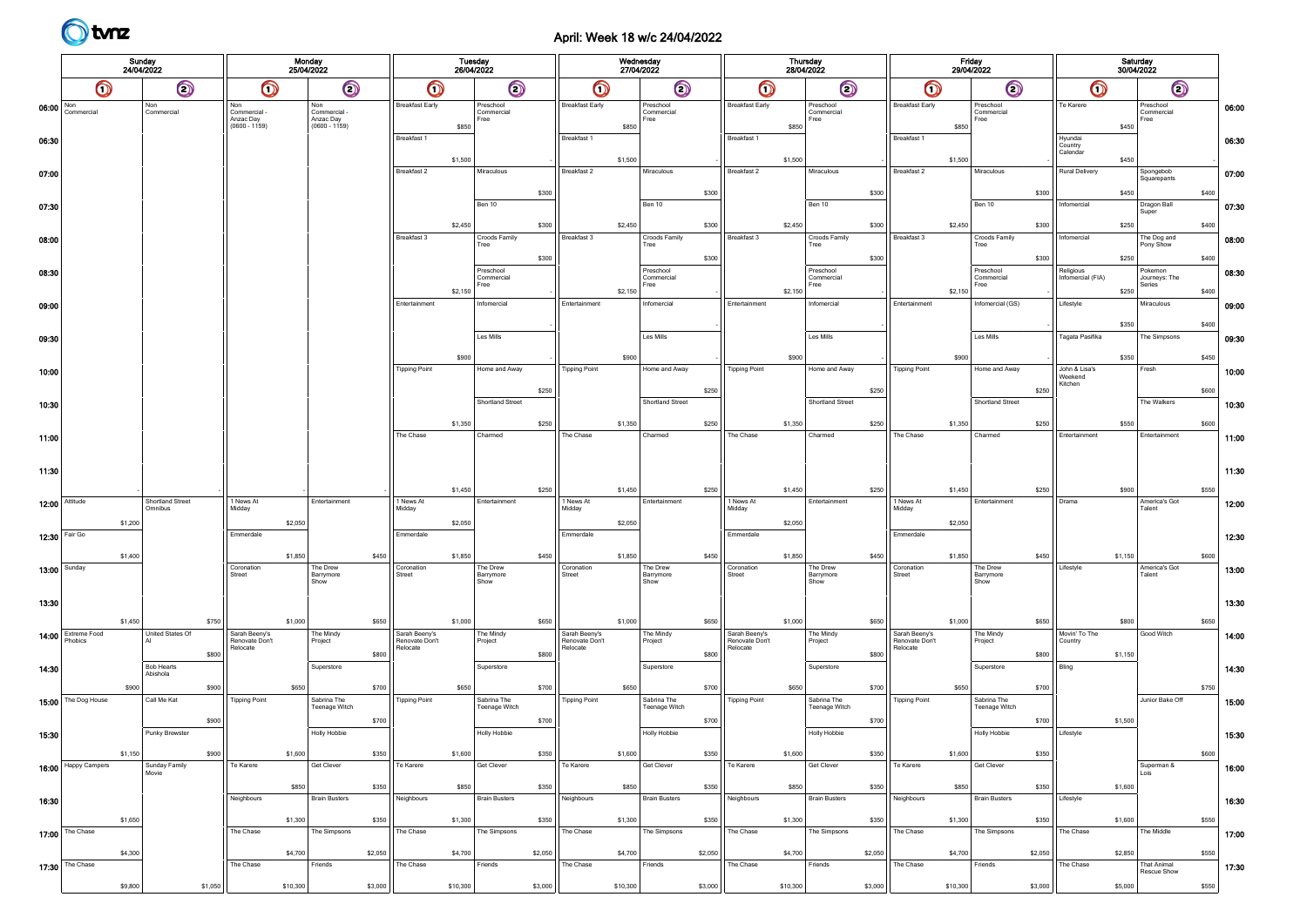

# April: Week 18 w/c 24/04/2022

|                 |                                            | Sunday   |                               |         |                        | Monday<br>25/04/2022 |                                   |          |                       | Tuesday  | 26/04/2022                           |          |                        |          | Wednesday<br>27/04/2022               |          |                       |          | <b>Thursday</b><br>28/04/2022  |          |                                    | Friday<br>29/04/2022 |                                   |          |                                                  | Saturday<br>30/04/2022 |                                |         |       |
|-----------------|--------------------------------------------|----------|-------------------------------|---------|------------------------|----------------------|-----------------------------------|----------|-----------------------|----------|--------------------------------------|----------|------------------------|----------|---------------------------------------|----------|-----------------------|----------|--------------------------------|----------|------------------------------------|----------------------|-----------------------------------|----------|--------------------------------------------------|------------------------|--------------------------------|---------|-------|
|                 | 24/04/2022<br>$\odot$<br>$\bm{\mathsf{O}}$ |          |                               |         | $\bm{\mathsf{\odot}}$  |                      | $\odot$                           |          | $\bm{\mathsf{\odot}}$ |          | $\bigcirc$                           |          | $\bigcirc$             |          | $\odot$                               |          | $\bigcirc$            |          | $\bm{\mathsf{\odot}}$          |          | $\bullet$                          |                      | $\circledcirc$                    |          | $\bm{\mathsf{O}}$                                |                        | $\odot$                        |         |       |
| 18:00           | 1 News At 6pm                              |          | The Weakest<br>Link: USA      |         | 1 News At 6pm          |                      | All New The<br>Simpsons           |          | 1 News At 6pm         |          | The Big Bang<br>Theory               |          | 1 News At 6pm          |          | The Big Bang<br>Theory                |          | 1 News At 6pm         |          | The Big Bang<br>Theory         |          | 1 News At 6pm                      |                      | The Big Bang<br>Theory            |          | 1 News At 6pm                                    |                        | The Cube                       |         | 18:00 |
| 18:30           |                                            |          |                               |         |                        |                      | Home and Away                     | \$3,600  |                       |          | Home and Away                        | \$3,600  |                        |          | Home and Away                         | \$3,600  |                       |          | Home and Away                  | \$3,600  |                                    |                      | Home and Away                     | \$3,600  |                                                  |                        |                                |         | 18:30 |
|                 |                                            | \$20,200 |                               | \$3,400 |                        | \$22,550             |                                   | \$8,100  |                       | \$19,800 |                                      | \$8,100  |                        | \$20,800 |                                       | \$8,100  |                       | \$19,650 |                                | \$8,100  |                                    | \$17,450             |                                   | \$8,100  |                                                  | \$15,000               |                                | \$2,250 |       |
|                 | $19:00$ Hyundai<br>Country<br>Calendar     |          | The Void                      |         | Seven Sharp            |                      | Shortland Street                  |          | Seven Sharp           |          | Shortland Street                     |          | Seven Sharp            |          | Shortland Street                      |          | Seven Sharp           |          | Shortland Street               |          | Seven Sharp                        |                      | Shortland Street                  |          | Cooking With<br>The Stars                        |                        | Saturday Family<br>Blockbuster |         | 19:00 |
| 19:30           | Sunday                                     | \$20,000 |                               |         | Fair Go                | \$15,550             | 60 Seconds                        | \$16,000 | The Casketeers        | \$13,750 | <b>Travel Guides</b>                 | \$14,400 | The Million            | \$13,750 | Snackmasters                          | \$14,400 | 10 Years              | \$13,050 | Local Factual                  | \$13,050 | The Repair                         | \$11,600             | I Can See Your                    | \$13,050 |                                                  |                        |                                |         | 19:30 |
|                 |                                            |          |                               | \$7,900 |                        | \$12,450             |                                   |          |                       | \$11,550 |                                      |          | Pound Cube             |          |                                       |          | Younger In 10<br>Days |          |                                | \$8,550  | Shop                               |                      | Voice                             |          |                                                  | \$7,700                |                                |         |       |
| 20:00           |                                            |          | Sunday<br>Premiere Movie      |         | <b>Border Security</b> |                      |                                   |          | Lap of Luxury         |          |                                      |          |                        |          |                                       |          |                       |          | Dog Squad<br>Puppy School      |          |                                    |                      |                                   |          | Heathrow:<br><b>Britain's Busiest</b><br>Airport |                        |                                |         | 20:00 |
|                 | 20:30 Grand Designs<br>UK                  | \$12,450 |                               |         | Factual                | \$10,050             | Skin A & E                        | \$11,250 | Factual               | \$10,850 | CSI: Vegas                           | \$10,150 | Location,<br>Location, | \$10,850 | Taskmaster                            | \$7,900  | My Unique B&B         | \$11,300 | Factual                        | \$7,900  | The Great<br><b>British Sewing</b> | \$9,050              | Have You Been<br>Paying           | \$7,200  | Factual                                          | \$5,400                |                                |         | 20:30 |
|                 |                                            |          |                               |         |                        |                      |                                   |          |                       |          |                                      |          | Location               |          |                                       |          |                       |          |                                |          |                                    |                      | Attention?                        |          |                                                  |                        |                                | \$5,650 |       |
| 21:00           |                                            | \$10,200 |                               |         |                        | \$9,050              |                                   | \$9,300  |                       | \$8,150  |                                      | \$8,550  |                        | \$8,150  |                                       | \$7,900  |                       | \$6,100  |                                | \$6,750  |                                    | \$4,350              |                                   | \$6,400  |                                                  | \$6,100                | Saturday<br>Blockbuster        |         | 21:00 |
| 21:30 Drama     |                                            |          |                               |         | 20/20                  |                      | Beyond The Veil                   |          | Coronation<br>Street  |          | FBI:<br>International                |          | Coronation<br>Street   |          | 8 Out of 10 Cats<br>Does              |          | Coronation<br>Street  |          | Hoarders                       |          | Selling Houses<br>Australia        |                      | Dinner Date                       |          | Drama                                            |                        |                                |         | 21:30 |
|                 |                                            |          | Comedy                        | \$6,400 |                        |                      | The Walking                       | \$4,700  |                       |          |                                      |          |                        |          | Countdown                             |          |                       |          |                                |          |                                    |                      |                                   |          |                                                  |                        |                                |         |       |
| 22:00           |                                            | \$3,850  |                               | \$6,400 |                        | \$4,800              | Dead                              | \$2,550  |                       | \$3,450  |                                      | \$6,000  |                        | \$3,450  |                                       | \$4,300  |                       | \$3,450  |                                | \$4,700  |                                    | \$2,000              |                                   | \$4,300  |                                                  | \$3,950                |                                | \$4,700 | 22:00 |
| $22:30$ Halifax | Retribution                                |          | Why Women Kill                |         | 1 News Tonight         |                      | Drama                             |          | 1 News Tonight        |          | CSI: Crime<br>Scene                  |          | News Tonight           |          | Hells Kitchen:<br>Young Guns          |          | 1 News Tonight        |          | Local Factual                  |          | 1 News Tonight                     |                      | Unreal                            |          | Entertainment                                    |                        | Entertainment                  |         | 22:30 |
| 23:00           |                                            |          |                               |         | Shortland Street       | \$1,800              | Two And A Half                    | \$1,500  | Shortland Street      | \$1,800  | nvestigation                         |          | Shortland Street       | \$1,800  |                                       |          | Shortland Street      | \$1,800  | CSI: Crime                     | \$1,200  | Shortland Street                   | \$1,800              |                                   |          |                                                  |                        | Movie                          | \$2,450 | 23:00 |
|                 |                                            | \$800    |                               | \$1,000 |                        | \$850                |                                   | \$1,400  |                       | \$850    |                                      | \$750    |                        | \$850    |                                       | \$900    |                       | \$850    | Scene<br>Investigation         |          |                                    | \$850                |                                   | \$1,200  |                                                  | \$1,100                |                                |         |       |
|                 | 23:30   Black Sails                        |          | Homicide For<br>The Holidays  |         | Ambulance<br>Code Red  |                      | 2 Broke Girls                     |          | Sunday                |          | CSI: Crime<br>Scene<br>Investigation |          | My Life Is<br>Murder   |          | Have You Been<br>Paying<br>Attention? |          | mpossible<br>Builds   |          |                                |          | <b>Celebrity Best</b><br>Home Cook |                      | The<br>Bachelorette<br><b>USA</b> |          | Informer 3838                                    |                        |                                |         | 23:30 |
| 24:00           |                                            |          |                               |         |                        |                      | 2 Broke Girls                     | \$500    |                       |          |                                      |          |                        |          |                                       |          |                       |          | CSI: Crime<br>Scene            | \$700    |                                    |                      |                                   |          |                                                  |                        |                                |         | 24:00 |
|                 |                                            | \$500    |                               | \$550   |                        | \$850                |                                   | \$500    |                       | \$850    |                                      | \$400    |                        | \$850    |                                       | \$750    |                       | \$850    | Investigation                  | \$450    |                                    | \$850                |                                   | \$600    |                                                  | \$750                  |                                | \$1,250 |       |
|                 | 24:30   Informercial                       |          | Commercial<br>Free            |         | Commercial<br>Free     |                      | Commercial<br>Free                |          | Commercial<br>Free    |          | Commercial<br>Free                   |          | Commercial<br>Free     |          | Commercial<br>Free                    |          | Commercial<br>Free    |          | Commercial<br>Free             |          | Commercial<br>Free                 |                      | Commercial<br>Free                |          | Commercial<br>Free                               |                        | Commercial<br>Free             |         | 24:30 |
| 25:00           | Infomercial (AH)                           | \$250    |                               |         |                        |                      |                                   |          |                       |          |                                      |          |                        |          |                                       |          |                       |          |                                |          |                                    |                      |                                   |          |                                                  |                        |                                |         | 25:00 |
|                 | Infomercial                                | \$250    |                               |         | Infomercial            |                      |                                   |          | Infomercial           |          |                                      |          | Infomercial            |          |                                       |          | Infomercial           |          |                                |          |                                    |                      |                                   |          |                                                  |                        |                                |         |       |
| 25:30           |                                            | \$250    |                               |         |                        | \$250                |                                   |          |                       | \$250    |                                      |          |                        | \$250    |                                       |          |                       | \$250    |                                |          |                                    |                      |                                   |          |                                                  |                        |                                |         | 25:30 |
|                 | 26:00   Infomercial                        |          |                               |         | Infomercial            |                      | Infomercial                       |          | Infomercial           |          | Infomercial                          |          | Infomercial            |          | Infomercial                           |          | Infomercial           |          | Infomercial                    |          | Infomercial                        |                      | Infomercial (GS)                  |          |                                                  |                        |                                |         | 26:00 |
| 26:30           | Infomercial                                | \$250    |                               |         | Infomercial            | \$250                | Infomercial                       |          | Infomercial           | \$250    | Infomercial                          |          | Infomercial            | \$250    | Infomercial                           |          | Infomercial           | \$250    | Infomercial                    |          | Infomercial                        | \$250                | Infomercial (GS)                  |          |                                                  |                        |                                |         | 26:30 |
|                 |                                            | \$250    |                               |         |                        | \$250                |                                   |          |                       | \$250    |                                      |          |                        | \$250    |                                       |          |                       | \$250    |                                |          |                                    | \$250                |                                   |          |                                                  |                        |                                |         |       |
|                 | 27:00 Informercial                         |          |                               |         | Infomercial            |                      | Commercial<br>Free                |          | Infomercial           |          | Commercial<br>Free                   |          | Infomercial            |          | Commercial<br>Free                    |          | Infomercial           |          | Commercial<br>Free             |          | Infomercial                        |                      | Commercial<br>Free                |          | Infomercial                                      |                        |                                |         | 27:00 |
|                 | $27:30$ Infomercial                        | \$250    |                               |         | Infomercial            | \$250                |                                   |          | Infomercial           | \$250    |                                      |          | Infomercial            | \$250    |                                       |          | Infomercial           | \$250    |                                |          | Infomercial                        | \$250                |                                   |          | Infomercial                                      | \$250                  |                                |         | 27:30 |
|                 |                                            | \$250    |                               |         |                        | \$250                |                                   |          |                       | \$250    |                                      |          |                        | \$250    |                                       |          |                       | \$250    |                                |          |                                    | \$250                |                                   |          |                                                  | \$250                  |                                |         |       |
|                 | $28:00$ Infomercial                        | \$250    | Infomercial                   |         | Infomercial            | \$250                |                                   |          | Infomercial           | \$250    |                                      |          | Infomercial            | \$250    |                                       |          | Infomercial           | \$250    |                                |          | Infomercial                        | \$250                |                                   |          | Infomercial                                      | \$250                  |                                |         | 28:00 |
|                 | 28:30   Informercial                       |          | Religious<br>Infomercial (HC) |         | Infomercial            |                      |                                   |          | Infomercial           |          |                                      |          | Infomercial            |          |                                       |          | Infomercial           |          |                                |          | Infomercial                        |                      |                                   |          | Infomercial                                      |                        |                                |         | 28:30 |
|                 | 29:00   Informercial                       | \$250    | Infomercial                   |         | Infomercial            | \$250                | Infomercial                       |          | Infomercial           | \$250    | Infomercial                          |          | Infomercial            | \$250    | Infomercial                           |          | Infomercial           | \$250    | Infomercial                    |          | Infomercial                        | \$250                |                                   |          | Infomercial                                      | \$250                  | Religious                      |         |       |
|                 |                                            | \$250    |                               |         |                        | \$250                |                                   |          |                       | \$250    |                                      |          |                        | \$250    |                                       |          |                       | \$250    |                                |          |                                    | \$250                |                                   |          |                                                  | \$250                  | Infomercial (TM)               |         | 29:00 |
|                 | 29:30 Informercial                         |          | Infomercial                   |         | Commercial<br>Free     |                      | Religious<br>Infomercial<br>(LTW) |          | Commercial<br>Free    |          | Religious<br>Infomercial (FIA)       |          | Commercial<br>Free     |          | Religious<br>Infomercial (FIA)        |          | Commercial<br>Free    |          | Religious<br>Infomercial (FIA) |          | Religious<br>Infomercial (IJ)      |                      |                                   |          | Religious<br>Infomercial<br>(LTW)                |                        | Religious<br>Infomercial (HC)  |         | 29:30 |
|                 |                                            | \$250    |                               |         |                        |                      |                                   |          |                       |          |                                      |          |                        |          |                                       |          |                       |          |                                |          |                                    | \$250                |                                   |          |                                                  | \$250                  |                                |         |       |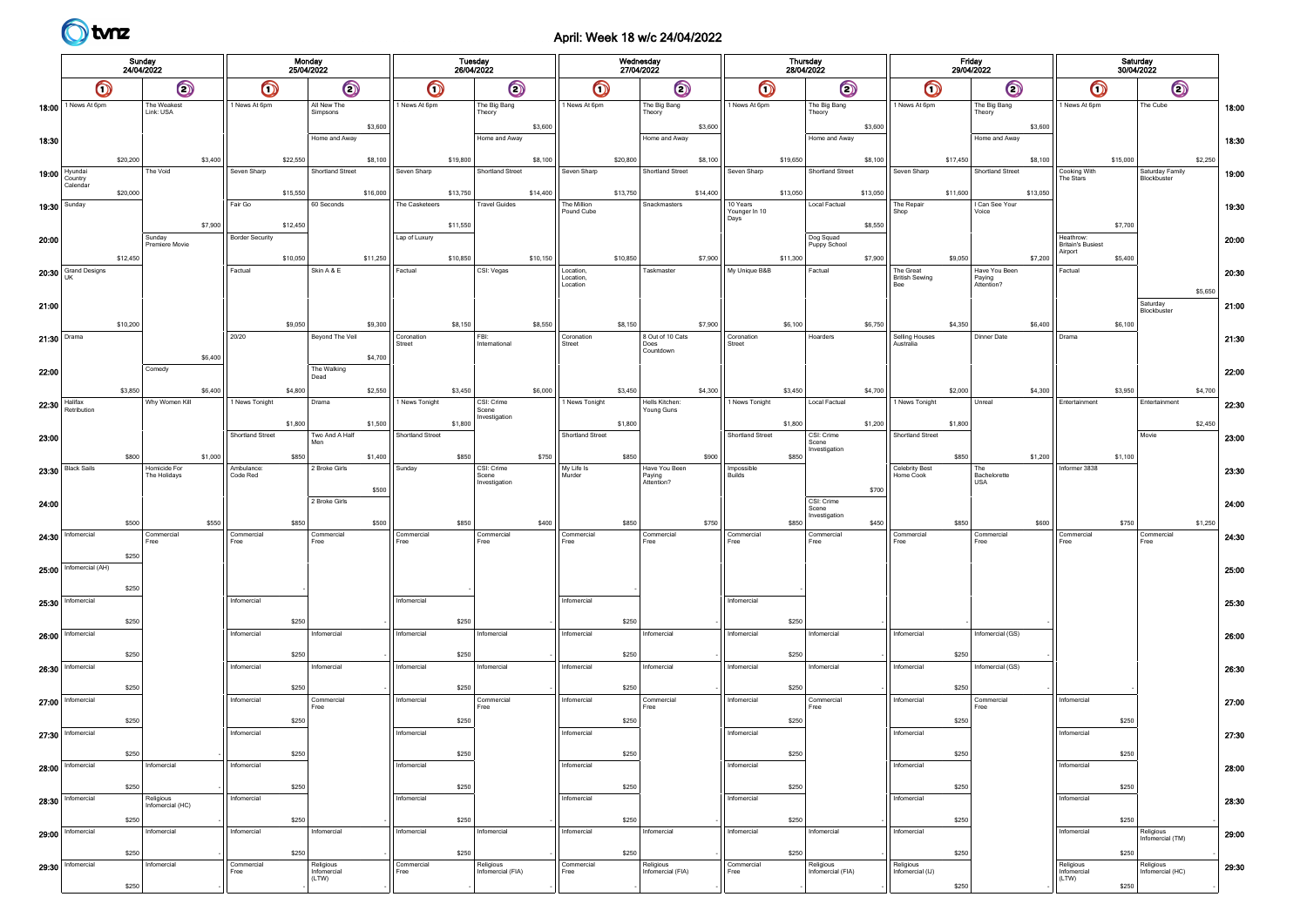# May: Week 19 w/c 01/05/2022

|                   |                                            | Sunday<br>01/05/2022 |                                    |                        |                   | Monday<br>02/05/2022            |         |                        | Tuesday  | 03/05/2022                      |             |                        | Wednesday<br>04/05/2022 |                                 |              |                        |          | <b>Thursday</b><br>05/05/2022   |             |                        | Friday<br>06/05/2022 |                                 |         |                                     | Saturday<br>07/05/2022 |                                 |         |       |
|-------------------|--------------------------------------------|----------------------|------------------------------------|------------------------|-------------------|---------------------------------|---------|------------------------|----------|---------------------------------|-------------|------------------------|-------------------------|---------------------------------|--------------|------------------------|----------|---------------------------------|-------------|------------------------|----------------------|---------------------------------|---------|-------------------------------------|------------------------|---------------------------------|---------|-------|
|                   | $\bm{\mathsf{O}}$                          |                      | $\bm{\bm{\circ}}$                  |                        | $\bm{\mathsf{O}}$ | $\odot$                         |         | $\bm{\mathsf{O}}$      |          | $\bm{\mathsf{\odot}}$           |             | $\bigcirc$             |                         | $\odot$                         |              | O                      |          | $\bm{\mathsf{\odot}}$           |             | $\bigcirc$             |                      | $\odot$                         |         | $\bigcirc$                          |                        | $\bigcirc$                      |         |       |
| 06:00 $\vert$ Non | Commercial                                 |                      | Non<br>Commercial                  | <b>Breakfast Early</b> | \$1,300           | Preschool<br>Commercial<br>Free |         | <b>Breakfast Early</b> |          | Preschool<br>Commercial<br>Free |             | <b>Breakfast Early</b> |                         | Preschool<br>Commercial<br>Free |              | <b>Breakfast Early</b> |          | Preschool<br>Commercial<br>Free |             | <b>Breakfast Early</b> |                      | Preschool<br>Commercial<br>Free |         | Te Karere                           |                        | Preschool<br>Commercial<br>Free |         | 06:00 |
| 06:30             |                                            |                      |                                    | Breakfast 1            |                   |                                 |         | Breakfast 1            | \$1,300  |                                 |             | Breakfast 1            | \$1,300                 |                                 |              | Breakfast 1            | \$1,300  |                                 |             | Breakfast 1            | \$1,300              |                                 |         | Hyundai<br>Country<br>Calendar      | \$350                  |                                 |         | 06:30 |
| 07:00             |                                            |                      |                                    | Breakfast 2            | \$2,000           | Miraculous                      |         | Breakfast 2            | \$2,000  | Miraculous                      |             | Breakfast 2            | \$2,000                 | Miraculous                      |              | Breakfast 2            | \$2,000  | Miraculous                      |             | Breakfast 2            | \$2,000              | Miraculous                      |         | <b>Rural Delivery</b>               | \$350                  | Spongebob<br>Squarepants        |         | 07:00 |
|                   |                                            |                      |                                    |                        |                   |                                 | \$400   |                        |          |                                 | \$400       |                        |                         |                                 | \$400        |                        |          |                                 | \$400       |                        |                      |                                 | \$400   |                                     | \$350                  |                                 | \$550   |       |
| 07:30             |                                            |                      |                                    |                        | \$3,100           | Ben 10                          | \$400   |                        | \$3,100  | Ben 10                          | \$400       |                        | \$3,100                 | Ben 10                          | \$400        |                        | \$3,100  | Ben 10                          | \$400       |                        | \$3,100              | Ben 10                          | \$400   | Infomercial                         | \$250                  | Dragon Ball<br>Super            | \$550   | 07:30 |
| 08:00             |                                            |                      |                                    | Breakfast 3            |                   | Croods Family<br>Tree           |         | Breakfast 3            |          | Croods Family<br>Tree           |             | Breakfast 3            |                         | Croods Family<br>Tree           |              | Breakfast 3            |          | Croods Family<br>Tree           |             | Breakfast 3            |                      | Croods Family<br>Tree           |         | Infomercial                         |                        | The Dog and<br>Pony Show        |         | 08:00 |
| 08:30             |                                            |                      |                                    |                        |                   | Preschool                       | \$400   |                        |          | Preschool                       | \$400       |                        |                         | Preschool                       | \$400        |                        |          | Preschool                       | \$400       |                        |                      | Preschool                       | \$400   |                                     | \$250                  | Pokemon                         | \$550   | 08:30 |
|                   |                                            |                      |                                    |                        | \$2,350           | Commercial<br>Free              |         |                        | \$2,350  | Commercial<br>Free              |             |                        | \$2,350                 | Commercial<br>Free              |              |                        | \$2,350  | Commercial<br>Free              |             |                        | \$2,350              | Commercia<br>Free               |         | Religious<br>Infomercial (FIA)      | \$250                  | Journeys: The<br>Series         | \$550   |       |
| 09:00             |                                            |                      |                                    | Entertainment          |                   | Infomercial                     |         | Entertainment          |          | Infomercial                     |             | Entertainment          |                         | Infomercial                     |              | Entertainment          |          | Infomercial                     |             | Entertainment          |                      | Infomercial (GS)                |         | Lifestyle                           |                        | Miraculous                      |         | 09:00 |
| 09:30             |                                            |                      |                                    |                        |                   | Les Mills                       |         |                        |          | Les Mills                       |             |                        |                         | Les Mills                       |              |                        |          | Les Mills                       |             |                        |                      | Les Mills                       |         | Tagata Pasifika                     | \$300                  | The Simpsons                    | \$550   | 09:30 |
|                   |                                            |                      |                                    |                        | \$800             |                                 |         |                        | \$800    |                                 |             |                        | \$800                   |                                 |              |                        | \$800    |                                 |             |                        | \$800                |                                 |         |                                     | \$300                  |                                 | \$550   |       |
| 10:00             |                                            |                      |                                    | <b>Tipping Point</b>   |                   | Home and Away                   | \$250   | <b>Tipping Point</b>   |          | Home and Away                   | \$250       | <b>Tipping Point</b>   |                         | Home and Away                   | \$250        | <b>Tipping Point</b>   |          | lome and Away                   | \$250       | <b>Tipping Point</b>   |                      | Home and Away                   | \$250   | John & Lisa's<br>Weekend<br>Kitchen |                        | Fresh                           | \$950   | 10:00 |
| 10:30             |                                            |                      |                                    |                        |                   | Shortland Street                |         |                        |          | <b>Shortland Street</b>         |             |                        |                         | Shortland Street                |              |                        |          | <b>Shortland Street</b>         |             |                        |                      | Shortland Street                |         |                                     |                        | The Walkers                     |         | 10:30 |
| 11:00             |                                            |                      |                                    | The Chase              | \$1,450           | Entertainment                   | \$250   | The Chase              | \$1,450  | Entertainment                   | \$250       | The Chase              | \$1,450                 | Entertainment                   | \$250        | The Chase              | \$1,450  | Entertainment                   | \$250       | The Chase              | \$1,450              | Entertainment                   | \$250   | Entertainment                       | \$550                  | Entertainment                   | \$350   | 11:00 |
|                   |                                            |                      |                                    |                        |                   |                                 |         |                        |          |                                 |             |                        |                         |                                 |              |                        |          |                                 |             |                        |                      |                                 |         |                                     |                        |                                 |         |       |
| 11:30             |                                            |                      |                                    |                        |                   |                                 |         |                        |          |                                 |             |                        |                         |                                 |              |                        |          |                                 |             |                        |                      |                                 |         |                                     |                        |                                 |         | 11:30 |
| 12:00             | Attitude                                   |                      | <b>Shortland Street</b><br>Omnibus | 1 News At<br>Midday    | \$1,400           | Entertainment                   | \$250   | 1 News At<br>Midday    | \$1,400  | Entertainment                   | \$250       | 1 News At<br>Midday    | \$1,400                 | Entertainment                   | \$250        | 1 News At<br>Midday    | \$1,400  | Entertainment                   | \$250       | 1 News At<br>Midday    | \$1,400              | Entertainment                   | \$250   | Drama                               | \$1,000                | America's Got<br>Talent         | \$350   | 12:00 |
|                   |                                            | \$800                |                                    | Emmerdale              | \$1,850           |                                 |         | Emmerdale              | \$1,850  |                                 |             | Emmerdale              | \$1,850                 |                                 |              | Emmerdale              | \$1,850  |                                 |             | Emmerdale              | \$1,850              |                                 |         |                                     |                        |                                 |         |       |
|                   | 12:30 Fair Go                              | \$950                |                                    |                        | \$1,650           |                                 | \$250   |                        | \$1,650  |                                 | \$250       |                        | \$1,650                 |                                 | \$250        |                        | \$1,650  |                                 | \$250       |                        | \$1,650              |                                 | \$250   |                                     | \$1,300                |                                 | \$400   | 12:30 |
| 13:00             | Sunday                                     |                      |                                    | Coronation<br>Street   |                   | The Drew<br>Barrymore<br>Show   |         | Coronation<br>Street   |          | The Drew<br>Barrymore<br>Show   |             | Coronation<br>Street   |                         | The Drew<br>Barrymore<br>Show   |              | Coronation<br>Street   |          | The Drew<br>Barrymore<br>Show   |             | Coronation<br>Street   |                      | The Drew<br>Barrymore<br>Show   |         | Lifestyle                           |                        | America's Got<br>Talent         |         | 13:00 |
| 13:30             |                                            |                      |                                    |                        |                   |                                 |         |                        |          |                                 |             |                        |                         |                                 |              |                        |          |                                 |             |                        |                      |                                 |         |                                     |                        |                                 |         | 13:30 |
|                   |                                            | \$750                | \$1,250                            |                        | \$850             |                                 | \$650   |                        | \$850    |                                 | \$650       |                        | \$850                   |                                 | \$650        |                        | \$850    |                                 | \$650       |                        | \$850                |                                 | \$650   |                                     | \$900                  |                                 | \$850   |       |
| 14:00             | <b>Extreme Food</b><br><sup>2</sup> hobics |                      | United States Of<br>\$1,250        | Ready Steady<br>Cook   |                   | The Mindy<br>roject             | \$550   | Ready Steady<br>Cook   |          | The Mindy<br>Project            | \$550       | Ready Steady<br>Cook   |                         | The Mindy<br>roject             | \$550        | Ready Steady<br>Cook   |          | The Mindy<br>Project            | \$550       | Ready Steady<br>Cook   |                      | The Mindy<br>roject             | \$550   | Movin' To The<br>Country            | \$800                  | Good Witch                      |         | 14:00 |
| 14:30             |                                            |                      | <b>Bob Hearts</b><br>Abishola      |                        |                   | Superstore                      |         |                        |          | Superstore                      |             |                        |                         | Superstore                      |              |                        |          | Superstore                      |             |                        |                      | Superstore                      |         | Bling                               |                        |                                 |         | 14:30 |
| 15:00             | Lifestyle                                  | \$1,100              | \$750<br>Call Me Kat               | <b>Tipping Point</b>   | \$600             | Sabrina The                     | \$550   | <b>Tipping Point</b>   | \$600    | Sabrina The                     | \$550       | <b>Tipping Point</b>   | \$600                   | Sabrina The                     | \$550        | <b>Tipping Point</b>   | \$600    | Sabrina The                     | \$550       | <b>Tipping Point</b>   | \$600                | Sabrina The                     | \$550   |                                     |                        | Junior Bake Off                 | \$1,250 | 15:00 |
|                   |                                            |                      | \$750                              |                        |                   | Teenage Witch                   | \$700   |                        |          | Teenage Witch                   | \$700       |                        |                         | <b>Teenage Witch</b>            | \$700        |                        |          | Teenage Witch                   | \$700       |                        |                      | Feenage Witch                   | \$700   |                                     | \$800                  |                                 |         |       |
| 15:30             |                                            |                      | Fantasy Island                     |                        |                   | <b>Holly Hobbie</b>             |         |                        |          | <b>Holly Hobbie</b>             |             |                        |                         | <b>Holly Hobbie</b>             |              |                        |          | <b>Holly Hobbie</b>             |             |                        |                      | <b>Holly Hobbie</b>             |         | Lifestyle                           |                        |                                 |         | 15:30 |
|                   | 16:00 Sarah Beeny's                        | \$1,600              |                                    | Te Karere              | \$1,300           | Get Clever                      | -5300   | Te Karere              | \$1,300  | Get Clever                      | <b>S300</b> | Te Karere              | \$1,300                 | Get Clever                      | <b>\$300</b> | Te Karere              | \$1,300  | Get Clever                      | <b>S300</b> | Te Karere              | \$1,300              | Get Clever                      | \$300   |                                     |                        | Superman &<br>Lois              | \$1,300 | 16:00 |
|                   | Country                                    |                      | \$700<br>Sunday Family             | Neighbours             | \$600             | <b>Brain Busters</b>            | \$300   | Neighbours             | \$600    | <b>Brain Busters</b>            | \$300       | Neighbours             | \$600                   | <b>Brain Busters</b>            | \$300        | Neighbours             | \$600    | <b>Brain Busters</b>            | \$300       | Neighbours             | \$600                | <b>Brain Busters</b>            | \$300   | Lifestyle                           | \$1,850                |                                 |         |       |
| 16:30             |                                            | \$2,250              | Movie                              |                        | \$1,000           |                                 | \$300   |                        | \$1,000  |                                 | \$300       |                        | \$1,000                 |                                 | \$300        |                        | \$1,000  |                                 | \$300       |                        | \$1,000              |                                 | \$300   |                                     | \$1,850                |                                 | \$1,450 | 16:30 |
|                   | 17:00 The Chase                            |                      |                                    | The Chase              |                   | The Simpsons                    |         | The Chase              |          | The Simpsons                    |             | The Chase              |                         | The Simpsons                    |              | The Chase              |          | The Simpsons                    |             | The Chase              |                      | The Simpsons                    |         | The Chase                           |                        | The Middle                      |         | 17:00 |
|                   | 17:30 The Chase                            | \$6,000              |                                    | The Chase              | \$5,650           | Friends                         | \$2,800 | The Chase              | \$5,650  | Friends                         | \$2,800     | The Chase              | \$5,650                 | Friends                         | \$2,800      | The Chase              | \$5,650  | Friends                         | \$2,800     | The Chase              | \$5,650              | Friends                         | \$2,800 | The Chase                           | \$5,750                | <b>That Animal</b>              | \$1,450 | 17:30 |
|                   |                                            | \$12,800             | \$600                              |                        | \$13,400          |                                 | \$3,350 |                        | \$13,400 |                                 | \$3,350     |                        | \$13,400                |                                 | \$3,350      |                        | \$13,400 |                                 | \$3,350     |                        | \$13,400             |                                 | \$3,350 |                                     | \$11,450               | Rescue Show                     | \$1,450 |       |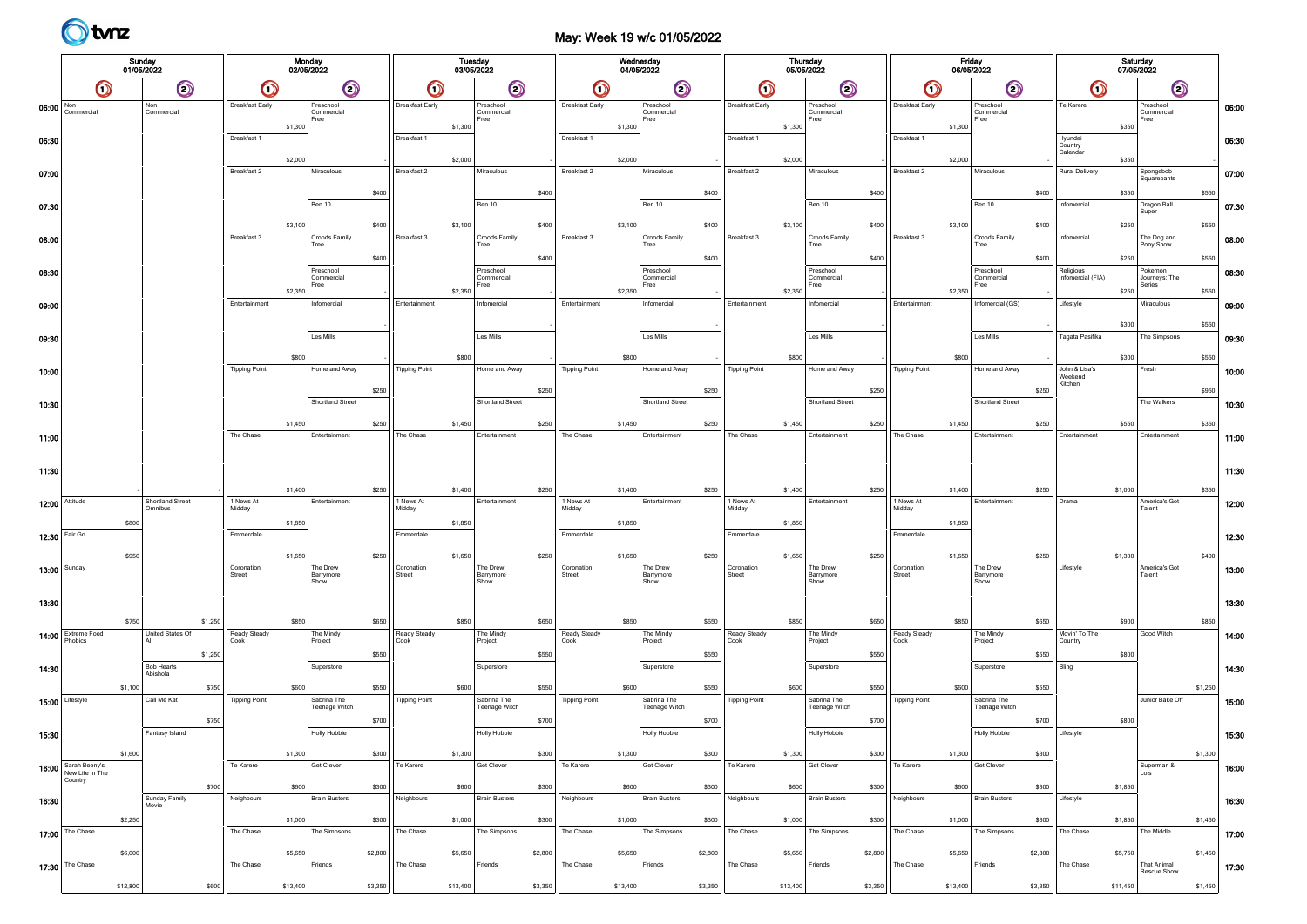# May: Week 19 w/c 01/05/2022

|               |                                                       |          | Sunday                        |         |                                         | Monday<br>02/05/2022 |                         |          |                  | <b>Tuesday</b> | 03/05/2022             |          |                       |          | Wednesday<br>04/05/2022 |          |                       |          | Thursday<br>05/05/2022               |                                | Friday<br>06/05/2022 |                        |          |                                                  | Saturday<br>07/05/2022 |                                |         |       |
|---------------|-------------------------------------------------------|----------|-------------------------------|---------|-----------------------------------------|----------------------|-------------------------|----------|------------------|----------------|------------------------|----------|-----------------------|----------|-------------------------|----------|-----------------------|----------|--------------------------------------|--------------------------------|----------------------|------------------------|----------|--------------------------------------------------|------------------------|--------------------------------|---------|-------|
|               | 01/05/2022<br>$\odot$<br>$\bm{\mathsf{O}}$<br>2 Wild: |          |                               |         | $\bm{\mathsf{O}}$                       |                      | $\bm{\mathsf{\odot}}$   |          | $\bigcirc$       |                | $\bm{\mathsf{\odot}}$  |          | $\bm{\mathsf{O}}$     |          | $\odot$                 |          | $\bigcirc$            |          | $\bm{\mathsf{\odot}}$                | $\bullet$                      |                      | $\bm{\mathsf{\odot}}$  |          | $\bm{\mathsf{O}}$                                |                        | $\odot$                        |         |       |
|               | 18:00 <sup>1</sup> News At 6pm                        |          | Serengetti                    |         | 1 News At 6pm                           |                      | All New The<br>Simpsons |          | 1 News At 6pm    |                | The Big Bang<br>Theory |          | 1 News At 6pm         |          | The Big Bang<br>Theory  |          | 1 News At 6pm         |          | The Big Bang<br>Theory               | 1 News At 6pm                  |                      | The Big Bang<br>Theory |          | 1 News At 6pm                                    |                        | The Cube                       |         | 18:00 |
| 18:30         |                                                       |          |                               |         |                                         |                      | Home and Away           | \$4,450  |                  |                | Home and Away          | \$4,500  |                       |          | Home and Away           | \$4,500  |                       |          | \$4,500<br>Home and Away             |                                |                      | Home and Away          | \$4,500  |                                                  |                        |                                |         | 18:30 |
|               |                                                       | \$21,200 |                               | \$5,250 |                                         | \$24,300             |                         | \$8,950  |                  | \$21,400       |                        | \$8,950  |                       | \$22,450 |                         | \$8,950  |                       | \$21,200 | \$8,950                              |                                | \$18,850             |                        | \$8,950  |                                                  | \$16,150               |                                | \$2,500 |       |
|               | 19:00   Hyundai<br>Country<br>Calendar                |          | Britain's Got<br>Talent       |         | Seven Sharp                             |                      | Shortland Street        |          | Seven Sharp      |                | Shortland Street       |          | Seven Sharp           |          | Shortland Street        |          | Seven Sharp           |          | Shortland Street                     | Seven Sharp                    |                      | Shortland Street       |          | Cooking With<br>The Stars                        |                        | Saturday Family<br>Blockbuster |         | 19:00 |
| 19:30         | Sunday                                                | \$21,800 |                               |         | Fair Go                                 | \$20,150             | <b>LEGO Masters</b>     | \$16,700 | The Casketeers   | \$17,850       | <b>LEGO Masters</b>    | \$15,050 | The Million           | \$17,850 | Snackmasters            | \$15,050 | 10 Years              | \$16,950 | \$21,350<br>Local Factual            | The Repair                     | \$15,000             | I Can See Your         | \$21,350 |                                                  |                        |                                |         | 19:30 |
|               |                                                       |          |                               |         |                                         | \$15,700             | N7                      |          |                  | \$12,250       | NZ.                    |          | Pound Cube            |          |                         |          | Younger In 10<br>Days |          | \$8,950                              | Shop                           |                      | Voice                  |          |                                                  | \$7,300                |                                |         |       |
| 20:00         |                                                       |          |                               |         | Bradley Walsh &<br>Son: Breaking<br>Dad |                      |                         |          | Lap of Luxury    |                |                        |          |                       |          |                         |          |                       |          | East Coast<br>Rising                 |                                |                      |                        |          | Heathrow:<br><b>Britain's Busiest</b><br>Airport |                        |                                |         | 20:00 |
|               | 20:30 Factual                                         | \$13,950 | Sunday                        | \$9,150 | Rich House,                             | \$11,400             | Down For Love           | \$11,750 | First            | \$11,950       | NCIS Hawaii            | \$9,400  | Location,             | \$14,250 | Taskmaster              | \$8,250  | How To Holiday        | \$14,250 | \$8,250<br>The Ex Best               | The Great                      | \$11,400             | Have You Been          | \$8,250  | Saturday                                         | \$6,650                |                                |         | 20:30 |
|               |                                                       |          | Premiere Movie                |         | Poor House                              |                      |                         |          | Responders       |                |                        |          | Location,<br>Location |          |                         |          | Like A<br>Billionaire |          | Thing                                | <b>British Sewing</b><br>Bee   |                      | Paying<br>Attention?   |          | Theatre <sup>®</sup>                             |                        |                                | \$7,900 |       |
| 21:00         |                                                       |          |                               |         |                                         |                      |                         |          |                  |                |                        |          |                       |          |                         |          |                       |          |                                      |                                |                      |                        |          |                                                  |                        | Saturday<br>Blockbuster        |         | 21:00 |
| 21:30 Drama   |                                                       | \$11,300 |                               |         | 20/20                                   | \$11,400             | Aroha Nui: Say I        | \$8,700  | Coronation       | \$10,050       | FBI:                   | \$9,450  | Coronation            | \$10,050 | Tom Allen's             | \$8,700  | Coronation            | \$7,550  | \$9,950<br>The                       | The World's                    | \$7,050              | Dinner Date            | \$9,950  |                                                  |                        |                                |         | 21:30 |
|               |                                                       |          |                               |         |                                         |                      |                         | \$4,900  | Street           |                | International          |          | Street                |          | Quizness                |          | Street                |          | Undateables                          | Most<br>Extraordinary<br>Homes |                      |                        |          |                                                  |                        |                                |         |       |
| 22:00         |                                                       |          |                               |         |                                         |                      | Naked Attraction        |          |                  |                |                        |          |                       |          |                         |          |                       |          |                                      |                                |                      |                        |          |                                                  |                        |                                |         | 22:00 |
| 22:30         | Halifax                                               | \$4,750  | Why Women Kill                | \$7,450 | 1 News Tonight                          | \$6,050              | Drama                   | \$2,500  | 1 News Tonight   | \$5,350        | CSI: Crime             | \$5,550  | 1 News Tonight        | \$5,350  | Hells Kitchen:          | \$4,450  | 1 News Tonight        | \$5,350  | \$4,900<br>Local Factual             | 1 News Tonight                 | \$3,550              | Unreal                 | \$4,450  | Smother                                          | \$7,550                | Entertainment                  | \$5,700 | 22:30 |
|               | Retribution                                           |          |                               |         |                                         | \$2,500              |                         | \$1,000  |                  | \$2,500        | Scene<br>Investigation |          |                       | \$2,500  | Young Guns              |          |                       | \$2,500  | \$1,200                              |                                | \$2,500              |                        |          |                                                  |                        |                                | \$5,700 |       |
| 23:00         |                                                       |          |                               |         | Shortland Street                        |                      | Two And A Half          |          | Shortland Street |                |                        |          | Shortland Street      |          |                         |          | Shortland Street      |          | CSI: Crime<br>Scene<br>Investigation | Shortland Street               |                      |                        |          |                                                  |                        | Movie                          |         | 23:00 |
| 23:30 Clarice |                                                       | \$2,000  | Homicide For                  | \$1,650 | Ambulance:                              | \$1,100              | 2 Broke Girls           | \$950    | Sunday           | \$1,100        | CSI: Crime             | \$1,000  | Seal Team             | \$1,100  | Have You Been           | \$850    | It's Your Fault       | \$1,100  |                                      | Good With                      | \$1,100              | Love Life              | \$1,200  | Smother                                          | \$1,200                |                                |         | 23:30 |
|               |                                                       |          | The Holidays                  |         | Code Red                                |                      |                         | \$1,100  |                  |                | Scene<br>Investigation |          |                       |          | Paying<br>Attention?    |          | I'm Fat               |          | \$850                                | Wood                           |                      |                        | \$450    |                                                  |                        |                                |         |       |
| 24:00         |                                                       |          |                               |         |                                         |                      | 2 Broke Girls           |          |                  |                |                        |          |                       |          |                         |          |                       |          | CSI: Crime<br>Scene                  |                                |                      | Kung Fu                |          |                                                  |                        |                                |         | 24:00 |
| 24:30         | Infomercial                                           | \$400    | Commercial                    | \$1,000 | Commercial                              | \$1,100              | Commercial              | \$1,100  | Commercial       | \$1,100        | Commercial             | \$600    | Commercial            | \$1,100  | Commercial              | \$750    | Commercial            | \$1,100  | Investigation<br>\$700<br>Commercial | Commercial                     | \$1,100              | Commercial             | \$450    | Commercial                                       | \$500                  | Commercial                     | \$1,600 | 24:30 |
|               |                                                       | \$250    | Free                          |         | Free                                    |                      | Free                    |          | Free             |                | Free                   |          | Free                  |          | Free                    |          | Free                  |          | Free                                 | Free                           |                      | Free                   |          | Free                                             |                        | Free                           |         |       |
| 25:00         | Infomercial (AH)                                      |          |                               |         |                                         |                      |                         |          |                  |                |                        |          |                       |          |                         |          |                       |          |                                      |                                |                      |                        |          |                                                  |                        |                                |         | 25:00 |
| 25:30         | Infomercial                                           | \$250    |                               |         | Infomercial                             |                      |                         |          | Infomercial      |                |                        |          | Infomercial           |          |                         |          | Infomercial           |          |                                      |                                |                      |                        |          |                                                  |                        |                                |         | 25:30 |
|               |                                                       | \$250    |                               |         |                                         | \$250                |                         |          |                  | \$250          |                        |          |                       | \$250    |                         |          |                       | \$250    |                                      |                                |                      |                        |          |                                                  |                        |                                |         |       |
| 26:00         | Infomercial                                           |          |                               |         | Infomercial                             |                      | Infomercial             |          | Infomercial      |                | Infomercial            |          | Infomercial           |          | Infomercial             |          | Infomercial           |          | Infomercial                          | Infomercial                    |                      | Infomercial (GS)       |          |                                                  |                        |                                |         | 26:00 |
| 26:30         | Infomercial                                           | \$250    |                               |         | Infomercial                             | \$250                | Infomercial             |          | Infomercial      | \$250          | Infomercial            |          | Infomercial           | \$250    | Infomercial             |          | Infomercial           | \$250    | Infomercial                          | Infomercial                    | \$250                | Infomercial (GS)       |          |                                                  |                        |                                |         | 26:30 |
|               |                                                       | \$250    |                               |         |                                         | \$250                |                         |          |                  | \$250          |                        |          |                       | \$250    |                         |          |                       | \$250    |                                      |                                | \$250                |                        |          |                                                  |                        |                                |         |       |
| 27:00         | Infomercial                                           |          |                               |         | Infomercial                             |                      | Commercial<br>Free      |          | Infomercial      |                | Commercial<br>Free     |          | Infomercial           |          | Commercial<br>Free      |          | Infomercial           |          | Commercial<br>Free                   | Infomercial                    |                      | Commercia<br>Free      |          | Infomercial                                      |                        |                                |         | 27:00 |
| 27:30         | Infomercial                                           | \$250    |                               |         | Infomercial                             | \$250                |                         |          | Infomercial      | \$250          |                        |          | Infomercial           | \$250    |                         |          | Infomercial           | \$250    |                                      | Infomercial                    | \$250                |                        |          | Infomercial                                      | \$250                  |                                |         | 27:30 |
|               |                                                       | \$250    |                               |         |                                         | \$250                |                         |          |                  | \$250          |                        |          |                       | \$250    |                         |          |                       | \$250    |                                      |                                | \$250                |                        |          |                                                  | \$250                  |                                |         |       |
|               | $28:00$   Informercial                                |          | Infomercial                   |         | Infomercial                             |                      |                         |          | Infomercial      |                |                        |          | Infomercial           |          |                         |          | Infomercial           |          |                                      | Infomercial                    |                      |                        |          | Infomercial                                      |                        |                                |         | 28:00 |
| 28:30         | Infomercial                                           | \$250    | Religious<br>Infomercial (HC) |         | Infomercial                             | \$250                |                         |          | Infomercial      | \$250          |                        |          | Infomercial           | \$250    |                         |          | Infomercial           | \$250    |                                      | Infomercial                    | \$250                |                        |          | Infomercial                                      | \$250                  |                                |         | 28:30 |
|               |                                                       | \$250    |                               |         |                                         | \$250                |                         |          |                  | \$250          |                        |          |                       | \$250    |                         |          |                       | \$250    |                                      |                                | \$250                |                        |          |                                                  | \$250                  |                                |         |       |
|               | $29:00$   Informercial                                |          | Infomercial                   |         | Infomercial                             |                      | Infomercial             |          | Infomercial      |                | Infomercial            |          | Infomercial           |          | Infomercial             |          | Infomercial           |          | Infomercial                          | Infomercial                    |                      |                        |          | Infomercial                                      |                        | Religious<br>Infomercial (TM)  |         | 29:00 |
|               | $29:30$   Informercial                                | \$250    | Infomercial                   |         | Commercial                              | \$250                | Religious               |          | Commercial       | \$250          | Religious              |          | Commercial            | \$250    | Religious               |          | Commercial            | \$250    | Religious                            | Religious                      | \$250                |                        |          |                                                  | \$250                  | Religious                      |         | 29:30 |
|               |                                                       | \$250    |                               |         | Free                                    |                      | Infomercial<br>(LTW)    |          | Free             |                | Infomercial (FIA)      |          | Free                  |          | Infomercial (FIA)       |          | Free                  |          | Infomercial (FIA)                    | Infomercial (IJ)               | \$250                |                        |          | Religious<br>Infomercial<br>(LTW)                | \$250                  | Infomercial (HC)               |         |       |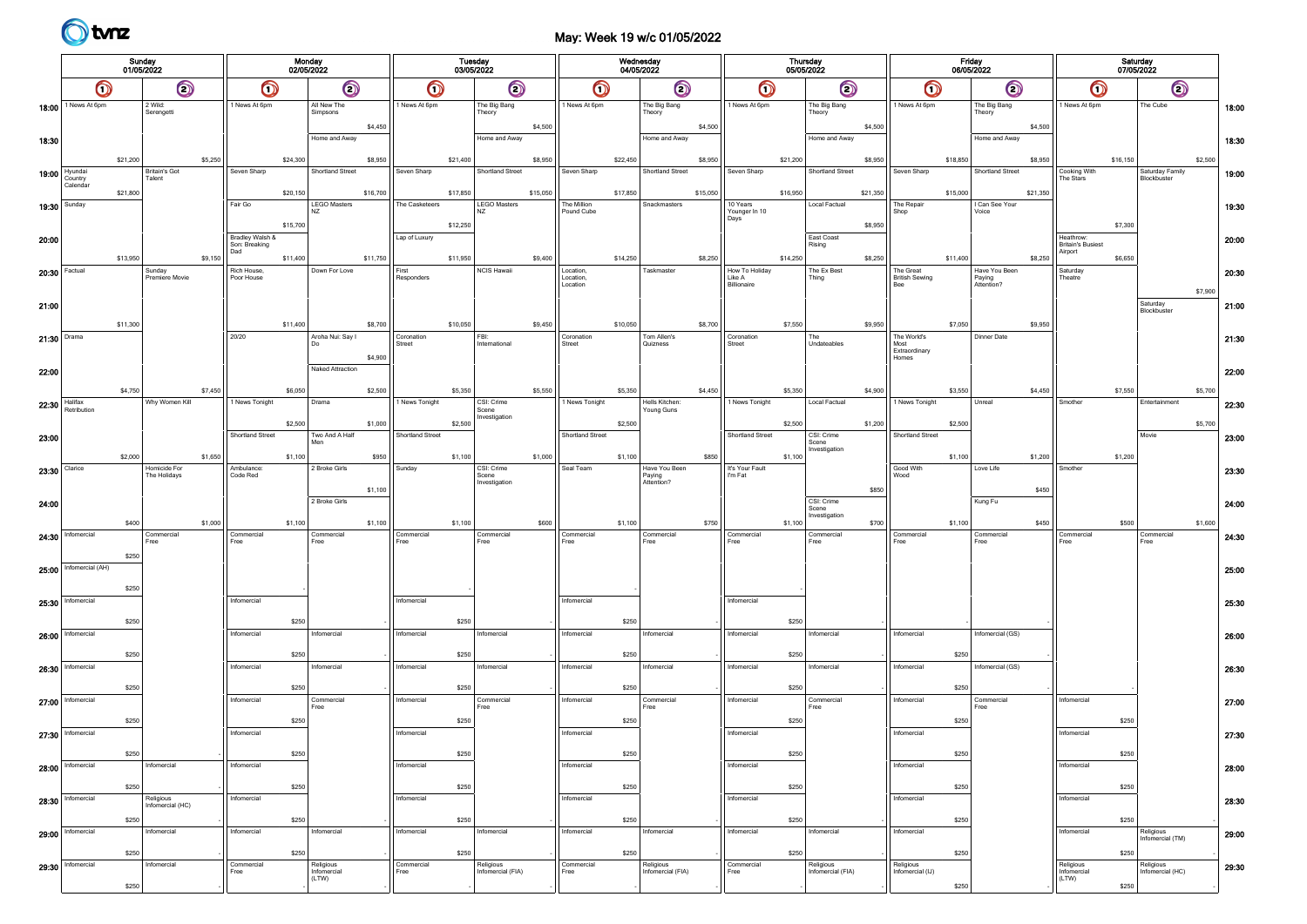# May: Week 20 w/c 08/05/2022

|                         |                                            | Sunday   | 08/05/2022                               |                        |                   | Monday<br>09/05/2022            |         |                        | Tuesday  | 10/05/2022                      |             |                        | Wednesday<br>11/05/2022 |                                     |              |                        |          | <b>Thursday</b><br>12/05/2022   |             |                        | Friday<br>13/05/2022 |                                 |         |                                | Saturday<br>14/05/2022 |                                 |         |       |
|-------------------------|--------------------------------------------|----------|------------------------------------------|------------------------|-------------------|---------------------------------|---------|------------------------|----------|---------------------------------|-------------|------------------------|-------------------------|-------------------------------------|--------------|------------------------|----------|---------------------------------|-------------|------------------------|----------------------|---------------------------------|---------|--------------------------------|------------------------|---------------------------------|---------|-------|
|                         | $\bm{\mathsf{O}}$                          |          | $\bm{\bm{\circ}}$                        |                        | $\bm{\mathsf{O}}$ | $\odot$                         |         | $\bm{\mathsf{O}}$      |          | $\odot$                         |             | $\bigcirc$             |                         | $\odot$                             |              | O                      |          | $\bm{\mathsf{\odot}}$           |             | $\bigcirc$             |                      | $\odot$                         |         | $\bigcirc$                     |                        | $\bigcirc$                      |         |       |
| 06:00 $\frac{Non}{Com}$ | Commercial                                 |          | Non<br>Commercial                        | <b>Breakfast Early</b> |                   | Preschool<br>Commercial<br>Free |         | <b>Breakfast Early</b> |          | Preschool<br>Commercial<br>Free |             | <b>Breakfast Early</b> |                         | Preschool<br>Commercial<br>Free     |              | <b>Breakfast Early</b> |          | Preschool<br>Commercial<br>Free |             | <b>Breakfast Early</b> |                      | Preschool<br>Commercial<br>Free |         | Te Karere                      |                        | Preschool<br>Commercial<br>Free |         | 06:00 |
| 06:30                   |                                            |          |                                          | Breakfast 1            | \$1,300           |                                 |         | Breakfast 1            | \$1,300  |                                 |             | Breakfast 1            | \$1,300                 |                                     |              | Breakfast 1            | \$1,300  |                                 |             | Breakfast 1            | \$1,300              |                                 |         | Hyundai<br>Country<br>Calendar | \$350                  |                                 |         | 06:30 |
| 07:00                   |                                            |          |                                          | Breakfast 2            | \$2,000           | Miraculous                      |         | Breakfast 2            | \$2,000  | Miraculous                      |             | Breakfast 2            | \$2,000                 | Miraculous                          |              | Breakfast 2            | \$2,000  | Miraculous                      |             | Breakfast 2            | \$2,000              | Miraculous                      |         | <b>Rural Delivery</b>          | \$350                  | Spongebob<br>Squarepants        |         | 07:00 |
|                         |                                            |          |                                          |                        |                   |                                 | \$400   |                        |          |                                 | \$400       |                        |                         |                                     | \$400        |                        |          |                                 | \$400       |                        |                      |                                 | \$400   |                                | \$350                  |                                 | \$550   |       |
| 07:30                   |                                            |          |                                          |                        | \$3,100           | Ben 10                          | \$400   |                        | \$3,100  | Ben 10                          | \$400       |                        | \$3,100                 | Ben 10                              | \$400        |                        | \$3,100  | Ben 10                          | \$400       |                        | \$3,100              | Ben 10                          | \$400   | Infomercial                    | \$250                  | Dragon Ball<br>Super            | \$550   | 07:30 |
| 08:00                   |                                            |          |                                          | Breakfast 3            |                   | Croods Family<br>Tree           |         | Breakfast 3            |          | Croods Family<br>Tree           |             | Breakfast 3            |                         | Croods Family<br>Tree               |              | Breakfast 3            |          | Croods Family<br>Tree           |             | Breakfast 3            |                      | Croods Family<br>Tree           |         | Infomercial                    |                        | The Dog and<br>Pony Show        |         | 08:00 |
| 08:30                   |                                            |          |                                          |                        |                   | Preschool                       | \$400   |                        |          | Preschool                       | \$400       |                        |                         | Preschool                           | \$400        |                        |          | Preschool                       | \$400       |                        |                      | Preschool                       | \$400   | Religious<br>Infomercial (FIA) | \$250                  | Pokemon                         | \$550   | 08:30 |
|                         |                                            |          |                                          |                        | \$2,350           | Commercial<br>Free              |         |                        | \$2,350  | Commercial<br>Free              |             |                        | \$2,350                 | Commercial<br>Free                  |              |                        | \$2,350  | Commercial<br>Free              |             |                        | \$2,350              | Commercia<br>Free               |         |                                | \$250                  | Journeys: The<br>Series         | \$550   |       |
| 09:00                   |                                            |          |                                          | Entertainment          |                   | Infomercial                     |         | Entertainment          |          | Infomercial                     |             | Entertainment          |                         | Infomercial                         |              | Entertainment          |          | Infomercial                     |             | Entertainment          |                      | Infomercial (GS)                |         | Lifestyle                      | \$300                  | Miraculous                      | \$550   | 09:00 |
| 09:30                   |                                            |          |                                          |                        |                   | Les Mills                       |         |                        |          | Les Mills                       |             |                        |                         | Les Mills                           |              |                        |          | Les Mills                       |             |                        |                      | Les Mills                       |         | Tagata Pasifika                |                        | The Simpsons                    |         | 09:30 |
| 10:00                   |                                            |          |                                          | <b>Tipping Point</b>   | \$800             | Home and Away                   |         | <b>Tipping Point</b>   | \$800    | Home and Away                   |             | <b>Tipping Point</b>   | \$800                   | Home and Away                       |              | <b>Tipping Point</b>   | \$800    | lome and Away                   |             | <b>Tipping Point</b>   | \$800                | Home and Away                   |         | John & Lisa's                  | \$300                  | Fresh                           | \$550   | 10:00 |
|                         |                                            |          |                                          |                        |                   |                                 | \$250   |                        |          |                                 | \$250       |                        |                         |                                     | \$250        |                        |          |                                 | \$250       |                        |                      |                                 | \$250   | Weekend<br>Kitchen             |                        |                                 | \$950   |       |
| 10:30                   |                                            |          |                                          |                        | \$1,450           | Shortland Street                | \$250   |                        | \$1,450  | <b>Shortland Street</b>         | \$250       |                        | \$1,450                 | Shortland Street                    | \$250        |                        | \$1,450  | Shortland Street                | \$250       |                        | \$1,450              | Shortland Street                | \$250   |                                | \$550                  | The Walkers                     | \$350   | 10:30 |
| 11:00                   |                                            |          |                                          | The Chase              |                   | Entertainment                   |         | The Chase              |          | Entertainment                   |             | The Chase              |                         | Entertainment                       |              | The Chase              |          | Entertainment                   |             | The Chase              |                      | Entertainment                   |         | Entertainment                  |                        | Entertainment                   |         | 11:00 |
| 11:30                   |                                            |          |                                          |                        |                   |                                 |         |                        |          |                                 |             |                        |                         |                                     |              |                        |          |                                 |             |                        |                      |                                 |         |                                |                        |                                 |         | 11:30 |
|                         |                                            |          |                                          |                        | \$1,400           |                                 | \$250   |                        | \$1,400  |                                 | \$250       |                        | \$1,400                 |                                     | \$250        |                        | \$1,400  |                                 | \$250       |                        | \$1,400              |                                 | \$250   |                                | \$1,000                |                                 | \$350   |       |
| 12:00                   | Attitude                                   | \$800    | <b>Shortland Street</b><br>Omnibus       | 1 News At<br>Midday    | \$1,850           | Entertainment                   |         | 1 News At<br>Midday    | \$1,850  | Entertainment                   |             | 1 News At<br>Midday    | \$1,850                 | Entertainment                       |              | 1 News At<br>Midday    | \$1,850  | Entertainment                   |             | 1 News At<br>Midday    | \$1,850              | Entertainment                   |         | Drama                          |                        | America's Got<br>Talent         |         | 12:00 |
|                         | 12:30 Fair Go                              |          |                                          | Emmerdale              |                   |                                 |         | Emmerdale              |          |                                 |             | Emmerdale              |                         |                                     |              | Emmerdale              |          |                                 |             | Emmerdale              |                      |                                 |         |                                |                        |                                 |         | 12:30 |
| 13:00                   | Sunday                                     | \$950    |                                          | Coronation             | \$1,650           | The Drew                        | \$250   | Coronation             | \$1,650  | The Drew                        | \$250       | Coronation             | \$1,650                 | The Drew                            | \$250        | Coronation             | \$1,650  | The Drew                        | \$250       | Coronation             | \$1,650              | The Drew                        | \$250   | Lifestyle                      | \$1,300                | America's Got                   | \$400   | 13:00 |
|                         |                                            |          |                                          | Street                 |                   | Barrymore<br>Show               |         | Street                 |          | Barrymore<br>Show               |             | Street                 |                         | Barrymore<br>Show                   |              | Street                 |          | Barrymore<br>Show               |             | Street                 |                      | Barrymore<br>Show               |         |                                |                        | Talent                          |         |       |
| 13:30                   |                                            | \$750    | \$1,250                                  |                        | \$850             |                                 | \$650   |                        | \$850    |                                 | \$650       |                        | \$850                   |                                     | \$650        |                        | \$850    |                                 | \$650       |                        | \$850                |                                 | \$650   |                                | \$900                  |                                 | \$850   | 13:30 |
| 14:00                   | <b>Extreme Food</b><br><sup>2</sup> hobics |          | United States Of                         | Ready Steady<br>Cook   |                   | The Mindy<br>roject             |         | Ready Steady<br>Cook   |          | The Mindy<br>Project            |             | Ready Steady<br>Cook   |                         | The Mindy<br>roject                 |              | Ready Steady<br>Cook   |          | The Mindy<br>Project            |             | Ready Steady<br>Cook   |                      | The Mindy<br>roject             |         | Movin' To The<br>Country       |                        | Good Witch                      |         | 14:00 |
| 14:30                   |                                            |          | \$1,250<br><b>Bob Hearts</b><br>Abishola |                        |                   | Superstore                      | \$550   |                        |          | Superstore                      | \$550       |                        |                         | Superstore                          | \$550        |                        |          | Superstore                      | \$550       |                        |                      | Superstore                      | \$550   | Bling                          | \$800                  |                                 |         | 14:30 |
|                         |                                            | \$1,100  | \$750                                    |                        | \$600             |                                 | \$550   |                        | \$600    |                                 | \$550       |                        | \$600                   |                                     | \$550        |                        | \$600    |                                 | \$550       |                        | \$600                |                                 | \$550   |                                |                        |                                 | \$1,250 |       |
| 15:00                   | Lifestyle                                  |          | Call Me Kat<br>\$750                     | <b>Tipping Point</b>   |                   | Sabrina The<br>Teenage Witch    | \$700   | <b>Tipping Point</b>   |          | Sabrina The<br>Teenage Witch    | \$700       | <b>Tipping Point</b>   |                         | Sabrina The<br><b>Teenage Witch</b> | \$700        | <b>Tipping Point</b>   |          | Sabrina The<br>Teenage Witch    | \$700       | <b>Tipping Point</b>   |                      | Sabrina The<br>Feenage Witch    | \$700   |                                | \$800                  | Junior Bake Off                 |         | 15:00 |
| 15:30                   |                                            |          | Fantasy Island                           |                        |                   | <b>Holly Hobbie</b>             |         |                        |          | <b>Holly Hobbie</b>             |             |                        |                         | <b>Holly Hobbie</b>                 |              |                        |          | <b>Holly Hobbie</b>             |             |                        |                      | <b>Holly Hobbie</b>             |         | Lifestyle                      |                        |                                 |         | 15:30 |
|                         | 16:00 Sarah Beeny's                        | \$1,600  |                                          | Te Karere              | \$1,300           | Get Clever                      | -5300   | Te Karere              | \$1,300  | Get Clever                      | <b>S300</b> | Te Karere              | \$1,300                 | Get Clever                          | <b>\$300</b> | Te Karere              | \$1,300  | Get Clever                      | <b>S300</b> | Te Karere              | \$1,300              | Get Clever                      | \$300   |                                |                        | Superman &<br>Lois              | \$1,300 | 16:00 |
|                         | Country                                    |          | \$700                                    |                        | \$600             |                                 | \$300   |                        | \$600    |                                 | \$300       |                        | \$600                   |                                     | \$300        |                        | \$600    |                                 | \$300       |                        | \$600                |                                 | \$300   |                                | \$1,850                |                                 |         |       |
| 16:30                   |                                            | \$2,250  | Sunday Family<br>Movie                   | Neighbours             | \$1,000           | <b>Brain Busters</b>            | \$300   | Neighbours             | \$1,000  | <b>Brain Busters</b>            | \$300       | Neighbours             | \$1,000                 | <b>Brain Busters</b>                | \$300        | Neighbours             | \$1,000  | <b>Brain Busters</b>            | \$300       | Neighbours             | \$1,000              | <b>Brain Busters</b>            | \$300   | Lifestyle                      | \$1,850                |                                 | \$1,450 | 16:30 |
|                         | 17:00 The Chase                            |          |                                          | The Chase              |                   | The Simpsons                    |         | The Chase              |          | The Simpsons                    |             | The Chase              |                         | The Simpsons                        |              | The Chase              |          | The Simpsons                    |             | The Chase              |                      | The Simpsons                    |         | The Chase                      |                        | The Middle                      |         | 17:00 |
|                         | 17:30 The Chase                            | \$6,000  |                                          | The Chase              | \$5,650           | Friends                         | \$2,800 | The Chase              | \$5,650  | Friends                         | \$2,800     | The Chase              | \$5,650                 | Friends                             | \$2,800      | The Chase              | \$5,650  | Friends                         | \$2,800     | The Chase              | \$5,650              | Friends                         | \$2,800 | The Chase                      | \$5,750                | <b>That Animal</b>              | \$1,450 | 17:30 |
|                         |                                            | \$12,800 | \$600                                    |                        | \$13,400          |                                 | \$3,350 |                        | \$13,400 |                                 | \$3,350     |                        | \$13,400                |                                     | \$3,350      |                        | \$13,400 |                                 | \$3,350     |                        | \$13,400             |                                 | \$3,350 |                                | \$11,450               | Rescue Show                     | \$1,450 |       |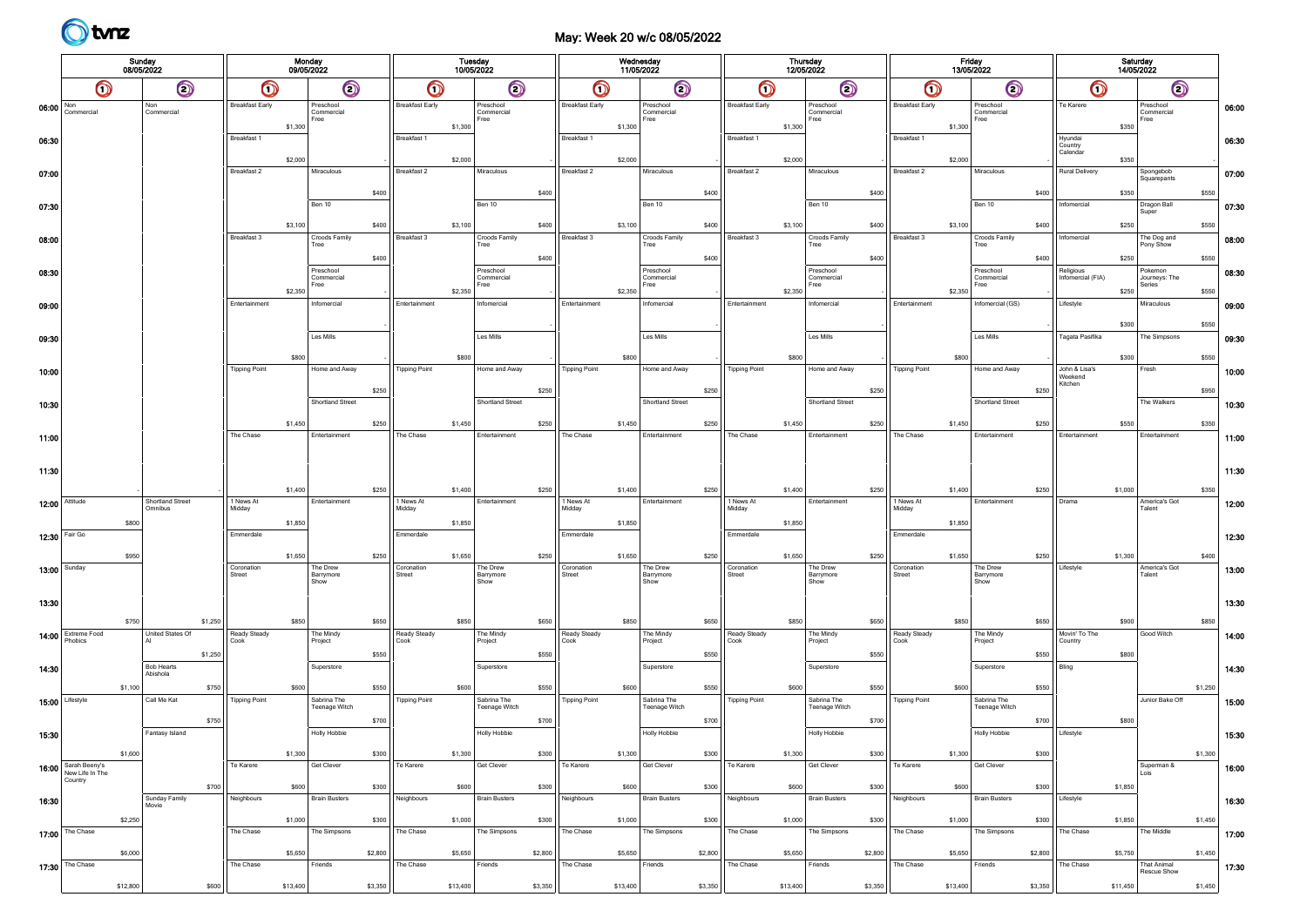# May: Week 20 w/c 08/05/2022

|               |                                            | Sunday   |                               |                   |                                         | Monday<br>09/05/2022  |                                   |           |                    | Tuesday               | 10/05/2022                     |                   |                       |          | Wednesday<br>11/05/2022        |                   |                       |                       | <b>Thursday</b><br>12/05/2022        |                                | Friday<br>13/05/2022  |                        |                   |                                                  | Saturday<br>14/05/2022 |                                |         |       |
|---------------|--------------------------------------------|----------|-------------------------------|-------------------|-----------------------------------------|-----------------------|-----------------------------------|-----------|--------------------|-----------------------|--------------------------------|-------------------|-----------------------|----------|--------------------------------|-------------------|-----------------------|-----------------------|--------------------------------------|--------------------------------|-----------------------|------------------------|-------------------|--------------------------------------------------|------------------------|--------------------------------|---------|-------|
|               | 08/05/2022<br>$\odot$<br>$\bm{\mathsf{O}}$ |          |                               | $\bm{\mathsf{O}}$ |                                         | $\bm{\mathsf{\odot}}$ |                                   | $\bullet$ |                    | $\bm{\mathsf{\odot}}$ |                                | $\bm{\mathsf{O}}$ |                       | $\odot$  |                                | $\bm{\mathsf{O}}$ |                       | $\bm{\mathsf{\odot}}$ | $\bullet$                            |                                | $\bm{\mathsf{\odot}}$ |                        | $\bm{\mathsf{O}}$ |                                                  | $\odot$                |                                |         |       |
|               | 18:00 <sup>1</sup> News At 6pm             |          | 2 Wild:<br>Serengetti         |                   | 1 News At 6pm                           |                       | All New The<br>Simpsons           |           | 1 News At 6pm      |                       | The Big Bang<br>Theory         |                   | 1 News At 6pm         |          | The Big Bang<br>Theory         |                   | 1 News At 6pm         |                       | The Big Bang<br>Theory               | 1 News At 6pm                  |                       | The Big Bang<br>Theory |                   | 1 News At 6pm                                    |                        | The Cube                       |         | 18:00 |
| 18:30         |                                            |          |                               |                   |                                         |                       | Home and Away                     | \$4,450   |                    |                       | Home and Away                  | \$4,500           |                       |          | Home and Away                  | \$4,500           |                       |                       | \$4,500<br>Home and Away             |                                |                       | Home and Away          | \$4,500           |                                                  |                        |                                |         | 18:30 |
|               |                                            | \$21,200 |                               | \$5,250           |                                         | \$24,300              |                                   | \$8,950   |                    | \$21,400              |                                | \$8,950           |                       | \$22,450 |                                | \$8,950           |                       | \$21,200              | \$8,950                              |                                | \$18,850              |                        | \$8,950           |                                                  | \$16,150               |                                | \$2,500 |       |
|               | 19:00   Hyundai<br>Country<br>Calendar     |          | Britain's Got<br>Talent       |                   | Seven Sharp                             |                       | Shortland Street                  |           | Seven Sharp        |                       | Shortland Street               |                   | Seven Sharp           |          | Shortland Street               |                   | Seven Sharp           |                       | Shortland Street                     | Seven Sharp                    |                       | Shortland Street       |                   | Cooking With<br>The Stars                        |                        | Saturday Family<br>Blockbuster |         | 19:00 |
| 19:30         | Sunday                                     | \$21,800 |                               |                   | Fair Go                                 | \$20,150              | <b>LEGO Masters</b>               | \$16,700  | The Casketeers     | \$17,850              | <b>LEGO Masters</b>            | \$15,050          | The Million           | \$17,850 | Snackmasters                   | \$15,050          | 10 Years              | \$16,950              | \$21,350<br>Local Factual            | The Repair                     | \$15,000              | I Can See Your         | \$21,350          |                                                  |                        |                                |         | 19:30 |
|               |                                            |          |                               |                   |                                         | \$15,700              | N <sub>7</sub>                    |           |                    | \$12,250              | NZ.                            |                   | Pound Cube            |          |                                |                   | Younger In 10<br>Days |                       | \$8,950                              | Shop                           |                       | Voice                  |                   |                                                  | \$7,300                |                                |         |       |
| 20:00         |                                            |          |                               |                   | Bradley Walsh &<br>Son: Breaking<br>Dad |                       |                                   |           | Lap of Luxury      |                       |                                |                   |                       |          |                                |                   |                       |                       | East Coast<br>Rising                 |                                |                       |                        |                   | Heathrow:<br><b>Britain's Busiest</b><br>Airport |                        |                                |         | 20:00 |
|               | 20:30 Factual                              | \$13,950 | Sunday                        | \$9,150           | Rich House,                             | \$11,400              | Down For Love                     | \$11,750  | First              | \$11,950              | NCIS Hawaii                    | \$9,400           | Location,             | \$14,250 | Taskmaster                     | \$8,250           | How To Holiday        | \$14,250              | \$8,250<br>The Ex Best               | The Great                      | \$11,400              | Have You Been          | \$8,250           | Saturday                                         | \$6,650                |                                |         | 20:30 |
|               |                                            |          | Premiere Movie                |                   | Poor House                              |                       |                                   |           | Responders         |                       |                                |                   | Location,<br>Location |          |                                |                   | Like A<br>Billionaire |                       | Thing                                | <b>British Sewing</b><br>Bee   |                       | Paying<br>Attention?   |                   | Theatre <sup>®</sup>                             |                        |                                | \$7,900 |       |
| 21:00         |                                            |          |                               |                   |                                         |                       |                                   |           |                    |                       |                                |                   |                       |          |                                |                   |                       |                       |                                      |                                |                       |                        |                   |                                                  |                        | Saturday<br>Blockbuster        |         | 21:00 |
| 21:30 Drama   |                                            | \$11,300 |                               |                   | 20/20                                   | \$11,400              | Aroha Nui: Say I                  | \$8,700   | Coronation         | \$10,050              | FBI:                           | \$9,450           | Coronation            | \$10,050 | Tom Allen's                    | \$8,700           | Coronation            | \$7,550               | \$9,950<br>The                       | The World's                    | \$7,050               | Dinner Date            | \$9,950           |                                                  |                        |                                |         | 21:30 |
|               |                                            |          |                               |                   |                                         |                       |                                   | \$4,900   | Street             |                       | International                  |                   | Street                |          | Quizness                       |                   | Street                |                       | Undateables                          | Most<br>Extraordinary<br>Homes |                       |                        |                   |                                                  |                        |                                |         |       |
| 22:00         |                                            |          |                               |                   |                                         |                       | Naked Attraction                  |           |                    |                       |                                |                   |                       |          |                                |                   |                       |                       |                                      |                                |                       |                        |                   |                                                  |                        |                                |         | 22:00 |
| 22:30         | Halifax                                    | \$4,750  | Why Women Kill                | \$7,450           | 1 News Tonight                          | \$6,050               | Drama                             | \$2,500   | 1 News Tonight     | \$5,350               | CSI: Crime                     | \$5,550           | 1 News Tonight        | \$5,350  | Hells Kitchen:                 | \$4,450           | 1 News Tonight        | \$5,350               | \$4,900<br>Local Factual             | 1 News Tonight                 | \$3,550               | Unreal                 | \$4,450           | Smother                                          | \$7,550                | Entertainment                  | \$5,700 | 22:30 |
|               | Retribution                                |          |                               |                   |                                         | \$2,500               |                                   | \$1,000   |                    | \$2,500               | Scene<br>Investigation         |                   |                       | \$2,500  | Young Guns                     |                   |                       | \$2,500               | \$1,200                              |                                | \$2,500               |                        |                   |                                                  |                        |                                | \$5,700 |       |
| 23:00         |                                            |          |                               |                   | Shortland Street                        |                       | Two And A Half                    |           | Shortland Street   |                       |                                |                   | Shortland Street      |          |                                |                   | Shortland Street      |                       | CSI: Crime<br>Scene<br>Investigation | Shortland Street               |                       |                        |                   |                                                  |                        | Movie                          |         | 23:00 |
| 23:30 Clarice |                                            | \$2,000  | Homicide For                  | \$1,650           | Ambulance:                              | \$1,100               | 2 Broke Girls                     | \$950     | Sunday             | \$1,100               | CSI: Crime                     | \$1,000           | Seal Team             | \$1,100  | Have You Been                  | \$850             | It's Your Fault       | \$1,100               |                                      | Good With                      | \$1,100               | Love Life              | \$1,200           | Smother                                          | \$1,200                |                                |         | 23:30 |
|               |                                            |          | The Holidays                  |                   | Code Red                                |                       |                                   | \$1,100   |                    |                       | Scene<br>Investigation         |                   |                       |          | Paying<br>Attention?           |                   | I'm Fat               |                       | \$850                                | Wood                           |                       |                        | \$450             |                                                  |                        |                                |         |       |
| 24:00         |                                            |          |                               |                   |                                         |                       | 2 Broke Girls                     |           |                    |                       |                                |                   |                       |          |                                |                   |                       |                       | CSI: Crime<br>Scene<br>Investigation |                                |                       | Kung Fu                |                   |                                                  |                        |                                |         | 24:00 |
| 24:30         | Infomercial                                | \$400    | Commercial                    | \$1,000           | Commercial                              | \$1,100               | Commercial                        | \$1,100   | Commercial         | \$1,100               | Commercial                     | \$600             | Commercial            | \$1,100  | Commercial                     | \$750             | Commercial            | \$1,100               | \$700<br>Commercial                  | Commercial                     | \$1,100               | Commercial             | \$450             | Commercial                                       | \$500                  | Commercial                     | \$1,600 | 24:30 |
|               |                                            | \$250    | Free                          |                   | Free                                    |                       | Free                              |           | Free               |                       | Free                           |                   | Free                  |          | Free                           |                   | Free                  |                       | Free                                 | Free                           |                       | Free                   |                   | Free                                             |                        | Free                           |         |       |
| 25:00         | Infomercial (AH)                           |          |                               |                   |                                         |                       |                                   |           |                    |                       |                                |                   |                       |          |                                |                   |                       |                       |                                      |                                |                       |                        |                   |                                                  |                        |                                |         | 25:00 |
| 25:30         | Infomercial                                | \$250    |                               |                   | Infomercial                             |                       |                                   |           | Infomercial        |                       |                                |                   | Infomercial           |          |                                |                   | Infomercial           |                       |                                      |                                |                       |                        |                   |                                                  |                        |                                |         | 25:30 |
|               |                                            | \$250    |                               |                   |                                         | \$250                 |                                   |           |                    | \$250                 |                                |                   |                       | \$250    |                                |                   |                       | \$250                 |                                      |                                |                       |                        |                   |                                                  |                        |                                |         |       |
| 26:00         | Infomercial                                |          |                               |                   | Infomercial                             |                       | Infomercial                       |           | Infomercial        |                       | Infomercial                    |                   | Infomercial           |          | Infomercial                    |                   | Infomercial           |                       | Infomercial                          | Infomercial                    |                       | Infomercial (GS)       |                   |                                                  |                        |                                |         | 26:00 |
| 26:30         | Infomercial                                | \$250    |                               |                   | Infomercial                             | \$250                 | Infomercial                       |           | Infomercial        | \$250                 | Infomercial                    |                   | Infomercial           | \$250    | Infomercial                    |                   | Infomercial           | \$250                 | Infomercial                          | Infomercial                    | \$250                 | Infomercial (GS)       |                   |                                                  |                        |                                |         | 26:30 |
|               |                                            | \$250    |                               |                   |                                         | \$250                 |                                   |           |                    | \$250                 |                                |                   |                       | \$250    |                                |                   |                       | \$250                 |                                      |                                | \$250                 |                        |                   |                                                  |                        |                                |         |       |
| 27:00         | Infomercial                                | \$250    |                               |                   | Infomercial                             | \$250                 | Commercial<br>Free                |           | Infomercial        | \$250                 | Commercial<br>Free             |                   | Infomercial           | \$250    | Commercial<br>Free             |                   | Infomercial           | \$250                 | Commercial<br>Free                   | Infomercial                    | \$250                 | Commercia<br>Free      |                   | Infomercial                                      | \$250                  |                                |         | 27:00 |
| 27:30         | Infomercial                                |          |                               |                   | Infomercial                             |                       |                                   |           | Infomercial        |                       |                                |                   | Infomercial           |          |                                |                   | Infomercial           |                       |                                      | Infomercial                    |                       |                        |                   | Infomercial                                      |                        |                                |         | 27:30 |
|               | $28:00$   Informercial                     | \$250    | Infomercial                   |                   | Infomercial                             | \$250                 |                                   |           | Infomercial        | \$250                 |                                |                   | Infomercial           | \$250    |                                |                   | Infomercial           | \$250                 |                                      | Infomercial                    | \$250                 |                        |                   | Infomercial                                      | \$250                  |                                |         |       |
|               |                                            | \$250    |                               |                   |                                         | \$250                 |                                   |           |                    | \$250                 |                                |                   |                       | \$250    |                                |                   |                       | \$250                 |                                      |                                | \$250                 |                        |                   |                                                  | \$250                  |                                |         | 28:00 |
| 28:30         | Infomercial                                |          | Religious<br>Infomercial (HC) |                   | Infomercial                             |                       |                                   |           | Infomercial        |                       |                                |                   | Infomercial           |          |                                |                   | Infomercial           |                       |                                      | Infomercial                    |                       |                        |                   | Infomercial                                      |                        |                                |         | 28:30 |
|               | $29:00$   Informercial                     | \$250    | Infomercial                   |                   | Infomercial                             | \$250                 | Infomercial                       |           | Infomercial        | \$250                 | Infomercial                    |                   | Infomercial           | \$250    | Infomercial                    |                   | Infomercial           | \$250                 | Infomercial                          | Infomercial                    | \$250                 |                        |                   | Infomercial                                      | \$250                  |                                |         |       |
|               |                                            | \$250    |                               |                   |                                         | \$250                 |                                   |           |                    | \$250                 |                                |                   |                       | \$250    |                                |                   |                       | \$250                 |                                      |                                | \$250                 |                        |                   |                                                  | \$250                  | Religious<br>Infomercial (TM)  |         | 29:00 |
|               | $29:30$   Informercial                     |          | Infomercial                   |                   | Commercial<br>Free                      |                       | Religious<br>Infomercial<br>(LTW) |           | Commercial<br>Free |                       | Religious<br>Infomercial (FIA) |                   | Commercial<br>Free    |          | Religious<br>Infomercial (FIA) |                   | Commercial<br>Free    |                       | Religious<br>Infomercial (FIA)       | Religious<br>Infomercial (IJ)  |                       |                        |                   | Religious<br>Infomercial<br>(LTW)                |                        | Religious<br>Infomercial (HC)  |         | 29:30 |
|               |                                            | \$250    |                               |                   |                                         |                       |                                   |           |                    |                       |                                |                   |                       |          |                                |                   |                       |                       |                                      |                                | \$250                 |                        |                   |                                                  | \$250                  |                                |         |       |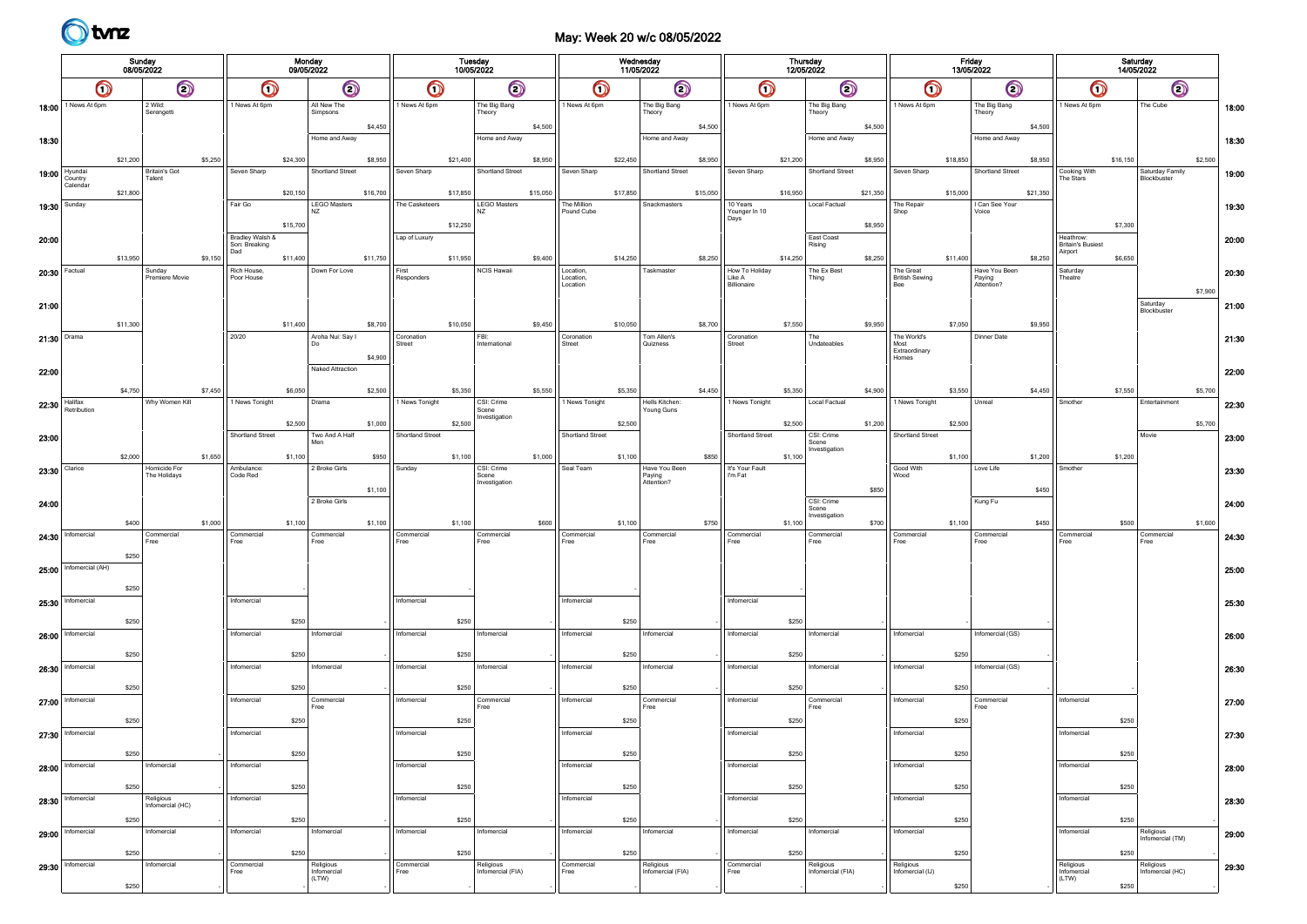# May: Week 21 w/c 15/05/2022

| Sunday<br>15/05/2022                  |                                           |          |                               |         | Monday<br>16/05/2022   |          |                                 |         | Tuesday<br>17/05/2022  |          |                                 | Wednesday   | 18/05/2022             |          |                                 |         | <b>Thursday</b><br>19/05/2022 |          |                                 | Friday<br>20/05/2022 |                        |          |                                 | Saturday<br>21/05/2022 |                                |          |                                   |         |       |
|---------------------------------------|-------------------------------------------|----------|-------------------------------|---------|------------------------|----------|---------------------------------|---------|------------------------|----------|---------------------------------|-------------|------------------------|----------|---------------------------------|---------|-------------------------------|----------|---------------------------------|----------------------|------------------------|----------|---------------------------------|------------------------|--------------------------------|----------|-----------------------------------|---------|-------|
|                                       | O                                         |          | $\odot$                       |         | $\bigcirc$             |          | $\odot$                         |         | O                      |          | $\bigcirc$                      |             | $\bm{\mathsf{O}}$      |          | $\odot$                         |         | $\bm{\mathsf{\odot}}$         |          | $\bm{\bm{\odot}}$               |                      | $\bigcirc$             |          | $\odot$                         |                        | $\bigcirc$                     |          | $\bigcirc$                        |         |       |
| 06:00 $\frac{\text{Non}}{\text{Com}}$ | Commercial                                |          | Non<br>Commercial             |         | <b>Breakfast Early</b> | \$1,300  | Preschool<br>Commercial<br>Free |         | <b>Breakfast Early</b> | \$1,300  | Preschool<br>Commercial<br>Free |             | <b>Breakfast Early</b> | \$1,300  | Preschool<br>Commercial<br>Free |         | <b>Breakfast Early</b>        | \$1,300  | Preschool<br>Commercial<br>Free |                      | <b>Breakfast Early</b> | \$1,300  | Preschool<br>Commercial<br>Free |                        | Te Karere                      | \$350    | Preschool<br>Commercial<br>Free   |         | 06:00 |
| 06:30                                 |                                           |          |                               |         | Breakfast 1            |          |                                 |         | Breakfast 1            |          |                                 |             | Breakfast 1            |          |                                 |         | Breakfast 1                   |          |                                 |                      | Breakfast 1            |          |                                 |                        | Hyundai<br>Country<br>Calendar |          |                                   |         | 06:30 |
| 07:00                                 |                                           |          |                               |         | Breakfast 2            | \$2,000  | Miraculous                      |         | Breakfast 2            | \$2,000  | Miraculous                      |             | Breakfast 2            | \$2,000  | Miraculous                      |         | Breakfast 2                   | \$2,000  | Miraculous                      |                      | Breakfast 2            | \$2,000  | Miraculous                      |                        | <b>Rural Delivery</b>          | \$350    | Spongebob<br>Squarepants          |         | 07:00 |
|                                       |                                           |          |                               |         |                        |          |                                 | \$400   |                        |          |                                 | \$400       |                        |          |                                 | \$400   |                               |          |                                 | \$400                |                        |          |                                 | \$400                  |                                | \$350    |                                   | \$550   |       |
| 07:30                                 |                                           |          |                               |         |                        | \$3,100  | Ben 10                          | \$400   |                        | \$3,100  | Ben 10                          | \$400       |                        | \$3,100  | Ben 10                          | \$400   |                               | \$3,100  | Ben 10                          | \$400                |                        | \$3,100  | Ben 10                          | \$400                  | Infomercial                    | \$250    | Dragon Ball<br>Super              | \$550   | 07:30 |
| 08:00                                 |                                           |          |                               |         | Breakfast 3            |          | Croods Family<br>Tree           |         | Breakfast 3            |          | Croods Family<br>Tree           |             | Breakfast 3            |          | Croods Family<br>Tree           |         | Breakfast 3                   |          | Croods Family<br>Tree           |                      | Breakfast 3            |          | Croods Family<br>Tree           |                        | Infomercial                    |          | The Dog and<br>Pony Show          |         | 08:00 |
| 08:30                                 |                                           |          |                               |         |                        |          | Preschool                       | \$400   |                        |          | Preschool                       | \$400       |                        |          | Preschool                       | \$400   |                               |          | Preschool                       | \$400                |                        |          | Preschool                       | \$400                  | Religious<br>Infomercial (FIA) | \$250    | Pokemon                           | \$550   | 08:30 |
|                                       |                                           |          |                               |         |                        | \$2,350  | Commercia<br>Free               |         |                        | \$2,350  | Commercial<br>Free              |             |                        | \$2,350  | Commercial<br>Free              |         |                               | \$2,350  | Commercial<br>Free              |                      |                        | \$2,350  | Commercia<br>Free               |                        |                                | \$250    | Journeys: The<br>Series           | \$550   |       |
| 09:00                                 |                                           |          |                               |         | Entertainment          |          | Infomercial                     |         | Entertainment          |          | Infomercial                     |             | Entertainment          |          | Infomercial                     |         | Entertainment                 |          | Infomercial                     |                      | Entertainment          |          | Infomercial (GS)                |                        | Lifestyle                      | \$300    | Miraculous                        | \$550   | 09:00 |
| 09:30                                 |                                           |          |                               |         |                        |          | Les Mills                       |         |                        |          | Les Mills                       |             |                        |          | Les Mills                       |         |                               |          | Les Mills                       |                      |                        |          | Les Mills                       |                        | Tagata Pasifika                |          | The Simpsons                      |         | 09:30 |
| 10:00                                 |                                           |          |                               |         | <b>Tipping Point</b>   | \$800    | Home and Away                   |         | <b>Tipping Point</b>   | \$800    | Home and Away                   |             | <b>Tipping Point</b>   | \$800    | Home and Away                   |         | <b>Tipping Point</b>          | \$800    | Home and Away                   |                      | <b>Tipping Point</b>   | \$800    | Home and Away                   |                        | John & Lisa's                  | \$300    | Fresh                             | \$550   | 10:00 |
|                                       |                                           |          |                               |         |                        |          |                                 | \$250   |                        |          |                                 | \$250       |                        |          |                                 | \$250   |                               |          |                                 | \$250                |                        |          |                                 | \$250                  | Weekend<br>Kitchen             |          |                                   | \$950   |       |
| 10:30                                 |                                           |          |                               |         |                        | \$1,450  | <b>Shortland Street</b>         | \$250   |                        | \$1,450  | Shortland Street                | \$250       |                        | \$1,450  | Shortland Street                | \$250   |                               | \$1,450  | Shortland Street                | \$250                |                        | \$1,450  | Shortland Street                | \$250                  |                                | \$550    | The Walkers                       | \$350   | 10:30 |
| 11:00                                 |                                           |          |                               |         | The Chase              |          | Entertainment                   |         | The Chase              |          | Entertainment                   |             | The Chase              |          | Entertainment                   |         | The Chase                     |          | Entertainment                   |                      | The Chase              |          | Entertainment                   |                        | Entertainment                  |          | Entertainment                     |         | 11:00 |
| 11:30                                 |                                           |          |                               |         |                        |          |                                 |         |                        |          |                                 |             |                        |          |                                 |         |                               |          |                                 |                      |                        |          |                                 |                        |                                |          |                                   |         | 11:30 |
|                                       |                                           |          |                               |         |                        | \$1,400  |                                 | \$250   |                        | \$1,400  |                                 | \$250       |                        | \$1,400  |                                 | \$250   |                               | \$1,400  |                                 | \$250                |                        | \$1,400  |                                 | \$250                  |                                | \$1,000  |                                   | \$350   |       |
|                                       | $12:00$ Attitude                          | \$800    | Shortland Street<br>Omnibus   |         | 1 News At<br>Midday    | \$1,850  | Entertainment                   |         | 1 News At<br>Midday    | \$1,850  | Entertainment                   |             | 1 News At<br>Midday    | \$1,850  | Entertainment                   |         | 1 News At<br>Midday           | \$1,850  | Entertainment                   |                      | 1 News At<br>Midday    | \$1,850  | Entertainment                   |                        | Drama                          |          | America's Got<br>Talent           |         | 12:00 |
|                                       | 12:30 Fair Go                             |          |                               |         | Emmerdale              |          |                                 |         | Emmerdale              |          |                                 |             | Emmerdale              |          |                                 |         | Emmerdale                     |          |                                 |                      | Emmerdale              |          |                                 |                        |                                |          |                                   |         | 12:30 |
|                                       | 13:00 Sunday                              | \$950    |                               |         | Coronation<br>Street   | \$1,650  | The Drew                        | \$250   | Coronation<br>Street   | \$1,650  | The Drew<br>Barrymore           | \$250       | Coronation<br>Street   | \$1,650  | The Drew<br>Barrymore           | \$250   | Coronation<br>Street          | \$1,650  | The Drew                        | \$250                | Coronation<br>Street   | \$1,650  | The Drew<br>Barrymore           | \$250                  | Lifestyle                      | \$1,300  | America's Got<br>Talent           | \$400   | 13:00 |
|                                       |                                           |          |                               |         |                        |          | Barrymore<br>Show               |         |                        |          | Show                            |             |                        |          | Show                            |         |                               |          | Barrymore<br>Show               |                      |                        |          | Show                            |                        |                                |          |                                   |         |       |
| 13:30                                 |                                           | \$750    |                               | \$1,250 |                        | \$850    |                                 | \$650   |                        | \$850    |                                 | \$650       |                        | \$850    |                                 | \$650   |                               | \$850    |                                 | \$650                |                        | \$850    |                                 | \$650                  |                                | \$900    |                                   | \$850   | 13:30 |
|                                       | 14:00 Extreme Food<br><sup>2</sup> hobics |          | United States Of              |         | Ready Steady<br>Cook   |          | The Mindy<br>Project            |         | Ready Steady<br>Cook   |          | The Mindy<br>Project            |             | Ready Steady<br>Cook   |          | The Mindy<br>Project            |         | Ready Steady<br>Cook          |          | The Mindy<br>Project            |                      | Ready Steady<br>Cook   |          | The Mindy<br>Project            |                        | Movin' To The<br>Country       |          | Good Witch                        |         | 14:00 |
| 14:30                                 |                                           |          | <b>Bob Hearts</b><br>Abishola | \$1,250 |                        |          | Superstore                      | \$550   |                        |          | Superstore                      | \$550       |                        |          | Superstore                      | \$550   |                               |          | Superstore                      | \$550                |                        |          | Superstore                      | \$550                  | Bling                          | \$800    |                                   |         | 14:30 |
|                                       | 15:00 Lifestyle                           | \$1,100  | Call Me Kat                   | \$750   | <b>Tipping Point</b>   | \$600    | Sabrina The                     | \$550   | <b>Tipping Point</b>   | \$600    | Sabrina The                     | \$550       | <b>Tipping Point</b>   | \$600    | Sabrina The                     | \$550   | <b>Tipping Point</b>          | \$600    | Sabrina The                     | \$550                | <b>Tipping Point</b>   | \$600    | Sabrina The                     | \$550                  |                                |          | Junior Bake Off                   | \$1,250 |       |
|                                       |                                           |          |                               | \$750   |                        |          | Teenage Witch                   | \$700   |                        |          | Teenage Witch                   | \$700       |                        |          | Teenage Witch                   | \$700   |                               |          | Teenage Witch                   | \$700                |                        |          | Teenage Witch                   | \$700                  |                                | \$800    |                                   |         | 15:00 |
| 15:30                                 |                                           |          | Fantasy Island                |         |                        |          | <b>Holly Hobbie</b>             |         |                        |          | Holly Hobbie                    |             |                        |          | <b>Holly Hobbie</b>             |         |                               |          | <b>Holly Hobbie</b>             |                      |                        |          | <b>Holly Hobbie</b>             |                        | Lifestyle                      |          |                                   |         | 15:30 |
|                                       | 16:00 Sarah Beeny's<br>New Life In The    | \$1,600  |                               |         | Te Karere              | \$1,300  | Get Clever                      | -5300   | Te Karere              | \$1,300  | Get Clever                      | <b>S300</b> | Te Karere              | \$1,300  | Get Clever                      | -5300   | Te Karere                     | \$1,300  | Get Clever                      | <b>S300</b>          | Te Karere              | \$1,300  | Get Clever                      | <b>S300</b>            |                                |          | Superman &<br>Lois                | \$1,300 | 16:00 |
|                                       | Country                                   |          | Sunday Family                 | \$700   | Neighbours             | \$600    | <b>Brain Busters</b>            | \$300   | Neighbours             | \$600    | <b>Brain Busters</b>            | \$300       | Neighbours             | \$600    | <b>Brain Busters</b>            | \$300   | Neighbours                    | \$600    | <b>Brain Busters</b>            | \$300                | Neighbours             | \$600    | <b>Brain Busters</b>            | \$300                  | Lifestyle                      | \$1,850  |                                   |         |       |
| 16:30                                 |                                           | \$2,250  | Movie                         |         |                        | \$1,000  |                                 | \$300   |                        | \$1,000  |                                 | \$300       |                        | \$1,000  |                                 | \$300   |                               | \$1,000  |                                 | \$300                |                        | \$1,000  |                                 | \$300                  |                                | \$1,850  |                                   | \$1,450 | 16:30 |
|                                       | 17:00 The Chase                           |          |                               |         | The Chase              |          | The Simpsons                    |         | The Chase              |          | The Simpsons                    |             | The Chase              |          | The Simpsons                    |         | The Chase                     |          | The Simpsons                    |                      | The Chase              |          | The Simpsons                    |                        | The Chase                      |          | The Middle                        |         | 17:00 |
|                                       | 17:30 The Chase                           | \$6,000  |                               |         | The Chase              | \$5,650  | Friends                         | \$2,800 | The Chase              | \$5,650  | Friends                         | \$2,800     | The Chase              | \$5,650  | Friends                         | \$2,800 | The Chase                     | \$5,650  | Friends                         | \$2,800              | The Chase              | \$5,650  | Friends                         | \$2,800                | The Chase                      | \$5,750  | <b>That Animal</b><br>Rescue Show | \$1,450 | 17:30 |
|                                       |                                           | \$12,800 |                               | \$600   |                        | \$13,400 |                                 | \$3,350 |                        | \$13,400 |                                 | \$3,350     |                        | \$13,400 |                                 | \$3,350 |                               | \$13,400 |                                 | \$3,350              |                        | \$13,400 |                                 | \$3,350                |                                | \$11,450 |                                   | \$1,450 |       |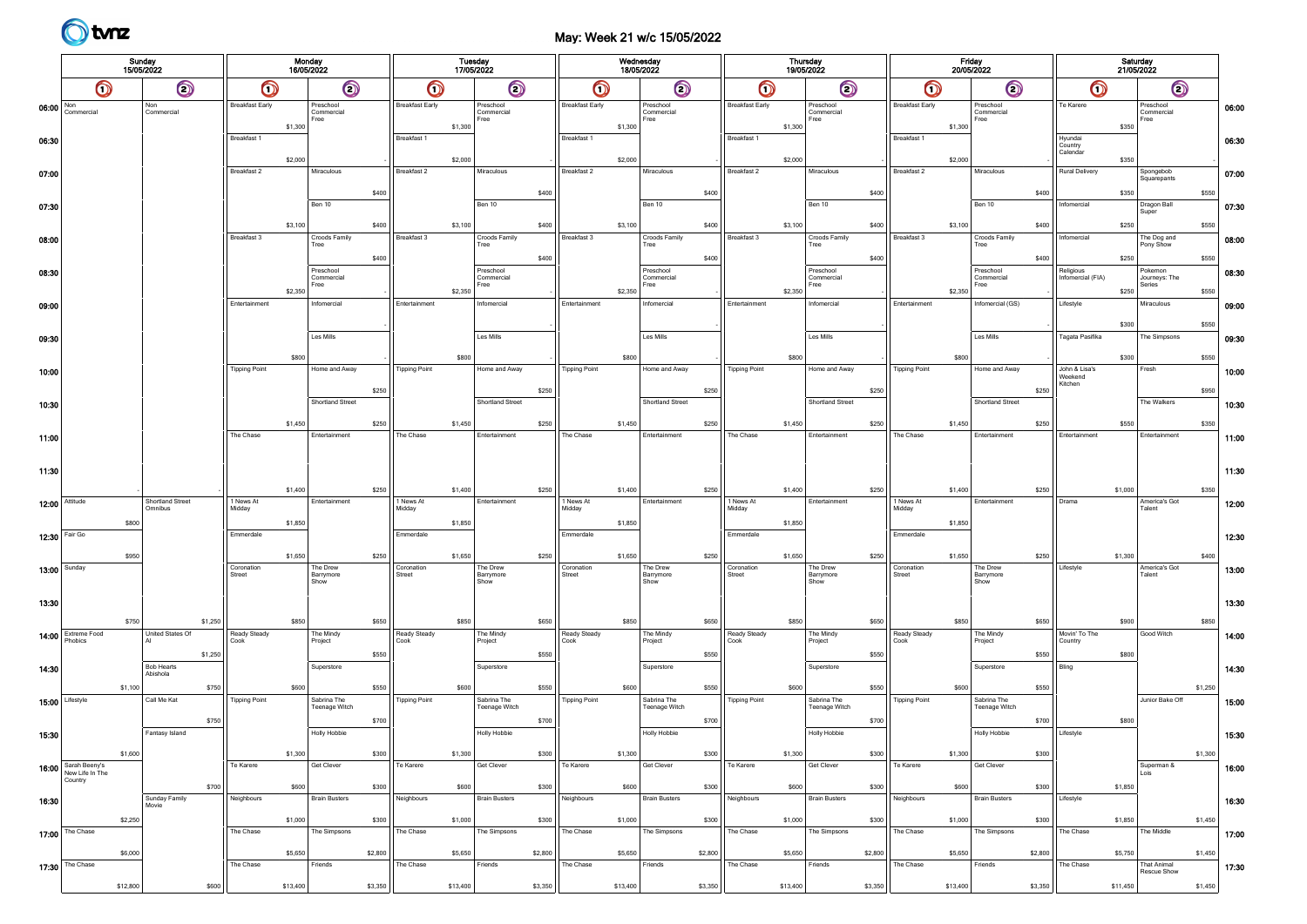

# May: Week 21 w/c 15/05/2022

|               | Sunday<br>15/05/2022         |                       |                               |                   |                                         | Monday   | 16/05/2022                        |            |                      |          | <b>Tuesday</b><br>17/05/2022         |           |                           |          | Wednesday<br>18/05/2022               |            |                                   |          | <b>Thursday</b><br>19/05/2022        |           |                                      | Friday<br>20/05/2022 |                        |            |                                                  | Saturday<br>21/05/2022 |                               |         |       |
|---------------|------------------------------|-----------------------|-------------------------------|-------------------|-----------------------------------------|----------|-----------------------------------|------------|----------------------|----------|--------------------------------------|-----------|---------------------------|----------|---------------------------------------|------------|-----------------------------------|----------|--------------------------------------|-----------|--------------------------------------|----------------------|------------------------|------------|--------------------------------------------------|------------------------|-------------------------------|---------|-------|
|               | $\odot$<br>$\bm{\mathsf{O}}$ |                       |                               | $\bm{\mathsf{O}}$ |                                         | $\odot$  |                                   | $\bigcirc$ |                      | $\odot$  |                                      | $\bullet$ |                           | $\odot$  |                                       | $\bigcirc$ |                                   | $\odot$  |                                      | $\bullet$ |                                      | $\odot$              |                        | $\bigcirc$ |                                                  | $\bigcirc$             |                               |         |       |
| 18:00         | 1 News At 6pm                | 2 Wild:<br>Serengetti |                               |                   | 1 News At 6pm                           |          | All New The<br>Simpsons           |            | 1 News At 6pm        |          | The Big Bang<br>Theory               |           | 1 News At 6pm             |          | The Big Bang<br>Theory                |            | 1 News At 6pm                     |          | The Big Bang<br>Theory               |           | 1 News At 6pm                        |                      | The Big Bang<br>Theory |            | 1 News At 6pm                                    |                        | The Cube                      |         | 18:00 |
| 18:30         |                              |                       |                               |                   |                                         |          | Home and Away                     | \$4,450    |                      |          | Home and Away                        | \$4,500   |                           |          | Home and Away                         | \$4,500    |                                   |          | Home and Away                        | \$4,500   |                                      |                      | Home and Away          | \$4,500    |                                                  |                        |                               |         | 18:30 |
|               | $19:00$ Hyundai              | \$21,200              | <b>Britain's Got</b>          | \$5,250           | Seven Sharp                             | \$24,300 | Shortland Street                  | \$8,950    | Seven Sharp          | \$21,400 | Shortland Street                     | \$8,950   | Seven Sharp               | \$22,450 | Shortland Street                      | \$8,950    | Seven Sharp                       | \$21,200 | Shortland Street                     | \$8,950   | Seven Sharp                          | \$18,850             | Shortland Street       | \$8,950    | Cooking With                                     | \$16,150               | Saturday Family               | \$2,500 | 19:00 |
|               | Country<br>Calendar          | \$21,800              | Talent                        |                   |                                         | \$20,150 |                                   | \$16,700   |                      | \$17,850 |                                      | \$15,050  |                           | \$17,850 |                                       | \$15,050   |                                   | \$16,950 |                                      | \$21,350  |                                      | \$15,000             |                        | \$21,350   | The Stars                                        |                        | Blockbuster                   |         |       |
| 19:30 Sunday  |                              |                       |                               |                   | Fair Go                                 | \$15,700 | <b>LEGO Masters</b><br>NZ         |            | The Casketeers       | \$12,250 | <b>LEGO Masters</b><br>NZ            |           | The Million<br>Pound Cube |          | Snackmasters                          |            | 10 Years<br>Younger In 10<br>Days |          | Local Factual                        | \$8,950   | The Repair<br>Shop                   |                      | Can See Your<br>Voice  |            |                                                  | \$7,300                |                               |         | 19:30 |
| 20:00         |                              |                       |                               |                   | Bradley Walsh &<br>Son: Breaking<br>Dad |          |                                   |            | Lap of Luxury        |          |                                      |           |                           |          |                                       |            |                                   |          | East Coast<br>Rising                 |           |                                      |                      |                        |            | Heathrow:<br><b>Britain's Busiest</b><br>Airport |                        |                               |         | 20:00 |
| 20:30 Factual |                              | \$13,950              | Sunday                        | \$9,150           | Rich House,                             | \$11,400 | Down For Love                     | \$11,750   | First                | \$11,950 | <b>NCIS Hawaii</b>                   | \$9,400   | Location                  | \$14,250 | Taskmaster                            | \$8,250    | How To Holiday                    | \$14,250 | The Ex Best                          | \$8,250   | The Great                            | \$11,400             | Have You Been          | \$8,250    | Saturday                                         | \$6,650                |                               |         | 20:30 |
|               |                              |                       | Premiere Movie                |                   | Poor House                              |          |                                   |            | Responders           |          |                                      |           | Location<br>Location      |          |                                       |            | Like A<br>Billionaire             |          | Thing                                |           | <b>British Sewing</b>                |                      | Paying<br>Attention?   |            | Theatre                                          |                        |                               | \$7,900 |       |
| 21:00         |                              | \$11,300              |                               |                   |                                         | \$11,400 |                                   | \$8,700    |                      | \$10,050 |                                      | \$9,450   |                           | \$10,050 |                                       | \$8,700    |                                   | \$7,550  |                                      | \$9,950   |                                      | \$7,050              |                        | \$9,950    |                                                  |                        | Saturday<br>Blockbuster       |         | 21:00 |
| 21:30 Drama   |                              |                       |                               |                   | 20/20                                   |          | Aroha Nui: Say I<br>Do            |            | Coronation<br>Street |          | FBI:<br>International                |           | Coronation<br>Street      |          | Tom Allen's<br>Quizness               |            | Coronation<br>Street              |          | The<br>Undateables                   |           | The World's<br>Most<br>Extraordinary |                      | Dinner Date            |            |                                                  |                        |                               |         | 21:30 |
| 22:00         |                              |                       |                               |                   |                                         |          | Naked Attraction                  | \$4,900    |                      |          |                                      |           |                           |          |                                       |            |                                   |          |                                      |           | Homes                                |                      |                        |            |                                                  |                        |                               |         | 22:00 |
| 22:30 Halifax |                              | \$4,750               | Why Women Kill                | \$7,450           | 1 News Tonight                          | \$6,050  | Drama                             | \$2,500    | 1 News Tonight       | \$5,350  | CSI: Crime                           | \$5,550   | 1 News Tonight            | \$5,350  | Hells Kitchen:                        | \$4,450    | 1 News Tonight                    | \$5,350  | Local Factual                        | \$4,900   | 1 News Tonight                       | \$3,550              | Unreal                 | \$4,450    | Smother                                          | \$7,550                | Entertainment                 | \$5,700 | 22:30 |
|               | Retribution                  |                       |                               |                   |                                         | \$2,500  |                                   | \$1,000    |                      | \$2,500  | Scene<br>Investigation               |           |                           | \$2,500  | Young Guns                            |            |                                   | \$2,500  |                                      | \$1,200   |                                      | \$2,500              |                        |            |                                                  |                        |                               | \$5,700 |       |
| 23:00         |                              | \$2,000               |                               | \$1,650           | Shortland Street                        | \$1,100  | Two And A Half                    | \$950      | Shortland Street     | \$1,100  |                                      | \$1,000   | Shortland Street          | \$1,100  |                                       | \$850      | Shortland Street                  | \$1,100  | CSI: Crime<br>Scene<br>Investigation |           | Shortland Street                     | \$1,100              |                        | \$1,200    |                                                  | \$1,200                | Movie                         |         | 23:00 |
| 23:30 Clarice |                              |                       | Homicide For<br>The Holidays  |                   | Ambulance:<br>Code Red                  |          | 2 Broke Girls                     |            | Sunday               |          | CSI: Crime<br>Scene<br>Investigation |           | Seal Team                 |          | Have You Been<br>Paying<br>Attention? |            | It's Your Fault<br>I'm Fat        |          |                                      |           | Good With<br>Wood                    |                      | Love Life              |            | Smother                                          |                        |                               |         | 23:30 |
| 24:00         |                              |                       |                               |                   |                                         |          | 2 Broke Girls                     | \$1,100    |                      |          |                                      |           |                           |          |                                       |            |                                   |          | CSI: Crime<br>Scene                  | \$850     |                                      |                      | Kung Fu                | \$450      |                                                  |                        |                               |         | 24:00 |
|               | 24:30   Informercial         | \$400                 | Commercial                    | \$1,000           | Commercial                              | \$1,100  | Commercial                        | \$1,100    | Commercial           | \$1,100  | Commercial                           | \$600     | Commercial                | \$1,100  | Commercial                            | \$750      | Commercial                        | \$1,100  | Investigation<br>Commercial          | \$700     | Commercial                           | \$1,100              | Commercial             | \$450      | Commercial                                       | \$500                  | Commercial                    | \$1,600 | 24:30 |
|               |                              | \$250                 | Free                          |                   | Free                                    |          | Free                              |            | Free                 |          | Free                                 |           | Free                      |          | Free                                  |            | Free                              |          | Free                                 |           | Free                                 |                      | Free                   |            | Free                                             |                        | Free                          |         |       |
|               | 25:00   Informercial (AH)    | \$250                 |                               |                   |                                         |          |                                   |            |                      |          |                                      |           |                           |          |                                       |            |                                   |          |                                      |           |                                      |                      |                        |            |                                                  |                        |                               |         | 25:00 |
|               | 25:30   Informercial         |                       |                               |                   | Infomercial                             |          |                                   |            | Infomercial          |          |                                      |           | Infomercial               |          |                                       |            | Infomercial                       |          |                                      |           |                                      |                      |                        |            |                                                  |                        |                               |         | 25:30 |
|               | 26:00   Informercial         | \$250                 |                               |                   | Infomercial                             | \$250    | Infomercial                       |            | Infomercial          | \$250    | Infomercial                          |           | Infomercial               | \$250    | Infomercial                           |            | Infomercial                       | \$250    | Infomercial                          |           | Infomercial                          |                      | Infomercial (GS)       |            |                                                  |                        |                               |         | 26:00 |
|               | 26:30   Informercial         | \$250                 |                               |                   | Infomercial                             | \$250    | Infomercial                       |            | Infomercial          | \$250    | Infomercial                          |           | Infomercial               | \$250    | Infomercial                           |            | Infomercial                       | \$250    | Infomercial                          |           | Infomercial                          | \$250                | Infomercial (GS)       |            |                                                  |                        |                               |         | 26:30 |
|               |                              | \$250                 |                               |                   | Infomercial                             | \$250    |                                   |            | Infomercial          | \$250    |                                      |           |                           | \$250    |                                       |            | Infomercial                       | \$250    |                                      |           |                                      | \$250                |                        |            | Infomercial                                      |                        |                               |         |       |
|               | 27:00   Informercial         | \$250                 |                               |                   |                                         | \$250    | Commercial<br>Free                |            |                      | \$250    | Commercial<br>Free                   |           | Infomercial               | \$250    | Commercial<br>Free                    |            |                                   | \$250    | Commercial<br>Free                   |           | Infomercial                          | \$250                | Commercial<br>Free     |            |                                                  | \$250                  |                               |         | 27:00 |
|               | 27:30   Informercial         |                       |                               |                   | Infomercial                             |          |                                   |            | Infomercial          |          |                                      |           | Infomercial               |          |                                       |            | Infomercial                       |          |                                      |           | Infomercial                          |                      |                        |            | Infomercial                                      |                        |                               |         | 27:30 |
|               | 28:00   Infomercial          | \$250                 | Infomercial                   |                   | Infomercial                             | \$250    |                                   |            | Infomercial          | \$250    |                                      |           | Infomercial               | \$250    |                                       |            | Infomercial                       | \$250    |                                      |           | Infomercial                          | \$250                |                        |            | Infomercial                                      | \$250                  |                               |         | 28:00 |
|               | 28:30   Informercial         | \$250                 | Religious<br>Infomercial (HC) |                   | Infomercial                             | \$250    |                                   |            | Infomercial          | \$250    |                                      |           | Infomercial               | \$250    |                                       |            | Infomercial                       | \$250    |                                      |           | Infomercial                          | \$250                |                        |            | Infomercial                                      | \$250                  |                               |         | 28:30 |
|               |                              | \$250                 | Infomercial                   |                   | Infomercial                             | \$250    | Infomercial                       |            | Infomercial          | \$250    | Infomercial                          |           | Infomercial               | \$250    | Infomercial                           |            | Infomercial                       | \$250    | Infomercial                          |           | Infomercial                          | \$250                |                        |            | Infomercial                                      | \$250                  | Religious                     |         |       |
|               | 29:00   Informercial         | \$250                 |                               |                   |                                         | \$250    |                                   |            |                      | \$250    |                                      |           |                           | \$250    |                                       |            |                                   | \$250    |                                      |           |                                      | \$250                |                        |            |                                                  | \$250                  | Infomercial (TM)              |         | 29:00 |
|               | 29:30 Informercial           | \$250                 | Infomercial                   |                   | Commercial<br>Free                      |          | Religious<br>Infomercial<br>(LTW) |            | Commercial<br>Free   |          | Religious<br>Infomercial (FIA)       |           | Commercial<br>Free        |          | Religious<br>Infomercial (FIA)        |            | Commercial<br>Free                |          | Religious<br>Infomercial (FIA)       |           | Religious<br>Infomercial (IJ)        | \$250                |                        |            | Religious<br>Infomercial<br>(LTW)                | \$250                  | Religious<br>Infomercial (HC) |         | 29:30 |
|               |                              |                       |                               |                   |                                         |          |                                   |            |                      |          |                                      |           |                           |          |                                       |            |                                   |          |                                      |           |                                      |                      |                        |            |                                                  |                        |                               |         |       |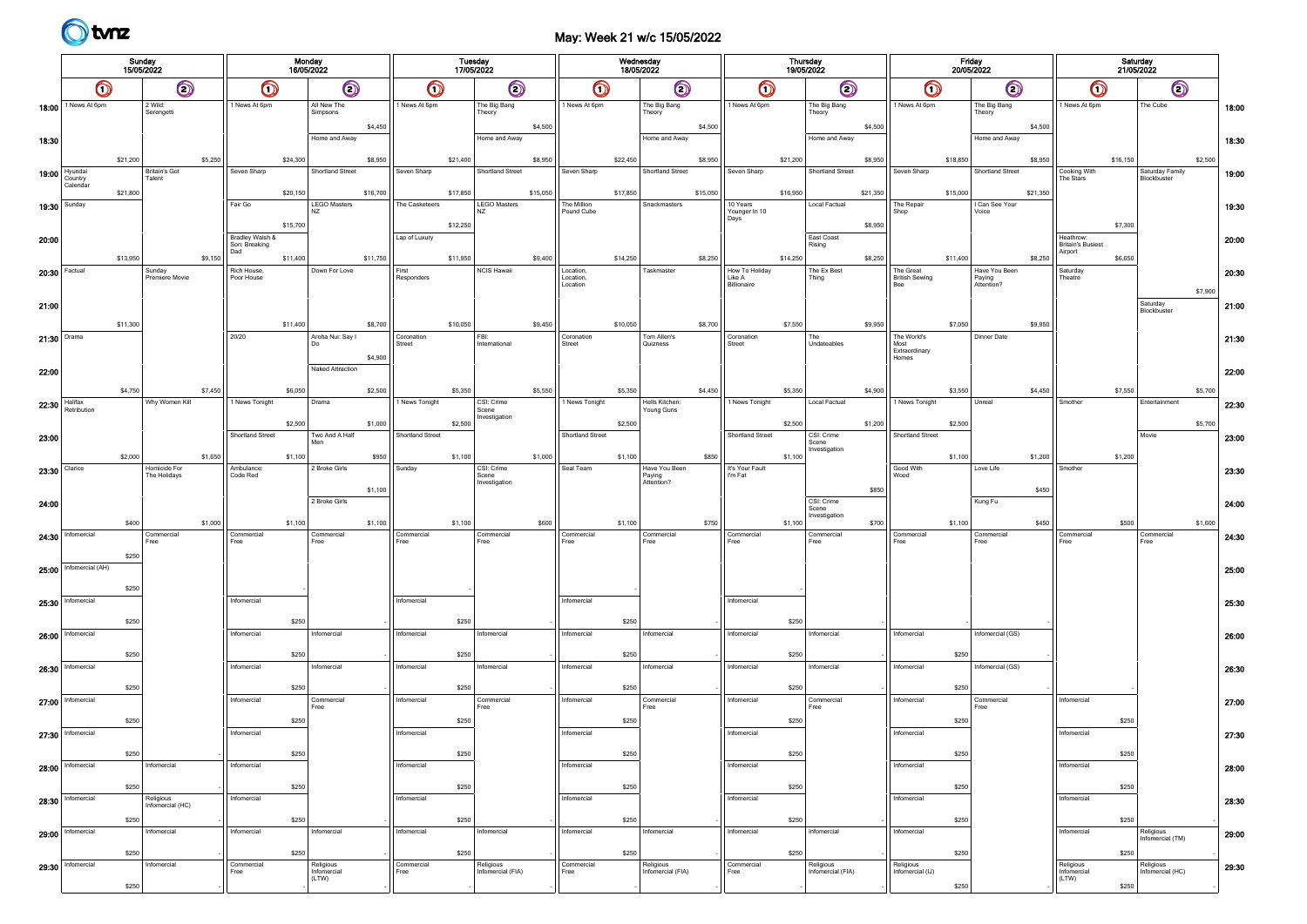# May: Week 22 w/c 22/05/2022

|                                  | Sunday<br>22/05/2022    |          |                              |             |                        | Monday<br>23/05/2022 |                                 |         |                        | Tuesday<br>24/05/2022 |                                 |         |                        |          | Wednesday<br>25/05/2022             |         |                        | <b>Thursday</b><br>26/05/2022 |                                 |         |                        | <b>Friday</b><br>27/05/2022 |                                 |         |                                | Saturday<br>28/05/2022 |                                 |         |       |
|----------------------------------|-------------------------|----------|------------------------------|-------------|------------------------|----------------------|---------------------------------|---------|------------------------|-----------------------|---------------------------------|---------|------------------------|----------|-------------------------------------|---------|------------------------|-------------------------------|---------------------------------|---------|------------------------|-----------------------------|---------------------------------|---------|--------------------------------|------------------------|---------------------------------|---------|-------|
|                                  | $\bm{\mathsf{O}}$       |          | $\odot$                      |             | $\bm{\mathsf{O}}$      |                      | $\bigcirc$                      |         | $\bm{\mathsf{O}}$      |                       | $\bigcirc$                      |         | $\bigcirc$             |          | $\odot$                             |         | $\bm{\mathsf{O}}$      |                               | $\bigcirc$                      |         | $\bm{\mathsf{O}}$      |                             | $\bigcirc$                      |         | $\bm{\mathsf{O}}$              |                        | $\bigcirc$                      |         |       |
| $06:00$ $\sqrt{\frac{Non}{Con}}$ | Commercial              |          | Non<br>Commercial            |             | <b>Breakfast Early</b> | \$1,300              | Preschool<br>Commercial<br>Free |         | <b>Breakfast Early</b> | \$1,300               | Preschool<br>Commercial<br>Free |         | <b>Breakfast Early</b> | \$1,300  | Preschool<br>Commercial<br>Free     |         | <b>Breakfast Early</b> | \$1,300                       | Preschool<br>Commercial<br>Free |         | <b>Breakfast Early</b> | \$1,300                     | Preschool<br>Commercial<br>Free |         | Te Karere                      | \$350                  | Preschool<br>Commercial<br>Free |         | 06:00 |
| 06:30                            |                         |          |                              | Breakfast 1 |                        |                      |                                 |         | Breakfast 1            |                       |                                 |         | Breakfast 1            |          |                                     |         | Breakfast 1            |                               |                                 |         | Breakfast 1            |                             |                                 |         | Hyundai<br>Country<br>Calendar |                        |                                 |         | 06:30 |
| 07:00                            |                         |          |                              |             | Breakfast 2            | \$2,000              | Miraculous                      |         | Breakfast 2            | \$2,000               | Miraculous                      |         | Breakfast 2            | \$2,000  | Miraculous                          |         | Breakfast 2            | \$2,000                       | Miraculous                      |         | Breakfast 2            | \$2,000                     | Miraculous                      |         | Rural Delivery                 | \$350                  | Spongebob<br>Squarepants        |         | 07:00 |
|                                  |                         |          |                              |             |                        |                      | Ben 10                          | \$400   |                        |                       | Ben 10                          | \$400   |                        |          | Ben 10                              | \$400   |                        |                               | Ben 10                          | \$400   |                        |                             | Ben 10                          | \$400   | Infomercial                    | \$350                  | Dragon Ball                     | \$550   |       |
| 07:30                            |                         |          |                              |             |                        | \$3,100              |                                 | \$400   |                        | \$3,100               |                                 | \$400   |                        | \$3,100  |                                     | \$400   |                        | \$3,100                       |                                 | \$400   |                        | \$3,100                     |                                 | \$400   |                                | \$250                  | Super                           | \$550   | 07:30 |
| 08:00                            |                         |          |                              |             | Breakfast 3            |                      | Croods Family<br>Tree           |         | Breakfast 3            |                       | Croods Family<br>Tree           |         | Breakfast 3            |          | Croods Family<br>Tree               |         | Breakfast 3            |                               | Croods Family<br>Tree           |         | Breakfast 3            |                             | Croods Family<br>Tree           |         | Infomercial                    |                        | The Dog and<br>Pony Show        |         | 08:00 |
| 08:30                            |                         |          |                              |             |                        |                      | Preschool<br>Commercial         | \$400   |                        |                       | Preschool<br>Commercial         | \$400   |                        |          | Preschool<br>Commercial             | \$400   |                        |                               | Preschool<br>Commercial         | \$400   |                        |                             | Preschool<br>Commercial         | \$400   | Religious<br>Infomercial (FIA) | \$250                  | Pokemon<br>Journeys: The        | \$550   | 08:30 |
|                                  |                         |          |                              |             |                        | \$2,350              | Free                            |         |                        | \$2,350               | Free                            |         |                        | \$2,350  | Free                                |         |                        | \$2,350                       | Free                            |         |                        | \$2,350                     | Free                            |         |                                | \$250                  | Series                          | \$550   |       |
| 09:00                            |                         |          |                              |             | Entertainment          |                      | Infomercial                     |         | Entertainment          |                       | Infomercial                     |         | Entertainment          |          | Infomercial                         |         | Entertainment          |                               | Infomercial                     |         | Entertainment          |                             | Infomercial (GS)                |         | Lifestyle                      | \$300                  | Miraculous                      | \$550   | 09:00 |
| 09:30                            |                         |          |                              |             |                        |                      | Les Mills                       |         |                        |                       | Les Mills                       |         |                        |          | Les Mills                           |         |                        |                               | Les Mills                       |         |                        |                             | Les Mills                       |         | Tagata Pasifika                |                        | The Simpsons                    |         | 09:30 |
| 10:00                            |                         |          |                              |             | <b>Tipping Point</b>   | \$800                | Home and Away                   |         | <b>Tipping Point</b>   | \$800                 | Home and Away                   |         | <b>Tipping Point</b>   | \$800    | Home and Away                       |         | <b>Tipping Point</b>   | \$800                         | Home and Away                   |         | <b>Tipping Point</b>   | \$800                       | Home and Away                   |         | John & Lisa's                  | \$300                  | Fresh                           | \$550   | 10:00 |
|                                  |                         |          |                              |             |                        |                      |                                 | \$250   |                        |                       |                                 | \$250   |                        |          |                                     | \$250   |                        |                               |                                 | \$250   |                        |                             |                                 | \$250   | Weekend<br>Kitchen             |                        |                                 | \$950   |       |
| 10:30                            |                         |          |                              |             |                        | \$1,450              | Shortland Street                | \$250   |                        | \$1,450               | Shortland Street                | \$250   |                        | \$1,450  | Shortland Street                    | \$250   |                        | \$1,450                       | Shortland Street                | \$250   |                        | \$1,450                     | Shortland Street                | \$250   |                                | \$550                  | The Walkers                     | \$350   | 10:30 |
| 11:00                            |                         |          |                              |             | The Chase              |                      | Entertainment                   |         | The Chase              |                       | Entertainment                   |         | The Chase              |          | Entertainment                       |         | The Chase              |                               | Entertainment                   |         | The Chase              |                             | Entertainment                   |         | Entertainment                  |                        | Entertainment                   |         | 11:00 |
| 11:30                            |                         |          |                              |             |                        |                      |                                 |         |                        |                       |                                 |         |                        |          |                                     |         |                        |                               |                                 |         |                        |                             |                                 |         |                                |                        |                                 |         | 11:30 |
|                                  |                         |          |                              |             |                        | \$1,400              |                                 | \$250   |                        | \$1,400               |                                 | \$250   |                        | \$1,400  |                                     | \$250   |                        | \$1,400                       |                                 | \$250   |                        | \$1,400                     |                                 | \$250   |                                | \$1,000                |                                 | \$350   |       |
| 12:00                            | Attitude                |          | Shortland Street<br>Omnibus  | Midday      | 1 News At              |                      | Entertainment                   |         | 1 News At<br>Midday    |                       | Entertainment                   |         | 1 News At<br>Midday    |          | Entertainment                       |         | 1 News At<br>Midday    |                               | Entertainment                   |         | 1 News At<br>Midday    |                             | Entertainment                   |         | Drama                          |                        | America's Got<br>Talent         |         | 12:00 |
| 12:30                            | Fair Go                 | \$800    |                              |             | Emmerdale              | \$1,850              |                                 |         | Emmerdale              | \$1,850               |                                 |         | Emmerdale              | \$1,850  |                                     |         | Emmerdale              | \$1,850                       |                                 |         | Emmerdale              | \$1,850                     |                                 |         |                                |                        |                                 |         | 12:30 |
| 13:00                            | Sunday                  | \$950    |                              |             | Coronation             | \$1,650              | The Drew                        | \$250   | Coronation             | \$1,650               | The Drew                        | \$250   | Coronation             | \$1,650  | The Drew                            | \$250   | Coronation             | \$1,650                       | The Drew                        | \$250   | Coronation             | \$1,650                     | The Drew                        | \$250   | Lifestyle                      | \$1,300                | America's Got                   | \$400   | 13:00 |
|                                  |                         |          |                              | Street      |                        |                      | Barrymore<br>Show               |         | Street                 |                       | Barrymore<br>Show               |         | Street                 |          | Barrymore<br>Show                   |         | Street                 |                               | Barrymore<br>Show               |         | Street                 |                             | Barrymore<br>Show               |         |                                |                        | Talent                          |         |       |
| 13:30                            |                         |          |                              |             |                        |                      |                                 |         |                        |                       |                                 |         |                        |          |                                     |         |                        |                               |                                 |         |                        |                             |                                 |         |                                |                        |                                 |         | 13:30 |
| 14:00                            | Extreme Food<br>Phobics | \$750    | \$1,250<br>United States Of  | Cook        | Ready Steady           | \$850                | The Mindy<br>Project            | \$650   | Ready Steady<br>Cook   | \$850                 | The Mindy<br>Project            | \$650   | Ready Steady<br>Cook   | \$850    | The Mindy<br>Project                | \$650   | Ready Steady<br>Cook   | \$850                         | The Mindy<br>Project            | \$650   | Ready Steady<br>Cook   | \$850                       | The Mindy<br>Project            | \$650   | Movin' To The<br>Country       | \$900                  | Good Witch                      | \$850   | 14:00 |
| 14:30                            |                         |          | \$1,250<br><b>Bob Hearts</b> |             |                        |                      | Superstore                      | \$550   |                        |                       | Superstore                      | \$550   |                        |          | Superstore                          | \$550   |                        |                               | Superstore                      | \$550   |                        |                             | Superstore                      | \$550   | Bling                          | \$800                  |                                 |         | 14:30 |
|                                  |                         | \$1,100  | Abishola                     | \$750       |                        | \$600                |                                 | \$550   |                        | \$600                 |                                 | \$550   |                        | \$600    |                                     | \$550   |                        | \$600                         |                                 | \$550   |                        | \$600                       |                                 | \$550   |                                |                        |                                 | \$1,250 |       |
| 15:00                            | Lifestyle               |          | Call Me Kat                  |             | <b>Tipping Point</b>   |                      | Sabrina The<br>Teenage Witch    |         | <b>Tipping Point</b>   |                       | Sabrina The<br>Teenage Witch    |         | <b>Tipping Point</b>   |          | Sabrina The<br><b>Teenage Witch</b> |         | <b>Tipping Point</b>   |                               | Sabrina The<br>Teenage Witch    |         | <b>Tipping Point</b>   |                             | Sabrina The<br>Teenage Witch    |         |                                |                        | Junior Bake Off                 |         | 15:00 |
| 15:30                            |                         |          | Fantasy Island               | \$750       |                        |                      | <b>Holly Hobbie</b>             | \$700   |                        |                       | <b>Holly Hobbie</b>             | \$700   |                        |          | <b>Holly Hobbie</b>                 | \$700   |                        |                               | <b>Holly Hobbie</b>             | \$700   |                        |                             | <b>Holly Hobbie</b>             | \$700   | Lifestyle                      | \$800                  |                                 |         | 15:30 |
|                                  | 16:00 Sarah Beeny's     | \$1,600  |                              | Te Karere   |                        | \$1,300              | Get Clever                      | \$300   | Te Karere              | \$1,300               | Get Clever                      | \$300   | Te Karere              | \$1,300  | Get Clever                          | \$300   | Te Karere              | \$1,300                       | Get Clever                      | \$300   | Te Karere              | \$1,300                     | Get Clever                      | \$300   |                                |                        | Superman &                      | \$1,300 | 16:00 |
|                                  | Country                 |          |                              | \$700       |                        | \$600                |                                 | \$300   |                        | \$600                 |                                 | \$300   |                        | \$600    |                                     | \$300   |                        | \$600                         |                                 | \$300   |                        | \$600                       |                                 | \$300   |                                | \$1,850                | Lois                            |         |       |
| 16:30                            |                         |          | Sunday Family<br>Movie       |             | Neighbours             |                      | <b>Brain Busters</b>            |         | Neighbours             |                       | <b>Brain Busters</b>            |         | Neighbours             |          | <b>Brain Busters</b>                |         | Neighbours             |                               | <b>Brain Busters</b>            |         | Neighbours             |                             | <b>Brain Busters</b>            |         | Lifestyle                      |                        |                                 |         | 16:30 |
|                                  | 17:00 The Chase         | \$2,250  |                              |             | The Chase              | \$1,000              | The Simpsons                    | \$300   | The Chase              | \$1,000               | The Simpsons                    | \$300   | The Chase              | \$1,000  | The Simpsons                        | \$300   | The Chase              | \$1,000                       | The Simpsons                    | \$300   | The Chase              | \$1,000                     | The Simpsons                    | \$300   | The Chase                      | \$1,850                | The Middle                      | \$1,450 | 17:00 |
|                                  | 17:30 The Chase         | \$6,000  |                              |             | The Chase              | \$5,650              | Friends                         | \$2,800 | The Chase              | \$5,650               | Friends                         | \$2,800 | The Chase              | \$5,650  | Friends                             | \$2,800 | The Chase              | \$5,650                       | Friends                         | \$2,800 | The Chase              | \$5,650                     | Friends                         | \$2,800 | The Chase                      | \$5,750                | <b>That Animal</b>              | \$1,450 | 17:30 |
|                                  |                         | \$12,800 |                              | \$600       |                        | \$13,400             |                                 | \$3,350 |                        | \$13,400              |                                 | \$3,350 |                        | \$13,400 |                                     | \$3,350 |                        | \$13,400                      |                                 | \$3,350 |                        | \$13,400                    |                                 | \$3,350 |                                | \$11,450               | Rescue Show                     | \$1,450 |       |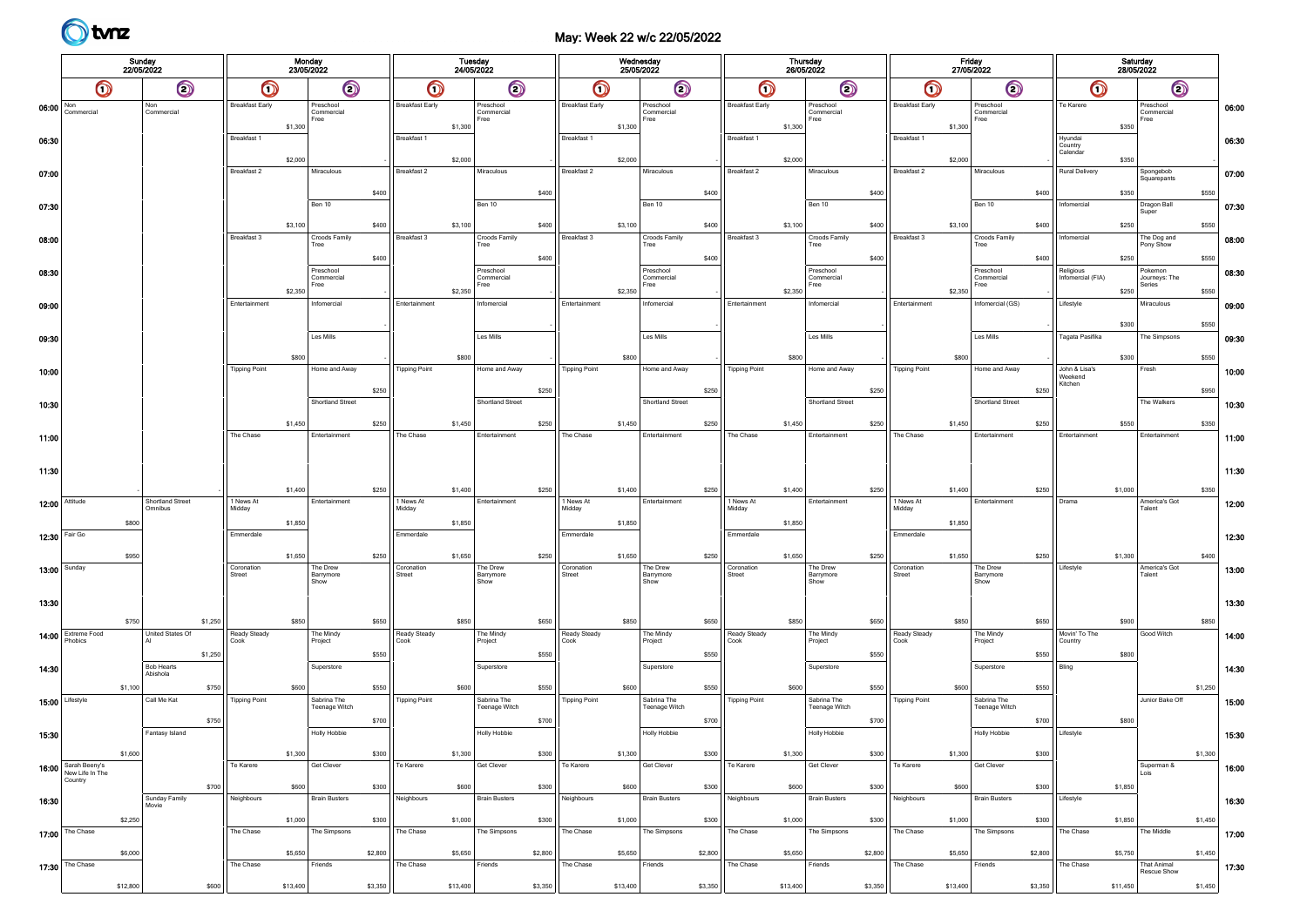# May: Week 22 w/c 22/05/2022

|                 |                                        | Sunday<br>22/05/2022 |                                |         | Monday<br>23/05/2022                    |          |                                   |          |                    | Tuesday<br>24/05/2022 |                                |          |                       | Wednesday<br>25/05/2022 |                                |          | Thursday<br>26/05/2022 |          |                                      |          | Friday<br>27/05/2022           |          |                        |          | Saturday<br>28/05/2022                           |          |                                |         |       |
|-----------------|----------------------------------------|----------------------|--------------------------------|---------|-----------------------------------------|----------|-----------------------------------|----------|--------------------|-----------------------|--------------------------------|----------|-----------------------|-------------------------|--------------------------------|----------|------------------------|----------|--------------------------------------|----------|--------------------------------|----------|------------------------|----------|--------------------------------------------------|----------|--------------------------------|---------|-------|
|                 | $\odot$<br>O                           |                      | $\bullet$                      |         | $\odot$                                 |          | $\bullet$                         |          | $\odot$            |                       | $\bm{\mathsf{O}}$              |          | $\odot$               |                         | $\bm{\mathsf{O}}$              |          | $\odot$                |          | $\bm{\mathsf{O}}$                    |          | $\bm{\mathsf{\odot}}$          |          | $\bm{\mathsf{O}}$      |          | $\odot$                                          |          |                                |         |       |
|                 | 18:00 <sup>1</sup> News At 6pm         |                      | 2 Wild:<br>Serengetti          |         | 1 News At 6pm                           |          | All New The<br>Simpsons           |          | 1 News At 6pm      |                       | The Big Bang<br>Theory         |          | 1 News At 6pm         |                         | The Big Bang<br>Theory         |          | 1 News At 6pm          |          | The Big Bang<br>Theory               |          | 1 News At 6pm                  |          | The Big Bang<br>Theory |          | 1 News At 6pm                                    |          | The Cube                       |         | 18:00 |
| 18:30           |                                        |                      |                                |         |                                         |          | Home and Away                     | \$4,450  |                    |                       | Home and Away                  | \$4,500  |                       |                         | Home and Away                  | \$4,500  |                        |          | Home and Away                        | \$4,500  |                                |          | Home and Away          | \$4,500  |                                                  |          |                                |         | 18:30 |
|                 |                                        | \$21,200             |                                | \$5,250 |                                         | \$24,300 |                                   | \$8,950  |                    | \$21,400              |                                | \$8,950  |                       | \$22,450                |                                | \$8,950  |                        | \$21,200 |                                      | \$8,950  |                                | \$18,850 |                        | \$8,950  |                                                  | \$16,150 |                                | \$2,500 |       |
|                 | $19:00$ Hyundai<br>Country<br>Calendar |                      | <b>Britain's Got</b><br>Talent |         | Seven Sharp                             |          | Shortland Street                  |          | Seven Sharp        |                       | Shortland Street               |          | Seven Sharp           |                         | Shortland Street               |          | Seven Sharp            |          | Shortland Street                     |          | Seven Sharp                    |          | Shortland Street       |          | Cooking With<br>The Stars                        |          | Saturday Family<br>Blockbuster |         | 19:00 |
| 19:30   Sunday  |                                        | \$21,800             |                                |         | Fair Go                                 | \$20,150 | <b>LEGO Masters</b>               | \$16,700 | The Casketeers     | \$17,850              | <b>LEGO Masters</b>            | \$15,050 | The Million           | \$17,850                | Snackmasters                   | \$15,050 | 10 Years               | \$16,950 | Local Factual                        | \$21,350 | The Repair                     | \$15,000 | I Can See Your         | \$21,350 |                                                  |          |                                |         | 19:30 |
|                 |                                        |                      |                                |         |                                         | \$15,700 | <b>NZ</b>                         |          |                    | \$12,250              | NZ                             |          | Pound Cube            |                         |                                |          | Younger In 10<br>Days  |          |                                      | \$8,950  | Shop                           |          | Voice                  |          |                                                  | \$7,300  |                                |         |       |
| 20:00           |                                        |                      |                                |         | Bradley Walsh &<br>Son: Breaking<br>Dad |          |                                   |          | Lap of Luxury      |                       |                                |          |                       |                         |                                |          |                        |          | East Coast<br>Rising                 |          |                                |          |                        |          | Heathrow:<br><b>Britain's Busiest</b><br>Airport |          |                                |         | 20:00 |
| 20:30 Factual   |                                        | \$13,950             | Sunday                         | \$9,150 | Rich House,                             | \$11,400 | Down For Love                     | \$11,750 | First              | \$11,950              | <b>NCIS Hawaii</b>             | \$9,400  | Location,             | \$14,250                | Taskmaster                     | \$8,250  | How To Holiday         | \$14,250 | The Ex Best                          | \$8,250  | The Great                      | \$11,400 | Have You Been          | \$8,250  | Saturday                                         | \$6,650  |                                |         | 20:30 |
|                 |                                        |                      | Premiere Movie                 |         | Poor House                              |          |                                   |          | Responders         |                       |                                |          | Location,<br>Location |                         |                                |          | Like A<br>Billionaire  |          | Thing                                |          | <b>British Sewing</b>          |          | Paying<br>Attention?   |          | Theatre <sup>®</sup>                             |          |                                | \$7,900 |       |
| 21:00           |                                        |                      |                                |         |                                         |          |                                   |          |                    |                       |                                |          |                       |                         |                                |          |                        |          |                                      |          |                                |          |                        |          |                                                  |          | Saturday<br>Blockbuster        |         | 21:00 |
| 21:30 Drama     |                                        | \$11,300             |                                |         | 20/20                                   | \$11,400 | Aroha Nui: Say I                  | \$8,700  | Coronation         | \$10,050              | FBI:                           | \$9,450  | Coronation            | \$10,050                | Tom Allen's                    | \$8,700  | Coronation             | \$7,550  | The                                  | \$9,950  | The World's                    | \$7,050  | Dinner Date            | \$9,950  |                                                  |          |                                |         | 21:30 |
|                 |                                        |                      |                                |         |                                         |          | Do                                | \$4,900  | Street             |                       | International                  |          | Street                |                         | Quizness                       |          | Street                 |          | Undateables                          |          | Most<br>Extraordinary<br>Homes |          |                        |          |                                                  |          |                                |         |       |
| 22:00           |                                        |                      |                                |         |                                         |          | Naked Attraction                  |          |                    |                       |                                |          |                       |                         |                                |          |                        |          |                                      |          |                                |          |                        |          |                                                  |          |                                |         | 22:00 |
| $22:30$ Halifax |                                        | \$4,750              | Why Women Kill                 | \$7,450 | 1 News Tonight                          | \$6,050  | Drama                             | \$2,500  | 1 News Tonight     | \$5,350               | CSI: Crime                     | \$5,550  | 1 News Tonight        | \$5,350                 | Hells Kitchen:                 | \$4,450  | 1 News Tonight         | \$5,350  | Local Factual                        | \$4,900  | 1 News Tonight                 | \$3,550  | Unreal                 | \$4,450  | Smother                                          | \$7,550  | Entertainment                  | \$5,700 | 22:30 |
|                 | Retribution                            |                      |                                |         |                                         | \$2,500  |                                   | \$1,000  |                    | \$2,500               | Scene<br>Investigation         |          |                       | \$2,500                 | Young Guns                     |          |                        | \$2,500  |                                      | \$1,200  |                                | \$2,500  |                        |          |                                                  |          |                                | \$5,700 |       |
| 23:00           |                                        |                      |                                |         | Shortland Street                        |          | Two And A Half                    |          | Shortland Street   |                       |                                |          | Shortland Street      |                         |                                |          | Shortland Street       |          | CSI: Crime<br>Scene<br>Investigation |          | Shortland Street               |          |                        |          |                                                  |          | Movie                          |         | 23:00 |
| 23:30 Clarice   |                                        | \$2,000              | Homicide For                   | \$1,650 | Ambulance:                              | \$1,100  | 2 Broke Girls                     | \$950    | Sunday             | \$1,100               | CSI: Crime                     | \$1,000  | Seal Team             | \$1,100                 | Have You Been                  | \$850    | It's Your Fault        | \$1,100  |                                      |          | Good With                      | \$1,100  | Love Life              | \$1,200  | Smother                                          | \$1,200  |                                |         | 23:30 |
|                 |                                        |                      | The Holidays                   |         | Code Red                                |          |                                   | \$1,100  |                    |                       | Scene<br>Investigation         |          |                       |                         | Paying<br>Attention?           |          | I'm Fat                |          |                                      | \$850    | Wood                           |          |                        | \$450    |                                                  |          |                                |         |       |
| 24:00           |                                        |                      |                                |         |                                         |          | 2 Broke Girls                     |          |                    |                       |                                |          |                       |                         |                                |          |                        |          | CSI: Crime<br>Scene<br>Investigation |          |                                |          | Kung Fu                |          |                                                  |          |                                |         | 24:00 |
|                 | 24:30   Informercial                   | \$400                | Commercial                     | \$1,000 | Commercial                              | \$1,100  | Commercial                        | \$1,100  | Commercial         | \$1,100               | Commercial                     | \$600    | Commercial            | \$1,100                 | Commercial                     | \$750    | Commercial             | \$1,100  | Commercial                           | \$700    | Commercial                     | \$1,100  | Commercial<br>Free     | \$450    | Commercial                                       | \$500    | Commercial                     | \$1,600 | 24:30 |
|                 |                                        | \$250                | Free                           |         | Free                                    |          | Free                              |          | Free               |                       | Free                           |          | Free                  |                         | Free                           |          | Free                   |          | Free                                 |          | Free                           |          |                        |          | Free                                             |          | Free                           |         |       |
|                 | 25:00 Infomercial (AH)                 |                      |                                |         |                                         |          |                                   |          |                    |                       |                                |          |                       |                         |                                |          |                        |          |                                      |          |                                |          |                        |          |                                                  |          |                                |         | 25:00 |
|                 | 25:30 Informercial                     | \$250                |                                |         | Infomercial                             |          |                                   |          | Infomercial        |                       |                                |          | Infomercial           |                         |                                |          | Infomercial            |          |                                      |          |                                |          |                        |          |                                                  |          |                                |         | 25:30 |
|                 |                                        | \$250                |                                |         |                                         | \$250    |                                   |          |                    | \$250                 |                                |          |                       | \$250                   |                                |          |                        | \$250    |                                      |          |                                |          |                        |          |                                                  |          |                                |         |       |
|                 | 26:00   Infomercial                    | \$250                |                                |         | Infomercial                             | \$250    | Infomercial                       |          | Infomercial        | \$250                 | Infomercial                    |          | Infomercial           | \$250                   | Infomercial                    |          | Infomercial            | \$250    | Infomercial                          |          | Infomercial                    | \$250    | Infomercial (GS)       |          |                                                  |          |                                |         | 26:00 |
|                 | 26:30   Informercial                   |                      |                                |         | Infomercial                             |          | Infomercial                       |          | Infomercial        |                       | Infomercial                    |          | Infomercial           |                         | Infomercial                    |          | Infomercial            |          | Infomercial                          |          | Infomercial                    |          | Infomercial (GS)       |          |                                                  |          |                                |         | 26:30 |
|                 |                                        | \$250                |                                |         | Infomercial                             | \$250    | Commercia                         |          | Infomercial        | \$250                 | Commercial                     |          | Infomercial           | \$250                   | Commercial                     |          | Infomercial            | \$250    | Commercia                            |          | Infomercial                    | \$250    | Commercia              |          | Infomercial                                      |          |                                |         |       |
|                 | 27:00   Infomercial                    | \$250                |                                |         |                                         | \$250    | Free                              |          |                    | \$250                 | Free                           |          |                       | \$250                   | Free                           |          |                        | \$250    | Free                                 |          |                                | \$250    | Free                   |          |                                                  | \$250    |                                |         | 27:00 |
|                 | $27:30$ Informercial                   |                      |                                |         | Infomercial                             |          |                                   |          | Infomercial        |                       |                                |          | Infomercial           |                         |                                |          | Infomercial            |          |                                      |          | Infomercial                    |          |                        |          | Infomercial                                      |          |                                |         | 27:30 |
|                 | $28:00$ Infomercial                    | \$250                | Infomercial                    |         | Infomercial                             | \$250    |                                   |          | Infomercial        | \$250                 |                                |          | Infomercial           | \$250                   |                                |          | Infomercial            | \$250    |                                      |          | Infomercial                    | \$250    |                        |          | Infomercial                                      | \$250    |                                |         | 28:00 |
|                 |                                        | \$250                |                                |         |                                         | \$250    |                                   |          |                    | \$250                 |                                |          |                       | \$250                   |                                |          |                        | \$250    |                                      |          |                                | \$250    |                        |          |                                                  | \$250    |                                |         |       |
|                 | 28:30   Informercial                   |                      | Religious<br>Infomercial (HC)  |         | Infomercial                             |          |                                   |          | Infomercial        |                       |                                |          | Infomercial           |                         |                                |          | Infomercial            |          |                                      |          | Infomercial                    |          |                        |          | Infomercial                                      |          |                                |         | 28:30 |
|                 | $29:00$ Infomercial                    | \$250                | Infomercial                    |         | Infomercial                             | \$250    | Infomercial                       |          | Infomercial        | \$250                 | Infomercial                    |          | Infomercial           | \$250                   | Infomercial                    |          | Infomercial            | \$250    | Infomercial                          |          | Infomercial                    | \$250    |                        |          | Infomercial                                      | \$250    | Religious<br>Infomercial (TM)  |         | 29:00 |
|                 |                                        | \$250                |                                |         |                                         | \$250    |                                   |          |                    | \$250                 |                                |          |                       | \$250                   |                                |          |                        | \$250    |                                      |          |                                | \$250    |                        |          |                                                  | \$250    |                                |         |       |
|                 | 29:30   Informercial                   |                      | Infomercial                    |         | Commercial<br>Free                      |          | Religious<br>Infomercial<br>(LTW) |          | Commercial<br>Free |                       | Religious<br>Infomercial (FIA) |          | Commercial<br>Free    |                         | Religious<br>Infomercial (FIA) |          | Commercial<br>Free     |          | Religious<br>Infomercial (FIA)       |          | Religious<br>Infomercial (IJ)  |          |                        |          | Religious<br>Infomercial<br>(LTW)                |          | Religious<br>Infomercial (HC)  |         | 29:30 |
|                 |                                        | \$250                |                                |         |                                         |          |                                   |          |                    |                       |                                |          |                       |                         |                                |          |                        |          |                                      |          |                                | \$250    |                        |          |                                                  | \$250    |                                |         |       |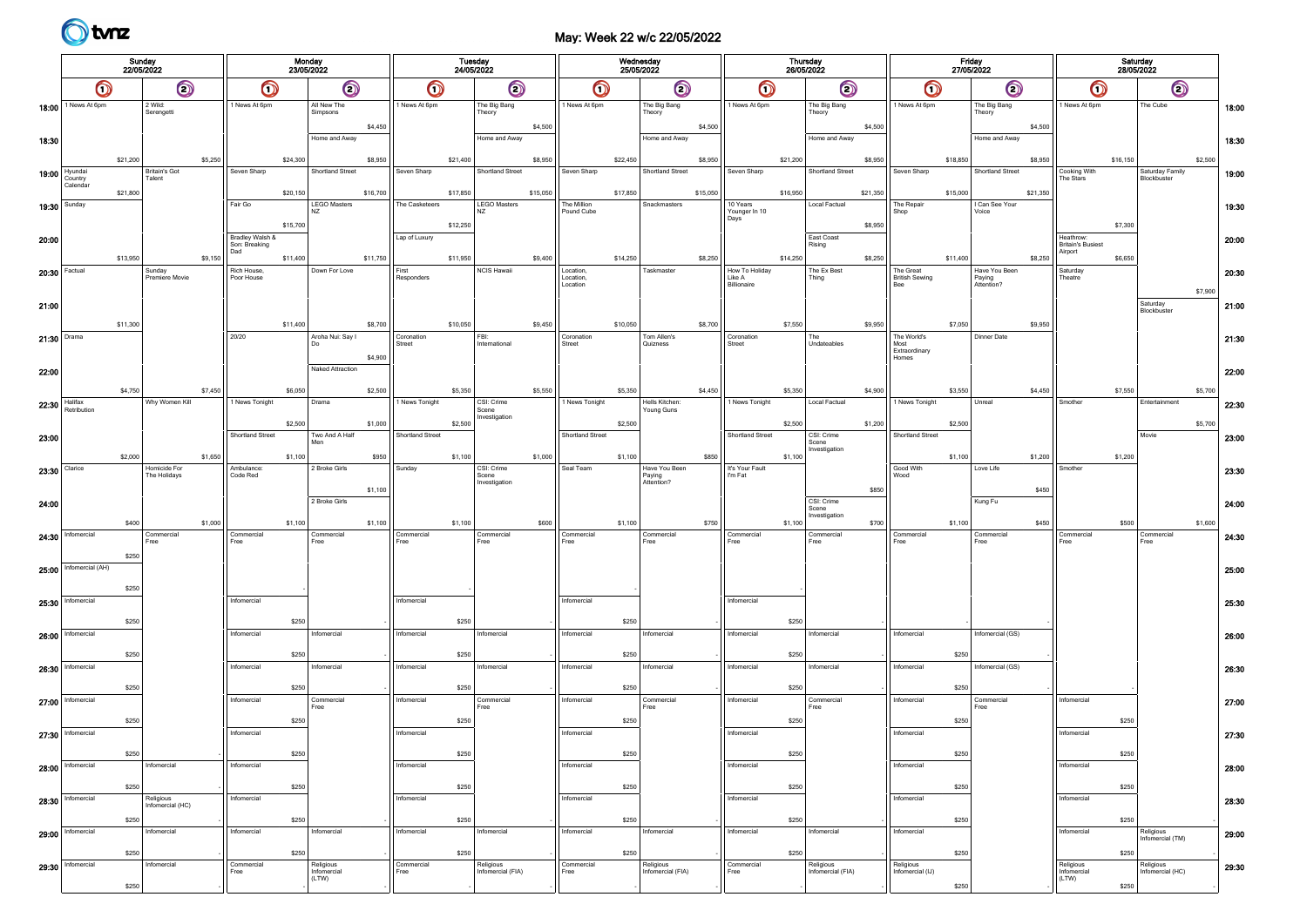# June: Week 23 w/c 29/05/2022

| Sunday<br>29/05/2022             |                                        |          |                                          |                        | Monday<br>30/05/2022 |                                 |         | Tuesday                | 31/05/2022 |                                 |         | Wednesday<br>01/06/2022 |          |                                 |         |                        | Thursday<br>02/06/2022 |                                 |         | Friday<br>03/06/2022   |          |                                 |         | Saturday                            | 04/06/2022 |                                    |         |       |
|----------------------------------|----------------------------------------|----------|------------------------------------------|------------------------|----------------------|---------------------------------|---------|------------------------|------------|---------------------------------|---------|-------------------------|----------|---------------------------------|---------|------------------------|------------------------|---------------------------------|---------|------------------------|----------|---------------------------------|---------|-------------------------------------|------------|------------------------------------|---------|-------|
|                                  | $\bm{\mathsf{O}}$                      |          | $\bigcirc$                               | $\bm{\mathsf{O}}$      |                      | $\circledcirc$                  |         | $\bm{\mathsf{O}}$      |            | $\odot$                         |         | $\bullet$               |          | $\odot$                         |         | $\bm{\mathsf{O}}$      |                        | $\odot$                         |         | $\bullet$              |          | $\odot$                         |         | $\bullet$                           |            | $\odot$                            |         |       |
| $06:00$ $\sqrt{\frac{Non}{Con}}$ | Commercial                             |          | Non<br>Commercial                        | <b>Breakfast Early</b> | \$1,450              | Preschool<br>Commercial<br>Free |         | <b>Breakfast Early</b> | \$1,450    | Preschool<br>Commercial<br>Free |         | <b>Breakfast Early</b>  | \$1,450  | Preschool<br>Commercial<br>Free |         | <b>Breakfast Early</b> | \$1,450                | Preschool<br>Commercial<br>Free |         | <b>Breakfast Early</b> | \$1,450  | Preschool<br>Commercial<br>Free |         | Te Karere                           | \$350      | Preschool<br>Commercial<br>Free    |         | 06:00 |
| 06:30                            |                                        |          |                                          | Breakfast 1            | \$2,350              |                                 |         | Breakfast 1            | \$2,350    |                                 |         | Breakfast 1             | \$2,350  |                                 |         | Breakfast 1            | \$2,350                |                                 |         | Breakfast 1            | \$2,350  |                                 |         | Hyundai<br>Country<br>Calendar      | \$350      |                                    |         | 06:30 |
| 07:00                            |                                        |          |                                          | Breakfast 2            |                      | Miraculous                      |         | Breakfast 2            |            | Miraculous                      |         | Breakfast 2             |          | Miraculous                      |         | Breakfast 2            |                        | Miraculous                      |         | Breakfast 2            |          | Miraculous                      |         | Rural Delivery                      |            | Spongebob<br>Squarepants           |         | 07:00 |
|                                  |                                        |          |                                          |                        |                      |                                 | \$350   |                        |            |                                 | \$350   |                         |          |                                 | \$350   |                        |                        |                                 | \$350   |                        |          |                                 | \$350   |                                     | \$350      |                                    | \$800   |       |
| 07:30                            |                                        |          |                                          |                        |                      | Ben 10                          |         |                        |            | Ben 10                          |         |                         |          | Ben 10                          |         |                        |                        | Ben 10                          |         |                        |          | Ben 10                          |         | Infomercial                         |            | Dragon Ball<br>Super               |         | 07:30 |
| 08:00                            |                                        |          |                                          | Breakfast 3            | \$3,450              | Croods Family                   | \$350   | Breakfast 3            | \$3,450    | Croods Family                   | \$350   | Breakfast 3             | \$3,450  | Croods Family                   | \$350   | Breakfast 3            | \$3,450                | Croods Family                   | \$350   | Breakfast 3            | \$3,450  | Croods Family                   | \$350   | Infomercial                         | \$250      | The Dog and                        | \$800   | 08:00 |
|                                  |                                        |          |                                          |                        |                      | Tree                            | \$350   |                        |            | Tree                            | \$350   |                         |          | Tree                            | \$350   |                        |                        | Tree                            | \$350   |                        |          | Tree                            | \$350   |                                     | \$250      | Pony Show                          | \$800   |       |
| 08:30                            |                                        |          |                                          |                        |                      | Preschool<br>Commercia<br>Free  |         |                        |            | Preschool<br>Commercial<br>Free |         |                         |          | Preschool<br>Commercial<br>Free |         |                        |                        | Preschool<br>Commercial<br>Free |         |                        |          | Preschool<br>Commercia<br>Free  |         | Religious<br>Infomercial (FIA)      |            | Pokemon<br>Journeys: The<br>Series |         | 08:30 |
|                                  |                                        |          |                                          | Entertainment          | \$2,750              | Infomercial                     |         | Entertainment          | \$2,750    | Infomercial                     |         | Entertainment           | \$2,750  | Infomercial                     |         | Entertainment          | \$2,750                | Infomercial                     |         | Entertainment          | \$2,750  | Infomercial (GS)                |         | Lifestyle                           | \$250      | Miraculous                         | \$800   |       |
| 09:00                            |                                        |          |                                          |                        |                      |                                 |         |                        |            |                                 |         |                         |          |                                 |         |                        |                        |                                 |         |                        |          |                                 |         |                                     | \$650      |                                    | \$800   | 09:00 |
| 09:30                            |                                        |          |                                          |                        |                      | Les Mills                       |         |                        |            | Les Mills                       |         |                         |          | Les Mills                       |         |                        |                        | Les Mills                       |         |                        |          | Les Mills                       |         | Tagata Pasifika                     |            | The Simpsons                       |         | 09:30 |
|                                  |                                        |          |                                          |                        | \$1,150              |                                 |         |                        | \$1,150    |                                 |         |                         | \$1,150  |                                 |         |                        | \$1,150                |                                 |         |                        | \$1,150  |                                 |         |                                     | \$650      |                                    | \$900   |       |
| 10:00                            |                                        |          |                                          | <b>Tipping Point</b>   |                      | Home and Away                   |         | <b>Tipping Point</b>   |            | Home and Away                   |         | <b>Tipping Point</b>    |          | Home and Away                   |         | <b>Tipping Point</b>   |                        | Home and Away                   |         | <b>Tipping Point</b>   |          | Home and Away                   |         | John & Lisa's<br>Weekend<br>Kitchen |            | Fresh                              |         | 10:00 |
| 10:30                            |                                        |          |                                          |                        |                      | <b>Shortland Street</b>         | \$250   |                        |            | Shortland Street                | \$250   |                         |          | Shortland Street                | \$250   |                        |                        | Shortland Street                | \$250   |                        |          | Shortland Street                | \$250   |                                     |            | Entertainment                      | \$1,500 | 10:30 |
|                                  |                                        |          |                                          |                        | \$1,400              |                                 | \$250   |                        | \$1,400    |                                 | \$250   |                         | \$1,400  |                                 | \$250   |                        | \$1,400                |                                 | \$250   |                        | \$1,400  |                                 | \$250   |                                     | \$900      |                                    | \$1,000 |       |
| 11:00                            |                                        |          |                                          | The Chase              |                      | Entertainment                   |         | The Chase              |            | Entertainment                   |         | The Chase               |          | Entertainment                   |         | The Chase              |                        | Entertainment                   |         | The Chase              |          | Entertainment                   |         | Entertainment                       |            | Entertainment                      |         | 11:00 |
|                                  |                                        |          |                                          |                        |                      |                                 |         |                        |            |                                 |         |                         |          |                                 |         |                        |                        |                                 |         |                        |          |                                 |         |                                     |            |                                    |         |       |
| 11:30                            |                                        |          |                                          |                        | \$1,600              |                                 | \$250   |                        | \$1,600    |                                 | \$250   |                         | \$1,600  |                                 | \$250   |                        | \$1,600                |                                 | \$250   |                        | \$1,600  |                                 | \$250   |                                     | \$1,000    |                                    | \$1,000 | 11:30 |
| 12:00                            | Attitude                               |          | Shortland Street<br>Omnibus              | 1 News At<br>Midday    |                      | Entertainment                   |         | 1 News At<br>Midday    |            | Entertainment                   |         | 1 News At<br>Midday     |          | Entertainment                   |         | 1 News At<br>Midday    |                        | Entertainment                   |         | 1 News At<br>Midday    |          | Entertainment                   |         | Drama                               |            | America's Got<br>Talent            |         | 12:00 |
|                                  |                                        | \$1,250  |                                          |                        | \$2,450              |                                 |         |                        | \$2,450    |                                 |         |                         | \$2,450  |                                 |         |                        | \$2,450                |                                 |         |                        | \$2,450  |                                 |         |                                     |            |                                    |         |       |
| 12:30                            | Fair Go                                |          |                                          | Emmerdale              |                      |                                 |         | Emmerdale              |            |                                 |         | Emmerdale               |          |                                 |         | Emmerdale              |                        |                                 |         | Emmerdale              |          |                                 |         |                                     |            |                                    |         | 12:30 |
| 13:00                            | Sunday                                 | \$1,050  |                                          | Coronation             | \$2,200              | The Drew                        | \$400   | Coronation             | \$2,200    | The Drew                        | \$400   | Coronation              | \$2,200  | The Drew                        | \$400   | Coronation             | \$2,200                | The Drew                        | \$400   | Coronation             | \$2,200  | The Drew                        | \$400   | Lifestyle                           | \$900      | America's Got                      | \$1,050 | 13:00 |
|                                  |                                        |          |                                          | Street                 |                      | Barrymore<br>Show               |         | Street                 |            | Barrymore<br>Show               |         | Street                  |          | Barrymore<br>Show               |         | Street                 |                        | Barrymore<br>Show               |         | Street                 |          | Barrymore<br>Show               |         |                                     |            | Talent                             |         |       |
| 13:30                            |                                        |          |                                          |                        |                      |                                 |         |                        |            |                                 |         |                         |          |                                 |         |                        |                        |                                 |         |                        |          |                                 |         |                                     |            |                                    |         | 13:30 |
|                                  |                                        | \$1,400  | \$1,050                                  |                        | \$1,050              |                                 | \$700   |                        | \$1,050    |                                 | \$700   |                         | \$1,050  |                                 | \$700   |                        | \$1,050                |                                 | \$700   |                        | \$1,050  |                                 | \$700   |                                     | \$1,000    |                                    | \$900   |       |
| 14:00                            | Factual                                |          | United States Of                         | Ready Steady<br>Cook   |                      | The Mindy<br>Project            |         | Ready Steady<br>Cook   |            | The Mindy<br>Project            |         | Ready Steady<br>Cook    |          | The Mindy<br>Project            |         | Ready Steady<br>Cook   |                        | The Mindy<br>Project            | \$500   | Ready Steady<br>Cook   |          | The Mindy<br>Project            | \$500   | Lifestyle                           |            | Good Witch                         |         | 14:00 |
| 14:30                            |                                        |          | \$1,050<br><b>Bob Hearts</b><br>Abishola |                        |                      | Superstore                      | \$500   |                        |            | Superstore                      | \$500   |                         |          | Superstore                      | \$500   |                        |                        | Superstore                      |         |                        |          | Superstore                      |         | My Impossible<br>House              | \$950      |                                    |         | 14:30 |
|                                  |                                        | \$1,600  | \$1,250                                  |                        | \$600                |                                 | \$450   |                        | \$600      |                                 | \$450   |                         | \$600    |                                 | \$450   |                        | \$600                  |                                 | \$450   |                        | \$600    |                                 | \$450   |                                     |            |                                    | \$1,000 |       |
| 15:00                            | Lifestyle                              |          | Call Me Kat                              | <b>Tipping Point</b>   |                      | Sabrina The<br>Teenage Witch    |         | <b>Tipping Point</b>   |            | Sabrina The<br>Teenage Witch    |         | <b>Tipping Point</b>    |          | Sabrina The<br>Teenage Witch    |         | <b>Tipping Point</b>   |                        | Sabrina The<br>Teenage Witch    |         | <b>Tipping Point</b>   |          | Sabrina The<br>Teenage Witch    |         |                                     |            | I Can See Your<br>Voice            |         | 15:00 |
| 15:30                            |                                        |          | \$1,250<br>Fantasy Island                |                        |                      | <b>Holly Hobbie</b>             | \$650   |                        |            | <b>Holly Hobbie</b>             | \$650   |                         |          | <b>Holly Hobbie</b>             | \$650   |                        |                        | <b>Holly Hobbie</b>             | \$650   |                        |          | <b>Holly Hobbie</b>             | \$650   | The Great Kiwi                      | \$950      |                                    |         | 15:30 |
|                                  |                                        | \$1,750  |                                          |                        | \$1,350              |                                 | \$400   |                        | \$1,350    |                                 | \$400   |                         | \$1,350  |                                 | \$400   |                        | \$1,350                |                                 | \$400   |                        | \$1,350  |                                 | \$400   | Bake Off                            |            |                                    | \$1,150 |       |
|                                  | 16:00 Sarah Beeny's<br>New Life In The |          |                                          | Te Karere              |                      | Get Clever                      |         | Te Karere              |            | Get Clever                      |         | Te Karere               |          | Get Clever                      |         | Te Karere              |                        | Get Clever                      |         | Te Karere              |          | Get Clever                      |         |                                     |            | Drama                              |         | 16:00 |
|                                  | Country                                |          | \$1,250                                  |                        | \$750                |                                 | \$400   |                        | \$750      |                                 | \$400   |                         | \$750    |                                 | \$400   |                        | \$750                  |                                 | \$400   |                        | \$750    |                                 | \$400   |                                     |            |                                    |         |       |
| 16:30                            |                                        |          | Sunday Family<br>Movie                   | Neighbours             |                      | <b>Brain Busters</b>            |         | Neighbours             |            | <b>Brain Busters</b>            |         | Neighbours              |          | <b>Brain Busters</b>            |         | Neighbours             |                        | <b>Brain Busters</b>            |         | Neighbours             |          | <b>Brain Busters</b>            |         |                                     |            |                                    |         | 16:30 |
|                                  | $17:00$ The Chase                      | \$2,150  |                                          | The Chase              | \$1,200              | The Simpsons                    | \$400   | The Chase              | \$1,200    | The Simpsons                    | \$400   | The Chase               | \$1,200  | The Simpsons                    | \$400   | The Chase              | \$1,200                | The Simpsons                    | \$400   | The Chase              | \$1,200  | The Simpsons                    | \$400   | The Chase                           | \$1,750    | The Middle                         | \$1,500 | 17:00 |
|                                  |                                        | \$6,950  |                                          |                        | \$5,100              |                                 | \$2,350 |                        | \$5,100    |                                 | \$2,350 |                         | \$5,100  |                                 | \$2,350 |                        | \$5,100                |                                 | \$2,350 |                        | \$5,100  |                                 | \$2,350 |                                     | \$4,450    |                                    | \$1,500 |       |
|                                  | 17:30 The Chase                        |          |                                          | The Chase              |                      | Friends                         |         | The Chase              |            | Friends                         |         | The Chase               |          | Friends                         |         | The Chase              |                        | Friends                         |         | The Chase              |          | Friends                         |         | The Chase                           |            | Entertainment                      |         | 17:30 |
|                                  |                                        | \$14,100 | \$1,650                                  |                        | \$12,350             |                                 | \$3,050 |                        | \$12,350   |                                 | \$3,050 |                         | \$12,350 |                                 | \$3,050 |                        | \$12,350               |                                 | \$3,050 |                        | \$12,350 |                                 | \$3,050 |                                     | \$10,300   |                                    | \$1,500 |       |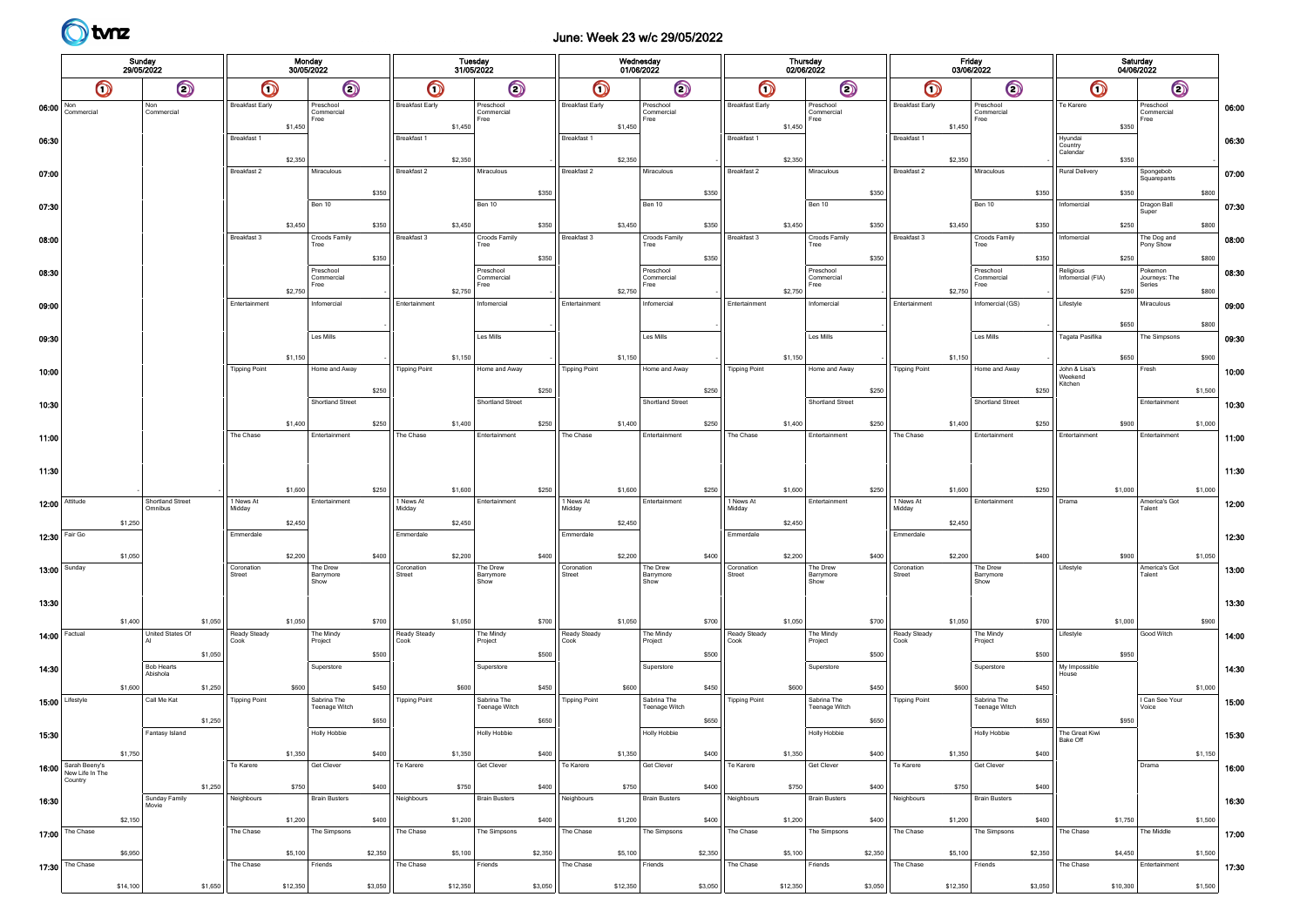

## June: Week 23 w/c 29/05/2022

|                  | Sunday<br>29/05/2022              |                                   |                               |            |                                  | Monday<br>30/05/2022 |                         |            |                    |            | Tuesday<br>31/05/2022                |            |                      | Wednesday<br>01/06/2022 |                                       |            |                              |          | Thursday<br>02/06/2022  |            |                                | Friday<br>03/06/2022 |                         |            |                                       | Saturday<br>04/06/2022 |                               |         |       |
|------------------|-----------------------------------|-----------------------------------|-------------------------------|------------|----------------------------------|----------------------|-------------------------|------------|--------------------|------------|--------------------------------------|------------|----------------------|-------------------------|---------------------------------------|------------|------------------------------|----------|-------------------------|------------|--------------------------------|----------------------|-------------------------|------------|---------------------------------------|------------------------|-------------------------------|---------|-------|
|                  | $\odot$<br>$\bigcirc$             |                                   |                               | $\bigcirc$ |                                  | $\odot$              |                         | $\bigcirc$ |                    | $\bigcirc$ |                                      | $\bigcirc$ |                      | $\bigcirc$              |                                       | $\bigcirc$ |                              | $\odot$  |                         | $\bigcirc$ |                                | $\odot$              |                         | $\bigcirc$ |                                       | $\odot$                |                               |         |       |
|                  | 18:00 <sup>1</sup> News At 6pm    | 2 Wild: Eden-An<br>Untamed Planet |                               |            | 1 News At 6pm                    |                      | All New The<br>Simpsons |            | 1 News At 6pm      |            | The Big Bang<br>Theory               |            | 1 News At 6pm        |                         | The Big Bang<br>Theory                |            | 1 News At 6pm                |          | The Big Bang<br>Theory  |            | 1 News At 6pm                  |                      | The Big Bang<br>Theory  |            | 1 News At 6pm                         |                        | The Cube                      |         | 18:00 |
| 18:30            |                                   |                                   |                               |            |                                  |                      | Home and Away           | \$4,250    |                    |            | Home and Away                        | \$4,100    |                      |                         | Home and Away                         | \$4,100    |                              |          | Home and Away           | \$4,100    |                                |                      | Home and Away           | \$4,100    |                                       |                        |                               |         | 18:30 |
| 19:00 Hyundai    |                                   | \$24,150                          | Britain's Got                 | \$2,300    | Seven Sharp                      | \$24,550             | Shortland Street        | \$8,550    | Seven Sharp        | \$21,600   | Shortland Street                     | \$8,550    | Seven Sharp          | \$22,650                | Shortland Street                      | \$8,550    | Seven Sharp                  | \$21,400 | Shortland Street        | \$8,550    | Seven Sharp                    | \$19,000             | Shortland Street        | \$8,550    | The Wall                              | \$16,300               | Saturday Family               | \$2,350 | 19:00 |
|                  | Country<br>Calendar               | \$21,650                          | Talent                        |            |                                  | \$19,300             |                         |            |                    | \$17,050   |                                      | \$9,500    |                      | \$17,050                |                                       | \$13,700   |                              | \$16,200 |                         | \$13,700   |                                | \$14,350             |                         | \$13,700   |                                       |                        | Blockbuster                   |         |       |
| 19:30 Sunday     |                                   |                                   |                               |            | Fair Go                          |                      |                         |            | The Casketeers     |            | MasterChef<br>Australia              |            | Give Us A Clue       |                         | MasterChef<br>Australia               |            | Factual                      |          | MasterChef<br>Australia |            | The Repair<br>Shop             |                      | MasterChef<br>Australia |            |                                       |                        |                               |         | 19:30 |
| 20:00            |                                   |                                   |                               |            | Bradley Walsh &<br>Son: Breaking | \$14,700             | MasterChef<br>Australia | \$11,850   | Lap of Luxury      | \$11,500   |                                      |            |                      |                         |                                       |            |                              |          |                         |            |                                |                      |                         |            | Heathrow:<br><b>Britain's Busiest</b> | \$9,400                |                               |         | 20:00 |
|                  |                                   | \$13,400                          |                               | \$8,300    | Dad<br>Rich House,               | \$10,700             |                         |            | First              | \$11,250   | <b>NCIS Hawaii</b>                   | \$9,500    | Location             | \$13,400                | Guessable                             | \$7,600    |                              | \$13,400 |                         | \$8,300    | The Great                      | \$10,700             | 8 Out of 10 Cats        | \$13,700   | Airport<br>Saturday                   | \$6,350                |                               |         |       |
|                  | 20:30 The Brokenwood<br>Mysteries |                                   | Sunday<br>Premiere Movie      |            | Poor House                       |                      |                         |            | Responders         |            |                                      |            | Location<br>Location |                         |                                       |            | Super Rich<br>Sleepover      |          | Local Factual           | \$9,950    | <b>British Sewing</b><br>Bee   |                      | Does<br>Countdown       |            | Theatre                               |                        |                               | \$5,500 | 20:30 |
| 21:00            |                                   |                                   |                               |            |                                  |                      |                         |            |                    |            |                                      |            |                      |                         |                                       |            |                              |          | Factual                 |            |                                |                      |                         |            |                                       |                        | Saturday<br>Blockbuster       |         | 21:00 |
| 21:30            |                                   |                                   |                               |            | 20/20                            | \$10,700             | Aroha Nui: Say I        | \$11,850   | Coronation         | \$10,700   | FBI:                                 | \$9,450    | Coronation           | \$10,700                | Would I Lie To                        | \$10,250   | Coronation                   | \$8,050  |                         |            | The World's                    | \$7,500              | Dinner Date             | \$9,950    |                                       |                        |                               |         | 21:30 |
|                  |                                   |                                   |                               |            |                                  |                      | Do                      | \$4,950    | Street             |            | International                        |            | Street               |                         | You?                                  | \$4,500    | Street                       |          |                         | \$9,950    | Most<br>Extraordinary<br>Homes |                      |                         |            |                                       |                        |                               |         |       |
| 22:00            |                                   |                                   |                               |            |                                  |                      | Naked Attraction        |            |                    |            |                                      |            |                      |                         | 8 Out of 10 Cats<br>Does<br>Countdown |            |                              |          | Booze Patrol            |            |                                |                      |                         |            |                                       |                        |                               |         | 22:00 |
| 22:30   For Life |                                   | \$12,050                          | The Girl In The<br>Woods      | \$6,750    | 1 News Tonight                   | \$4,750              | Drama                   | \$2,700    | 1 News Tonight     | \$6,350    | CSI: Crime<br>Scene                  | \$5,650    | 1 News Tonight       | \$6,350                 |                                       |            | 1 News Tonight               | \$6,350  | Local Factual           | \$9,950    | 1 News Tonight                 | \$4,000              | Unreal                  | \$5,000    | Drama                                 | \$8,050                | Entertainment                 | \$5,750 | 22:30 |
|                  |                                   |                                   |                               |            | Shortland Street                 | \$2,450              | Two And A Half          | \$2,650    | Shortland Street   | \$2,450    | nvestigation                         |            | Shortland Street     | \$2,450                 | Mom                                   | \$2,250    | Shortland Street             | \$2,450  | CSI: Crime              | \$1,000    | Shortland Street               | \$2,450              |                         |            |                                       |                        | Movie                         | \$5,750 |       |
| 23:00            |                                   | \$2,750                           |                               | \$2,000    |                                  |                      |                         | \$2,250    |                    | \$900      |                                      | \$1,850    |                      | \$900                   |                                       | \$1,450    |                              | \$900    | Scene<br>Investigation  |            |                                | \$900                |                         | \$1,700    |                                       | \$1,100                |                               |         | 23:00 |
| 23:30 Clarice    |                                   |                                   | Homicide For<br>The Holidays  |            |                                  |                      | 2 Broke Girls           |            | Sunday             |            | CSI: Crime<br>Scene<br>Investigation |            | Seal Team            |                         | Mom                                   |            | It's Your Fault<br>l I'm Fat |          |                         |            | Good With<br>Wood              |                      | Love Life               |            | Drama                                 |                        |                               |         | 23:30 |
| 24:00            |                                   |                                   |                               |            | Q + A with Jack                  | \$900                | 2 Broke Girls           | \$1,000    |                    |            |                                      |            |                      |                         | Mom                                   | \$1,100    |                              |          | CSI: Crime              | \$700      |                                |                      | Kung Fu                 | \$650      |                                       |                        |                               |         | 24:00 |
|                  |                                   | \$600                             |                               | \$900      | Tame                             |                      |                         | \$1,000    |                    | \$900      |                                      | \$1,850    |                      | \$900                   |                                       | \$1,100    |                              | \$900    | Scene<br>nvestigation   | \$450      |                                | \$900                |                         | \$650      |                                       | \$450                  |                               | \$1,550 |       |
|                  | 24:30 Informercial                |                                   | Commercial<br>Free            |            |                                  |                      | Commercial<br>Free      |            | Commercial<br>Free |            | Commercial<br>Free                   |            | Commercial<br>Free   |                         | Commercial<br>Free                    |            | Commercial<br>Free           |          | Commercial<br>Free      |            | Commercial<br>Free             |                      | Commercial<br>Free      |            | Commercial<br>Free                    |                        | Commercial<br>Free            |         | 24:30 |
|                  | 25:00 Infomercial (AH)            | \$250                             |                               |            | Commercial<br>Free               | \$400                |                         |            |                    |            |                                      |            |                      |                         |                                       |            |                              |          |                         |            |                                |                      |                         |            |                                       |                        |                               |         | 25:00 |
|                  | 25:30   Infomercial               | \$250                             |                               |            | Infomercial                      |                      |                         |            | Infomercial        |            |                                      |            | Infomercial          |                         |                                       |            | Infomercial                  |          |                         |            |                                |                      |                         |            |                                       |                        |                               |         |       |
|                  |                                   | \$250                             |                               |            |                                  | \$250                |                         |            |                    | \$250      |                                      |            |                      | \$250                   |                                       |            |                              | \$250    |                         |            |                                |                      |                         |            |                                       |                        |                               |         | 25:30 |
|                  | 26:00   Infomercial               |                                   |                               |            | Infomercial                      |                      | Infomercial             |            | Infomercial        |            | nfomercial                           |            | Infomercial          |                         | Infomercial                           |            | Infomercial                  |          | Infomercial             |            | Infomercial                    |                      | Infomercial (GS)        |            |                                       |                        |                               |         | 26:00 |
|                  | 26:30   Informercial              | \$250                             |                               |            | Infomercial                      | \$250                | Infomercial             |            | Infomercial        | \$250      | nfomercial                           |            | Infomercial          | \$250                   | Infomercial                           |            | Infomercial                  | \$250    | nfomercial              |            | Infomercial                    | \$250                | Infomercial (GS)        |            |                                       |                        |                               |         | 26:30 |
|                  |                                   | \$250                             |                               |            |                                  | \$250                |                         |            |                    | \$250      |                                      |            |                      | \$250                   |                                       |            |                              | \$250    |                         |            |                                | \$250                |                         |            |                                       |                        |                               |         |       |
|                  | 27:00   Informercial              | \$250                             |                               |            | Infomercial                      | \$250                | Commercial<br>Free      |            | Infomercial        | \$250      | Commercial<br>Free                   |            | Infomercial          | \$250                   | Commercial<br>Free                    |            | Infomercial                  | \$250    | Commercial<br>Free      |            | Infomercial                    | \$250                | Commercial<br>Free      |            | Infomercial                           | \$250                  |                               |         | 27:00 |
|                  | 27:30   Informercial              |                                   |                               |            | Infomercial                      |                      |                         |            | Infomercial        |            |                                      |            | Infomercial          |                         |                                       |            | Infomercial                  |          |                         |            | Infomercial                    |                      |                         |            | Infomercial                           |                        |                               |         | 27:30 |
|                  | $28:00$ Infomercial               | \$250                             | Infomercial                   |            | Infomercial                      | \$250                |                         |            | Infomercial        | \$250      |                                      |            | Infomercial          | \$250                   |                                       |            | Infomercial                  | \$250    |                         |            | Infomercial                    | \$250                |                         |            | Infomercial                           | \$250                  |                               |         | 28:00 |
|                  |                                   | \$250                             |                               |            |                                  | \$250                |                         |            |                    | \$250      |                                      |            |                      | \$250                   |                                       |            |                              | \$250    |                         |            |                                | \$250                |                         |            |                                       | \$250                  |                               |         |       |
|                  | 28:30 Infomercial                 |                                   | Religious<br>Infomercial (HC) |            | Infomercial                      |                      |                         |            | Infomercial        |            |                                      |            | Infomercial          |                         |                                       |            | Infomercial                  |          |                         |            | Infomercial                    |                      |                         |            | Infomercial                           |                        |                               |         | 28:30 |
|                  | 29:00   Infomercial               | \$250                             | Infomercial                   |            | Infomercial                      | \$250                | Infomercial             |            | Infomercial        | \$250      | Infomercial                          |            | Infomercial          | \$250                   | Infomercial                           |            | Infomercial                  | \$250    | Infomercial             |            | Infomercial                    | \$250                |                         |            | Infomercial                           | \$250                  | Religious<br>Infomercial (TM) |         | 29:00 |
|                  |                                   | \$250                             | Infomercial                   |            | Commercial                       | \$250                | Religious               |            | Commercial         | \$250      | Religious                            |            | Commercial           | \$250                   | Religious                             |            | Commercial                   | \$250    | Religious               |            | Religious                      | \$250                |                         |            |                                       | \$250                  | Religious                     |         |       |
|                  | 29:30   Informercial              | \$250                             |                               |            | Free                             |                      | Infomercial<br>(LTW)    |            | Free               |            | Infomercial (FIA)                    |            | Free                 |                         | Infomercial (FIA)                     |            | Free                         |          | Infomercial (FIA)       |            | Infomercial (IJ)               | \$250                |                         |            | Religious<br>Infomercial<br>(LTW)     | \$250                  | Infomercial (HC)              |         | 29:30 |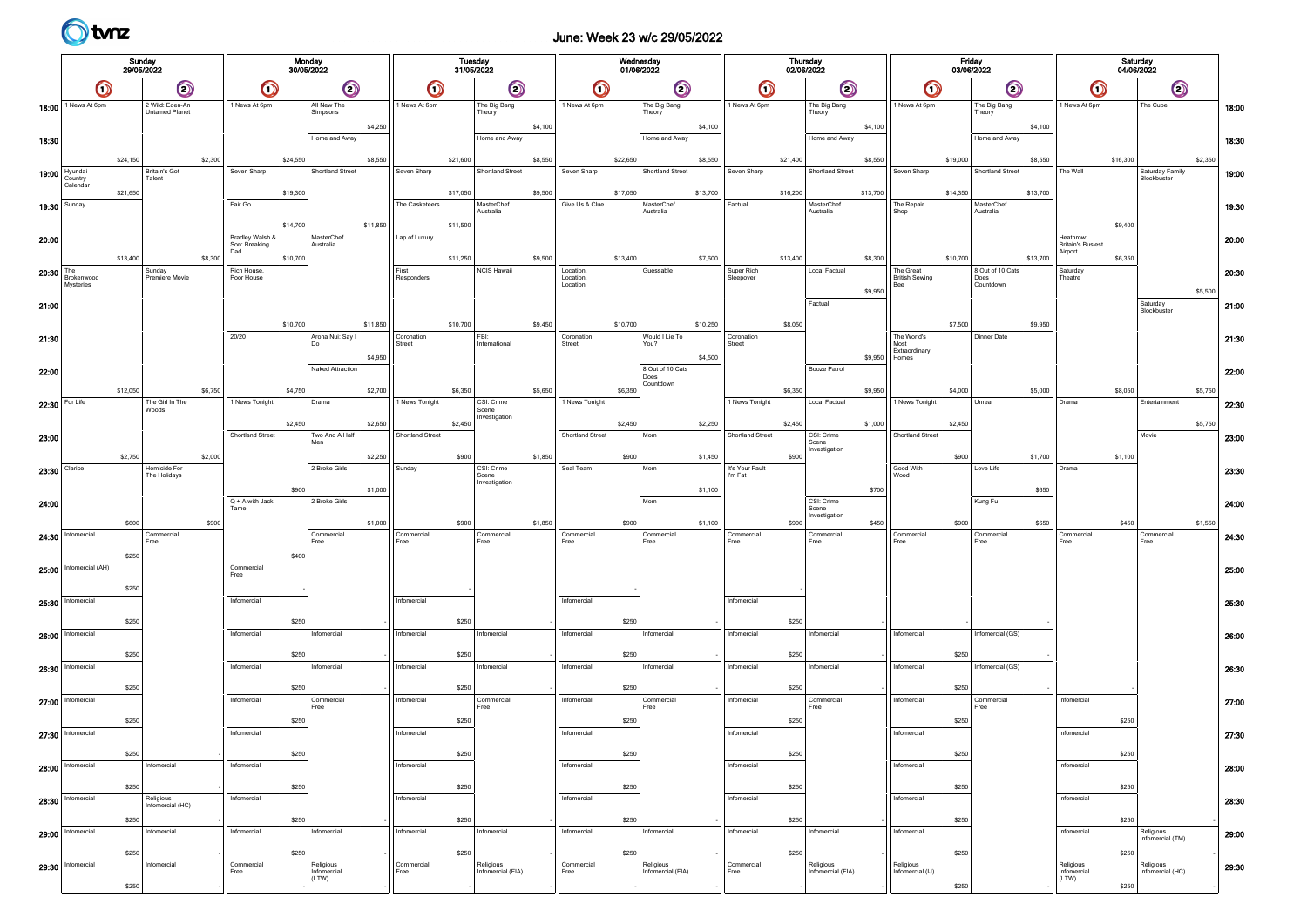# June: Week 24 w/c 05/06/2022

| Sunday<br>05/06/2022      |                                        |          |                               |         |                        |          | Monday<br>06/06/2022            |         |                                   | <b>Tuesday</b> | 07/06/2022                      |             |                        | Wednesday | 08/06/2022                      |         |                        | <b>Thursday</b><br>09/06/2022 |                                 |         |                        | Friday<br>10/06/2022 |                                 |         |                                | Saturday<br>11/06/2022 |                                 |         |       |
|---------------------------|----------------------------------------|----------|-------------------------------|---------|------------------------|----------|---------------------------------|---------|-----------------------------------|----------------|---------------------------------|-------------|------------------------|-----------|---------------------------------|---------|------------------------|-------------------------------|---------------------------------|---------|------------------------|----------------------|---------------------------------|---------|--------------------------------|------------------------|---------------------------------|---------|-------|
|                           | Q                                      |          | $\odot$                       |         | $\bullet$              |          | $\odot$                         |         | $\bm{\mathsf{O}}$                 |                | $\odot$                         |             | $\bm{\mathsf{O}}$      |           | $\odot$                         |         | $\bm{\mathsf{O}}$      |                               | $\odot$                         |         | $\bm{\mathsf{O}}$      |                      | $\odot$                         |         | $\bm{\mathsf{O}}$              |                        | $\bigcirc$                      |         |       |
| 06:00 $\sqrt{\frac{Non}}$ | Commercial                             |          | Non<br>Commercial             |         | <b>Breakfast Early</b> | \$1,450  | Preschool<br>Commercial<br>Free |         | <b>Breakfast Early</b>            | \$1,450        | Preschool<br>Commercial<br>Free |             | <b>Breakfast Early</b> | \$1,450   | Preschool<br>Commercial<br>Free |         | <b>Breakfast Early</b> | \$1,450                       | Preschool<br>Commercial<br>Free |         | <b>Breakfast Early</b> | \$1,450              | Preschool<br>Commercial<br>Free |         | Te Karere                      | \$350                  | Preschool<br>Commercial<br>Free |         | 06:00 |
| 06:30                     |                                        |          |                               |         | Breakfast 1            | \$2,350  |                                 |         | Breakfast 1                       | \$2,350        |                                 |             | Breakfast 1            | \$2,350   |                                 |         | Breakfast 1            | \$2,350                       |                                 |         | Breakfast 1            | \$2,350              |                                 |         | Hyundai<br>Country<br>Calendar | \$350                  |                                 |         | 06:30 |
| 07:00                     |                                        |          |                               |         | Breakfast 2            |          | Miraculous                      |         | Breakfast 2                       |                | Miraculous                      |             | Breakfast 2            |           | Miraculous                      |         | Breakfast 2            |                               | Miraculous                      |         | Breakfast 2            |                      | Miraculous                      |         | <b>Rural Delivery</b>          |                        | Spongebob<br>Squarepants        |         | 07:00 |
| 07:30                     |                                        |          |                               |         |                        |          | Ben 10                          | \$350   |                                   |                | Ben 10                          | \$350       |                        |           | Ben 10                          | \$350   |                        |                               | Ben 10                          | \$350   |                        |                      | Ben 10                          | \$350   | Infomercial                    | \$350                  | Dragon Ball                     | \$800   | 07:30 |
|                           |                                        |          |                               |         |                        | \$3,450  |                                 | \$350   |                                   | \$3,450        |                                 | \$350       |                        | \$3,450   |                                 | \$350   |                        | \$3,450                       |                                 | \$350   |                        | \$3,450              |                                 | \$350   |                                | \$250                  | Super                           | \$800   |       |
| 08:00                     |                                        |          |                               |         | Breakfast 3            |          | Croods Family<br>Tree           |         | Breakfast 3                       |                | Croods Family<br>Tree           |             | Breakfast 3            |           | Croods Family<br>Tree           |         | Breakfast 3            |                               | Croods Family<br>Tree           |         | Breakfast 3            |                      | Croods Family<br>Tree           |         | Infomercial                    |                        | The Dog and<br>Pony Show        |         | 08:00 |
| 08:30                     |                                        |          |                               |         |                        |          | Preschool<br>Commercial         | \$350   |                                   |                | Preschool<br>Commercial         | \$350       |                        |           | Preschool<br>Commercial         | \$350   |                        |                               | Preschool<br>Commercial         | \$350   |                        |                      | Preschool<br>Commercial         | \$350   | Religious<br>Infomercial (FIA) | \$250                  | Pokemon<br>Journeys: The        | \$800   | 08:30 |
|                           |                                        |          |                               |         | Entertainment          | \$2,750  | Free<br>Infomercial             |         | Entertainment                     | \$2,750        | Free<br>Infomercial             |             | Entertainment          | \$2,750   | Free<br>Infomercial             |         | Entertainment          | \$2,750                       | Free<br>Infomercial             |         | Entertainment          | \$2,750              | Free<br>Infomercial (GS)        |         | Lifestyle                      | \$250                  | Series<br>Miraculous            | \$800   |       |
| 09:00                     |                                        |          |                               |         |                        |          |                                 |         |                                   |                |                                 |             |                        |           |                                 |         |                        |                               |                                 |         |                        |                      |                                 |         |                                | \$650                  |                                 | \$800   | 09:00 |
| 09:30                     |                                        |          |                               |         |                        |          | Les Mills                       |         |                                   |                | Les Mills                       |             |                        |           | Les Mills                       |         |                        |                               | Les Mills                       |         |                        |                      | Les Mills                       |         | Tagata Pasifika                |                        | The Simpsons                    |         | 09:30 |
| 10:00                     |                                        |          |                               |         | <b>Tipping Point</b>   | \$1,150  | Home and Away                   |         | <b>Tipping Point</b>              | \$1,150        | Home and Away                   |             | <b>Tipping Point</b>   | \$1,150   | Home and Away                   |         | <b>Tipping Point</b>   | \$1,150                       | Home and Away                   |         | <b>Tipping Point</b>   | \$1,150              | Home and Away                   |         | John & Lisa's                  | \$650                  | Fresh                           | \$900   | 10:00 |
|                           |                                        |          |                               |         |                        |          |                                 | \$250   |                                   |                |                                 | \$250       |                        |           |                                 | \$250   |                        |                               |                                 | \$250   |                        |                      |                                 | \$250   | Weekend<br>Kitchen             |                        |                                 | \$1,500 |       |
| 10:30                     |                                        |          |                               |         |                        |          | Shortland Street                |         |                                   |                | Shortland Street                |             |                        |           | Shortland Street                |         |                        |                               | Shortland Street                |         |                        |                      | Shortland Street                |         |                                |                        | Entertainment                   |         | 10:30 |
| 11:00                     |                                        |          |                               |         | The Chase              | \$1,400  | Entertainment                   | \$250   | The Chase                         | \$1,400        | Entertainment                   | \$250       | The Chase              | \$1,400   | Entertainment                   | \$250   | The Chase              | \$1,400                       | Entertainment                   | \$250   | The Chase              | \$1,400              | Entertainment                   | \$250   | Entertainment                  | \$900                  | Entertainment                   | \$1,000 | 11:00 |
|                           |                                        |          |                               |         |                        |          |                                 |         |                                   |                |                                 |             |                        |           |                                 |         |                        |                               |                                 |         |                        |                      |                                 |         |                                |                        |                                 |         |       |
| 11:30                     |                                        |          |                               |         |                        | \$1,600  |                                 | \$250   |                                   | \$1,600        |                                 | \$250       |                        | \$1,600   |                                 | \$250   |                        | \$1,600                       |                                 | \$250   |                        | \$1,600              |                                 | \$250   |                                | \$1,000                |                                 | \$1,000 | 11:30 |
| 12:00                     | Attitude                               |          | Shortland Street<br>Omnibus   |         | 1 News At<br>Midday    |          | Entertainment                   |         | 1 News At<br>Midday               |                | Entertainment                   |             | 1 News At<br>Midday    |           | Entertainment                   |         | 1 News At<br>Midday    |                               | Entertainment                   |         | 1 News At<br>Midday    |                      | Entertainment                   |         | Drama                          |                        | America's Got<br>Talent         |         | 12:00 |
|                           | 12:30 Fair Go                          | \$1,250  |                               |         | Emmerdale              | \$2,450  |                                 |         | Emmerdale                         | \$2,450        |                                 |             | Emmerdale              | \$2,450   |                                 |         | Emmerdale              | \$2,450                       |                                 |         | Emmerdale              | \$2,450              |                                 |         |                                |                        |                                 |         | 12:30 |
|                           |                                        | \$1,050  |                               |         |                        | \$2,200  |                                 | \$400   |                                   | \$2,200        |                                 | \$400       |                        | \$2,200   |                                 | \$400   |                        | \$2,200                       |                                 | \$400   |                        | \$2,200              |                                 | \$400   |                                | \$900                  |                                 | \$1,050 |       |
| 13:00                     | Sunday                                 |          |                               |         | Coronation<br>Street   |          | The Drew<br>Barrymore<br>Show   |         | Coronation<br>Street              |                | The Drew<br>Barrymore<br>Show   |             | Coronation<br>Street   |           | The Drew<br>Barrymore<br>Show   |         | Coronation<br>Street   |                               | The Drew<br>Barrymore<br>Show   |         | Coronation<br>Street   |                      | The Drew<br>Barrymore<br>Show   |         | Lifestyle                      |                        | America's Got<br>Talent         |         | 13:00 |
| 13:30                     |                                        |          |                               |         |                        |          |                                 |         |                                   |                |                                 |             |                        |           |                                 |         |                        |                               |                                 |         |                        |                      |                                 |         |                                |                        |                                 |         | 13:30 |
|                           |                                        | \$1,400  |                               | \$1,050 |                        | \$1,050  |                                 | \$700   |                                   | \$1,050        |                                 | \$700       |                        | \$1,050   |                                 | \$700   |                        | \$1,050                       |                                 | \$700   |                        | \$1,050              |                                 | \$700   |                                | \$1,000                |                                 | \$900   |       |
| 14:00                     | Factual                                |          | United States Of              | \$1,050 | Ready Steady<br>Cook   |          | The Mindy<br>Project            | \$500   | Ready Steady<br>Cook <sup>"</sup> |                | The Mindy<br>Project            | \$500       | Ready Steady<br>Cook   |           | The Mindy<br>Project            | \$500   | Ready Steady<br>Cook   |                               | The Mindy<br>Project            | \$500   | Ready Steady<br>Cook   |                      | The Mindy<br>roject             | \$500   | Lifestyle                      | \$950                  | Good Witch                      |         | 14:00 |
| 14:30                     |                                        |          | <b>Bob Hearts</b><br>Abishola |         |                        |          | Superstore                      |         |                                   |                | Superstore                      |             |                        |           | Superstore                      |         |                        |                               | Superstore                      |         |                        |                      | Superstore                      |         | My Impossible<br>House         |                        |                                 |         | 14:30 |
|                           | 15:00 Lifestyle                        | \$1,600  | Call Me Kat                   | \$1,250 | <b>Tipping Point</b>   | \$600    | Sabrina The                     | \$450   | <b>Tipping Point</b>              | \$600          | Sabrina The                     | \$450       | <b>Tipping Point</b>   | \$600     | Sabrina The                     | \$450   | <b>Tipping Point</b>   | \$600                         | Sabrina The                     | \$450   | <b>Tipping Point</b>   | \$600                | Sabrina The                     | \$450   |                                |                        | I Can See Your                  | \$1,000 | 15:00 |
|                           |                                        |          |                               | \$1,250 |                        |          | Teenage Witch                   | \$650   |                                   |                | Teenage Witch                   | \$650       |                        |           | Teenage Witch                   | \$650   |                        |                               | Teenage Witch                   | \$650   |                        |                      | Teenage Witch                   | \$650   |                                | \$950                  | Voice                           |         |       |
| 15:30                     |                                        |          | Fantasy Island                |         |                        |          | <b>Holly Hobbie</b>             |         |                                   |                | Holly Hobbie                    |             |                        |           | <b>Holly Hobbie</b>             |         |                        |                               | <b>Holly Hobbie</b>             |         |                        |                      | <b>Holly Hobbie</b>             |         | The Great Kiwi<br>Bake Off     |                        |                                 |         | 15:30 |
|                           | 16:00 Sarah Beeny's<br>New Life In The | \$1,750  |                               |         | Te Karere              | \$1,350  | Get Clever                      | \$400   | Te Karere                         | \$1,350        | Get Clever                      | <b>S400</b> | Te Karere              | \$1,350   | Get Clever                      | \$400   | Te Karere              | \$1,350                       | Get Clever                      | \$400   | Te Karere              | \$1,350              | Get Clever                      | \$40    |                                |                        | Drama                           | \$1,150 | 16:00 |
|                           | Country                                |          |                               | \$1,250 |                        | \$750    |                                 | \$400   |                                   | \$750          |                                 | \$400       |                        | \$750     |                                 | \$400   |                        | \$750                         |                                 | \$400   |                        | \$750                |                                 | \$400   |                                |                        |                                 |         |       |
| 16:30                     |                                        |          | Sunday Family<br>Movie        |         | Neighbours             |          | <b>Brain Busters</b>            |         | Neighbours                        |                | <b>Brain Busters</b>            |             | Neighbours             |           | <b>Brain Busters</b>            |         | Neighbours             |                               | <b>Brain Busters</b>            |         | Neighbours             |                      | <b>Brain Busters</b>            |         |                                |                        |                                 |         | 16:30 |
|                           | 17:00 The Chase                        | \$2,150  |                               |         | The Chase              | \$1,200  | The Simpsons                    | \$400   | The Chase                         | \$1,200        | The Simpsons                    | \$400       | The Chase              | \$1,200   | The Simpsons                    | \$400   | The Chase              | \$1,200                       | The Simpsons                    | \$400   | The Chase              | \$1,200              | The Simpsons                    | \$400   | The Chase                      | \$1,750                | The Middle                      | \$1,500 | 17:00 |
|                           | 17:30 The Chase                        | \$6,950  |                               |         | The Chase              | \$5,100  | Friends                         | \$2,350 | The Chase                         | \$5,100        | Friends                         | \$2,350     | The Chase              | \$5,100   | Friends                         | \$2,350 | The Chase              | \$5,100                       | Friends                         | \$2,350 | The Chase              | \$5,100              | Friends                         | \$2,350 | The Chase                      | \$4,450                | Entertainment                   | \$1,500 |       |
|                           |                                        | \$14,100 |                               | \$1,650 |                        | \$12,350 |                                 | \$3,050 |                                   | \$12,350       |                                 | \$3,050     |                        | \$12,350  |                                 | \$3,050 |                        | \$12,350                      |                                 | \$3,050 |                        | \$12,350             |                                 | \$3,050 |                                | \$10,300               |                                 | \$1,500 | 17:30 |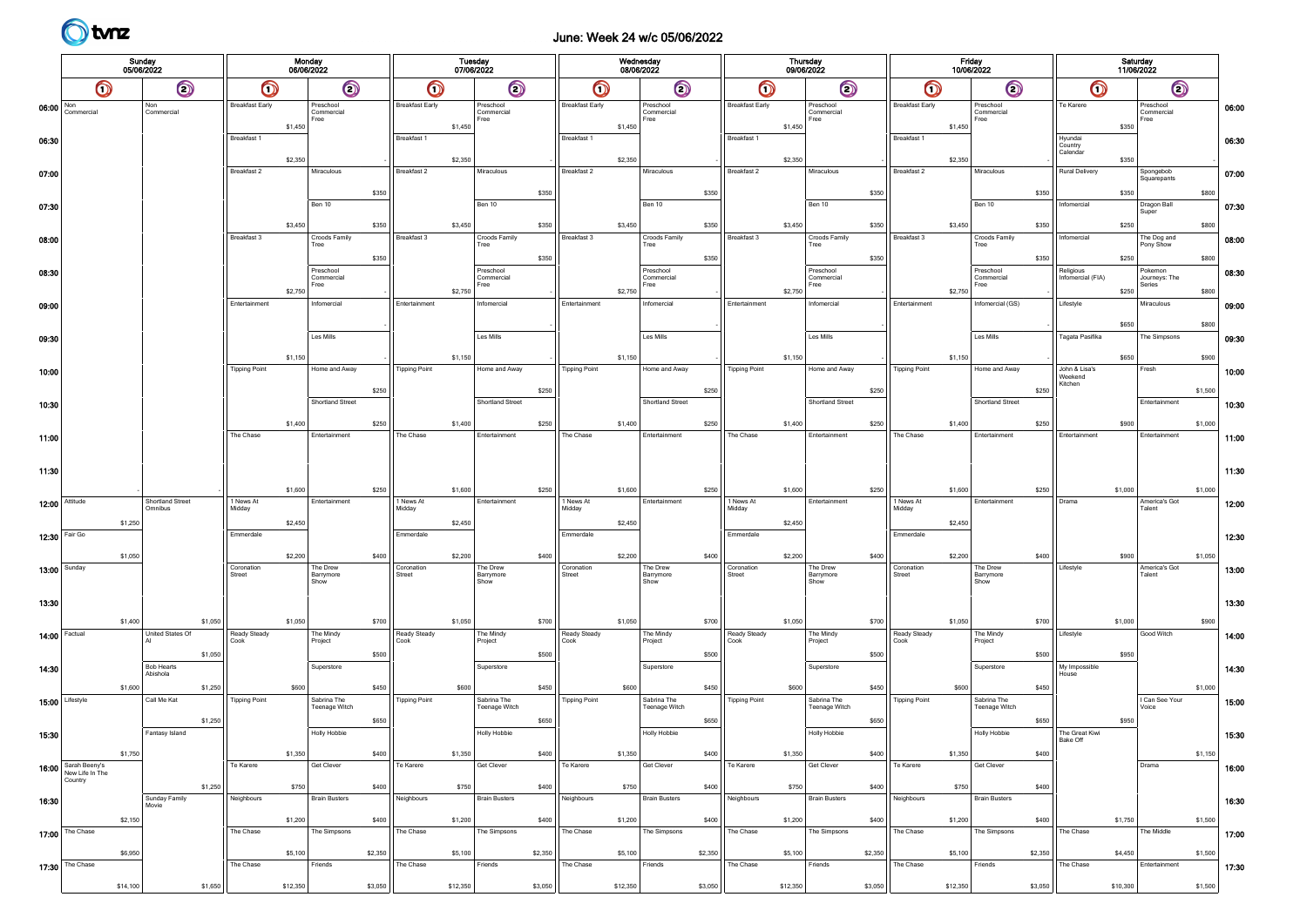

# June: Week 24 w/c 05/06/2022

|                  | Sunday<br>05/06/2022           |                                   |                               |            |                                  | Monday   | 06/06/2022                        |            |                      |            | Tuesday<br>07/06/2022                |            |                      |            | Wednesday<br>08/06/2022               |            |                              |          | Thursday<br>09/06/2022               |            |                                | Friday<br>10/06/2022 |                         |            |                                       | Saturday<br>11/06/2022 |                                |         |       |
|------------------|--------------------------------|-----------------------------------|-------------------------------|------------|----------------------------------|----------|-----------------------------------|------------|----------------------|------------|--------------------------------------|------------|----------------------|------------|---------------------------------------|------------|------------------------------|----------|--------------------------------------|------------|--------------------------------|----------------------|-------------------------|------------|---------------------------------------|------------------------|--------------------------------|---------|-------|
|                  | $\odot$<br>$\bigcirc$          |                                   |                               | $\bigcirc$ |                                  | $\odot$  |                                   | $\bigcirc$ |                      | $\bigcirc$ |                                      | $\bigcirc$ |                      | $\bigcirc$ |                                       | $\bigcirc$ |                              | $\odot$  |                                      | $\bigcirc$ |                                | $\odot$              |                         | $\bigcirc$ |                                       | $\odot$                |                                |         |       |
|                  | 18:00 <sup>1</sup> News At 6pm | 2 Wild: Eden-An<br>Untamed Planet |                               |            | 1 News At 6pm                    |          | All New The<br>Simpsons           |            | 1 News At 6pm        |            | The Big Bang<br>Theory               |            | 1 News At 6pm        |            | The Big Bang<br>Theory                |            | 1 News At 6pm                |          | The Big Bang<br>Theory               |            | 1 News At 6pm                  |                      | The Big Bang<br>Theory  |            | 1 News At 6pm                         |                        | The Cube                       |         | 18:00 |
| 18:30            |                                |                                   |                               |            |                                  |          | Home and Away                     | \$4,250    |                      |            | Home and Away                        | \$4,100    |                      |            | Home and Away                         | \$4,100    |                              |          | Home and Away                        | \$4,100    |                                |                      | Home and Away           | \$4,100    |                                       |                        |                                |         | 18:30 |
| 19:00 Hyundai    | Country                        | \$24,150                          | Britain's Got<br>Talent       | \$2,300    | Seven Sharp                      | \$24,550 | Shortland Street                  | \$8,550    | Seven Sharp          | \$21,600   | Shortland Street                     | \$8,550    | Seven Sharp          | \$22,650   | Shortland Street                      | \$8,550    | Seven Sharp                  | \$21,400 | Shortland Street                     | \$8,550    | Seven Sharp                    | \$19,000             | Shortland Street        | \$8,550    | The Wall                              | \$16,300               | Saturday Family<br>Blockbuster | \$2,350 | 19:00 |
| 19:30 Sunday     | Calendar                       | \$21,650                          |                               |            | Fair Go                          | \$19,300 |                                   |            | The Casketeers       | \$17,050   | MasterChef<br>Australia              | \$9,500    | Give Us A Clue       | \$17,050   | MasterChef<br>Australia               | \$13,700   | Factual                      | \$16,200 | MasterChef<br>Australia              | \$13,700   | The Repair<br>Shop             | \$14,350             | MasterChef<br>Australia | \$13,700   |                                       |                        |                                |         | 19:30 |
| 20:00            |                                |                                   |                               |            | Bradley Walsh &<br>Son: Breaking | \$14,700 | MasterChef<br>Australia           | \$11,850   | Lap of Luxury        | \$11,500   |                                      |            |                      |            |                                       |            |                              |          |                                      |            |                                |                      |                         |            | Heathrow:<br><b>Britain's Busiest</b> | \$9,400                |                                |         | 20:00 |
|                  | 20:30 The Brokenwood           | \$13,400                          | Sunday                        | \$8,300    | Dad<br>Rich House,               | \$10,700 |                                   |            | First                | \$11,250   | <b>NCIS Hawaii</b>                   | \$9,500    | Location             | \$13,400   | Guessable                             | \$7,600    | Super Rich                   | \$13,400 | Local Factual                        | \$8,300    | The Great                      | \$10,700             | 8 Out of 10 Cats        | \$13,700   | Airport<br>Saturday                   | \$6,350                |                                |         | 20:30 |
|                  | Mysteries                      |                                   | Premiere Movie                |            | Poor House                       |          |                                   |            | Responders           |            |                                      |            | Location<br>Location |            |                                       |            | Sleepover                    |          | Factual                              | \$9,950    | <b>British Sewing</b><br>Bee   |                      | Does<br>Countdown       |            | Theatre                               |                        | Saturday                       | \$5,500 |       |
| 21:00            |                                |                                   |                               |            | 20/20                            | \$10,700 |                                   | \$11,850   |                      | \$10,700   | FBI:                                 | \$9,450    |                      | \$10,700   | Would I Lie To                        | \$10,250   |                              | \$8,050  |                                      |            | The World's                    | \$7,500              |                         | \$9,950    |                                       |                        | Blockbuster                    |         | 21:00 |
| 21:30            |                                |                                   |                               |            |                                  |          | Aroha Nui: Say I<br>Do            | \$4,950    | Coronation<br>Street |            | International                        |            | Coronation<br>Street |            | You?                                  | \$4,500    | Coronation<br>Street         |          |                                      | \$9,950    | Most<br>Extraordinary<br>Homes |                      | Dinner Date             |            |                                       |                        |                                |         | 21:30 |
| 22:00            |                                | \$12,050                          |                               | \$6,750    |                                  | \$4,750  | Naked Attraction                  | \$2,700    |                      | \$6,350    |                                      | \$5,650    |                      | \$6,350    | 8 Out of 10 Cats<br>Does<br>Countdown |            |                              | \$6,350  | Booze Patrol                         | \$9,950    |                                | \$4,000              |                         | \$5,000    |                                       | \$8,050                |                                | \$5,750 | 22:00 |
| 22:30   For Life |                                |                                   | The Girl In The<br>Woods      |            | 1 News Tonight                   | \$2,450  | Drama                             | \$2,650    | 1 News Tonight       | \$2,450    | CSI: Crime<br>Scene<br>nvestigation  |            | 1 News Tonight       | \$2,450    |                                       | \$2,250    | 1 News Tonight               | \$2,450  | Local Factual                        | \$1,000    | 1 News Tonight                 | \$2,450              | Unreal                  |            | Drama                                 |                        | Entertainment                  | \$5,750 | 22:30 |
| 23:00            |                                | \$2,750                           |                               | \$2,000    | Shortland Street                 |          | Two And A Half                    | \$2,250    | Shortland Street     | \$900      |                                      | \$1,850    | Shortland Street     | \$900      | Mom                                   | \$1,450    | Shortland Street             | \$900    | CSI: Crime<br>Scene<br>Investigation |            | Shortland Street               | \$900                |                         | \$1,700    |                                       | \$1,100                | Movie                          |         | 23:00 |
| 23:30 Clarice    |                                |                                   | Homicide For<br>The Holidays  |            |                                  | \$900    | 2 Broke Girls                     |            | Sunday               |            | CSI: Crime<br>Scene<br>Investigation |            | Seal Team            |            | Mom                                   | \$1,100    | It's Your Fault<br>I I'm Fat |          |                                      | \$700      | Good With<br>Wood              |                      | Love Life               | \$650      | Drama                                 |                        |                                |         | 23:30 |
| 24:00            |                                |                                   |                               |            | Q + A with Jack<br>Tame          |          | 2 Broke Girls                     | \$1,000    |                      |            |                                      |            |                      |            | Mom                                   |            |                              |          | CSI: Crime<br>Scene<br>nvestigation  |            |                                |                      | Kung Fu                 |            |                                       |                        |                                |         | 24:00 |
|                  | 24:30 Informercial             | \$600                             | Commercial<br>Free            | \$900      |                                  |          | Commercial<br>Free                | \$1,000    | Commercial<br>Free   | \$900      | Commercial<br>Free                   | \$1,850    | Commercial<br>Free   | \$900      | Commercial<br>Free                    | \$1,100    | Commercial<br>Free           | \$900    | Commercial<br>Free                   | \$450      | Commercial<br>Free             | \$900                | Commercial<br>Free      | \$650      | Commercial<br>Free                    | \$450                  | Commercial<br>Free             | \$1,550 | 24:30 |
|                  | 25:00 Infomercial (AH)         | \$250                             |                               |            | Commercial<br>Free               | \$400    |                                   |            |                      |            |                                      |            |                      |            |                                       |            |                              |          |                                      |            |                                |                      |                         |            |                                       |                        |                                |         | 25:00 |
|                  | 25:30   Infomercial            | \$250                             |                               |            | Infomercial                      |          |                                   |            | Infomercial          |            |                                      |            | Infomercial          |            |                                       |            | Infomercial                  |          |                                      |            |                                |                      |                         |            |                                       |                        |                                |         | 25:30 |
|                  | 26:00   Infomercial            | \$250                             |                               |            | Infomercial                      | \$250    | Infomercial                       |            | Infomercial          | \$250      | nfomercial                           |            | Infomercial          | \$250      | Infomercial                           |            | Infomercial                  | \$250    | Infomercial                          |            | Infomercial                    |                      | Infomercial (GS)        |            |                                       |                        |                                |         | 26:00 |
|                  | 26:30   Informercial           | \$250                             |                               |            | Infomercial                      | \$250    | Infomercial                       |            | Infomercial          | \$250      | nfomercial                           |            | Infomercial          | \$250      | Infomercial                           |            | Infomercial                  | \$250    | nfomercial                           |            | Infomercial                    | \$250                | Infomercial (GS)        |            |                                       |                        |                                |         | 26:30 |
|                  | 27:00   Informercial           | \$250                             |                               |            | Infomercial                      | \$250    | Commercial                        |            | Infomercial          | \$250      | Commercial                           |            | Infomercial          | \$250      | Commercial                            |            | Infomercial                  | \$250    | Commercial                           |            | Infomercial                    | \$250                | Commercial              |            | Infomercial                           |                        |                                |         | 27:00 |
|                  | 27:30   Informercial           | \$250                             |                               |            | Infomercial                      | \$250    | Free                              |            | Infomercial          | \$250      | Free                                 |            | Infomercial          | \$250      | Free                                  |            | Infomercial                  | \$250    | Free                                 |            | Infomercial                    | \$250                | Free                    |            | Infomercial                           | \$250                  |                                |         | 27:30 |
|                  | $28:00$ Infomercial            | \$250                             | Infomercial                   |            | Infomercial                      | \$250    |                                   |            | Infomercial          | \$250      |                                      |            | Infomercial          | \$250      |                                       |            | Infomercial                  | \$250    |                                      |            | Infomercial                    | \$250                |                         |            | Infomercial                           | \$250                  |                                |         |       |
|                  |                                | \$250                             |                               |            | Infomercial                      | \$250    |                                   |            | Infomercial          | \$250      |                                      |            | Infomercial          | \$250      |                                       |            | Infomercial                  | \$250    |                                      |            | Infomercial                    | \$250                |                         |            | Infomercial                           | \$250                  |                                |         | 28:00 |
|                  | 28:30 Infomercial              | \$250                             | Religious<br>Infomercial (HC) |            |                                  | \$250    |                                   |            |                      | \$250      |                                      |            |                      | \$250      |                                       |            |                              | \$250    |                                      |            |                                | \$250                |                         |            |                                       | \$250                  |                                |         | 28:30 |
|                  | 29:00   Infomercial            | \$250                             | Infomercial                   |            | Infomercial                      | \$250    | Infomercial                       |            | Infomercial          | \$250      | Infomercial                          |            | Infomercial          | \$250      | Infomercial                           |            | Infomercial                  | \$250    | Infomercial                          |            | Infomercial                    | \$250                |                         |            | Infomercial                           | \$250                  | Religious<br>Infomercial (TM)  |         | 29:00 |
|                  | 29:30   Informercial           | \$250                             | Infomercial                   |            | Commercial<br>Free               |          | Religious<br>Infomercial<br>(LTW) |            | Commercial<br>Free   |            | Religious<br>Infomercial (FIA)       |            | Commercial<br>Free   |            | Religious<br>Infomercial (FIA)        |            | Commercial<br>Free           |          | Religious<br>Infomercial (FIA)       |            | Religious<br>Infomercial (IJ)  | \$250                |                         |            | Religious<br>Infomercial<br>(LTW)     | \$250                  | Religious<br>Infomercial (HC)  |         | 29:30 |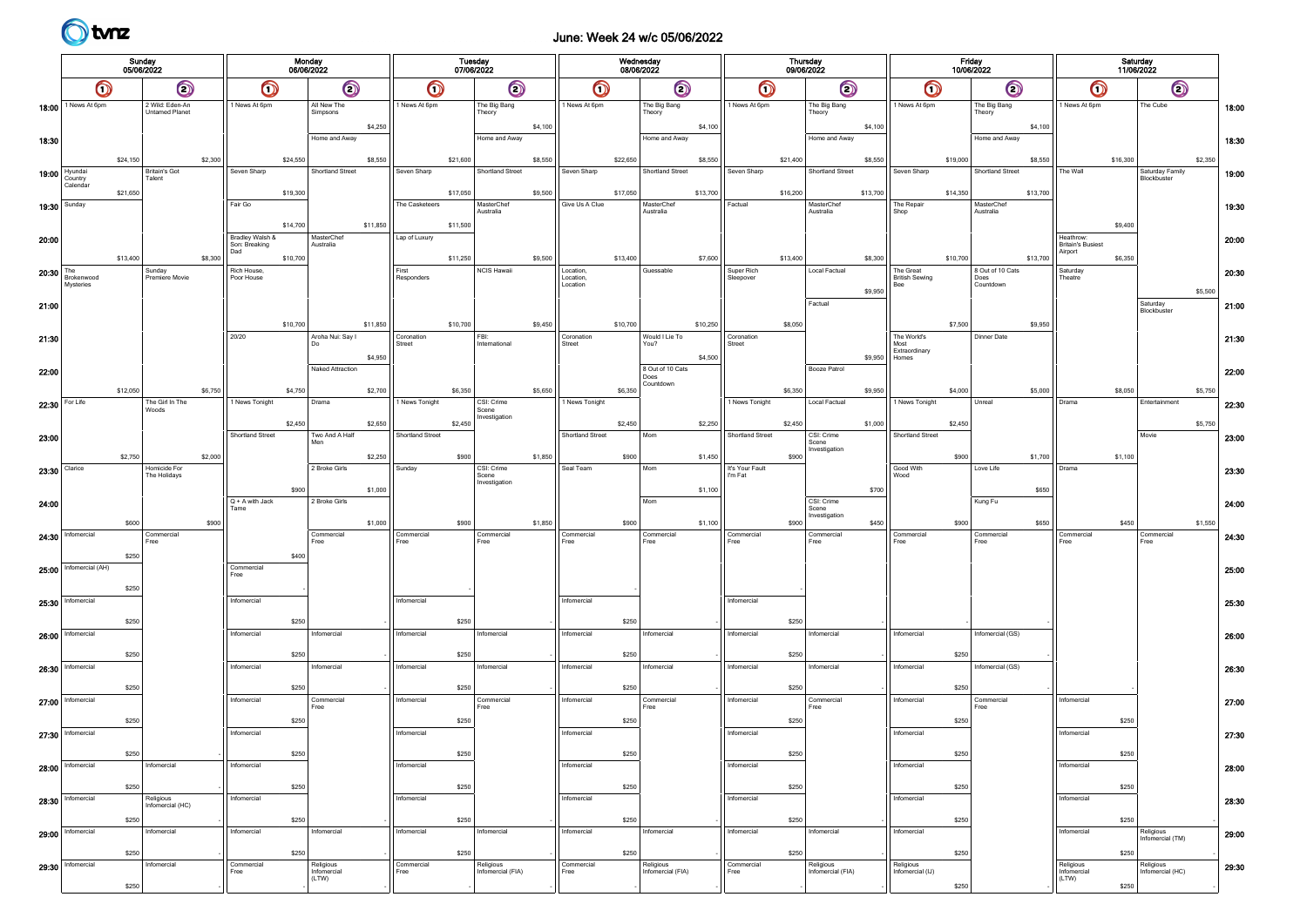# June: Week 25 w/c 12/06/2022

| Sunday<br>12/06/2022             |                                                   |          |                               |                        |          | Monday<br>13/06/2022            |         |                        | Tuesday  | 14/06/2022                      |         |                        | Wednesday<br>15/06/2022 |                                 |         |                        | <b>Thursday</b> | 16/06/2022                      |         |                        | Friday<br>17/06/2022 |                                 |         |                                     |          | Saturday<br>18/06/2022             |         |       |
|----------------------------------|---------------------------------------------------|----------|-------------------------------|------------------------|----------|---------------------------------|---------|------------------------|----------|---------------------------------|---------|------------------------|-------------------------|---------------------------------|---------|------------------------|-----------------|---------------------------------|---------|------------------------|----------------------|---------------------------------|---------|-------------------------------------|----------|------------------------------------|---------|-------|
|                                  | $\bm{\mathsf{O}}$                                 |          | $\bigcirc$                    | $\bm{\mathsf{O}}$      |          | $\circledcirc$                  |         | $\bm{\mathsf{O}}$      |          | $\odot$                         |         | $\bullet$              |                         | $\odot$                         |         | $\bm{\mathsf{O}}$      |                 | $\odot$                         |         | $\bullet$              |                      | $\odot$                         |         | $\bigcirc$                          |          | $\odot$                            |         |       |
| $06:00$ $\sqrt{\frac{Non}{Con}}$ | Commercial                                        |          | Non<br>Commercial             | <b>Breakfast Early</b> | \$1,450  | Preschool<br>Commercial<br>Free |         | <b>Breakfast Early</b> | \$1,450  | Preschool<br>Commercial<br>Free |         | <b>Breakfast Early</b> | \$1,450                 | Preschool<br>Commercial<br>Free |         | <b>Breakfast Early</b> | \$1,450         | Preschool<br>Commercial<br>Free |         | <b>Breakfast Early</b> | \$1,450              | Preschool<br>Commercial<br>Free |         | Te Karere                           | \$350    | Preschool<br>Commercial<br>Free    |         | 06:00 |
| 06:30                            |                                                   |          |                               | Breakfast 1            | \$2,350  |                                 |         | Breakfast 1            | \$2,350  |                                 |         | Breakfast 1            | \$2,350                 |                                 |         | Breakfast 1            | \$2,350         |                                 |         | Breakfast 1            | \$2,350              |                                 |         | Hyundai<br>Country<br>Calendar      | \$350    |                                    |         | 06:30 |
| 07:00                            |                                                   |          |                               | Breakfast 2            |          | Miraculous                      |         | Breakfast 2            |          | Miraculous                      |         | Breakfast 2            |                         | Miraculous                      |         | Breakfast 2            |                 | Miraculous                      |         | Breakfast 2            |                      | Miraculous                      |         | Rural Delivery                      |          | Spongebob<br>Squarepants           |         | 07:00 |
|                                  |                                                   |          |                               |                        |          |                                 | \$350   |                        |          |                                 | \$350   |                        |                         |                                 | \$350   |                        |                 |                                 | \$350   |                        |                      |                                 | \$350   |                                     | \$350    |                                    | \$800   |       |
| 07:30                            |                                                   |          |                               |                        |          | Ben 10                          |         |                        |          | Ben 10                          |         |                        |                         | Ben 10                          |         |                        |                 | Ben 10                          |         |                        |                      | Ben 10                          |         | Infomercial                         |          | Dragon Ball<br>Super               |         | 07:30 |
| 08:00                            |                                                   |          |                               | Breakfast 3            | \$3,450  | Croods Family                   | \$350   | Breakfast 3            | \$3,450  | Croods Family                   | \$350   | Breakfast 3            | \$3,450                 | Croods Family                   | \$350   | Breakfast 3            | \$3,450         | Croods Family                   | \$350   | Breakfast 3            | \$3,450              | Croods Family                   | \$350   | Infomercial                         | \$250    | The Dog and                        | \$800   | 08:00 |
|                                  |                                                   |          |                               |                        |          | Tree                            | \$350   |                        |          | Tree                            | \$350   |                        |                         | Tree                            | \$350   |                        |                 | Tree                            | \$350   |                        |                      | Tree                            | \$350   |                                     | \$250    | Pony Show                          | \$800   |       |
| 08:30                            |                                                   |          |                               |                        |          | Preschool<br>Commercial<br>Free |         |                        |          | Preschool<br>Commercial<br>Free |         |                        |                         | Preschool<br>Commercial<br>Free |         |                        |                 | Preschool<br>Commercial<br>Free |         |                        |                      | Preschool<br>Commercia<br>Free  |         | Religious<br>Infomercial (FIA)      |          | Pokemon<br>Journeys: The<br>Series |         | 08:30 |
| 09:00                            |                                                   |          |                               | Entertainment          | \$2,750  | Infomercial                     |         | Entertainment          | \$2,750  | Infomercial                     |         | Entertainment          | \$2,750                 | Infomercial                     |         | Entertainment          | \$2,750         | Infomercial                     |         | Entertainment          | \$2,750              | Infomercial (GS)                |         | Lifestyle                           | \$250    | Miraculous                         | \$800   | 09:00 |
|                                  |                                                   |          |                               |                        |          |                                 |         |                        |          |                                 |         |                        |                         |                                 |         |                        |                 |                                 |         |                        |                      |                                 |         |                                     | \$650    |                                    | \$800   |       |
| 09:30                            |                                                   |          |                               |                        |          | Les Mills                       |         |                        |          | Les Mills                       |         |                        |                         | Les Mills                       |         |                        |                 | Les Mills                       |         |                        |                      | Les Mills                       |         | Tagata Pasifika                     |          | The Simpsons                       |         | 09:30 |
|                                  |                                                   |          |                               |                        | \$1,150  |                                 |         |                        | \$1,150  |                                 |         |                        | \$1,150                 |                                 |         |                        | \$1,150         |                                 |         |                        | \$1,150              |                                 |         |                                     | \$650    |                                    | \$900   |       |
| 10:00                            |                                                   |          |                               | <b>Tipping Point</b>   |          | Home and Away                   |         | <b>Tipping Point</b>   |          | Home and Away                   |         | <b>Tipping Point</b>   |                         | Home and Away                   |         | <b>Tipping Point</b>   |                 | Home and Away                   |         | <b>Tipping Point</b>   |                      | Home and Away                   |         | John & Lisa's<br>Weekend<br>Kitchen |          | Fresh                              |         | 10:00 |
| 10:30                            |                                                   |          |                               |                        |          | <b>Shortland Street</b>         | \$250   |                        |          | Shortland Street                | \$250   |                        |                         | Shortland Street                | \$250   |                        |                 | Shortland Street                | \$250   |                        |                      | Shortland Street                | \$250   |                                     |          | Entertainment                      | \$1,500 | 10:30 |
|                                  |                                                   |          |                               |                        | \$1,400  |                                 | \$250   |                        | \$1,400  |                                 | \$250   |                        | \$1,400                 |                                 | \$250   |                        | \$1,400         |                                 | \$250   |                        | \$1,400              |                                 | \$250   |                                     | \$900    |                                    | \$1,000 |       |
| 11:00                            |                                                   |          |                               | The Chase              |          | Entertainment                   |         | The Chase              |          | Entertainment                   |         | The Chase              |                         | Entertainment                   |         | The Chase              |                 | Entertainment                   |         | The Chase              |                      | Entertainment                   |         | Entertainment                       |          | Entertainment                      |         | 11:00 |
| 11:30                            |                                                   |          |                               |                        |          |                                 |         |                        |          |                                 |         |                        |                         |                                 |         |                        |                 |                                 |         |                        |                      |                                 |         |                                     |          |                                    |         | 11:30 |
|                                  |                                                   |          |                               |                        | \$1,600  |                                 | \$250   |                        | \$1,600  |                                 | \$250   |                        | \$1,600                 |                                 | \$250   |                        | \$1,600         |                                 | \$250   |                        | \$1,600              |                                 | \$250   |                                     | \$1,000  |                                    | \$1,000 |       |
| 12:00                            | Attitude                                          |          | Shortland Street<br>Omnibus   | 1 News At<br>Midday    |          | Entertainment                   |         | 1 News At<br>Midday    |          | Entertainment                   |         | 1 News At<br>Midday    |                         | Entertainment                   |         | 1 News At<br>Midday    |                 | Entertainment                   |         | 1 News At<br>Midday    |                      | Entertainment                   |         | Drama                               |          | America's Got<br>Talent            |         | 12:00 |
|                                  |                                                   | \$1,250  |                               |                        | \$2,450  |                                 |         |                        | \$2,450  |                                 |         |                        | \$2,450                 |                                 |         |                        | \$2,450         |                                 |         |                        | \$2,450              |                                 |         |                                     |          |                                    |         |       |
| 12:30                            | Fair Go                                           |          |                               | Emmerdale              |          |                                 |         | Emmerdale              |          |                                 |         | Emmerdale              |                         |                                 |         | Emmerdale              |                 |                                 |         | Emmerdale              |                      |                                 |         |                                     |          |                                    |         | 12:30 |
| 13:00                            | Sunday                                            | \$1,050  |                               | Coronation<br>Street   | \$2,200  | The Drew                        | \$400   | Coronation<br>Street   | \$2,200  | The Drew                        | \$400   | Coronation<br>Street   | \$2,200                 | The Drew                        | \$400   | Coronation<br>Street   | \$2,200         | The Drew                        | \$400   | Coronation<br>Street   | \$2,200              | The Drew                        | \$400   | Lifestyle                           | \$900    | America's Got<br>Talent            | \$1,050 | 13:00 |
|                                  |                                                   |          |                               |                        |          | Barrymore<br>Show               |         |                        |          | Barrymore<br>Show               |         |                        |                         | Barrymore<br>Show               |         |                        |                 | Barrymore<br>Show               |         |                        |                      | Barrymore<br>Show               |         |                                     |          |                                    |         |       |
| 13:30                            |                                                   |          |                               |                        |          |                                 |         |                        |          |                                 |         |                        |                         |                                 |         |                        |                 |                                 |         |                        |                      |                                 |         |                                     |          |                                    |         | 13:30 |
| 14:00                            | Factual                                           | \$1,400  | \$1,050<br>United States Of   | Ready Steady           | \$1,050  | The Mindy                       | \$700   | Ready Steady           | \$1,050  | The Mindy                       | \$700   | Ready Steady           | \$1,050                 | The Mindy                       | \$700   | Ready Steady           | \$1,050         | The Mindy                       | \$700   | Ready Steady           | \$1,050              | The Mindy                       | \$700   | Lifestyle                           | \$1,000  | Good Witch                         | \$900   | 14:00 |
|                                  |                                                   |          | \$1,050                       | Cook                   |          | Project                         | \$500   | Cook                   |          | Project                         | \$500   | Cook                   |                         | Project                         | \$500   | Cook                   |                 | Project                         | \$500   | Cook                   |                      | Project                         | \$500   |                                     | \$950    |                                    |         |       |
| 14:30                            |                                                   |          | <b>Bob Hearts</b><br>Abishola |                        |          | Superstore                      |         |                        |          | Superstore                      |         |                        |                         | Superstore                      |         |                        |                 | Superstore                      |         |                        |                      | Superstore                      |         | My Impossible<br>House              |          |                                    |         | 14:30 |
|                                  |                                                   | \$1,600  | \$1,250                       |                        | \$600    |                                 | \$450   |                        | \$600    |                                 | \$450   |                        | \$600                   |                                 | \$450   |                        | \$600           |                                 | \$450   |                        | \$600                |                                 | \$450   |                                     |          |                                    | \$1,000 |       |
| 15:00                            | Lifestyle                                         |          | Call Me Kat                   | <b>Tipping Point</b>   |          | Sabrina The<br>Teenage Witch    |         | <b>Tipping Point</b>   |          | Sabrina The<br>Teenage Witch    |         | <b>Tipping Point</b>   |                         | Sabrina The<br>Teenage Witch    |         | <b>Tipping Point</b>   |                 | Sabrina The<br>Teenage Witch    |         | <b>Tipping Point</b>   |                      | Sabrina The<br>Teenage Witch    |         |                                     |          | I Can See Your<br>Voice            |         | 15:00 |
| 15:30                            |                                                   |          | \$1,250<br>Fantasy Island     |                        |          | <b>Holly Hobbie</b>             | \$650   |                        |          | <b>Holly Hobbie</b>             | \$650   |                        |                         | <b>Holly Hobbie</b>             | \$650   |                        |                 | <b>Holly Hobbie</b>             | \$650   |                        |                      | <b>Holly Hobbie</b>             | \$650   | The Great Kiwi<br>Bake Off          | \$950    |                                    |         | 15:30 |
|                                  |                                                   | \$1,750  |                               |                        | \$1,350  |                                 | \$400   |                        | \$1,350  |                                 | \$400   |                        | \$1,350                 |                                 | \$400   |                        | \$1,350         |                                 | \$400   |                        | \$1,350              |                                 | \$400   |                                     |          |                                    | \$1,150 |       |
|                                  | 16:00 Sarah Beeny's<br>New Life In The<br>Country |          |                               | Te Karere              |          | Get Clever                      |         | Te Karere              |          | Get Clever                      |         | Te Karere              |                         | Get Clever                      |         | Te Karere              |                 | Get Clever                      |         | Te Karere              |                      | Get Clever                      |         |                                     |          | Drama                              |         | 16:00 |
| 16:30                            |                                                   |          | \$1,250<br>Sunday Family      | Neighbours             | \$750    | <b>Brain Busters</b>            | \$400   | Neighbours             | \$750    | <b>Brain Busters</b>            | \$400   | Neighbours             | \$750                   | <b>Brain Busters</b>            | \$400   | Neighbours             | \$750           | <b>Brain Busters</b>            | \$400   | Neighbours             | \$750                | <b>Brain Busters</b>            | \$400   |                                     |          |                                    |         | 16:30 |
|                                  |                                                   | \$2,150  | Movie                         |                        | \$1,200  |                                 | \$400   |                        | \$1,200  |                                 | \$400   |                        | \$1,200                 |                                 | \$400   |                        | \$1,200         |                                 | \$400   |                        | \$1,200              |                                 | \$400   |                                     | \$1,750  |                                    | \$1,500 |       |
|                                  | $17:00$ The Chase                                 |          |                               | The Chase              |          | The Simpsons                    |         | The Chase              |          | The Simpsons                    |         | The Chase              |                         | The Simpsons                    |         | The Chase              |                 | The Simpsons                    |         | The Chase              |                      | The Simpsons                    |         | The Chase                           |          | The Middle                         |         | 17:00 |
|                                  |                                                   | \$6,950  |                               |                        | \$5,100  |                                 | \$2,350 |                        | \$5,100  |                                 | \$2,350 |                        | \$5,100                 |                                 | \$2,350 |                        | \$5,100         |                                 | \$2,350 |                        | \$5,100              |                                 | \$2,350 |                                     | \$4,450  |                                    | \$1,500 |       |
|                                  | 17:30 The Chase                                   |          |                               | The Chase              |          | Friends                         |         | The Chase              |          | Friends                         |         | The Chase              |                         | Friends                         |         | The Chase              |                 | Friends                         |         | The Chase              |                      | Friends                         |         | The Chase                           |          | Entertainment                      |         | 17:30 |
|                                  |                                                   | \$14,100 | \$1,650                       |                        | \$12,350 |                                 | \$3,050 |                        | \$12,350 |                                 | \$3,050 |                        | \$12,350                |                                 | \$3,050 |                        | \$12,350        |                                 | \$3,050 |                        | \$12,350             |                                 | \$3,050 |                                     | \$10,300 |                                    | \$1,500 |       |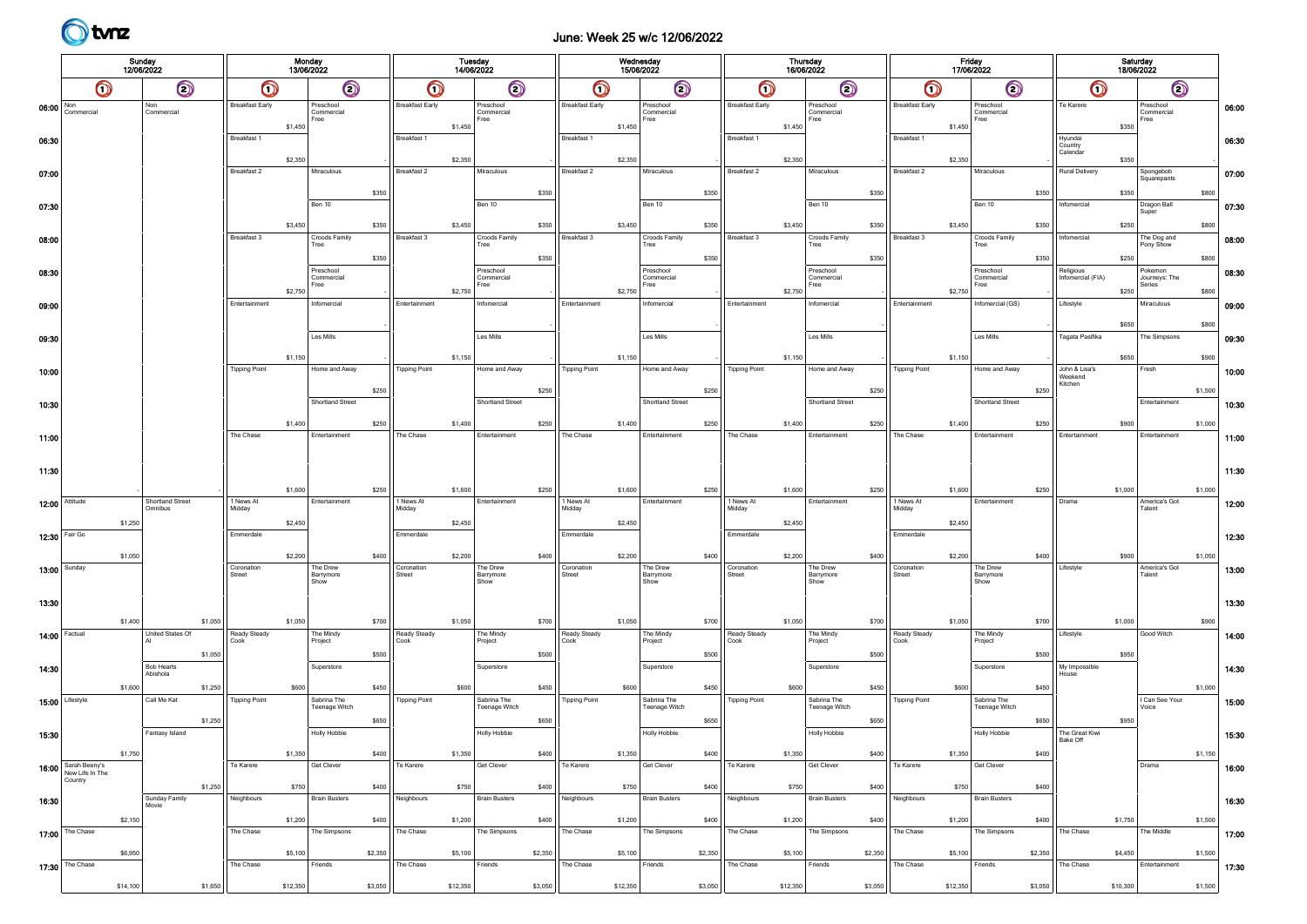

# June: Week 25 w/c 12/06/2022

|                  |                                        | Sunday<br>12/06/2022              |                                |            | Monday<br>13/06/2022      |            |                               |                         | Tuesday<br>14/06/2022 |                                |            |                                    | Wednesday<br>15/06/2022 |                                |            |                         | Thursday<br>16/06/2022 |                                      |                   | Friday<br>17/06/2022                      |          |                                       |            | Saturday<br>18/06/2022              |          |                                |         |       |
|------------------|----------------------------------------|-----------------------------------|--------------------------------|------------|---------------------------|------------|-------------------------------|-------------------------|-----------------------|--------------------------------|------------|------------------------------------|-------------------------|--------------------------------|------------|-------------------------|------------------------|--------------------------------------|-------------------|-------------------------------------------|----------|---------------------------------------|------------|-------------------------------------|----------|--------------------------------|---------|-------|
|                  | $\bm{\bm{\circ}}$<br>$\bm{\mathsf{O}}$ |                                   |                                | $\bigcirc$ |                           | $\bigcirc$ | $\bigcirc$                    |                         | $\bigcirc$            |                                | $\bigcirc$ |                                    | $\odot$                 |                                | $\bigcirc$ |                         | $\bigcirc$             |                                      | $\bm{\mathsf{O}}$ |                                           | $\odot$  |                                       | $\bigcirc$ |                                     | $\odot$  |                                |         |       |
|                  | 18:00 <sup>1</sup> News At 6pm         | 2 Wild: Eden-An<br>Untamed Planet |                                |            | 1 News At 6pm             |            | All New The<br>Simpsons       | 1 News At 6pm           |                       | The Big Bang<br>Theory         |            | 1 News At 6pm                      |                         | The Big Bang<br>Theory         |            | 1 News At 6pm           |                        | The Big Bang<br>Theory               |                   | 1 News At 6pm                             |          | The Big Bang<br>Theory                |            | 1 News At 6pm                       |          | The Cube                       |         | 18:00 |
| 18:30            |                                        |                                   |                                |            |                           |            | \$4,250<br>Home and Away      |                         |                       | Home and Away                  | \$4,100    |                                    |                         | Home and Away                  | \$4,100    |                         |                        | Home and Away                        | \$4,100           |                                           |          | Home and Away                         | \$4,100    |                                     |          |                                |         | 18:30 |
|                  |                                        | \$24,150                          |                                | \$2,300    |                           | \$24,550   | \$8,550                       |                         | \$21,600              |                                | \$8,550    |                                    | \$22,650                |                                | \$8,550    |                         | \$21,400               |                                      | \$8,550           |                                           | \$19,000 |                                       | \$8,550    |                                     | \$16,300 |                                | \$2,350 |       |
|                  | 19:00 Nyundai<br>Country<br>Calendar   | \$21,650                          | <b>Britain's Got</b><br>Talent |            | Seven Sharp               | \$19,300   | Shortland Street              | Seven Sharp             | \$17,050              | Shortland Street               | \$9,500    | Seven Sharp                        | \$17,050                | Shortland Street               | \$13,700   | Seven Sharp             | \$16,200               | Shortland Street                     | \$13,700          | Seven Sharp                               | \$14,350 | Shortland Street                      | \$13,700   | The Wall                            |          | Saturday Family<br>Blockbuster |         | 19:00 |
| 19:30            | Sunday                                 |                                   |                                |            | Fair Go                   |            |                               | The Casketeers          |                       | MasterChef<br>Australia        |            | Give Us A Clue                     |                         | MasterChef<br>Australia        |            | Factual                 |                        | MasterChef<br>Australia              |                   | The Repair<br>Shop                        |          | MasterChef<br>Australia               |            |                                     |          |                                |         | 19:30 |
|                  |                                        |                                   |                                |            | Bradley Walsh &           | \$14,700   | \$11,850<br>MasterChef        | Lap of Luxury           | \$11,500              |                                |            |                                    |                         |                                |            |                         |                        |                                      |                   |                                           |          |                                       |            | Heathrow:                           | \$9,400  |                                |         |       |
| 20:00            |                                        | \$13,400                          |                                | \$8,300    | Son: Breaking<br>Dad      | \$10,700   | Australia                     |                         | \$11,250              |                                | \$9,500    |                                    | \$13,400                |                                | \$7,600    |                         | \$13,400               |                                      | \$8,300           |                                           | \$10,700 |                                       | \$13,700   | <b>Britain's Busiest</b><br>Airport | \$6,350  |                                |         | 20:00 |
| $20:30$ The      | Brokenwood<br>Mysteries                |                                   | Sunday<br>Premiere Movie       |            | Rich House.<br>Poor House |            |                               | First<br>Responders     |                       | <b>NCIS Hawaii</b>             |            | Location.<br>Location.<br>Location |                         | Guessable                      |            | Super Rich<br>Sleepover |                        | Local Factual                        |                   | The Great<br><b>British Sewing</b><br>Bee |          | 8 Out of 10 Cats<br>Does<br>Countdown |            | Saturday<br>Theatre <sup>®</sup>    |          |                                |         | 20:30 |
| 21:00            |                                        |                                   |                                |            |                           |            |                               |                         |                       |                                |            |                                    |                         |                                |            |                         |                        | Factual                              | \$9,950           |                                           |          |                                       |            |                                     |          | Saturday                       | \$5,500 | 21:00 |
|                  |                                        |                                   |                                |            |                           | \$10,700   | \$11,850                      |                         | \$10,700              |                                | \$9,450    |                                    | \$10,700                |                                | \$10,250   |                         | \$8,050                |                                      |                   |                                           | \$7,500  |                                       | \$9,950    |                                     |          | Blockbuster                    |         |       |
| 21:30            |                                        |                                   |                                |            | 20/20                     |            | Aroha Nui: Say I              | Coronation<br>Street    |                       | FBI:<br>International          |            | Coronation<br>Street               |                         | Would I Lie To<br>You?         |            | Coronation<br>Street    |                        |                                      |                   | The World's<br>Most<br>Extraordinary      |          | Dinner Date                           |            |                                     |          |                                |         | 21:30 |
| 22:00            |                                        |                                   |                                |            |                           |            | \$4,950<br>Naked Attraction   |                         |                       |                                |            |                                    |                         | 8 Out of 10 Cats<br>Does       | \$4,500    |                         |                        | Booze Patrol                         | \$9,950           | Homes                                     |          |                                       |            |                                     |          |                                |         | 22:00 |
| 22:30   For Life |                                        | \$12,050                          | The Girl In The                | \$6,750    | 1 News Tonight            | \$4,750    | \$2,700<br>Drama              | 1 News Tonight          | \$6,350               | CSI: Crime                     | \$5,650    | 1 News Tonight                     | \$6,350                 | Countdown                      |            | 1 News Tonight          | \$6,350                | Local Factual                        | \$9,950           | 1 News Tonight                            | \$4,000  | Unreal                                | \$5,000    | Drama                               | \$8,050  | Entertainment                  | \$5,750 |       |
|                  |                                        |                                   | Woods                          |            |                           | \$2,450    | \$2,650                       |                         | \$2,450               | Scene<br>nvestigation          |            |                                    | \$2,450                 |                                | \$2,250    |                         | \$2,450                |                                      | \$1,000           |                                           | \$2,450  |                                       |            |                                     |          |                                | \$5,750 | 22:30 |
| 23:00            |                                        |                                   |                                |            | <b>Shortland Street</b>   |            | Two And A Half                | <b>Shortland Street</b> |                       |                                |            | Shortland Street                   |                         | Mom                            |            | Shortland Street        |                        | CSI: Crime<br>Scene<br>Investigation |                   | Shortland Street                          |          |                                       |            |                                     |          | Movie                          |         | 23:00 |
| 23:30            | Clarice                                | \$2,750                           | Homicide For                   | \$2,000    |                           |            | \$2,250<br>2 Broke Girls      | Sunday                  | \$900                 | CSI: Crime                     | \$1,850    | Seal Team                          | \$900                   | Mom                            | \$1,450    | It's Your Fault         | \$900                  |                                      |                   | Good With                                 | \$900    | Love Life                             | \$1,700    | Drama                               | \$1,100  |                                |         | 23:30 |
|                  |                                        |                                   | The Holidays                   |            |                           | \$900      | \$1,000                       |                         |                       | Scene<br>Investigation         |            |                                    |                         |                                | \$1,100    | I'm Fat                 |                        |                                      | \$700             | Wood                                      |          |                                       | \$650      |                                     |          |                                |         |       |
| 24:00            |                                        |                                   |                                |            | Q + A with Jack<br>Tame   |            | 2 Broke Girls                 |                         |                       |                                |            |                                    |                         | Mom                            |            |                         |                        | CSI: Crime<br>Scene<br>Investigation |                   |                                           |          | Kung Fu                               |            |                                     |          |                                |         | 24:00 |
| 24:30            | Infomercial                            | \$600                             | Commercial<br>Free             | \$900      |                           |            | \$1,000<br>Commercial<br>Free | Commercial<br>Free      | \$900                 | Commercial<br>Free             | \$1,850    | Commercial<br>Free                 | \$900                   | Commercial<br>Free             | \$1,100    | Commercial<br>Free      | \$900                  | Commercial<br>Free                   | \$450             | Commercial<br>Free                        | \$900    | Commercial<br>Free                    | \$650      | Commercial<br>Free                  | \$450    | Commercial<br>Free             | \$1,550 | 24:30 |
|                  | Infomercial (AH)                       | \$250                             |                                |            | Commercial                | \$400      |                               |                         |                       |                                |            |                                    |                         |                                |            |                         |                        |                                      |                   |                                           |          |                                       |            |                                     |          |                                |         |       |
| 25:00            |                                        | \$250                             |                                |            | Free                      |            |                               |                         |                       |                                |            |                                    |                         |                                |            |                         |                        |                                      |                   |                                           |          |                                       |            |                                     |          |                                |         | 25:00 |
| 25:30            | Infomercial                            |                                   |                                |            | Infomercial               |            |                               | Infomercial             |                       |                                |            | Infomercial                        |                         |                                |            | Infomercial             |                        |                                      |                   |                                           |          |                                       |            |                                     |          |                                |         | 25:30 |
|                  | 26:00   Infomercial                    | \$250                             |                                |            | Infomercial               | \$250      | Infomercial                   | Infomercial             | \$250                 | Infomercial                    |            | Infomercial                        | \$250                   | Infomercial                    |            | Infomercial             | \$250                  | Infomercial                          |                   | Infomercial                               |          | Infomercial (GS)                      |            |                                     |          |                                |         | 26:00 |
|                  |                                        | \$250                             |                                |            |                           | \$250      |                               |                         | \$250                 |                                |            |                                    | \$250                   |                                |            |                         | \$250                  |                                      |                   |                                           | \$250    |                                       |            |                                     |          |                                |         |       |
| 26:30            | Infomercial                            | \$250                             |                                |            | Infomercial               | \$250      | Infomercial                   | Infomercial             | \$250                 | Infomercial                    |            | Infomercial                        | \$250                   | Infomercial                    |            | Infomercial             | \$250                  | Infomercial                          |                   | Infomercial                               | \$250    | Infomercial (GS)                      |            |                                     |          |                                |         | 26:30 |
|                  | 27:00 Informercial                     |                                   |                                |            | Infomercial               |            | Commercial<br>Free            | Infomercial             |                       | Commercial<br>Free             |            | Infomercial                        |                         | Commercial<br>Free             |            | Infomercial             |                        | Commercial<br>Free                   |                   | Infomercial                               |          | Commercial<br>Free                    |            | Infomercial                         |          |                                |         | 27:00 |
| 27:30            | Infomercial                            | \$250                             |                                |            | Infomercial               | \$250      |                               | Infomercial             | \$250                 |                                |            | Infomercial                        | \$250                   |                                |            | Infomercial             | \$250                  |                                      |                   | Infomercial                               | \$250    |                                       |            | Infomercial                         | \$250    |                                |         | 27:30 |
|                  |                                        | \$250                             |                                |            |                           | \$250      |                               |                         | \$250                 |                                |            |                                    | \$250                   |                                |            |                         | \$250                  |                                      |                   |                                           | \$250    |                                       |            |                                     | \$250    |                                |         |       |
|                  | $28:00$   Informercial                 |                                   | Infomercial                    |            | Infomercial               |            |                               | Infomercial             |                       |                                |            | Infomercial                        |                         |                                |            | Infomercial             |                        |                                      |                   | Infomercial                               |          |                                       |            | Infomercial                         |          |                                |         | 28:00 |
| 28:30            | Infomercial                            | \$250                             | Religious<br>Infomercial (HC)  |            | Infomercial               | \$250      |                               | Infomercial             | \$250                 |                                |            | Infomercial                        | \$250                   |                                |            | Infomercial             | \$250                  |                                      |                   | Infomercial                               | \$250    |                                       |            | Infomercial                         | \$250    |                                |         | 28:30 |
|                  |                                        | \$250                             |                                |            |                           | \$250      |                               |                         | \$250                 |                                |            |                                    | \$250                   |                                |            |                         | \$250                  |                                      |                   |                                           | \$250    |                                       |            |                                     | \$250    |                                |         |       |
|                  | 29:00   Infomercial                    |                                   | Infomercial                    |            | Infomercial               |            | Infomercial                   | Infomercial             |                       | Infomercial                    |            | Infomercial                        |                         | Infomercial                    |            | Infomercial             |                        | Infomercial                          |                   | Infomercial                               |          |                                       |            | Infomercial                         |          | Religious<br>Infomercial (TM)  |         | 29:00 |
|                  | 29:30 Infomercial                      | \$250                             | Infomercial                    |            | Commercial<br>Free        | \$250      | Religious<br>Infomercial      | Commercial<br>Free      | \$250                 | Religious<br>Infomercial (FIA) |            | Commercial<br>Free                 | \$250                   | Religious<br>Infomercial (FIA) |            | Commercial<br>Free      | \$250                  | Religious<br>Infomercial (FIA)       |                   | Religious<br>Infomercial (IJ)             | \$250    |                                       |            | Religious<br>Infomercial<br>(LTW)   | \$250    | Religious<br>Infomercial (HC)  |         | 29:30 |
|                  |                                        | \$250                             |                                |            |                           |            | (LTW)                         |                         |                       |                                |            |                                    |                         |                                |            |                         |                        |                                      |                   |                                           | \$250    |                                       |            |                                     | \$250    |                                |         |       |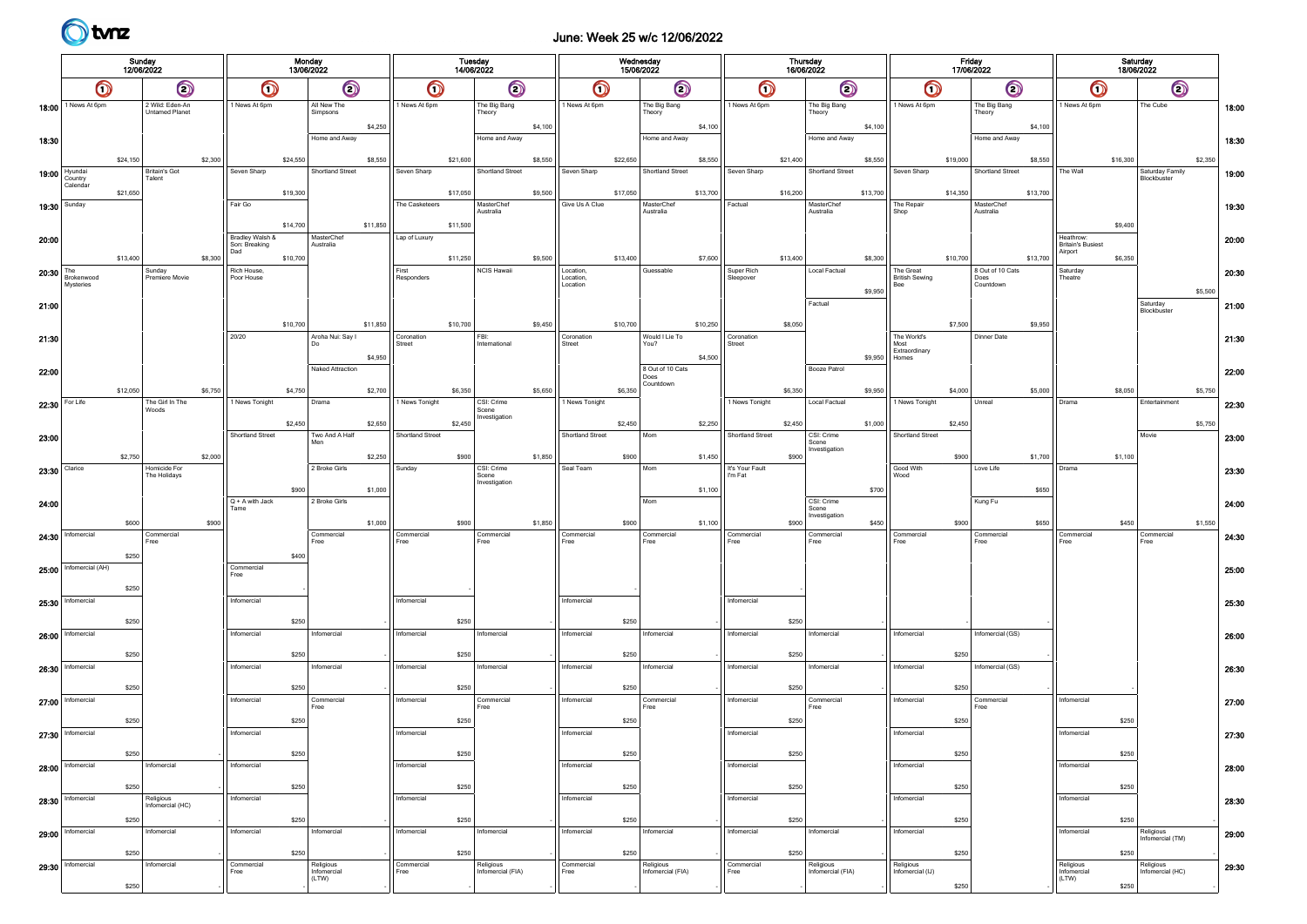# June: Week 26 w/c 19/06/2022

|                                  | Sunday<br>19/06/2022           |          |                                          |                        |                   | Monday<br>20/06/2022            |         |                        | Tuesday<br>21/06/2022 |                                 |         |                        | Wednesday<br>22/06/2022 |                                 |         |                        |          | Thursday<br>23/06/2022          |         |                        | Friday<br>24/06/2022 |                                 |         |                                     | Saturday<br>25/06/2022 |                                    |         |       |
|----------------------------------|--------------------------------|----------|------------------------------------------|------------------------|-------------------|---------------------------------|---------|------------------------|-----------------------|---------------------------------|---------|------------------------|-------------------------|---------------------------------|---------|------------------------|----------|---------------------------------|---------|------------------------|----------------------|---------------------------------|---------|-------------------------------------|------------------------|------------------------------------|---------|-------|
|                                  | $\bm{\mathsf{O}}$              | $\odot$  |                                          |                        | $\bm{\mathsf{O}}$ | $\circledcirc$                  |         | $\bm{\mathsf{O}}$      |                       | $\odot$                         |         | $\bigcirc$             |                         | $\odot$                         |         | $\bm{\mathsf{O}}$      |          | $\bm{\mathsf{\odot}}$           |         | $\bullet$              |                      | $\odot$                         |         | $\bigcirc$                          |                        | $\bigcirc$                         |         |       |
| $06:00$ $\sqrt{\frac{Non}{Con}}$ | Commercial                     |          | Non<br>Commercial                        | <b>Breakfast Early</b> | \$1,450           | Preschool<br>Commercial<br>Free |         | <b>Breakfast Early</b> | \$1,450               | Preschool<br>Commercial<br>Free |         | <b>Breakfast Early</b> | \$1,450                 | Preschool<br>Commercial<br>Free |         | <b>Breakfast Early</b> | \$1,450  | Preschool<br>Commercial<br>Free |         | <b>Breakfast Early</b> | \$1,450              | Preschool<br>Commercial<br>Free |         | Te Karere                           | \$350                  | Preschool<br>Commercial<br>Free    |         | 06:00 |
| 06:30                            |                                |          |                                          | Breakfast 1            | \$2,350           |                                 |         | Breakfast 1            | \$2,350               |                                 |         | Breakfast 1            | \$2,350                 |                                 |         | Breakfast 1            | \$2,350  |                                 |         | Breakfast 1            | \$2,350              |                                 |         | Hyundai<br>Country<br>Calendar      | \$350                  |                                    |         | 06:30 |
| 07:00                            |                                |          |                                          | Breakfast 2            |                   | Miraculous                      |         | Breakfast 2            |                       | Miraculous                      |         | Breakfast 2            |                         | Miraculous                      |         | Breakfast 2            |          | Miraculous                      |         | Breakfast 2            |                      | Miraculous                      |         | <b>Rural Delivery</b>               |                        | Spongebob<br>Squarepants           |         | 07:00 |
| 07:30                            |                                |          |                                          |                        |                   | Ben 10                          | \$350   |                        |                       | Ben 10                          | \$350   |                        |                         | Ben 10                          | \$350   |                        |          | Ben 10                          | \$350   |                        |                      | Ben 10                          | \$350   | Infomercial                         | \$350                  | Dragon Ball<br>Super               | \$800   | 07:30 |
| 08:00                            |                                |          |                                          | Breakfast 3            | \$3,450           | Croods Family                   | \$350   | Breakfast 3            | \$3,450               | Croods Family                   | \$350   | Breakfast 3            | \$3,450                 | Croods Family                   | \$350   | Breakfast 3            | \$3,450  | Croods Family                   | \$350   | Breakfast 3            | \$3,450              | Croods Family                   | \$350   | Infomercial                         | \$250                  | The Dog and                        | \$800   | 08:00 |
|                                  |                                |          |                                          |                        |                   | Tree                            | \$350   |                        |                       | Tree                            | \$350   |                        |                         | Tree                            | \$350   |                        |          | Tree                            | \$350   |                        |                      | Tree                            | \$350   |                                     | \$250                  | Pony Show                          | \$800   |       |
| 08:30                            |                                |          |                                          |                        |                   | Preschool<br>Commercial<br>Free |         |                        |                       | Preschool<br>Commercial<br>Free |         |                        |                         | Preschool<br>Commercial<br>Free |         |                        |          | Preschool<br>Commercial<br>Free |         |                        |                      | Preschool<br>Commercia<br>Free  |         | Religious<br>Infomercial (FIA)      |                        | Pokemon<br>Journeys: The<br>Series |         | 08:30 |
| 09:00                            |                                |          |                                          | Entertainment          | \$2,750           | Infomercial                     |         | Entertainment          | \$2,750               | Infomercial                     |         | Entertainment          | \$2,750                 | Infomercial                     |         | Entertainment          | \$2,750  | Infomercial                     |         | Entertainment          | \$2,750              | Infomercial (GS)                |         | Lifestyle                           | \$250                  | Miraculous                         | \$800   | 09:00 |
| 09:30                            |                                |          |                                          |                        |                   | Les Mills                       |         |                        |                       | Les Mills                       |         |                        |                         | Les Mills                       |         |                        |          | Les Mills                       |         |                        |                      | Les Mills                       |         | Tagata Pasifika                     | \$650                  | The Simpsons                       | \$800   | 09:30 |
|                                  |                                |          |                                          |                        | \$1,150           |                                 |         |                        | \$1,150               |                                 |         |                        | \$1,150                 |                                 |         |                        | \$1,150  |                                 |         |                        | \$1,150              |                                 |         |                                     | \$650                  |                                    | \$900   |       |
| 10:00                            |                                |          |                                          | <b>Tipping Point</b>   |                   | Home and Away                   | \$250   | <b>Tipping Point</b>   |                       | Home and Away                   | \$250   | <b>Tipping Point</b>   |                         | Home and Away                   | \$250   | <b>Tipping Point</b>   |          | Home and Away                   | \$250   | <b>Tipping Point</b>   |                      | Home and Away                   | \$250   | John & Lisa's<br>Weekend<br>Kitchen |                        | Fresh                              | \$1,500 | 10:00 |
| 10:30                            |                                |          |                                          |                        |                   | Shortland Street                |         |                        |                       | Shortland Street                |         |                        |                         | Shortland Street                |         |                        |          | Shortland Street                |         |                        |                      | Shortland Street                |         |                                     |                        | Entertainment                      |         | 10:30 |
| 11:00                            |                                |          |                                          | The Chase              | \$1,400           | Entertainment                   | \$250   | The Chase              | \$1,400               | Entertainment                   | \$250   | The Chase              | \$1,400                 | Entertainment                   | \$250   | The Chase              | \$1,400  | Entertainment                   | \$250   | The Chase              | \$1,400              | Entertainment                   | \$250   | Entertainment                       | \$900                  | Entertainment                      | \$1,000 | 11:00 |
| 11:30                            |                                |          |                                          |                        |                   |                                 |         |                        |                       |                                 |         |                        |                         |                                 |         |                        |          |                                 |         |                        |                      |                                 |         |                                     |                        |                                    |         | 11:30 |
|                                  |                                |          |                                          |                        | \$1,600           |                                 | \$250   |                        | \$1,600               |                                 | \$250   |                        | \$1,600                 |                                 | \$250   |                        | \$1,600  |                                 | \$250   |                        | \$1,600              |                                 | \$250   |                                     | \$1,000                |                                    | \$1,000 |       |
| 12:00                            | Attitude                       | \$1,250  | Shortland Street<br>Omnibus              | 1 News At<br>Midday    | \$2,450           | Entertainment                   |         | 1 News At<br>Midday    | \$2,450               | Entertainment                   |         | 1 News At<br>Midday    | \$2,450                 | Entertainment                   |         | 1 News At<br>Midday    | \$2,450  | Entertainment                   |         | 1 News At<br>Midday    | \$2,450              | Entertainment                   |         | Drama                               |                        | America's Got<br>Talent            |         | 12:00 |
| 12:30                            | Fair Go                        |          |                                          | Emmerdale              |                   |                                 |         | Emmerdale              |                       |                                 |         | Emmerdale              |                         |                                 |         | Emmerdale              |          |                                 |         | Emmerdale              |                      |                                 |         |                                     |                        |                                    |         | 12:30 |
| 13:00                            | Sunday                         | \$1,050  |                                          | Coronation<br>Street   | \$2,200           | The Drew<br>Barrymore           | \$400   | Coronation<br>Street   | \$2,200               | The Drew<br>Barrymore           | \$400   | Coronation<br>Street   | \$2,200                 | The Drew<br>Barrymore           | \$400   | Coronation<br>Street   | \$2,200  | The Drew<br>Barrymore           | \$400   | Coronation<br>Street   | \$2,200              | The Drew<br>Barrymore           | \$400   | Lifestyle                           | \$900                  | America's Got<br>Talent            | \$1,050 | 13:00 |
|                                  |                                |          |                                          |                        |                   | Show                            |         |                        |                       | Show                            |         |                        |                         | Show                            |         |                        |          | Show                            |         |                        |                      | Show                            |         |                                     |                        |                                    |         |       |
| 13:30                            |                                | \$1,400  | \$1,050                                  |                        | \$1,050           |                                 | \$700   |                        | \$1,050               |                                 | \$700   |                        | \$1,050                 |                                 | \$700   |                        | \$1,050  |                                 | \$700   |                        | \$1,050              |                                 | \$700   |                                     | \$1,000                |                                    | \$900   | 13:30 |
| 14:00                            | Factual                        |          | United States Of                         | Ready Steady<br>Cook   |                   | The Mindy<br>Project            |         | Ready Steady<br>Cook   |                       | The Mindy<br>Project            |         | Ready Steady<br>Cook   |                         | The Mindy<br>Project            |         | Ready Steady<br>Cook   |          | The Mindy<br>Project            |         | Ready Steady<br>Cook   |                      | The Mindy<br>Project            |         | Lifestyle                           |                        | Good Witch                         |         | 14:00 |
| 14:30                            |                                |          | \$1,050<br><b>Bob Hearts</b><br>Abishola |                        |                   | Superstore                      | \$500   |                        |                       | Superstore                      | \$500   |                        |                         | Superstore                      | \$500   |                        |          | Superstore                      | \$500   |                        |                      | Superstore                      | \$500   | My Impossible<br>House              | \$950                  |                                    |         | 14:30 |
| 15:00                            | Lifestyle                      | \$1,600  | \$1,250<br>Call Me Kat                   | <b>Tipping Point</b>   | \$600             | Sabrina The                     | \$450   | <b>Tipping Point</b>   | \$600                 | Sabrina The                     | \$450   | <b>Tipping Point</b>   | \$600                   | Sabrina The                     | \$450   | <b>Tipping Point</b>   | \$600    | Sabrina The                     | \$450   | <b>Tipping Point</b>   | \$600                | Sabrina The                     | \$450   |                                     |                        | I Can See Your                     | \$1,000 | 15:00 |
|                                  |                                |          | \$1,250                                  |                        |                   | Teenage Witch                   | \$650   |                        |                       | Teenage Witch                   | \$650   |                        |                         | Teenage Witch                   | \$650   |                        |          | Teenage Witch                   | \$650   |                        |                      | Teenage Witch                   | \$650   |                                     | \$950                  | Voice                              |         |       |
| 15:30                            |                                | \$1,750  | Fantasy Island                           |                        | \$1,350           | <b>Holly Hobbie</b>             | \$400   |                        | \$1,350               | <b>Holly Hobbie</b>             | \$400   |                        | \$1,350                 | <b>Holly Hobbie</b>             | \$400   |                        | \$1,350  | <b>Holly Hobbie</b>             | \$400   |                        | \$1,350              | <b>Holly Hobbie</b>             | \$400   | The Great Kiwi<br>Bake Off          |                        |                                    | \$1,150 | 15:30 |
|                                  | 16:00 Sarah Beeny's<br>Country |          |                                          | Te Karere              |                   | Get Clever                      |         | Te Karere              |                       | Get Clever                      |         | Te Karere              |                         | Get Clever                      |         | Te Karere              |          | Get Clever                      |         | Te Karere              |                      | Get Clever                      |         |                                     |                        | Drama                              |         | 16:00 |
| 16:30                            |                                |          | \$1,250<br>Sunday Family<br>Movie        | Neighbours             | \$750             | <b>Brain Busters</b>            | \$400   | Neighbours             | \$750                 | <b>Brain Busters</b>            | \$400   | Neighbours             | \$750                   | <b>Brain Busters</b>            | \$400   | Neighbours             | \$750    | <b>Brain Busters</b>            | \$400   | Neighbours             | \$750                | <b>Brain Busters</b>            | \$400   |                                     |                        |                                    |         | 16:30 |
|                                  | $17:00$ The Chase              | \$2,150  |                                          | The Chase              | \$1,200           | The Simpsons                    | \$400   | The Chase              | \$1,200               | The Simpsons                    | \$400   | The Chase              | \$1,200                 | The Simpsons                    | \$400   | The Chase              | \$1,200  | The Simpsons                    | \$400   | The Chase              | \$1,200              | The Simpsons                    | \$400   | The Chase                           | \$1,750                | The Middle                         | \$1,500 | 17:00 |
|                                  |                                | \$6,950  |                                          |                        | \$5,100           |                                 | \$2,350 |                        | \$5,100               |                                 | \$2,350 |                        | \$5,100                 |                                 | \$2,350 |                        | \$5,100  |                                 | \$2,350 |                        | \$5,100              |                                 | \$2,350 |                                     | \$4,450                |                                    | \$1,500 |       |
|                                  | 17:30 The Chase                | \$14,100 | \$1,650                                  | The Chase              | \$12,350          | Friends                         | \$3,050 | The Chase              | \$12,350              | Friends                         | \$3,050 | The Chase              | \$12,350                | Friends                         | \$3,050 | The Chase              | \$12,350 | Friends                         | \$3,050 | The Chase              | \$12,350             | Friends                         | \$3,050 | The Chase                           | \$10,300               | Entertainment                      | \$1,500 | 17:30 |
|                                  |                                |          |                                          |                        |                   |                                 |         |                        |                       |                                 |         |                        |                         |                                 |         |                        |          |                                 |         |                        |                      |                                 |         |                                     |                        |                                    |         |       |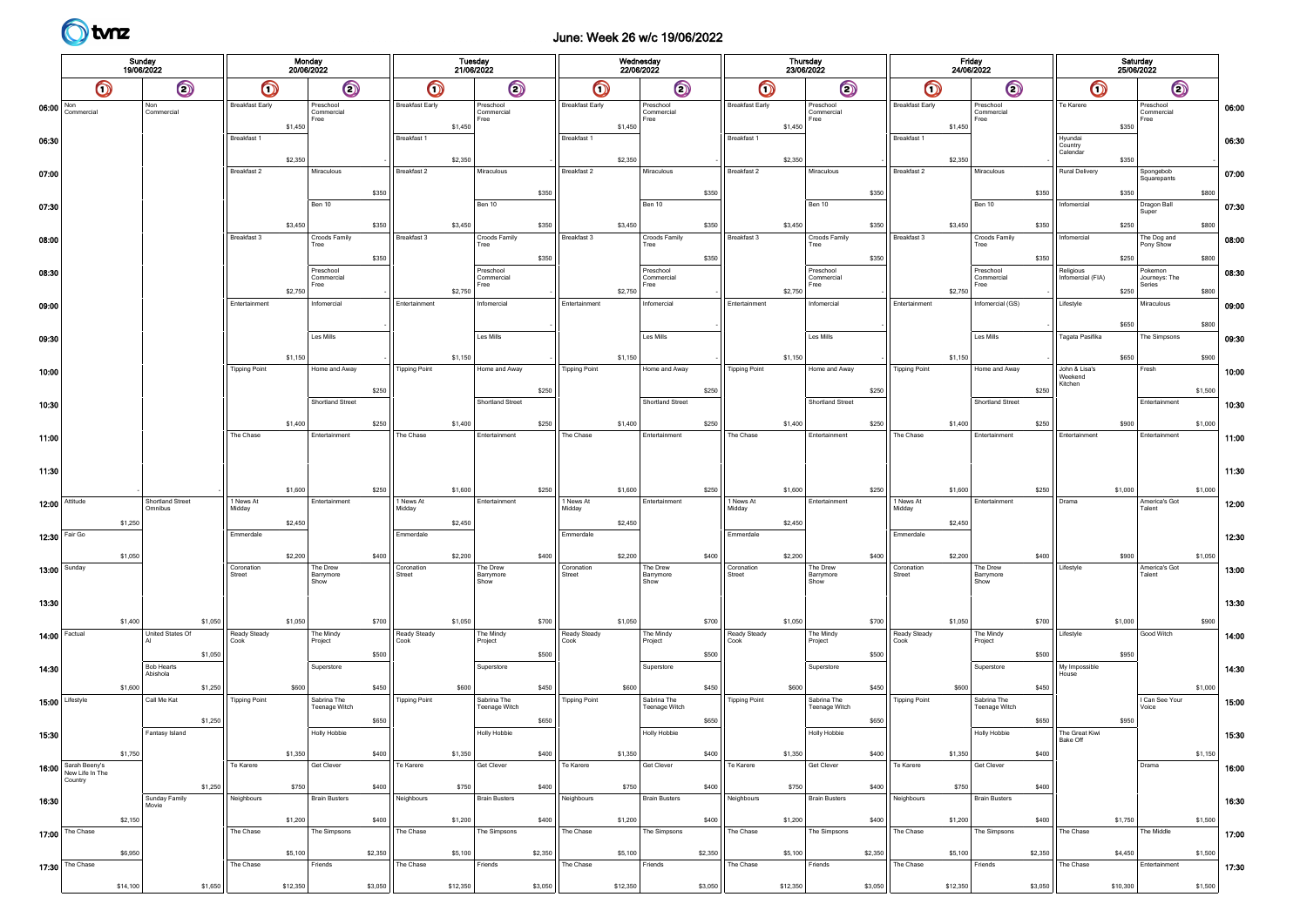

## June: Week 26 w/c 19/06/2022

|                  |                                            | Sunday<br>19/06/2022              |                                |            | Monday<br>20/06/2022                    |            |                              |                         | Tuesday<br>21/06/2022 |                                      |            |                        | Wednesday<br>22/06/2022 |                                |            | Thursday<br>23/06/2022     |                   |                                |                   | Friday<br>24/06/2022               |          |                          |            | Saturday<br>25/06/2022                           |          |                                |         |       |
|------------------|--------------------------------------------|-----------------------------------|--------------------------------|------------|-----------------------------------------|------------|------------------------------|-------------------------|-----------------------|--------------------------------------|------------|------------------------|-------------------------|--------------------------------|------------|----------------------------|-------------------|--------------------------------|-------------------|------------------------------------|----------|--------------------------|------------|--------------------------------------------------|----------|--------------------------------|---------|-------|
|                  | $\bm{\mathsf{\odot}}$<br>$\bm{\mathsf{O}}$ |                                   |                                | $\bigcirc$ |                                         | $\bigcirc$ | $\bigcirc$                   |                         | $\bigcirc$            |                                      | $\bigcirc$ |                        | $\odot$                 |                                | $\bigcirc$ |                            | $\bm{\bm{\odot}}$ |                                | $\bm{\mathsf{O}}$ |                                    | $\odot$  |                          | $\bigcirc$ |                                                  | $\odot$  |                                |         |       |
|                  | 18:00 <sup>1</sup> News At 6pm             | 2 Wild: Eden-An<br>Untamed Planet |                                |            | 1 News At 6pm                           |            | All New The<br>Simpsons      | 1 News At 6pm           |                       | The Big Bang<br>Theory               |            | 1 News At 6pm          |                         | The Big Bang<br>Theory         |            | 1 News At 6pm              |                   | The Big Bang<br>Theory         |                   | 1 News At 6pm                      |          | The Big Bang<br>Theory   |            | 1 News At 6pm                                    |          | The Cube                       |         | 18:00 |
| 18:30            |                                            |                                   |                                |            |                                         |            | \$4,250<br>Home and Away     |                         |                       | Home and Away                        | \$4,100    |                        |                         | Home and Away                  | \$4,100    |                            |                   | Home and Away                  | \$4,100           |                                    |          | Home and Away            | \$4,100    |                                                  |          |                                |         | 18:30 |
|                  |                                            | \$24,150                          |                                | \$2,300    |                                         | \$24,550   | \$8,550                      |                         | \$21,600              |                                      | \$8,550    |                        | \$22,650                |                                | \$8,550    |                            | \$21,400          |                                | \$8,550           |                                    | \$19,000 |                          | \$8,550    |                                                  | \$16,300 |                                | \$2,350 |       |
|                  | 19:00 Nyundai<br>Country<br>Calendar       |                                   | <b>Britain's Got</b><br>Talent |            | Seven Sharp                             |            | Shortland Street             | Seven Sharp             |                       | Shortland Street                     |            | Seven Sharp            |                         | Shortland Street               |            | Seven Sharp                |                   | Shortland Street               |                   | Seven Sharp                        |          | Shortland Street         |            | The Wall                                         |          | Saturday Family<br>Blockbuster |         | 19:00 |
| 19:30            | Sunday                                     | \$21,650                          |                                |            | Fair Go                                 | \$19,300   |                              | The Casketeers          | \$17,050              | MasterChef                           | \$9,500    | Give Us A Clue         | \$17,050                | MasterChef                     | \$13,700   | Factual                    | \$16,200          | MasterChef                     | \$13,700          | The Repair                         | \$14,350 | MasterChef               | \$13,700   |                                                  |          |                                |         | 19:30 |
|                  |                                            |                                   |                                |            |                                         | \$14,700   | \$11,850                     |                         | \$11,500              | Australia                            |            |                        |                         | Australia                      |            |                            |                   | Australia                      |                   | Shop                               |          | Australia                |            |                                                  | \$9,400  |                                |         |       |
| 20:00            |                                            |                                   |                                |            | Bradley Walsh &<br>Son: Breaking<br>Dad |            | MasterChef<br>Australia      | Lap of Luxury           |                       |                                      |            |                        |                         |                                |            |                            |                   |                                |                   |                                    |          |                          |            | Heathrow:<br><b>Britain's Busiest</b><br>Airport |          |                                |         | 20:00 |
| $20:30$ The      | Brokenwood                                 | \$13,400                          | Sunday<br>Premiere Movie       | \$8,300    | Rich House.<br>Poor House               | \$10,700   |                              | First<br>Responders     | \$11,250              | <b>NCIS Hawaii</b>                   | \$9,500    | Location.<br>Location. | \$13,400                | Guessable                      | \$7,600    | Super Rich<br>Sleepover    | \$13,400          | Local Factual                  | \$8,300           | The Great<br><b>British Sewing</b> | \$10,700 | 8 Out of 10 Cats<br>Does | \$13,700   | Saturday<br>Theatre <sup>®</sup>                 | \$6,350  |                                |         | 20:30 |
|                  | Mysteries                                  |                                   |                                |            |                                         |            |                              |                         |                       |                                      |            | Location               |                         |                                |            |                            |                   |                                | \$9,950           | Bee                                |          | Countdown                |            |                                                  |          |                                | \$5,500 |       |
| 21:00            |                                            |                                   |                                |            |                                         | \$10,700   |                              |                         | \$10,700              |                                      |            |                        | \$10,700                |                                |            |                            |                   | Factual                        |                   |                                    | \$7,500  |                          |            |                                                  |          | Saturday<br>Blockbuster        |         | 21:00 |
| 21:30            |                                            |                                   |                                |            | 20/20                                   |            | \$11,850<br>Aroha Nui: Say I | Coronation<br>Street    |                       | FBI:<br>International                | \$9,450    | Coronation<br>Street   |                         | Would I Lie To<br>You?         | \$10,250   | Coronation<br>Street       | \$8,050           |                                |                   | The World's<br>Most                |          | Dinner Date              | \$9,950    |                                                  |          |                                |         | 21:30 |
|                  |                                            |                                   |                                |            |                                         |            | \$4,950<br>Naked Attraction  |                         |                       |                                      |            |                        |                         | 8 Out of 10 Cats               | \$4,500    |                            |                   |                                | \$9,950           | Extraordinary<br>Homes             |          |                          |            |                                                  |          |                                |         |       |
| 22:00            |                                            | \$12,050                          |                                | \$6,750    |                                         | \$4,750    | \$2,700                      |                         | \$6,350               |                                      | \$5,650    |                        | \$6,350                 | Does<br>Countdown              |            |                            | \$6,350           | Booze Patrol                   | \$9,950           |                                    | \$4,000  |                          | \$5,000    |                                                  | \$8,050  |                                | \$5,750 | 22:00 |
| 22:30   For Life |                                            |                                   | The Girl In The<br>Woods       |            | 1 News Tonight                          |            | Drama                        | 1 News Tonight          |                       | CSI: Crime<br>Scene                  |            | 1 News Tonight         |                         |                                |            | 1 News Tonight             |                   | Local Factual                  |                   | 1 News Tonight                     |          | Unreal                   |            | Drama                                            |          | Entertainment                  |         | 22:30 |
|                  |                                            |                                   |                                |            | <b>Shortland Street</b>                 | \$2,450    | \$2,650<br>Two And A Half    | <b>Shortland Street</b> | \$2,450               | nvestigation                         |            | Shortland Street       | \$2,450                 | Mom                            | \$2,250    | Shortland Street           | \$2,450           | CSI: Crime                     | \$1,000           | Shortland Street                   | \$2,450  |                          |            |                                                  |          | Movie                          | \$5,750 |       |
| 23:00            |                                            | \$2,750                           |                                | \$2,000    |                                         |            | \$2,250                      |                         | \$900                 |                                      | \$1,850    |                        | \$900                   |                                | \$1,450    |                            | \$900             | Scene<br>Investigation         |                   |                                    | \$900    |                          | \$1,700    |                                                  | \$1,100  |                                |         | 23:00 |
| 23:30            | Clarice                                    |                                   | Homicide For<br>The Holidays   |            |                                         |            | 2 Broke Girls                | Sunday                  |                       | CSI: Crime<br>Scene<br>Investigation |            | Seal Team              |                         | Mom                            |            | It's Your Fault<br>I'm Fat |                   |                                |                   | Good With<br>Wood                  |          | Love Life                |            | Drama                                            |          |                                |         | 23:30 |
| 24:00            |                                            |                                   |                                |            | $Q + A$ with Jack                       | \$900      | \$1,000<br>2 Broke Girls     |                         |                       |                                      |            |                        |                         | Mom                            | \$1,100    |                            |                   | CSI: Crime                     | \$700             |                                    |          | Kung Fu                  | \$650      |                                                  |          |                                |         | 24:00 |
|                  |                                            | \$600                             |                                | \$900      | Tame                                    |            | \$1,000                      |                         | \$900                 |                                      | \$1,850    |                        | \$900                   |                                | \$1,100    |                            | \$900             | Scene<br>Investigation         | \$450             |                                    | \$900    |                          | \$650      |                                                  | \$450    |                                | \$1,550 |       |
| 24:30            | Infomercial                                |                                   | Commercial<br>Free             |            |                                         |            | Commercial<br>Free           | Commercial<br>Free      |                       | Commercial<br>Free                   |            | Commercial<br>Free     |                         | Commercial<br>Free             |            | Commercial<br>Free         |                   | Commercial<br>Free             |                   | Commercial<br>Free                 |          | Commercial<br>Free       |            | Commercial<br>Free                               |          | Commercial<br>Free             |         | 24:30 |
| 25:00            | Infomercial (AH)                           | \$250                             |                                |            | Commercial<br>Free                      | \$400      |                              |                         |                       |                                      |            |                        |                         |                                |            |                            |                   |                                |                   |                                    |          |                          |            |                                                  |          |                                |         | 25:00 |
|                  |                                            | \$250                             |                                |            |                                         |            |                              |                         |                       |                                      |            |                        |                         |                                |            |                            |                   |                                |                   |                                    |          |                          |            |                                                  |          |                                |         |       |
| 25:30            | Infomercial                                |                                   |                                |            | Infomercial                             | \$250      |                              | Infomercial             | \$250                 |                                      |            | Infomercial            | \$250                   |                                |            | Infomercial                |                   |                                |                   |                                    |          |                          |            |                                                  |          |                                |         | 25:30 |
|                  | 26:00   Infomercial                        | \$250                             |                                |            | Infomercial                             |            | Infomercial                  | Infomercial             |                       | Infomercial                          |            | Infomercial            |                         | Infomercial                    |            | Infomercial                | \$250             | Infomercial                    |                   | Infomercial                        |          | Infomercial (GS)         |            |                                                  |          |                                |         | 26:00 |
|                  | Infomercial                                | \$250                             |                                |            | Infomercial                             | \$250      | Infomercial                  | Infomercial             | \$250                 | Infomercial                          |            | Infomercial            | \$250                   | Infomercial                    |            | Infomercial                | \$250             | Infomercial                    |                   | Infomercial                        | \$250    | Infomercial (GS)         |            |                                                  |          |                                |         |       |
| 26:30            |                                            | \$250                             |                                |            |                                         | \$250      |                              |                         | \$250                 |                                      |            |                        | \$250                   |                                |            |                            | \$250             |                                |                   |                                    | \$250    |                          |            |                                                  |          |                                |         | 26:30 |
|                  | 27:00 Informercial                         |                                   |                                |            | Infomercial                             |            | Commercial<br>Free           | Infomercial             |                       | Commercial<br>Free                   |            | Infomercial            |                         | Commercial<br>Free             |            | Infomercial                |                   | Commercial<br>Free             |                   | Infomercial                        |          | Commercial<br>Free       |            | Infomercial                                      |          |                                |         | 27:00 |
| 27:30            | Infomercial                                | \$250                             |                                |            | Infomercial                             | \$250      |                              | Infomercial             | \$250                 |                                      |            | Infomercial            | \$250                   |                                |            | Infomercial                | \$250             |                                |                   | Infomercial                        | \$250    |                          |            | Infomercial                                      | \$250    |                                |         | 27:30 |
|                  |                                            | \$250                             |                                |            |                                         | \$250      |                              |                         | \$250                 |                                      |            |                        | \$250                   |                                |            |                            | \$250             |                                |                   |                                    | \$250    |                          |            |                                                  | \$250    |                                |         |       |
|                  | $28:00$   Informercial                     |                                   | Infomercial                    |            | Infomercial                             |            |                              | Infomercial             |                       |                                      |            | Infomercial            |                         |                                |            | Infomercial                |                   |                                |                   | Infomercial                        |          |                          |            | Infomercial                                      |          |                                |         | 28:00 |
| 28:30            | Infomercial                                | \$250                             | Religious<br>Infomercial (HC)  |            | Infomercial                             | \$250      |                              | Infomercial             | \$250                 |                                      |            | Infomercial            | \$250                   |                                |            | Infomercial                | \$250             |                                |                   | Infomercial                        | \$250    |                          |            | Infomercial                                      | \$250    |                                |         | 28:30 |
|                  |                                            | \$250                             |                                |            |                                         | \$250      |                              |                         | \$250                 |                                      |            |                        | \$250                   |                                |            |                            | \$250             |                                |                   |                                    | \$250    |                          |            |                                                  | \$250    |                                |         |       |
|                  | 29:00   Infomercial                        |                                   | Infomercial                    |            | Infomercial                             |            | Infomercial                  | Infomercial             |                       | Infomercial                          |            | Infomercial            |                         | Infomercial                    |            | Infomercial                |                   | Infomercial                    |                   | Infomercial                        |          |                          |            | Infomercial                                      |          | Religious<br>Infomercial (TM)  |         | 29:00 |
|                  | 29:30 Infomercial                          | \$250                             | Infomercial                    |            | Commercial<br>Free                      | \$250      | Religious<br>Infomercial     | Commercial<br>Free      | \$250                 | Religious<br>Infomercial (FIA)       |            | Commercial<br>Free     | \$250                   | Religious<br>Infomercial (FIA) |            | Commercial<br>Free         | \$250             | Religious<br>Infomercial (FIA) |                   | Religious<br>Infomercial (IJ)      | \$250    |                          |            | Religious<br>Infomercial<br>(LTW)                | \$250    | Religious<br>Infomercial (HC)  |         | 29:30 |
|                  |                                            | \$250                             |                                |            |                                         |            | (LTW)                        |                         |                       |                                      |            |                        |                         |                                |            |                            |                   |                                |                   |                                    | \$250    |                          |            |                                                  | \$250    |                                |         |       |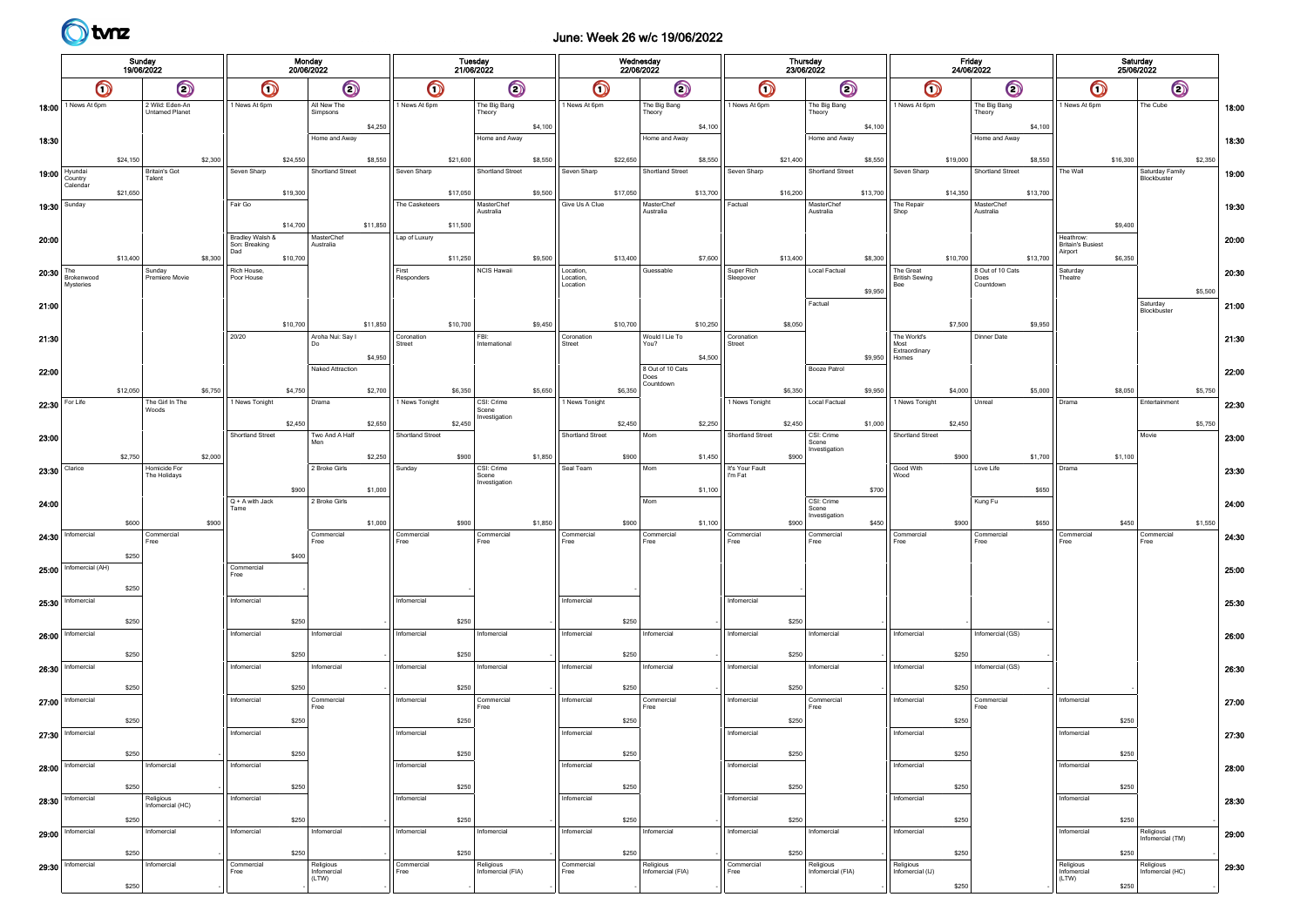# June: Week 27 w/c 26/06/2022

|                                  | Sunday<br>26/06/2022                              |          |                               | Monday<br>27/06/2022   |          |                                 |         | <b>Tuesday</b><br>28/06/2022 |          |                                 |         | Wednesday<br>29/06/2022 |          |                                 |         | Thursday<br>30/06/2022 |          |                                 |         | Friday<br>01/07/2022   |          |                                 |         | Saturday<br>02/07/2022              |          |                                    |         |       |
|----------------------------------|---------------------------------------------------|----------|-------------------------------|------------------------|----------|---------------------------------|---------|------------------------------|----------|---------------------------------|---------|-------------------------|----------|---------------------------------|---------|------------------------|----------|---------------------------------|---------|------------------------|----------|---------------------------------|---------|-------------------------------------|----------|------------------------------------|---------|-------|
|                                  | $\bm{\mathsf{O}}$                                 |          | $\bigcirc$                    | $\bm{\mathsf{O}}$      |          | $\circledcirc$                  |         | $\bm{\mathsf{O}}$            |          | $\odot$                         |         | $\bullet$               |          | $\odot$                         |         | $\bm{\mathsf{O}}$      |          | $\odot$                         |         | $\bullet$              |          | $\odot$                         |         | $\bigcirc$                          |          | $\odot$                            |         |       |
| $06:00$ $\sqrt{\frac{Non}{Con}}$ | Commercial                                        |          | Non<br>Commercial             | <b>Breakfast Early</b> | \$1,450  | Preschool<br>Commercial<br>Free |         | <b>Breakfast Early</b>       | \$1,450  | Preschool<br>Commercial<br>Free |         | <b>Breakfast Early</b>  | \$1,450  | Preschool<br>Commercial<br>Free |         | <b>Breakfast Early</b> | \$1,450  | Preschool<br>Commercial<br>Free |         | <b>Breakfast Early</b> | \$1,450  | Preschool<br>Commercial<br>Free |         | Te Karere                           | \$350    | Preschool<br>Commercial<br>Free    |         | 06:00 |
| 06:30                            |                                                   |          |                               | Breakfast 1            | \$2,350  |                                 |         | Breakfast 1                  | \$2,350  |                                 |         | Breakfast 1             | \$2,350  |                                 |         | Breakfast 1            | \$2,350  |                                 |         | Breakfast 1            | \$2,350  |                                 |         | Hyundai<br>Country<br>Calendar      | \$350    |                                    |         | 06:30 |
| 07:00                            |                                                   |          |                               | Breakfast 2            |          | Miraculous                      |         | Breakfast 2                  |          | Miraculous                      |         | Breakfast 2             |          | Miraculous                      |         | Breakfast 2            |          | Miraculous                      |         | Breakfast 2            |          | Miraculous                      |         | Rural Delivery                      |          | Spongebob<br>Squarepants           |         | 07:00 |
|                                  |                                                   |          |                               |                        |          |                                 | \$350   |                              |          |                                 | \$350   |                         |          |                                 | \$350   |                        |          |                                 | \$350   |                        |          |                                 | \$350   |                                     | \$350    |                                    | \$800   |       |
| 07:30                            |                                                   |          |                               |                        |          | Ben 10                          |         |                              |          | Ben 10                          |         |                         |          | Ben 10                          |         |                        |          | Ben 10                          |         |                        |          | Ben 10                          |         | Infomercial                         |          | Dragon Ball<br>Super               |         | 07:30 |
| 08:00                            |                                                   |          |                               | Breakfast 3            | \$3,450  | Croods Family                   | \$350   | Breakfast 3                  | \$3,450  | Croods Family                   | \$350   | Breakfast 3             | \$3,450  | Croods Family                   | \$350   | Breakfast 3            | \$3,450  | Croods Family                   | \$350   | Breakfast 3            | \$3,450  | Croods Family                   | \$350   | Infomercial                         | \$250    | The Dog and                        | \$800   | 08:00 |
|                                  |                                                   |          |                               |                        |          | Tree                            | \$350   |                              |          | Tree                            | \$350   |                         |          | Tree                            | \$350   |                        |          | Tree                            | \$350   |                        |          | Tree                            | \$350   |                                     | \$250    | Pony Show                          | \$800   |       |
| 08:30                            |                                                   |          |                               |                        |          | Preschool<br>Commercial<br>Free |         |                              |          | Preschool<br>Commercial<br>Free |         |                         |          | Preschool<br>Commercial<br>Free |         |                        |          | Preschool<br>Commercial<br>Free |         |                        |          | Preschool<br>Commercial<br>Free |         | Religious<br>Infomercial (FIA)      |          | Pokemon<br>Journeys: The<br>Series |         | 08:30 |
| 09:00                            |                                                   |          |                               | Entertainment          | \$2,750  | Infomercial                     |         | Entertainment                | \$2,750  | Infomercial                     |         | Entertainment           | \$2,750  | Infomercial                     |         | Entertainment          | \$2,750  | Infomercial                     |         | Entertainment          | \$2,750  | Infomercial (GS)                |         | Lifestyle                           | \$250    | Miraculous                         | \$800   | 09:00 |
|                                  |                                                   |          |                               |                        |          |                                 |         |                              |          |                                 |         |                         |          |                                 |         |                        |          |                                 |         |                        |          |                                 |         |                                     | \$650    |                                    | \$800   |       |
| 09:30                            |                                                   |          |                               |                        |          | Les Mills                       |         |                              |          | Les Mills                       |         |                         |          | Les Mills                       |         |                        |          | Les Mills                       |         |                        |          | Les Mills                       |         | Tagata Pasifika                     |          | The Simpsons                       |         | 09:30 |
|                                  |                                                   |          |                               |                        | \$1,150  |                                 |         |                              | \$1,150  |                                 |         |                         | \$1,150  |                                 |         |                        | \$1,150  |                                 |         |                        | \$1,150  |                                 |         |                                     | \$650    |                                    | \$900   |       |
| 10:00                            |                                                   |          |                               | <b>Tipping Point</b>   |          | Home and Away                   |         | <b>Tipping Point</b>         |          | Home and Away                   |         | <b>Tipping Point</b>    |          | Home and Away                   |         | <b>Tipping Point</b>   |          | Home and Away                   |         | <b>Tipping Point</b>   |          | Home and Away                   |         | John & Lisa's<br>Weekend<br>Kitchen |          | Fresh                              |         | 10:00 |
| 10:30                            |                                                   |          |                               |                        |          | <b>Shortland Street</b>         | \$250   |                              |          | Shortland Street                | \$250   |                         |          | Shortland Street                | \$250   |                        |          | Shortland Street                | \$250   |                        |          | Shortland Street                | \$250   |                                     |          | Entertainment                      | \$1,500 | 10:30 |
|                                  |                                                   |          |                               |                        | \$1,400  |                                 | \$250   |                              | \$1,400  |                                 | \$250   |                         | \$1,400  |                                 | \$250   |                        | \$1,400  |                                 | \$250   |                        | \$1,400  |                                 | \$250   |                                     | \$900    |                                    | \$1,000 |       |
| 11:00                            |                                                   |          |                               | The Chase              |          | Entertainment                   |         | The Chase                    |          | Entertainment                   |         | The Chase               |          | Entertainment                   |         | The Chase              |          | Entertainment                   |         | The Chase              |          | Entertainment                   |         | Entertainment                       |          | Entertainment                      |         | 11:00 |
| 11:30                            |                                                   |          |                               |                        |          |                                 |         |                              |          |                                 |         |                         |          |                                 |         |                        |          |                                 |         |                        |          |                                 |         |                                     |          |                                    |         | 11:30 |
|                                  |                                                   |          |                               |                        | \$1,600  |                                 | \$250   |                              | \$1,600  |                                 | \$250   |                         | \$1,600  |                                 | \$250   |                        | \$1,600  |                                 | \$250   |                        | \$1,600  |                                 | \$250   |                                     | \$1,000  |                                    | \$1,000 |       |
| 12:00                            | Attitude                                          |          | Shortland Street<br>Omnibus   | 1 News At<br>Midday    |          | Entertainment                   |         | 1 News At<br>Midday          |          | Entertainment                   |         | 1 News At<br>Midday     |          | Entertainment                   |         | 1 News At<br>Midday    |          | Entertainment                   |         | 1 News At<br>Midday    |          | Entertainment                   |         | Drama                               |          | America's Got<br>Talent            |         | 12:00 |
|                                  |                                                   | \$1,250  |                               |                        | \$2,450  |                                 |         |                              | \$2,450  |                                 |         |                         | \$2,450  |                                 |         |                        | \$2,450  |                                 |         |                        | \$2,450  |                                 |         |                                     |          |                                    |         |       |
| 12:30                            | Fair Go                                           |          |                               | Emmerdale              |          |                                 |         | Emmerdale                    |          |                                 |         | Emmerdale               |          |                                 |         | Emmerdale              |          |                                 |         | Emmerdale              |          |                                 |         |                                     |          |                                    |         | 12:30 |
| 13:00                            | Sunday                                            | \$1,050  |                               | Coronation<br>Street   | \$2,200  | The Drew                        | \$400   | Coronation<br>Street         | \$2,200  | The Drew                        | \$400   | Coronation<br>Street    | \$2,200  | The Drew                        | \$400   | Coronation<br>Street   | \$2,200  | The Drew                        | \$400   | Coronation<br>Street   | \$2,200  | The Drew                        | \$400   | Lifestyle                           | \$900    | America's Got<br>Talent            | \$1,050 | 13:00 |
|                                  |                                                   |          |                               |                        |          | Barrymore<br>Show               |         |                              |          | Barrymore<br>Show               |         |                         |          | Barrymore<br>Show               |         |                        |          | Barrymore<br>Show               |         |                        |          | Barrymore<br>Show               |         |                                     |          |                                    |         |       |
| 13:30                            |                                                   |          |                               |                        |          |                                 |         |                              |          |                                 |         |                         |          |                                 |         |                        |          |                                 |         |                        |          |                                 |         |                                     |          |                                    |         | 13:30 |
| 14:00                            | Factual                                           | \$1,400  | \$1,050<br>United States Of   | Ready Steady           | \$1,050  | The Mindy                       | \$700   | Ready Steady                 | \$1,050  | The Mindy                       | \$700   | Ready Steady            | \$1,050  | The Mindy                       | \$700   | Ready Steady           | \$1,050  | The Mindy                       | \$700   | Ready Steady           | \$1,050  | The Mindy                       | \$700   | Lifestyle                           | \$1,000  | Good Witch                         | \$900   | 14:00 |
|                                  |                                                   |          | \$1,050                       | Cook                   |          | Project                         | \$500   | Cook                         |          | Project                         | \$500   | Cook                    |          | Project                         | \$500   | Cook                   |          | Project                         | \$500   | Cook                   |          | Project                         | \$500   |                                     | \$950    |                                    |         |       |
| 14:30                            |                                                   |          | <b>Bob Hearts</b><br>Abishola |                        |          | Superstore                      |         |                              |          | Superstore                      |         |                         |          | Superstore                      |         |                        |          | Superstore                      |         |                        |          | Superstore                      |         | My Impossible<br>House              |          |                                    |         | 14:30 |
|                                  |                                                   | \$1,600  | \$1,250                       |                        | \$600    |                                 | \$450   |                              | \$600    |                                 | \$450   |                         | \$600    |                                 | \$450   |                        | \$600    |                                 | \$450   |                        | \$600    |                                 | \$450   |                                     |          |                                    | \$1,000 |       |
| 15:00                            | Lifestyle                                         |          | Call Me Kat                   | <b>Tipping Point</b>   |          | Sabrina The<br>Teenage Witch    |         | <b>Tipping Point</b>         |          | Sabrina The<br>Teenage Witch    |         | <b>Tipping Point</b>    |          | Sabrina The<br>Teenage Witch    |         | <b>Tipping Point</b>   |          | Sabrina The<br>Teenage Witch    |         | <b>Tipping Point</b>   |          | Sabrina The<br>Teenage Witch    |         |                                     |          | I Can See Your<br>Voice            |         | 15:00 |
| 15:30                            |                                                   |          | \$1,250<br>Fantasy Island     |                        |          | <b>Holly Hobbie</b>             | \$650   |                              |          | <b>Holly Hobbie</b>             | \$650   |                         |          | <b>Holly Hobbie</b>             | \$650   |                        |          | <b>Holly Hobbie</b>             | \$650   |                        |          | <b>Holly Hobbie</b>             | \$650   | The Great Kiwi<br>Bake Off          | \$950    |                                    |         | 15:30 |
|                                  |                                                   | \$1,750  |                               |                        | \$1,350  |                                 | \$400   |                              | \$1,350  |                                 | \$400   |                         | \$1,350  |                                 | \$400   |                        | \$1,350  |                                 | \$400   |                        | \$1,350  |                                 | \$400   |                                     |          |                                    | \$1,150 |       |
|                                  | 16:00 Sarah Beeny's<br>New Life In The<br>Country |          |                               | Te Karere              |          | Get Clever                      |         | Te Karere                    |          | Get Clever                      |         | Te Karere               |          | Get Clever                      |         | Te Karere              |          | Get Clever                      |         | Te Karere              |          | Get Clever                      |         |                                     |          | Drama                              |         | 16:00 |
| 16:30                            |                                                   |          | \$1,250<br>Sunday Family      | Neighbours             | \$750    | <b>Brain Busters</b>            | \$400   | Neighbours                   | \$750    | <b>Brain Busters</b>            | \$400   | Neighbours              | \$750    | <b>Brain Busters</b>            | \$400   | Neighbours             | \$750    | <b>Brain Busters</b>            | \$400   | Neighbours             | \$750    | <b>Brain Busters</b>            | \$400   |                                     |          |                                    |         | 16:30 |
|                                  |                                                   | \$2,150  | Movie                         |                        | \$1,200  |                                 | \$400   |                              | \$1,200  |                                 | \$400   |                         | \$1,200  |                                 | \$400   |                        | \$1,200  |                                 | \$400   |                        | \$1,200  |                                 | \$400   |                                     | \$1,750  |                                    | \$1,500 |       |
|                                  | $17:00$ The Chase                                 |          |                               | The Chase              |          | The Simpsons                    |         | The Chase                    |          | The Simpsons                    |         | The Chase               |          | The Simpsons                    |         | The Chase              |          | The Simpsons                    |         | The Chase              |          | The Simpsons                    |         | The Chase                           |          | The Middle                         |         | 17:00 |
|                                  |                                                   | \$6,950  |                               |                        | \$5,100  |                                 | \$2,350 |                              | \$5,100  |                                 | \$2,350 |                         | \$5,100  |                                 | \$2,350 |                        | \$5,100  |                                 | \$2,350 |                        | \$5,100  |                                 | \$2,350 |                                     | \$4,450  |                                    | \$1,500 |       |
|                                  | 17:30 The Chase                                   |          |                               | The Chase              |          | Friends                         |         | The Chase                    |          | Friends                         |         | The Chase               |          | Friends                         |         | The Chase              |          | Friends                         |         | The Chase              |          | Friends                         |         | The Chase                           |          | Entertainment                      |         | 17:30 |
|                                  |                                                   | \$14,100 | \$1,650                       |                        | \$12,350 |                                 | \$3,050 |                              | \$12,350 |                                 | \$3,050 |                         | \$12,350 |                                 | \$3,050 |                        | \$12,350 |                                 | \$3,050 |                        | \$12,350 |                                 | \$3,050 |                                     | \$10,300 |                                    | \$1,500 |       |